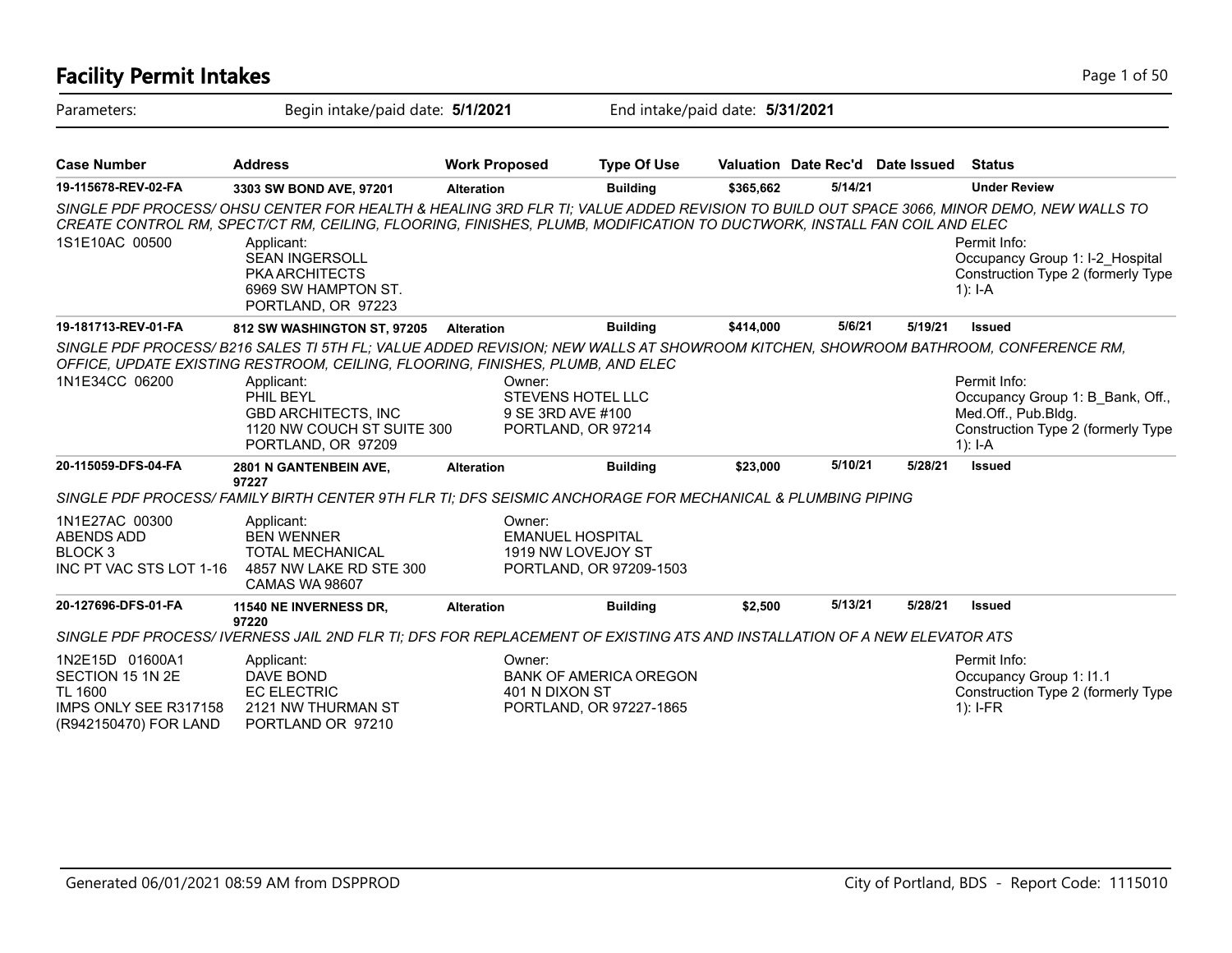# **Facility Permit Intakes** Page 2 of 50

| <b>Case Number</b>                                                         | <b>Address</b>                                                                                                                            | <b>Work Proposed</b>   | <b>Type Of Use</b>                                                       |          |         | Valuation Date Rec'd Date Issued | <b>Status</b>                                                                                                                          |
|----------------------------------------------------------------------------|-------------------------------------------------------------------------------------------------------------------------------------------|------------------------|--------------------------------------------------------------------------|----------|---------|----------------------------------|----------------------------------------------------------------------------------------------------------------------------------------|
| 20-167718-DFS-02-FA                                                        | 7000 NE AIRPORT WAY, 97218                                                                                                                | <b>Alteration</b>      | <b>Building</b>                                                          | \$20,000 | 5/6/21  |                                  | <b>Under Review</b>                                                                                                                    |
| AT DP-C.2 DEPLANNING RESTROOM                                              | SINGLE PDF PROCESS/ PDX TERMINAL TICKET LOBBY & SOUTH SECURITY CHECKPOINT ENPLANNING LVL TI; DFS FOR SEISMIC SUPPORT OF WASTE LINE PIPING |                        |                                                                          |          |         |                                  |                                                                                                                                        |
| 1N2E08B 00400<br>SECTION 08 1N 2E<br>TL 400 7.39 ACRES<br>SEE SUB ACCOUNTS | Applicant:<br>MIKE COYLE<br><b>FASTER PERMITS</b><br>2000 SW 1ST AVE, STE 420<br>PORTLAND, OR 97201                                       | Owner:<br>PO BOX 3529  | PORT OF PORTLAND<br>PORTLAND, OR 97208-3529                              |          |         |                                  | Permit Info:<br>Occupancy Group 1: A-3<br>Construction Type 2 (formerly Type<br>1): $I - A$                                            |
| 20-186872-DFS-01-FA                                                        | 7000 NE AIRPORT WAY, 97218                                                                                                                | <b>Alteration</b>      | <b>Building</b>                                                          | \$40,000 | 5/14/21 |                                  | <b>Under Review</b>                                                                                                                    |
| <b>EQUIPMENT</b>                                                           | SINGLE PDF PROCESS/PDX AIRPORT CONCOURSE C TENANT RELOCATIONS DEPLANNING LVL; DFS SEISMIC RESTRAINTS FOR ELECTRICAL RACEWAYS &            |                        |                                                                          |          |         |                                  |                                                                                                                                        |
| 1N2E08B 00400<br>SECTION 08 1N 2E<br>TL 400 7.39 ACRES<br>SEE SUB ACCOUNTS | Applicant:<br>MIKE COYLE<br><b>FASTER PERMITS</b><br>2000 SW 1ST AVE, STE 420<br>PORTLAND, OR 97201                                       | Owner:<br>PO BOX 3529  | PORT OF PORTLAND<br>PORTLAND, OR 97208-3529                              |          |         |                                  | Permit Info:<br>Occupancy Group 1: A-3<br>Construction Type 2 (formerly Type<br>$1$ : I-A                                              |
| 20-194198-DFS-01-FA                                                        | 7000 NE AIRPORT WAY, 97218                                                                                                                | <b>Alteration</b>      | <b>Building</b>                                                          | \$6,500  | 5/12/21 | 5/19/21                          | <b>Issued</b>                                                                                                                          |
| <b>HVAC PIPING &amp; EQUIPMENT</b>                                         |                                                                                                                                           |                        |                                                                          |          |         |                                  | SINGLE PDF PROCESS/PDX TERMINAL 6 TENANT RELOCATES (GROUP 2) ALL CONCOURSES DEPLANNING & ENPLANNING LEVELS; DFS SEISMIC RESTRAINTS FOR |
| 1N2E08B 00400<br>SECTION 08 1N 2E<br>TL 400 7.39 ACRES<br>SEE SUB ACCOUNTS | Applicant:<br><b>AUSTIN CHEADLE</b><br><b>FASTER PERMITS</b><br>2000 SW 1ST AVE SUITE 420<br>PORTLAND, OR 97201                           | Owner:<br>PO BOX 3529  | PORT OF PORTLAND<br>PORTLAND, OR 97208-3529                              |          |         |                                  | Permit Info:<br>Occupancy Group 1: A-3<br>Construction Type 2 (formerly Type<br>1): $I - A$                                            |
| 20-203103-REV-02-FA                                                        | 12000 SW 49TH AVE, 97219                                                                                                                  | <b>Alteration</b>      | <b>Building</b>                                                          | \$37,960 | 5/4/21  | 5/14/21                          | <b>Issued</b>                                                                                                                          |
|                                                                            | SINGLE PDF PROCESS/ PCC HEALTH TECH BLDG MEDICAL IMAGING TI LVL 0; REVISION TO ADD BRACING TO EXISTING UNREINFORCED MASONRY WALLS         |                        |                                                                          |          |         |                                  |                                                                                                                                        |
| 1S1E31D 00200                                                              | Applicant:<br><b>TODD SPANGLER</b><br><b>HACKER ARCHITECTS</b><br>555 SE MLK JR BLVD STE 501<br>PORTLAND OR 97214                         | Owner:<br>PO BOX 19000 | PORTLAND COMMUNITY<br><b>COLLEGE DISTRICT</b><br>PORTLAND, OR 97280-0990 |          |         |                                  | Permit Info:<br>Occupancy Group 1: B<br>Construction Type 2 (formerly Type<br>$1$ : I-B                                                |
| 20-221219-DFS-01-FA                                                        | 12000 SW 49TH AVE, 97219                                                                                                                  | <b>Alteration</b>      | <b>Building</b>                                                          | \$3,000  | 5/18/21 | 5/28/21                          | <b>Issued</b>                                                                                                                          |
|                                                                            | SINGLE PDF PROCESS/ PCC SYLVANIA SCIENCE TECH BLDG 2ND FLR TI; DFS SEISMIC BRACING FOR CEILING SYSTEMS                                    |                        |                                                                          |          |         |                                  |                                                                                                                                        |
| 1S1E31D 00200                                                              | Applicant:<br><b>DAN BAPST</b><br><b>LEWIS BUILDS</b><br>550 SW 12TH AVE<br>PORTLAND OR 97205                                             | Owner:<br>PO BOX 19000 | PORTLAND COMMUNITY<br><b>COLLEGE DISTRICT</b><br>PORTLAND, OR 97280-0990 |          |         |                                  | Permit Info:<br>Occupancy Group 1: B<br>Construction Type 2 (formerly Type<br>$1$ : II-B                                               |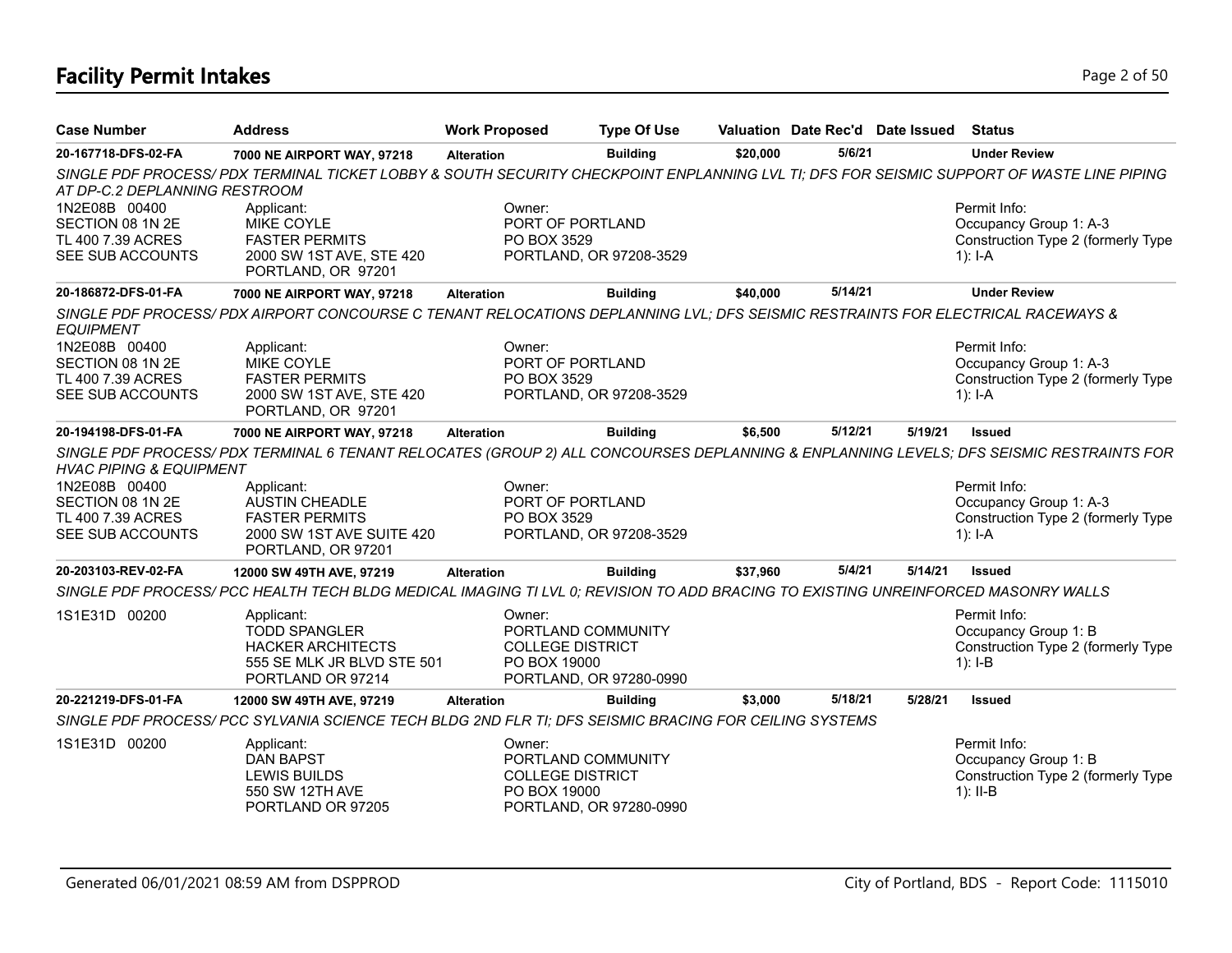# **Facility Permit Intakes** Page 3 of 50

| <b>Case Number</b>                                                     | <b>Address</b>                                                                                                                                                | <b>Work Proposed</b>                                                 | <b>Type Of Use</b>                                   |           |         | Valuation Date Rec'd Date Issued | <b>Status</b>                                                                                                                                                                                                                         |
|------------------------------------------------------------------------|---------------------------------------------------------------------------------------------------------------------------------------------------------------|----------------------------------------------------------------------|------------------------------------------------------|-----------|---------|----------------------------------|---------------------------------------------------------------------------------------------------------------------------------------------------------------------------------------------------------------------------------------|
| 20-221219-REV-01-FA                                                    | 12000 SW 49TH AVE, 97219                                                                                                                                      | <b>Alteration</b>                                                    | <b>Building</b>                                      | \$6,000   | 5/17/21 | 5/18/21                          | <b>Issued</b>                                                                                                                                                                                                                         |
|                                                                        | SINGLE PDF PROCESS/ PCC SYLVANIA SCIENCE TECH BLDG 2ND FLR TI; REVISION TO CONTROLLED RECEPTACLES FOR ENERGY CODE EXCEPTION                                   |                                                                      |                                                      |           |         |                                  |                                                                                                                                                                                                                                       |
| 1S1E31D 00200                                                          | Applicant:<br><b>TODD SPANGLER</b><br><b>HACKER ARCHITECTS</b><br>555 SE MLK JR BLVD STE 501<br>PORTLAND OR 97214                                             | Owner:<br><b>COLLEGE DISTRICT</b><br>PO BOX 19000                    | PORTLAND COMMUNITY<br>PORTLAND, OR 97280-0990        |           |         |                                  | Permit Info:<br>Occupancy Group 1: B<br>Construction Type 2 (formerly Type<br>1): $II-B$                                                                                                                                              |
| 20-224413-REV-01-FA                                                    | 900 SW 5TH AVE, 97204                                                                                                                                         | <b>Alteration</b>                                                    | <b>Building</b>                                      | \$52,000  | 5/25/21 |                                  | <b>Under Review</b>                                                                                                                                                                                                                   |
| 1S1E03BB 00200<br><b>PORTLAND</b><br><b>BLOCK 59</b><br><b>LOT 1-8</b> | WIRE MESH TO REINFORCE WALLS, FINISHES AND ELEC<br>Applicant:<br><b>MIKE COYLE</b><br><b>FASTER PERMITS</b><br>2000 SW 1ST AVE, STE 420<br>PORTLAND, OR 97201 | Owner:<br>STANDARD INS CO<br>PO BOX 711<br>PORTLAND, OR 97204        |                                                      |           |         |                                  | SINGLE PDF PROCESS/UNION BANK GRND FLR TI; VALUE ADDED REVISION TO ADD INTERIOR COILING SECURITY SHUTTERS ON SOUTH & EAST ELEVATIONS, ADD<br>Permit Info:<br>Occupancy Group 1: B<br>Construction Type 2 (formerly Type<br>$1$ : I-FR |
| 21-003098-REV-01-FA                                                    | 3235 SW PAVILION LOOP - Unit<br>DH, 97239                                                                                                                     | <b>Alteration</b>                                                    | <b>Building</b>                                      | \$130,000 | 5/17/21 | 5/28/21                          | <b>Issued</b>                                                                                                                                                                                                                         |
|                                                                        | SINGLE PDF PROCESS/ DILLEHUNT HALL FACADE REPAIRS; VALUE ADDED REVISION FOR ADDITIONAL EXTERIOR SCOPE INCLUDING HELICAL TIES AND                              |                                                                      |                                                      |           |         |                                  |                                                                                                                                                                                                                                       |
| <b>SELECTIVE BRICK REPOINTING</b>                                      |                                                                                                                                                               |                                                                      |                                                      |           |         |                                  |                                                                                                                                                                                                                                       |
| 1S1E09 00600                                                           | Applicant:<br><b>TIM ROOT</b><br><b>CLARK KJOS ARCHITECTS</b><br>621 SW ALDER ST, STE 700<br>PORTLAND, OR 97205                                               | Owner:<br><b>DEPT</b><br><b>RD</b><br>PORTLAND, OR 97239             | OREGON STATE OF (MEDICAL<br>3181 SW SAM JACKSON PARK |           |         |                                  |                                                                                                                                                                                                                                       |
| 21-026707-REV-01-FA                                                    | 340 SW MORRISON ST, 97204                                                                                                                                     | <b>Alteration</b>                                                    | <b>Building</b>                                      | \$0       | 5/13/21 | 5/26/21                          | Issued                                                                                                                                                                                                                                |
| ENTRIES 6 & 7                                                          | SINGLE PDF PROCESS/ PIONEER PLACE ROTUNDA EXTERIOR SECURITY DOORS; REVISION TO STEEL COLUMN SIZES TO ALIGN WITH SHOP DRAWINGS FOR                             |                                                                      |                                                      |           |         |                                  |                                                                                                                                                                                                                                       |
| 1S1E03BA 07200<br><b>PORTLAND</b><br>BLOCK 50<br>LOT 1-4&6-8           | Applicant:<br><b>CRAIG CHINN</b><br>ARCHITECTURE DESIGN<br><b>COLLABORATIVE</b><br>23231 SOUTH POINTE DR<br>LAGUNA HILLS CA 92653<br><b>USA</b>               | Owner:<br>PIONEER PLACE LLC<br>PO BOX 3487<br>CHICAGO, IL 60654-3487 |                                                      |           |         |                                  | Permit Info:<br>Occupancy Group 1: M<br>Construction Type 2 (formerly Type<br>$1$ : I-A                                                                                                                                               |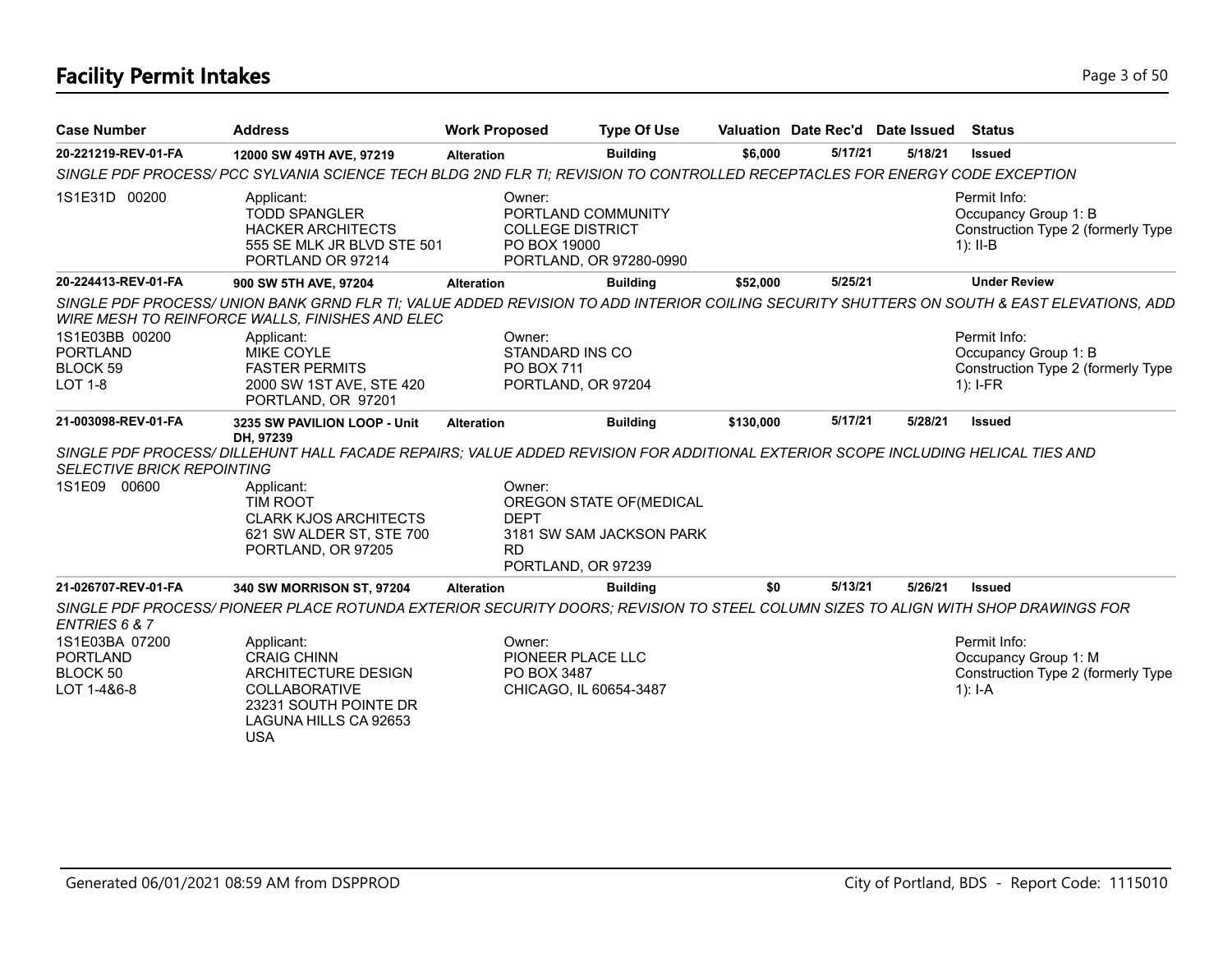# **Facility Permit Intakes** Page 4 of 50

| <b>Case Number</b>                                       | <b>Address</b>                                                                                                                                                                                                             | <b>Work Proposed</b>                                                                          | <b>Type Of Use</b>      |                                                              | Valuation Date Rec'd Date Issued                    |         | <b>Status</b>                                                                                                                                                                                                                       |
|----------------------------------------------------------|----------------------------------------------------------------------------------------------------------------------------------------------------------------------------------------------------------------------------|-----------------------------------------------------------------------------------------------|-------------------------|--------------------------------------------------------------|-----------------------------------------------------|---------|-------------------------------------------------------------------------------------------------------------------------------------------------------------------------------------------------------------------------------------|
| 21-026726-REV-01-FA                                      | <b>700 SW 5TH AVE</b>                                                                                                                                                                                                      | <b>Alteration</b>                                                                             | <b>Building</b>         | \$0                                                          | 5/13/21                                             | 5/26/21 | <b>Issued</b>                                                                                                                                                                                                                       |
| 1S1E03BB1 90001                                          | SIZE HAVE BEEN MODIFIED TO ALIGN WITH SHOP DRAWINGS AT ENTRIES 2, 3 & 5<br>Applicant:<br><b>CRAIG CHINN</b><br>ARCHITECTURE DESIGN<br><b>COLLABORATIVE</b><br>23231 SOUTH POINTE DR<br>LAGUNA HILLS CA 92653<br><b>USA</b> | Owner:<br>PIONEER PLACE LLC<br>PO BOX 3487<br>CHICAGO, IL 60654-3487                          |                         |                                                              |                                                     |         | SINGLE PDF PROCESS/ PIONEER PLACE ATRIUM EXTERIOR SECURITY DOORS; REVISION TO RECONFIGURE OVERHEAD DOORS AT ENTRIES 2 & 3, STEEL COLUMN<br>Permit Info:<br>Occupancy Group 1: M<br>Construction Type 2 (formerly Type<br>$1$ : I-FR |
| 21-035267-REV-01-FA                                      | 5331 S MACADAM AVE, 97239                                                                                                                                                                                                  | <b>Alteration</b>                                                                             | <b>Building</b>         | \$0                                                          | 5/3/21                                              | 5/10/21 | <b>Final</b>                                                                                                                                                                                                                        |
|                                                          | SINGLE PDF PROCESS/EDWARD JONES, STE 376 TI; REVISION TO ADD DROP CEILING GRID IN OFFICE 106 AND ELEC                                                                                                                      |                                                                                               |                         |                                                              |                                                     |         |                                                                                                                                                                                                                                     |
| 1S1E15BD 03900<br>SECTION 15 1S 1E<br>TL 3900 3.66 ACRES | Applicant:<br>DANIELLE DOMNITZ<br>DEDICATED CONSTRUCTION<br><b>MANAGEMENT</b><br>710 LARRY CT<br>WAUKESHA, WI 53186                                                                                                        | Owner:<br><b>WL-SKB WATER TOWER</b><br><b>OWNER LLC</b><br>PORTLAND, OR 97201                 | 222 SW COLUMBIA ST #700 |                                                              |                                                     |         |                                                                                                                                                                                                                                     |
| 21-042892-000-00-FA                                      | 10201 SE MAIN ST, 97216                                                                                                                                                                                                    | <b>Alteration</b>                                                                             | <b>Building</b>         | \$53,250                                                     | 5/3/21                                              | 5/12/21 | <b>Issued</b>                                                                                                                                                                                                                       |
| FLOORING, FINISHES, PLUMB AND ELEC                       | F17/ ADVENTIST POB 3 SUITE 10A 1ST FLR TI; MINOR DEMO, REMODEL EXAM RMS, MA STATION AREA, BLOOD DRAW RM, CLEAN SUPPLY CLOSET, CEILING,                                                                                     |                                                                                               |                         |                                                              |                                                     |         |                                                                                                                                                                                                                                     |
| 1S2E03BC 01300                                           | Applicant:<br><b>ALIA BIRR</b><br>ANDERSON DABROWSKI<br><b>ARCHITECTS</b><br>7650 SW BEVELAND ST STE 120<br>PORTLAND, OR 97223                                                                                             | Owner:<br>PORTLAND ADVENTIST<br><b>MEDICAL CENTER</b><br>PO BOX 619135<br>ROSEVILLE, CA 95661 |                         | CCB - Contractor:<br><b>CONSTRUCTION LLC</b><br>PO BOX 33532 | <b>VIKING ENGINEERING AND</b><br>PORTLAND, OR 97292 |         | Permit Info:<br>Occupancy Group 1: B<br>Construction Type 2 (formerly Type<br>$1)$ : V-B                                                                                                                                            |
| 21-042921-000-00-FA                                      | 10000 SE MAIN ST, 97216                                                                                                                                                                                                    | <b>Alteration</b>                                                                             | <b>Building</b>         | \$519,550                                                    | 5/3/21                                              | 5/21/21 | <b>Issued</b>                                                                                                                                                                                                                       |
| FINISHES, PLUMB AND ELEC                                 | F21/ ADVENTIST GI CLINIC SUITE 112 1ST FLR TI; DEMO WALLS, RELOCATE BATHRM, REMODEL EXAM RMS, OFFICES, MA STATION RM, CEILING, FLOORING,                                                                                   |                                                                                               |                         |                                                              |                                                     |         |                                                                                                                                                                                                                                     |
| 1S2E04A 02400<br><b>EVERGLADE</b><br>LOT 6 TL 2400       | Applicant:<br><b>ALIA BIRR</b><br>ANDERSON DABROWSKI<br><b>ARCHITECTS</b><br>7650 SW BEVELAND ST STE 120<br>PORTLAND, OR 97223                                                                                             | Owner:<br>PORTLAND ADVENTIST<br><b>MEDICAL CENTER</b><br>PO BOX 619135<br>ROSEVILLE, CA 95661 |                         | CCB - Contractor:<br><b>CONSTRUCTION LLC</b><br>PO BOX 33532 | <b>VIKING ENGINEERING AND</b><br>PORTLAND, OR 97292 |         | Permit Info:<br>Occupancy Group 1: I-2<br>Construction Type 2 (formerly Type<br>1): $I - A$                                                                                                                                         |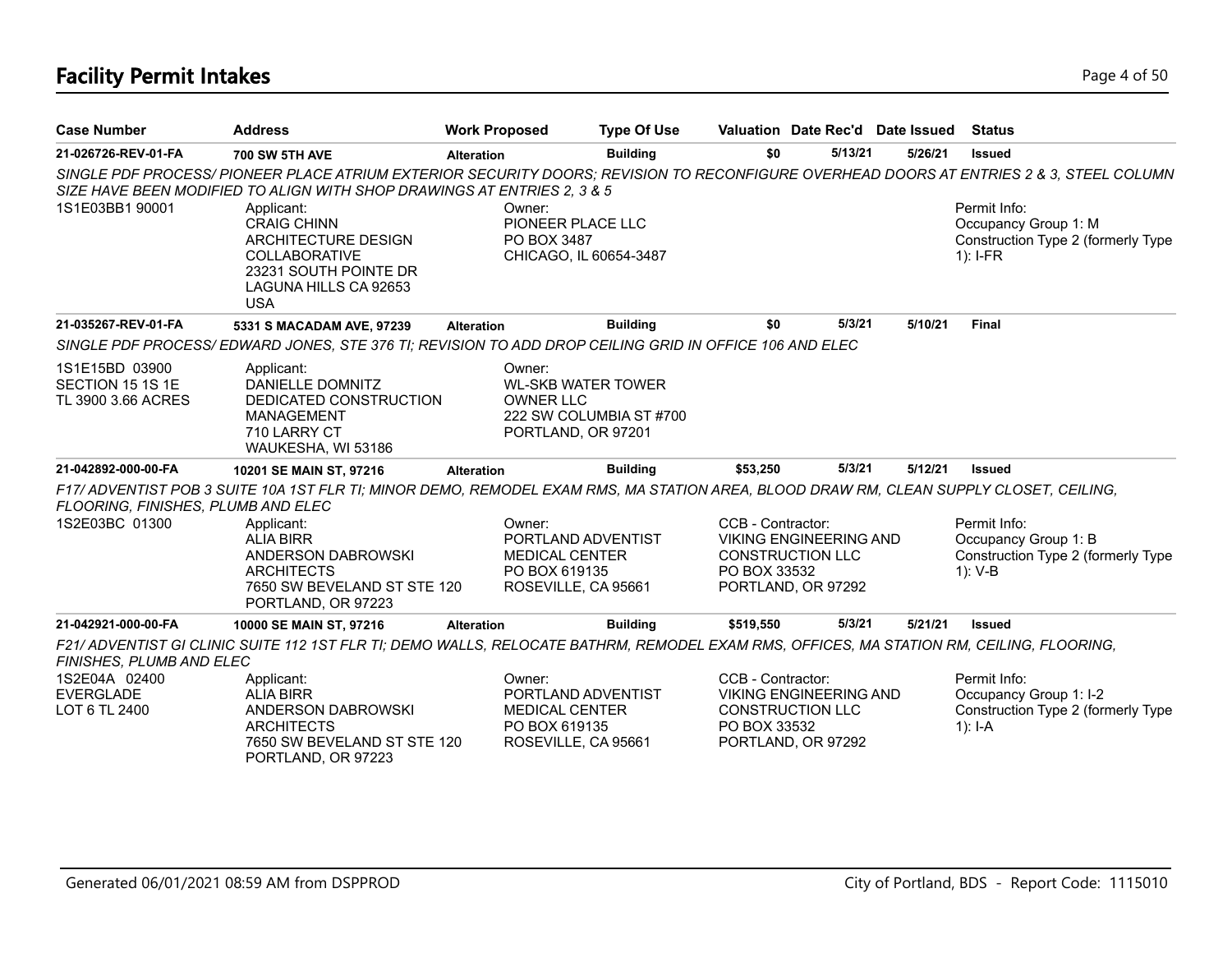# **Facility Permit Intakes** Page 5 of 50

| <b>Case Number</b>                           | <b>Address</b>                                                                                                                                                                                                                     | <b>Work Proposed</b> | <b>Type Of Use</b>                                                                  |                                   | Valuation Date Rec'd Date Issued                                               |         | <b>Status</b>                                                                            |  |
|----------------------------------------------|------------------------------------------------------------------------------------------------------------------------------------------------------------------------------------------------------------------------------------|----------------------|-------------------------------------------------------------------------------------|-----------------------------------|--------------------------------------------------------------------------------|---------|------------------------------------------------------------------------------------------|--|
| 21-042948-000-00-FA                          | 10201 SE MAIN ST, 97216                                                                                                                                                                                                            | <b>Alteration</b>    | <b>Building</b>                                                                     | \$192,195                         | 5/3/21                                                                         | 5/14/21 | <b>Issued</b>                                                                            |  |
|                                              | F19/ ADVENTIST POB 3 SUITE 11 PORTLAND LUNG CLINIC 1ST FLR TI; DEMO WALLS, NEW WALLS TO CREATE MA STATIONS, REMODEL EXAM RMS, STAFF LOUNGE,<br>SOILED HOLD RM, BATHRM, RECEPTION AREA, CEILING, FLOORING, FINISHES, PLUMB AND ELEC |                      |                                                                                     |                                   |                                                                                |         |                                                                                          |  |
| 1S2E03BC 01300                               | Applicant:<br><b>ALIA BIRR</b><br>ANDERSON DABROWSKI<br><b>ARCHITECTS</b><br>7650 SW BEVELAND ST STE 120<br>PORTLAND, OR 97223                                                                                                     | Owner:               | PORTLAND ADVENTIST<br><b>MEDICAL CENTER</b><br>PO BOX 619135<br>ROSEVILLE, CA 95661 | CCB - Contractor:<br>PO BOX 33532 | <b>VIKING ENGINEERING AND</b><br><b>CONSTRUCTION LLC</b><br>PORTLAND, OR 97292 |         | Permit Info:<br>Occupancy Group 1: B<br>Construction Type 2 (formerly Type<br>$1)$ : V-B |  |
| 21-042972-000-00-FA                          | 10000 SE MAIN ST, 97216                                                                                                                                                                                                            | <b>Alteration</b>    | <b>Building</b>                                                                     | \$310,350                         | 5/3/21                                                                         | 5/21/21 | <b>Issued</b>                                                                            |  |
|                                              | F23/ ADVENTIST POB 1 MULTI SPECIALTY SURGERY CLINIC STE 316 3RD FLR TI; MINOR DEMO, REMODEL EXAM RMS, TREATMENT RM, BATHRM, CLEAN SUPPLY RM,<br>MA STATION, CEILING, FLOORING, FINISHES, PLUMB AND ELEC                            |                      |                                                                                     |                                   |                                                                                |         |                                                                                          |  |
| 1S2E04A 02400                                | Applicant:                                                                                                                                                                                                                         | Owner:               |                                                                                     | CCB - Contractor:                 |                                                                                |         | Permit Info:                                                                             |  |
| <b>EVERGLADE</b>                             | <b>ALIA BIRR</b><br>ANDERSON DABROWSKI                                                                                                                                                                                             |                      | PORTLAND ADVENTIST                                                                  |                                   | <b>VIKING ENGINEERING AND</b>                                                  |         | Occupancy Group 1: I-2                                                                   |  |
| LOT 6 TL 2400                                | <b>ARCHITECTS</b>                                                                                                                                                                                                                  |                      | <b>MEDICAL CENTER</b><br>PO BOX 619135                                              | PO BOX 33532                      | <b>CONSTRUCTION LLC</b>                                                        |         | Construction Type 2 (formerly Type<br>1): $I - A$                                        |  |
|                                              | 7650 SW BEVELAND ST STE 120<br>PORTLAND, OR 97223                                                                                                                                                                                  |                      | ROSEVILLE, CA 95661                                                                 |                                   | PORTLAND, OR 97292                                                             |         |                                                                                          |  |
| 21-043091-000-00-FA                          | 5050 NE HOYT ST, 97213                                                                                                                                                                                                             | <b>Alteration</b>    | <b>Building</b>                                                                     | \$556,000                         | 5/3/21                                                                         | 5/10/21 | <b>Issued</b>                                                                            |  |
| CEILING, FLOORING, FINISHES, PLUMB, AND ELEC | SINGLE PDF PROCESS/PHYSPLANPPMC - SUITE 155 TI; DEMO WALLS, NEW WALLS TO CREATE EXAM RMS AND RECONFIGURE EXISTING EXAM RM AND WORK RM,                                                                                             |                      |                                                                                     |                                   |                                                                                |         |                                                                                          |  |
| 1N2E31BD 03800                               | Applicant:                                                                                                                                                                                                                         | Owner:               |                                                                                     | CCB - Contractor:                 |                                                                                |         |                                                                                          |  |
| CENTER ADD                                   | <b>SHAWN SHIELD</b>                                                                                                                                                                                                                |                      | PROVIDENCE HEALTH &                                                                 | <b>MICHAEL CARRIGG</b>            |                                                                                |         |                                                                                          |  |
| BLOCK <sub>3</sub><br>INC PT VAC ST LOT 1-13 | <b>JRJ ARCHITECTS</b>                                                                                                                                                                                                              |                      | SERVICES-OREGON                                                                     |                                   | ANDERSEN CONSTRUCTION                                                          |         |                                                                                          |  |
| LOT 15-26 EXC PT IN ST                       | 15455 NW GREENBRIER PKWY STE<br>260                                                                                                                                                                                                |                      | 800 5TH AVE #1200<br>SEATTLE, WA 98104                                              | PO BOX 6712                       | COMPANY OF OREGON LLC                                                          |         |                                                                                          |  |
|                                              | BEAVERTON OR 97006                                                                                                                                                                                                                 |                      |                                                                                     |                                   | PORTLAND, OR 97228                                                             |         |                                                                                          |  |
| 21-043197-000-00-FA                          | 4380 S MACADAM AVE, 97239                                                                                                                                                                                                          | <b>Alteration</b>    | <b>Building</b>                                                                     | \$41,311                          | 5/3/21                                                                         | 5/10/21 | <b>Under Inspection</b>                                                                  |  |
|                                              | SINGLE PDF PROCESS/ABBOTT LAW, STE 590 TI; NEW TENANT - NEW WALLS TO CREATE OFFICES, RECEPTION, STORAGE, CONFERENCE RM, CEILING,                                                                                                   |                      |                                                                                     |                                   |                                                                                |         |                                                                                          |  |
| FLOORING, FINISHES, AND ELEC                 |                                                                                                                                                                                                                                    |                      |                                                                                     |                                   |                                                                                |         |                                                                                          |  |
| 1S1E10DC 00800                               | Applicant:                                                                                                                                                                                                                         | Owner:               |                                                                                     | CCB - Contractor:                 |                                                                                |         |                                                                                          |  |
| SECTION 10 1S 1E                             | <b>STACY BENGTSON</b>                                                                                                                                                                                                              |                      | <b>CLARITY VENTURES RF</b>                                                          | <b>CHRIS HOLBROOK</b>             |                                                                                |         |                                                                                          |  |
| TL 800 3.18 ACRES                            | <b>LRS ARCHITECTS</b>                                                                                                                                                                                                              |                      | <b>PORTLAND</b>                                                                     |                                   | <b>CONSTRUCTION LLC</b>                                                        |         |                                                                                          |  |
| DEFERRAL-POTENTIAL<br><b>ADDITIONAL TAX</b>  | 720 NW Davis St., Ste 300<br>Portland, OR 97209                                                                                                                                                                                    |                      | 666 BURRARD ST #3210<br>CANADA V6C 2X8                                              | 9317 NE 30TH AVE                  | VANCOUVER, WA 98665                                                            |         |                                                                                          |  |
|                                              |                                                                                                                                                                                                                                    |                      | VANCOUVER BC                                                                        |                                   |                                                                                |         |                                                                                          |  |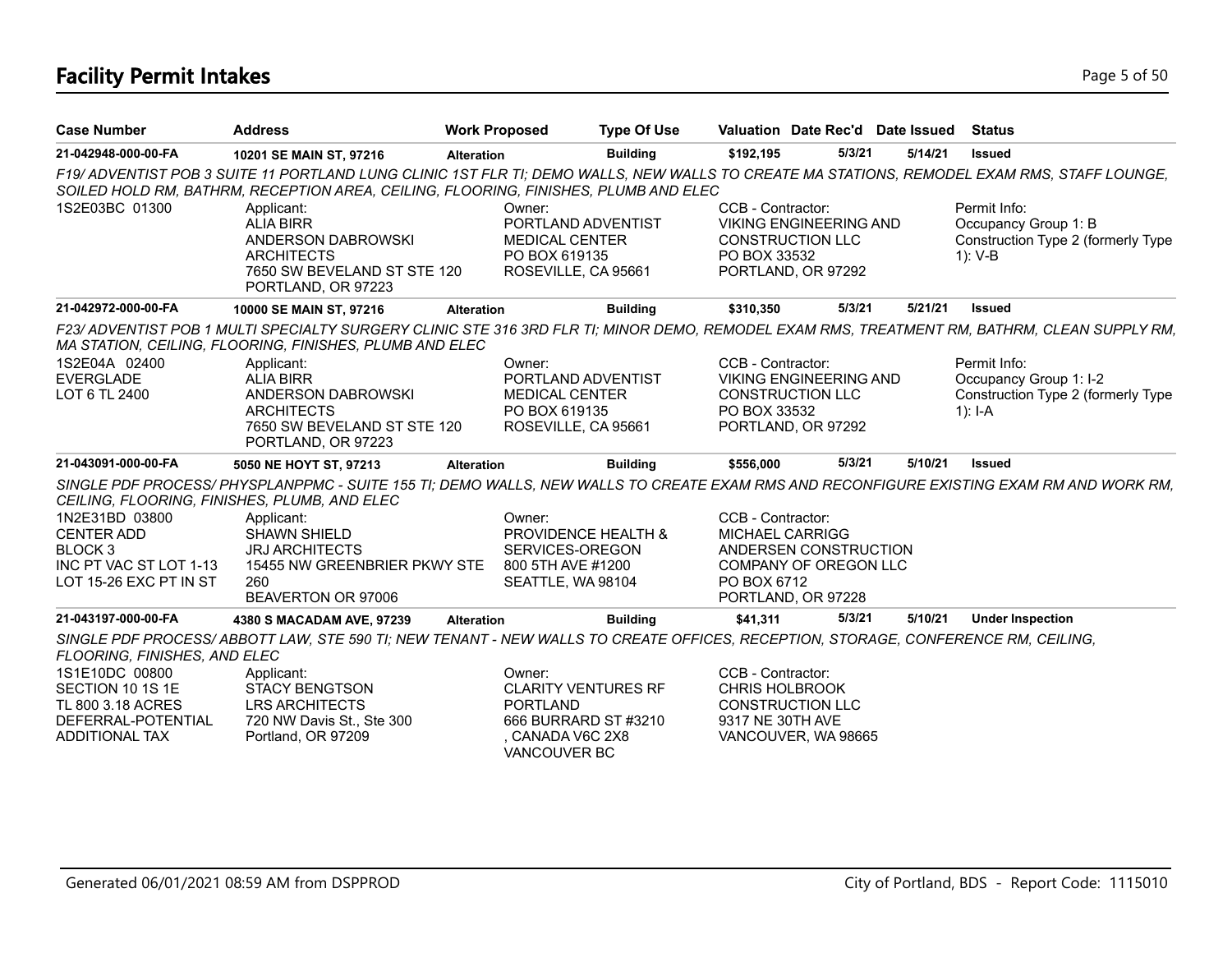# **Facility Permit Intakes** Page 6 of 50

| <b>Case Number</b>                                       | <b>Address</b>                                                                                                                                                                                                                                                                                                                                         | <b>Work Proposed</b> |                                                                         | <b>Type Of Use</b>                                |                                        | Valuation Date Rec'd Date Issued                                             |         | <b>Status</b>                                                                           |
|----------------------------------------------------------|--------------------------------------------------------------------------------------------------------------------------------------------------------------------------------------------------------------------------------------------------------------------------------------------------------------------------------------------------------|----------------------|-------------------------------------------------------------------------|---------------------------------------------------|----------------------------------------|------------------------------------------------------------------------------|---------|-----------------------------------------------------------------------------------------|
| 21-044035-000-00-FA                                      | 15670 N LOMBARD ST, 97203                                                                                                                                                                                                                                                                                                                              | <b>Alteration</b>    |                                                                         | <b>Building</b>                                   | \$47,775                               | 5/5/21                                                                       | 5/12/21 | <b>Issued</b>                                                                           |
|                                                          | SINGLE PDF PROCESS/VALVOLINE RACKING SP 30B TI; HIGH PILE PALLET RACKING MAX HEIGHT 10 FT                                                                                                                                                                                                                                                              |                      |                                                                         |                                                   |                                        |                                                                              |         |                                                                                         |
| 2N1W23D 00900                                            | Applicant:<br><b>DAN WILLIAMS</b><br><b>FASTER PERMITS</b><br>2000 SW 1ST AVE SUITE 420<br>PORTLAND OR 97201                                                                                                                                                                                                                                           |                      | Owner:<br>PORT OF PORTLAND<br>PO BOX 3529                               | PORTLAND, OR 97208-3529                           | CCB - Contractor:                      | WIZE SOLUTIONS INC<br>2500 S DECKER LAKE BLVD 20<br>WEST VALLEY, UT 84119    |         |                                                                                         |
| 21-044210-000-00-FA                                      | 12000 SW 49TH AVE, 97219                                                                                                                                                                                                                                                                                                                               | <b>Alteration</b>    |                                                                         | <b>Building</b>                                   | \$1,975,900                            | 5/5/21                                                                       |         | <b>Under Review</b>                                                                     |
| FINISHES, PLUMB AND ELEC                                 | F38/ PCC SYLVANIA AUTO & METALS BLDG TI; EXTERIOR - NEW WALKWAYS, STORMWATER SYSTEM, PLANTING, INTERIOR - 1ST FLR DEMO WALLS TO ENLARGE<br>CLASSRM, NEW WALLS TO CREATE STORAGE RM, REPLACE MACHINE SHOP DOORS, 2ND FLR NEW WALLS TO CREATE MECHANICAL RM, CEILING, FLOORING,                                                                          |                      |                                                                         |                                                   |                                        |                                                                              |         |                                                                                         |
| 1S1E31D 00200                                            | Applicant:<br><b>MILES WOOFTER</b><br>WOOFTER BOLCH ARCHITECTURE<br>107 SE WASHINGTON ST, SUITE 228 PO BOX 19000<br>PORTLAND, OR 97214                                                                                                                                                                                                                 |                      | Owner:<br>PORTLAND COMMUNITY<br><b>COLLEGE DISTRICT</b>                 | PORTLAND, OR 97280-0990                           | CCB - Contractor:                      | FORTIS CONSTRUCTION INC<br>1705 SW TAYLOR ST SUITE 200<br>PORTLAND, OR 97205 |         |                                                                                         |
| 21-044354-000-00-FA                                      | 133 SW 2ND AVE, 97204                                                                                                                                                                                                                                                                                                                                  | <b>Alteration</b>    |                                                                         | <b>Building</b>                                   | \$95,000                               | 5/5/21                                                                       | 5/19/21 | <b>Issued</b>                                                                           |
| 1N1E34CD 02200<br><b>PORTLAND</b><br>BLOCK 31<br>LOT 3&4 | SINGLE PDF PROCESS/LANDLORD WK FOR FUTURE TENANT, STE 100 TI; DEMO WALLS, STAIRS AND PART OF EXISTING MEZZANINE, RECONFIGURE EXISTING<br>RESTROOM, CEILING, FLOORING, FINISHES, PLUMB, AND ELEC - FUTURE PERMIT FOR NEW TENANT MAY BE REQUIRED<br>Applicant:<br><b>STEVEN EHLBECK</b><br><b>SERA ARCHITECTS</b><br>338 NW 5TH AVE<br>PORTLAND OR 97209 |                      | Owner:<br>1717 SW ELM ST                                                | PT POPE PROPERTIES LLC<br>PORTLAND, OR 97201-2326 | CCB - Contractor:                      | R & H CONSTRUCTION CO<br>2019 NW WILSON ST<br>PORTLAND, OR 97209             |         |                                                                                         |
| 21-044570-000-00-FA                                      | 129 SW 4TH AVE, 97204                                                                                                                                                                                                                                                                                                                                  | <b>Alteration</b>    |                                                                         | <b>Building</b>                                   | \$560,000                              | 5/6/21                                                                       |         | <b>Under Review</b>                                                                     |
| 1N1E34CD 02900                                           | SINGLE PDF PROCESS/ US BANCORP PARKING GARAGE COILING DOORS; INSTALL 6 NEW SECURITY COILING DOORS TO GARAGE ENTRANCES & EXITS AND<br>ELEVATOR PLAZA ENTRANCE, FINISHES AND ELEC<br>Applicant:<br><b>GLEN PAK</b><br>1120 NW COUCH STREET SUITE 300<br>PORTLAND, OR 97209                                                                               |                      |                                                                         |                                                   | CCB - Contractor:<br><b>MIKE BROWN</b> | RUSSELL CONSTRUCTION INC<br>20915 SW 105TH AVE                               |         |                                                                                         |
|                                                          |                                                                                                                                                                                                                                                                                                                                                        |                      |                                                                         |                                                   |                                        | TUALATIN, OR 97062                                                           |         |                                                                                         |
| 21-045123-000-00-FA                                      | 12000 SW 49TH AVE, 97219                                                                                                                                                                                                                                                                                                                               | <b>Alteration</b>    |                                                                         | <b>Building</b>                                   | \$390,000                              | 5/7/21                                                                       |         | <b>Under Review</b>                                                                     |
| AND ELEC                                                 | SINGLE PDF PROCESS/HEALTH TECH BLDG RESTROOM TI STE 265; DEMO WALLS, NEW WALLS TO CREATE RESTROOMS, CEILING, FLOORING, FINISHES, PLUMB,                                                                                                                                                                                                                |                      |                                                                         |                                                   |                                        |                                                                              |         |                                                                                         |
| 1S1E31D 00200                                            | Applicant:<br><b>KIRSTEN HEMING</b><br><b>HACKER ARCHITECTS</b><br>555 SE MLK JR BLVD STE #501<br>PORTLAND OR 97214                                                                                                                                                                                                                                    |                      | Owner:<br>PORTLAND COMMUNITY<br><b>COLLEGE DISTRICT</b><br>PO BOX 19000 | PORTLAND, OR 97280-0990                           | CCB - Contractor:<br>550 SW 12TH AVE   | LEASE CRUTCHER LEWIS LLC<br>PORTLAND, OR 97205                               |         | Permit Info:<br>Occupancy Group 1: B<br>Construction Type 2 (formerly Type<br>$1$ : I-B |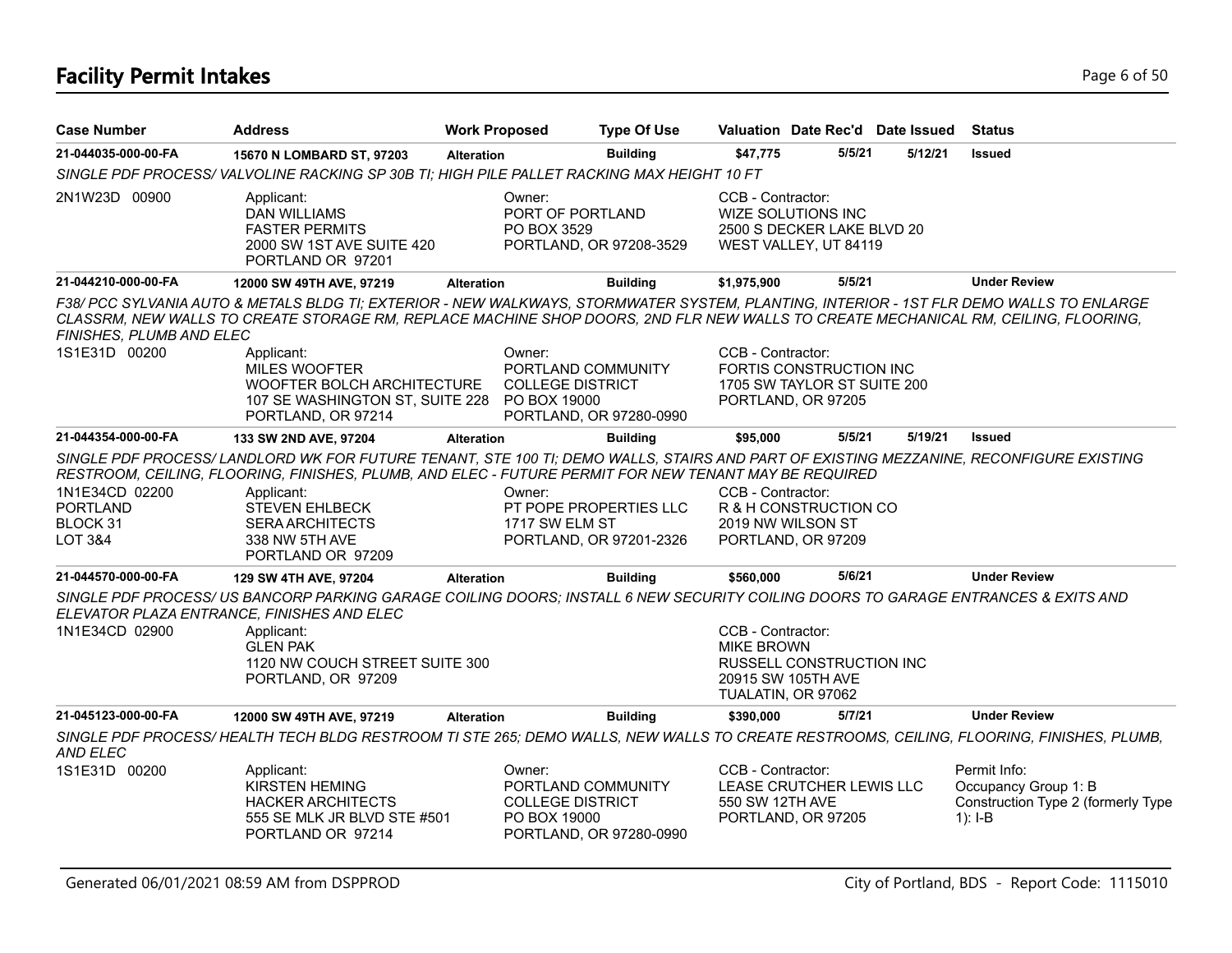# **Facility Permit Intakes** Page 7 of 50

| <b>Case Number</b>                                                                           | <b>Address</b>                                                                                                                                                                                                                                                                                                                                                                                                                                                                                                                                                                  | <b>Work Proposed</b> | <b>Type Of Use</b>                                                                                                               |                                             | Valuation Date Rec'd Date Issued                                             |         | <b>Status</b>                                                                                                                                                                                                                                                       |
|----------------------------------------------------------------------------------------------|---------------------------------------------------------------------------------------------------------------------------------------------------------------------------------------------------------------------------------------------------------------------------------------------------------------------------------------------------------------------------------------------------------------------------------------------------------------------------------------------------------------------------------------------------------------------------------|----------------------|----------------------------------------------------------------------------------------------------------------------------------|---------------------------------------------|------------------------------------------------------------------------------|---------|---------------------------------------------------------------------------------------------------------------------------------------------------------------------------------------------------------------------------------------------------------------------|
| 21-045252-000-00-FA                                                                          | 1500 SW 1ST AVE, 97201                                                                                                                                                                                                                                                                                                                                                                                                                                                                                                                                                          | <b>Alteration</b>    | <b>Building</b>                                                                                                                  | \$45,000                                    | 5/7/21                                                                       | 5/19/21 | <b>Issued</b>                                                                                                                                                                                                                                                       |
|                                                                                              | SINGLE PDF PROCESS/ENGRAV, SRE 1150 TI; NEW TENANT - DEMO WALLS, NEW WALLS FOR OFFICES, CONFERENCE RM, RECEPTION AND UPGRADE TO<br>EXISTING BREAK RM, FLOORING, FINISHES, PLUMB, AND ELEC                                                                                                                                                                                                                                                                                                                                                                                       |                      |                                                                                                                                  |                                             |                                                                              |         |                                                                                                                                                                                                                                                                     |
| 1S1E03CA 00600<br><b>PORTLAND</b><br><b>BLOCK 116 TL 600</b>                                 | Applicant:<br><b>HEIDI PAYNE</b><br><b>BAINBRIDGE DESIGN</b><br>1000 SW BROADWAY STE 1700<br>PORTLAND, OR 97205                                                                                                                                                                                                                                                                                                                                                                                                                                                                 |                      | Owner:<br>URBAN OFFICE & PARKING<br><b>FACILITIES</b><br>111 SW COLUMBIA ST #1380<br>PORTLAND, OR 97201-5845                     | CCB - Contractor:<br><b>MIKE BROWN</b>      | <b>RUSSELL CONSTRUCTION INC.</b><br>20915 SW 105TH AVE<br>TUALATIN, OR 97062 |         | Permit Info:<br>Occupancy Group 1: B<br>Construction Type 2 (formerly Type<br>1): $I - A$                                                                                                                                                                           |
| 21-045284-000-00-FA                                                                          | 850 SE 3RD AVE, 97214                                                                                                                                                                                                                                                                                                                                                                                                                                                                                                                                                           | <b>Alteration</b>    | <b>Building</b>                                                                                                                  | \$10,000                                    | 5/7/21                                                                       | 5/19/21 | <b>Issued</b>                                                                                                                                                                                                                                                       |
|                                                                                              | SINGLE PDF PROCESS/ FIN BUILDERS CO STE 402 TI; DEMO DOOR, NEW WALLS TO CREATE OFFICE, PHONE RM, CONFERENCE RM, AND ELEC                                                                                                                                                                                                                                                                                                                                                                                                                                                        |                      |                                                                                                                                  |                                             |                                                                              |         |                                                                                                                                                                                                                                                                     |
| 1S1E03AA 04600<br><b>EAST PORTLAND</b><br>BLOCK 85<br>LOT 1 EXC PT IN ST<br>LOT <sub>2</sub> | Applicant:<br><b>BEN CARR</b><br>ALL HANDS ARCHITECTURE LLC<br>3860 N MELROSE DR<br>PORTLAND OR 97227<br><b>USA</b>                                                                                                                                                                                                                                                                                                                                                                                                                                                             |                      | Owner:<br>SE 3RD TREE FARM LLC<br>2500 NE SANDY BLVD #C<br>PORTLAND, OR 97232                                                    | CCB - Contractor:<br><b>FIN BUILDERS CO</b> | 850 SE 3RD AVE SUITE 402<br>PORTLAND, OR 97214                               |         |                                                                                                                                                                                                                                                                     |
| 21-045505-000-00-FA                                                                          | 3161 SW PAVILION LOOP - Unit<br>MNP, 97201                                                                                                                                                                                                                                                                                                                                                                                                                                                                                                                                      | <b>Alteration</b>    | <b>Building</b>                                                                                                                  | \$149,000                                   | 5/10/21                                                                      | 5/14/21 | <b>Issued</b>                                                                                                                                                                                                                                                       |
|                                                                                              | SINGLE PDF PROCESS/OHSU MNP PROCEDURE RM 1433 TI; REMODEL PROCEDURE RM, CEILING, FLOORING, FINISHES, PLUMB AND ELEC                                                                                                                                                                                                                                                                                                                                                                                                                                                             |                      |                                                                                                                                  |                                             |                                                                              |         |                                                                                                                                                                                                                                                                     |
| 1S1E09 00500                                                                                 | Applicant:<br><b>ANTHONY MORESCHI</b><br><b>OHSU</b><br>3181 SW SAM JACKSON PARK RD<br>PORTLAND OR 97239                                                                                                                                                                                                                                                                                                                                                                                                                                                                        | <b>RD</b>            | Owner:<br>OREGON STATE BOARD OF<br><b>HIGHER EDUCATION</b><br>3181 SW SAM JACKSON PARK BEND, OR 97702<br>PORTLAND, OR 97239-3011 | CCB - Contractor:<br>61065 GROFF RD         | SCHAFFRAN CONSTRUCTION INC                                                   |         |                                                                                                                                                                                                                                                                     |
| 21-045551-000-00-FA                                                                          | 2151 NW SAVIER ST, 97209                                                                                                                                                                                                                                                                                                                                                                                                                                                                                                                                                        | <b>Alteration</b>    | <b>Building</b>                                                                                                                  | \$1,250,000                                 | 5/10/21                                                                      |         | <b>Under Review</b>                                                                                                                                                                                                                                                 |
| 1N1E28CD 02800<br><b>COUCHS ADD</b><br>BLOCK 294<br>INC PT VAC ST LOT 11-18                  | SINGLE PDF PROCESS/SLABTOWN NORTH L1-2 BASMT & 1ST FLR TI; FIRST TIME TENANT, B OCCUPANCY, NEW WALLS TO CREATE BSMT - RECEPTION AREA,<br>COMPRESSOR RM, FIRST AID RM, LAUNDRY RM, MD & NETWORK RMS, OPEN OFFICE AREA; 1ST FLR - OFFICES, CONFERENCE MRS, MATERIAL LIBRARY, PRINT<br>RMS, HUDDLE RM, MOTHERS RM, DESIGN DEN, SHIP/RECEIVE RM, RECEPTION AREA, OPEN OFFICE AREA, CEILING, FLOORING, FINISHES, PLUMB AND ELEC<br>Applicant:<br>MICHELLE SCHULZ<br><b>GBD ARCHITECTS INC</b><br>1120 NW COUCH STREET, SUITE 300 DALLAS, TX 75201<br>PORTLAND OR 97209<br><b>USA</b> |                      | Owner:<br><b>SLABTOWN JV LLC</b><br>2001 ROSS AVE #3400                                                                          | Primary Contractor:<br><b>TO BID</b>        |                                                                              |         | WEAR TESTING RM, SAMPLE STORAGE, ENGINEERING DEN, INSTRUMENTATION RM, SAMPLE WORKSHOP, ENGINEERING LAB, KNITTING MACHINE, OFFICES, AIR<br>Permit Info:<br>Occupancy Group 1: B Bank, Off.,<br>Med.Off., Pub.Bldg.<br>Construction Type 2 (formerly Type<br>1): II-A |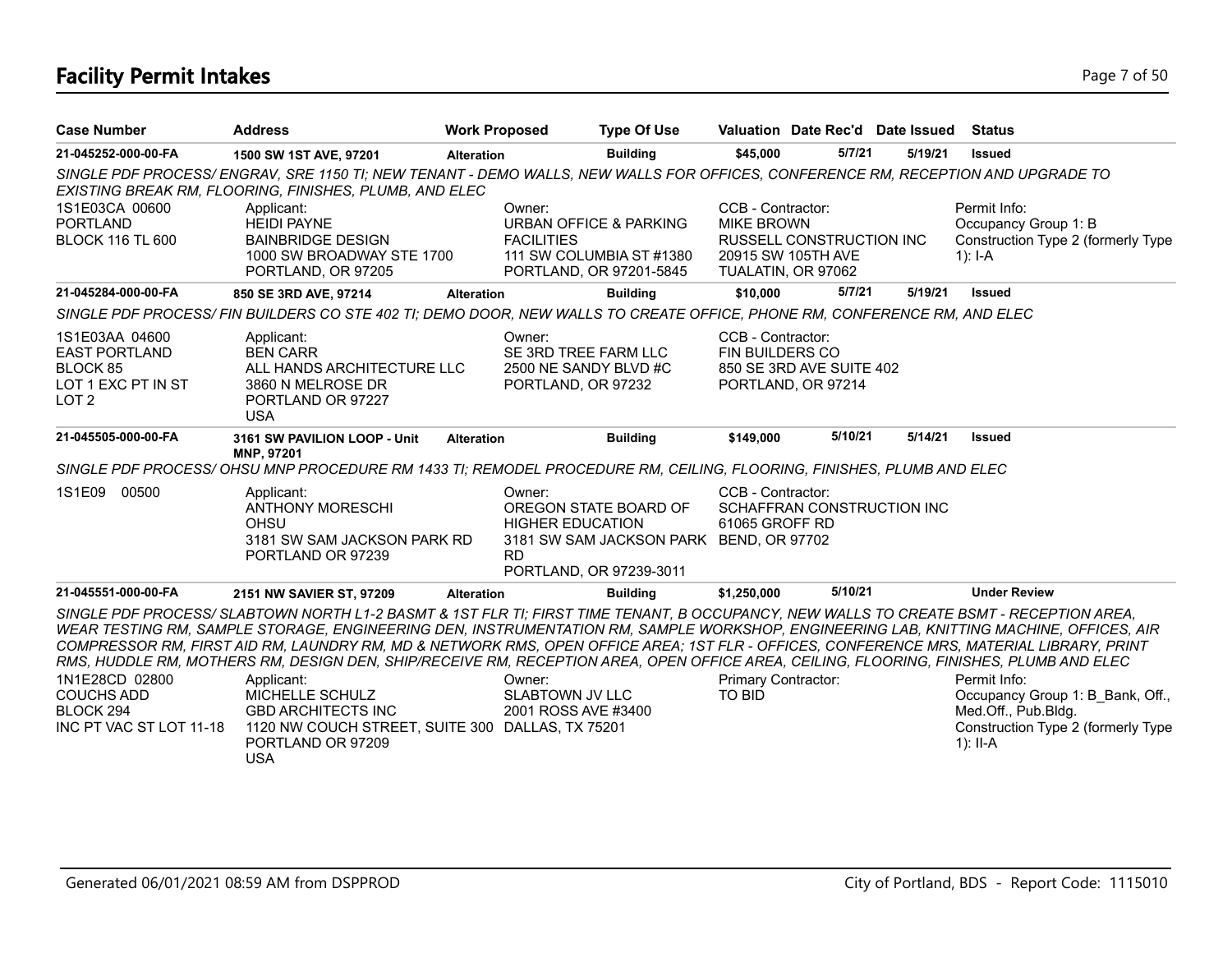# **Facility Permit Intakes** Page 8 of 50

| <b>Case Number</b>                                                                        | <b>Address</b>                                                                                                                                                                                                                                          | <b>Work Proposed</b>                                                 | <b>Type Of Use</b>                                |                                                                                                                              |         | Valuation Date Rec'd Date Issued | <b>Status</b>                                                                                                                             |
|-------------------------------------------------------------------------------------------|---------------------------------------------------------------------------------------------------------------------------------------------------------------------------------------------------------------------------------------------------------|----------------------------------------------------------------------|---------------------------------------------------|------------------------------------------------------------------------------------------------------------------------------|---------|----------------------------------|-------------------------------------------------------------------------------------------------------------------------------------------|
| 21-045606-000-00-FA                                                                       | 3203 SE WOODSTOCK BLVD,<br>97202                                                                                                                                                                                                                        | <b>Alteration</b>                                                    | <b>Building</b>                                   | \$21,000                                                                                                                     | 5/10/21 | 5/12/21                          | <b>Issued</b>                                                                                                                             |
| <b>FINISHES AND ELEC</b>                                                                  | SINGLE PDF PROCESS/ED TECH CENTER RM 109 1ST FLR TI; NEW WALLS TO CREATE COMPUTER SERVICE RM, COMPUTER SHOP RM, CEILING, FLOORING,                                                                                                                      |                                                                      |                                                   |                                                                                                                              |         |                                  |                                                                                                                                           |
| 1S1E13 00100<br>SECTION 13 1S 1E<br>TL 100 103.39 ACRES                                   | Applicant:<br><b>MARK BECKIUS</b><br><b>REIMERS &amp; JOLIVETTE</b><br>2344 NW 24TH AVE<br>PORTLAND, OR 97210                                                                                                                                           | Owner:<br>THE REED INSTITUTE                                         | 3203 SE WOODSTOCK BLVD<br>PORTLAND, OR 97202-8138 | CCB - Contractor:<br><b>SCOTT PATER</b><br><b>REIMERS &amp; JOLIVETTE INC</b><br>2344 NW 24TH AVE<br>PORTLAND, OR 97210-2132 |         |                                  |                                                                                                                                           |
| 21-045641-000-00-FA                                                                       | 17800 NE RIVERSIDE PKWY,                                                                                                                                                                                                                                | <b>Alteration</b>                                                    | <b>Building</b>                                   | \$34,000                                                                                                                     | 5/10/21 |                                  | <b>Under Review</b>                                                                                                                       |
| 1N3E19DA 00400<br>SOUTHSHORE COMMONS KEVIN JANDREAU<br>LOT 5 EXC E 15' & EXC PT<br>IN STS | 97230<br>CEILING, FLOORING, FINISHES, PLUMB, AND ELEC<br>Applicant:<br><b>MACKENZIE</b><br>1515 SE WATER AVE SUITE 100<br>PORTLAND OR 97214                                                                                                             | Owner:<br><b>GR RIVERSIDE LLC</b><br>PO BOX 1685                     | CLACKAMAS, OR 97015                               | Primary Contractor:<br>TO BID                                                                                                |         |                                  | SINGLE PDF PROCESS/ NW BOAT WAREHOUSE, STE 125 TI; FIRST TIME TENANT - NEW DEMISING WALL TO CREATE TENANT SPACE, NEW WALLS FOR RESTROOM,  |
| 21-045683-000-00-FA                                                                       | 17850 NE RIVERSIDE PKWY,<br>97230                                                                                                                                                                                                                       | <b>Alteration</b>                                                    | <b>Building</b>                                   | \$91,000                                                                                                                     | 5/10/21 |                                  | <b>Under Review</b>                                                                                                                       |
| FLOORING, FINISHES, PLUMB, AND ELEC<br>1N3E19DA 00400                                     | SINGLE PDF PROCESS/ NW BOAT OFFICE AND SHOWROOM, STE 100 TI; FIRST TIME TENANT - NEW WALLS TO CREATE OFFICES, LOBBY, RESTROOMS, CEILING,<br>Applicant:<br><b>KEVIN JANDREAU</b><br><b>MACKENZIE</b><br>1515 SE WATER AVE SUITE 100<br>PORTLAND OR 97214 |                                                                      |                                                   |                                                                                                                              |         |                                  |                                                                                                                                           |
| 21-045726-000-00-FA                                                                       | 516 SE MORRISON ST, 97214                                                                                                                                                                                                                               | <b>Alteration</b>                                                    | <b>Building</b>                                   | \$276,800                                                                                                                    | 5/10/21 |                                  | <b>Under Review</b>                                                                                                                       |
| CEILING, FLOORING, FINISHES, PLUMB AND ELEC<br>1S1E02BB 06100                             | Applicant:<br><b>KENT POTTEBAUM</b><br><b>GBD ARCHITECTS</b><br>1120 NW COUCH, #300<br>PORTLAND, OR 97209                                                                                                                                               | Owner:<br><b>OWNER LLC</b><br>1215 4TH AVE #600<br>SEATTLE, WA 98161 | UPG WEATHERLY PROPERTY                            | CCB - Contractor:<br>MIKE BROWN<br><b>RUSSELL CONSTRUCTION INC.</b><br>20915 SW 105TH AVE<br>TUALATIN, OR 97062              |         |                                  | SINGLE PDF PROCESS/LANDLORD WORK 10TH & 12TH FLR TI; DEMO WALLS, RETURN ENTIRE 10TH & 12 FLRS TO SHELL SPACE FOR FUTURE TENANT BUILD OUT, |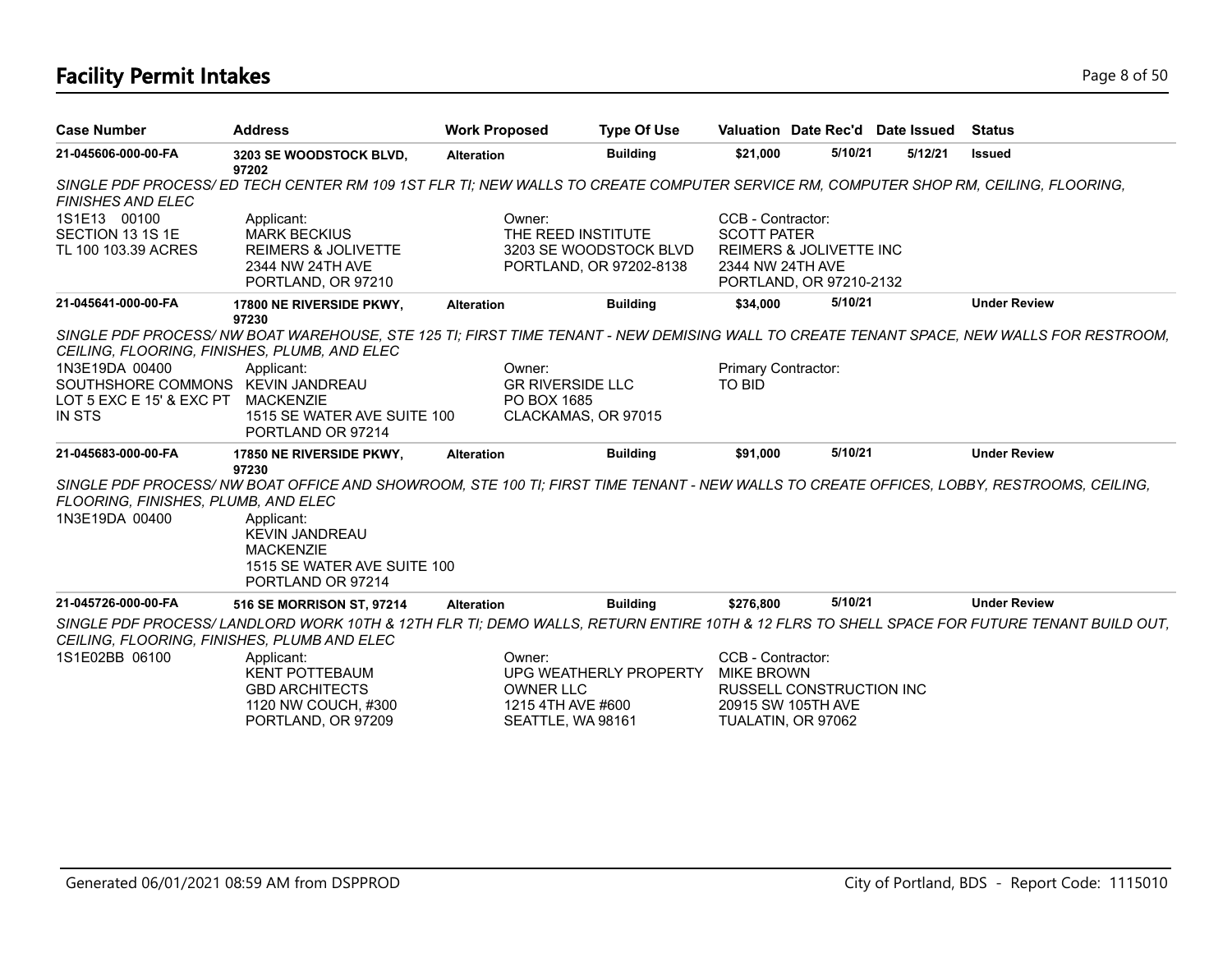# **Facility Permit Intakes** Page 9 of 50

| <b>Case Number</b>                                                                                | <b>Address</b>                                                                                                                                                                                                                                                                                                                             | <b>Work Proposed</b>                                     | <b>Type Of Use</b>      |                               |         | Valuation Date Rec'd Date Issued | <b>Status</b>                      |
|---------------------------------------------------------------------------------------------------|--------------------------------------------------------------------------------------------------------------------------------------------------------------------------------------------------------------------------------------------------------------------------------------------------------------------------------------------|----------------------------------------------------------|-------------------------|-------------------------------|---------|----------------------------------|------------------------------------|
| 21-046838-000-00-FA                                                                               | 210 SE MADISON ST, 97214                                                                                                                                                                                                                                                                                                                   | <b>Alteration</b>                                        | <b>Building</b>         | \$55,000                      | 5/12/21 |                                  | <b>Under Review</b>                |
| FINISHES, PLUMB, AND ELEC                                                                         | SINGLE PDF PROCESS/BERKELEY CATERING KITCHEN, STE 020 TI; FIRST TIME TENANT - NEW WALLS TO CREATE COMMERCIAL KITCHEN, CEILING, FLOORING,                                                                                                                                                                                                   |                                                          |                         |                               |         |                                  |                                    |
| 1S1E03AD 06200<br><b>EAST PORTLAND</b><br>BLOCK 52<br>$LOT 1-3$<br>LOT 4 EXC PT IN ST, LOT<br>7&8 | Applicant:<br><b>DAVID HARDISTER</b><br>WOODBLOCK ARCHITECTURE<br>827 SW 2ND AVE, SUITE 300<br>PORTLAND, OR 97204                                                                                                                                                                                                                          | Owner:<br>210 SE MADISON OZ LLC<br>210 SE MADISON ST #19 | PORTLAND, OR 97214-4192 |                               |         |                                  |                                    |
| 21-046971-000-00-FA                                                                               | 7000 NE AIRPORT WAY, 97218                                                                                                                                                                                                                                                                                                                 | <b>Alteration</b>                                        | <b>Building</b>         | \$1,100,000                   | 5/13/21 |                                  | <b>Under Review</b>                |
|                                                                                                   | FF1/PDX TERMINAL LANDLOARD RELOCATES (GROUP 20) CONCOURSE C & E DEPLANNING & BAGGAGE CLAIM LEVEL; 6 AREAS FOR AIRPORT STAFF, DEMO<br>WALLS, NEW WALLS TO CREATE BREAKRMS, LOCKERS, OFFICES, STORAGE RMS, CIRCULATION RM, CART REPAIR RM, HALLWAY DOOR, NEW CHAIN LINK FENCE<br>IN STORAGE RMS, CEILING, FLOORING, FINISHES, PLUMB AND ELEC |                                                          |                         |                               |         |                                  |                                    |
| 1N2E08B 00400                                                                                     | Applicant:                                                                                                                                                                                                                                                                                                                                 | Owner:                                                   |                         | Primary Contractor:           |         |                                  | Permit Info:                       |
| SECTION 08 1N 2E                                                                                  | <b>AUSTIN CHEADLE</b>                                                                                                                                                                                                                                                                                                                      | PORT OF PORTLAND                                         |                         | TO BID                        |         |                                  | Occupancy Group 1: A-3             |
| TL 400 7.39 ACRES                                                                                 | <b>FASTER PERMITS</b>                                                                                                                                                                                                                                                                                                                      | PO BOX 3529                                              |                         |                               |         |                                  | Construction Type 2 (formerly Type |
| SEE SUB ACCOUNTS                                                                                  | 2000 SW 1ST AVE SUITE 420<br>PORTLAND, OR 97201                                                                                                                                                                                                                                                                                            |                                                          | PORTLAND, OR 97208-3529 |                               |         |                                  | 1): $I - A$                        |
| 21-047002-000-00-FA                                                                               | 10201 SE MAIN ST, 97216                                                                                                                                                                                                                                                                                                                    | <b>Alteration</b>                                        | <b>Building</b>         | \$325,000                     | 5/13/21 |                                  | <b>Under Review</b>                |
|                                                                                                   | F7/ ADVENTIST POB 3 SUITE 10B CHERRY PARK PRIMARY CARE 1ST FLR TI; DEMO WALLS, NEW WALLS TO CREATE RECEPTION & WAITING AREAS, OFFICES,<br>SOILED HOLD RM, REMODEL EXAM RMS, MED PREP/MA STATION RM, JANITOR CLOSET, CEILING, FLOORING, FINISHES, PLUMB AND ELEC                                                                            |                                                          |                         |                               |         |                                  |                                    |
| 1S2E03BC 01300                                                                                    | Applicant:                                                                                                                                                                                                                                                                                                                                 | Owner:                                                   |                         | CCB - Contractor:             |         |                                  | Permit Info:                       |
|                                                                                                   | <b>ALIA BIRR</b>                                                                                                                                                                                                                                                                                                                           | PORTLAND ADVENTIST                                       |                         | <b>VIKING ENGINEERING AND</b> |         |                                  | Occupancy Group 1: B               |
|                                                                                                   | ANDERSON DABROWSKI                                                                                                                                                                                                                                                                                                                         | <b>MEDICAL CENTER</b>                                    |                         | <b>CONSTRUCTION LLC</b>       |         |                                  | Construction Type 2 (formerly Type |
|                                                                                                   | <b>ARCHITECTS</b>                                                                                                                                                                                                                                                                                                                          | PO BOX 619135                                            |                         | PO BOX 33532                  |         |                                  | $1)$ : V-B                         |
|                                                                                                   | 7650 SW BEVELAND ST STE 120<br>PORTLAND, OR 97223                                                                                                                                                                                                                                                                                          | ROSEVILLE, CA 95661                                      |                         | PORTLAND, OR 97292            |         |                                  |                                    |
| 21-047016-000-00-FA                                                                               | 10201 SE MAIN ST, 97216                                                                                                                                                                                                                                                                                                                    | <b>Alteration</b>                                        | <b>Building</b>         | \$170,900                     | 5/13/21 |                                  | <b>Under Review</b>                |
| CEILING, FLOORING, FINISHES, PLUMB AND ELEC                                                       | F11/ ADVENTIST POB 3 SUITE 29 SLEEP DISORDERS CLINIC 2ND FLR TI; DEMO WALLS, NEW WALLS TO CREATE OFFICES, STAFF LOUNGE, MA STATION, EXAM RMS,                                                                                                                                                                                              |                                                          |                         |                               |         |                                  |                                    |
| 1S2E03BC 01300                                                                                    | Applicant:                                                                                                                                                                                                                                                                                                                                 | Owner:                                                   |                         | CCB - Contractor:             |         |                                  | Permit Info:                       |
|                                                                                                   | <b>ALIA BIRR</b>                                                                                                                                                                                                                                                                                                                           | PORTLAND ADVENTIST                                       |                         | <b>VIKING ENGINEERING AND</b> |         |                                  | Occupancy Group 1: B               |
|                                                                                                   | ANDERSON DABROWSKI                                                                                                                                                                                                                                                                                                                         | <b>MEDICAL CENTER</b>                                    |                         | <b>CONSTRUCTION LLC</b>       |         |                                  | Construction Type 2 (formerly Type |
|                                                                                                   | <b>ARCHITECTS</b>                                                                                                                                                                                                                                                                                                                          | PO BOX 619135                                            |                         | PO BOX 33532                  |         |                                  | 1): V-B                            |
|                                                                                                   | 7650 SW BEVELAND ST STE 120<br>PORTLAND, OR 97223                                                                                                                                                                                                                                                                                          | ROSEVILLE, CA 95661                                      |                         | PORTLAND, OR 97292            |         |                                  |                                    |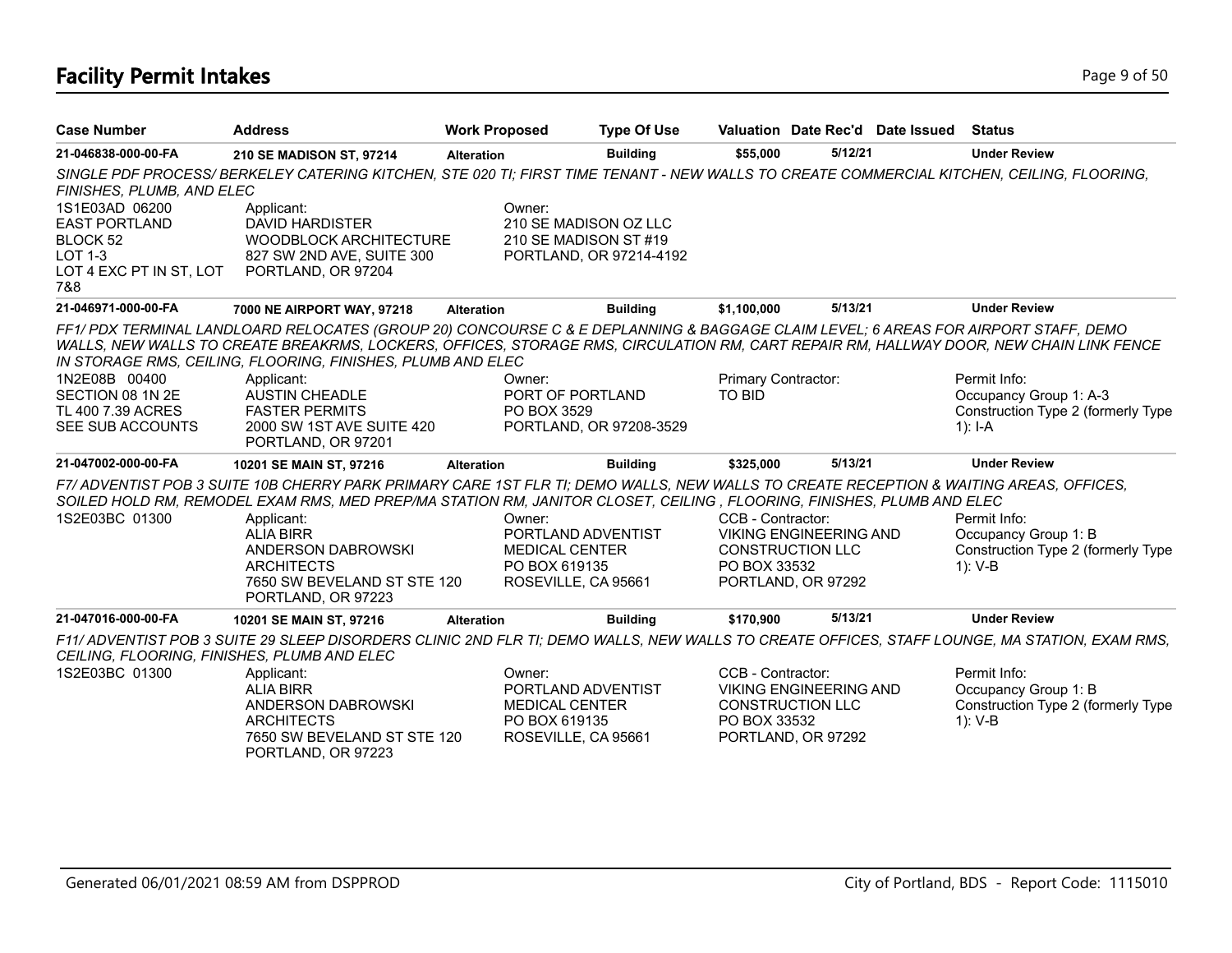# **Facility Permit Intakes** Page 10 of 50

| <b>Case Number</b>                                           | <b>Address</b>                                                                                                                                                                                                                                                                                                                          | <b>Work Proposed</b>        | <b>Type Of Use</b>                                                                           |                                                                                    | Valuation Date Rec'd Date Issued Status                                   |         |                                                                                         |
|--------------------------------------------------------------|-----------------------------------------------------------------------------------------------------------------------------------------------------------------------------------------------------------------------------------------------------------------------------------------------------------------------------------------|-----------------------------|----------------------------------------------------------------------------------------------|------------------------------------------------------------------------------------|---------------------------------------------------------------------------|---------|-----------------------------------------------------------------------------------------|
| 21-047252-000-00-FA                                          | 6870 N FATHOM ST, 97217                                                                                                                                                                                                                                                                                                                 | <b>Alteration</b>           | <b>Building</b>                                                                              | \$75,000                                                                           | 5/13/21                                                                   | 5/28/21 | <b>Issued</b>                                                                           |
|                                                              | SINGLE PDF PROCESS/BLDG 2 SHERWIN WILLIAMS TI; NEW TENANT - DEMO FINISHES, NEW WALLS TO CREATE OFFICE, BILLING RMS, SCHEDULING RM,<br>OPERATIONS OFFICE, SHOWROOM, REP, NEW EXTERIOR, ATTACHED, 851 SQ FT CONCRETE SLAB FOR TRASH COMPACTOR, HIGH PILE PALLET RACKING MAX<br>HEIGHT 12 FT, CEILING, FLOORING, FINISHES, PLUMB, AND ELEC |                             |                                                                                              |                                                                                    |                                                                           |         |                                                                                         |
| 1N1E17B 00600                                                | Applicant:<br><b>MARK WOLFE</b><br>AMERICAN PROPERTY<br>MANAGEMENT<br>2510 NE MULTNOMAH<br>PORTLAND OR 97232                                                                                                                                                                                                                            | Owner:                      | OCF JOSEPH E WESTON<br>PUBLIC FOUNDATION<br>2154 NE BROADWAY #200<br>PORTLAND, OR 97232-1590 |                                                                                    |                                                                           |         | Permit Info:<br>Occupancy Group 1: S-1 Storage -<br>Moderate Hazard, Warehouse          |
| 21-047420-000-00-FA                                          | 350 SW JEFFERSON ST, 97201                                                                                                                                                                                                                                                                                                              | <b>Alteration</b>           | <b>Building</b>                                                                              | \$15,000                                                                           | 5/14/21                                                                   | 5/19/21 | <b>Issued</b>                                                                           |
|                                                              | SINGLE PDF PROCESS/WELLS FARGO ELEVATOR RM, 601 TI; INSTALL 90 MINUTE FIRE RATED DOOR, CEILING, FINISHES, AND ELEC                                                                                                                                                                                                                      |                             |                                                                                              |                                                                                    |                                                                           |         |                                                                                         |
| 1S1E03BC 01600                                               | Applicant:<br><b>BRANDON HANSEN</b><br><b>WEST OF WEST</b><br>110 SE MAIN ST #300<br>PORTLAND, OR 97214                                                                                                                                                                                                                                 | Owner:<br>591 W PUTNAM AVE  | SOF-XI WFP OWNER LLC<br>GREENWICH, CT 06830                                                  | CCB - Contractor:<br><b>INC</b>                                                    | COMMERCIAL CONTRACTORS<br>5573 SOUTH FIRST CIRCLE<br>RIDGEFIELD, WA 98642 |         |                                                                                         |
| 21-047459-000-00-FA                                          | 1500 SW 1ST AVE, 97201                                                                                                                                                                                                                                                                                                                  | <b>Alteration</b>           | <b>Building</b>                                                                              | \$75,000                                                                           | 5/14/21                                                                   | 5/28/21 | <b>Issued</b>                                                                           |
|                                                              | SINGLE PDF PROCESS/EASLEY FAMILY LAW, STE 900 TI; DEMO WALLS, NEW WALLS TO RECONFIGURE EXISTING OFFICES, FINISHES, PLUMB, AND ELEC                                                                                                                                                                                                      |                             |                                                                                              |                                                                                    |                                                                           |         |                                                                                         |
| 1S1E03CA 00600<br><b>PORTLAND</b><br><b>BLOCK 116 TL 600</b> | Applicant:<br><b>HEIDI PAYNE</b><br><b>BAINBRIDGE DESIGN</b><br>1000 SW BROADWAY STE 1700<br>PORTLAND, OR 97205                                                                                                                                                                                                                         | Owner:<br><b>FACILITIES</b> | <b>URBAN OFFICE &amp; PARKING</b><br>111 SW COLUMBIA ST #1380<br>PORTLAND, OR 97201-5845     | CCB - Contractor:<br><b>MIKE BROWN</b><br>20915 SW 105TH AVE<br>TUALATIN, OR 97062 | RUSSELL CONSTRUCTION INC                                                  |         | Permit Info:<br>Occupancy Group 1: B<br>Construction Type 2 (formerly Type<br>1): $I-A$ |
| 21-047524-000-00-FA                                          | 1500 SW 1ST AVE, 97201                                                                                                                                                                                                                                                                                                                  | <b>Alteration</b>           | <b>Building</b>                                                                              | \$47,500                                                                           | 5/14/21                                                                   |         | <b>Under Review</b>                                                                     |
|                                                              | SINGLE PDF PROCESS/ CELL STAFF, STE 880 TI; NEW TENANT - DEMO WALLS, NEW WALLS TO CREATE OPEN OFFICE, OFFICES, CONFERENCE RM, EMPLOYEE<br>LOUNGE, BREAK AREA, CEILING, FLOORING, FINISHES, PLUMB, AND ELEC                                                                                                                              |                             |                                                                                              |                                                                                    |                                                                           |         |                                                                                         |
| 1S1E03CA 00600<br><b>PORTLAND</b><br><b>BLOCK 116 TL 600</b> | Applicant:<br><b>HEIDI PAYNE</b><br><b>BAINBRIDGE DESIGN</b><br>1000 SW BROADWAY STE 1700<br>PORTLAND, OR 97205                                                                                                                                                                                                                         | Owner:<br><b>FACILITIES</b> | <b>URBAN OFFICE &amp; PARKING</b><br>111 SW COLUMBIA ST #1380<br>PORTLAND, OR 97201-5845     | CCB - Contractor:<br><b>MIKE BROWN</b><br>20915 SW 105TH AVE<br>TUALATIN, OR 97062 | RUSSELL CONSTRUCTION INC                                                  |         | Permit Info:<br>Occupancy Group 1: B<br>Construction Type 2 (formerly Type<br>$1$ : I-A |
| 21-048088-000-00-FA                                          | 121 SW SALMON ST, 97204                                                                                                                                                                                                                                                                                                                 | <b>Alteration</b>           | <b>Building</b>                                                                              | \$1,400,000                                                                        | 5/17/21                                                                   |         | <b>Under Review</b>                                                                     |
|                                                              | SINGLE PDF PROCESS/KLARQUIST TI, STE 1600 TI; DEMO WALLS, NEW WALLS TO CREATE OFFICES, MEETING RMS, WORK LOUNGE, HUDDLE RM, RECONFIGURE<br>EXISTING BREAK RM, RECEPTION, CEILING, FLOORING, FINISHES, PLUMB, AND ELEC                                                                                                                   |                             |                                                                                              |                                                                                    |                                                                           |         |                                                                                         |
| 1S1E03BA 02100                                               | Applicant:<br><b>TAYLOR PASIC</b><br><b>GBD ARCHITECTS</b><br>1120 NW COUCH, SUITE 300<br>PORTLAND, OR 97209                                                                                                                                                                                                                            | Owner:<br>121 SW SALMON ST  | 121 SW SALMON ST CORP<br>PORTLAND, OR 97204-9951                                             | Primary Contractor:<br>TO BID                                                      |                                                                           |         | Permit Info:<br>Occupancy Group 1: B<br>Construction Type 2 (formerly Type<br>1): $I-A$ |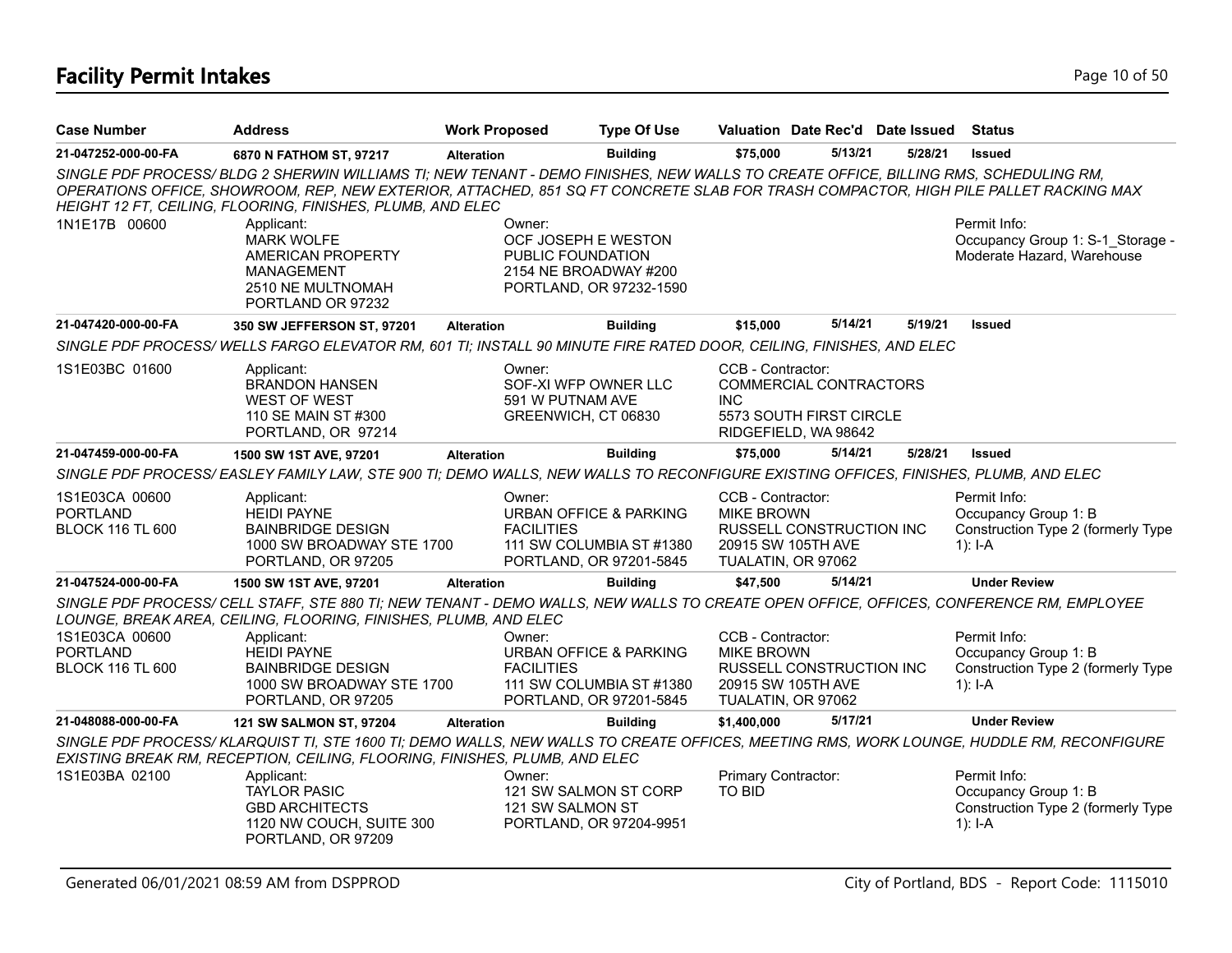# **Facility Permit Intakes** Page 11 of 50

| <b>Case Number</b>                                                         | <b>Address</b>                                                                                                                   | <b>Work Proposed</b>                      | <b>Type Of Use</b>        |                                      | Valuation Date Rec'd Date Issued | Status                                                                                                                                       |
|----------------------------------------------------------------------------|----------------------------------------------------------------------------------------------------------------------------------|-------------------------------------------|---------------------------|--------------------------------------|----------------------------------|----------------------------------------------------------------------------------------------------------------------------------------------|
| 21-048378-000-00-FA                                                        | 7000 NE AIRPORT WAY, 97218                                                                                                       | <b>Alteration</b>                         | <b>Building</b>           | \$375.000                            | 5/18/21                          | <b>Under Review</b>                                                                                                                          |
|                                                                            | OF CEILING GYPSUM BOARD SYSTEM THROUGHOUT CONCOURSE D FOR PROPOSED FIRE SPRINKLER WORK AND FINISHES                              |                                           |                           |                                      |                                  | SINGLE PDF PROCESS/ PDX TERMINAL CONCOURSE D DEPLANNING LEVEL CEILING ADJUSTMENT FOR FIRE INSTALL; DEMO AND REPLACE SPECIFIC SECTIONS        |
| 1N2E08B 00400<br>SECTION 08 1N 2E<br>TL 400 7.39 ACRES<br>SEE SUB ACCOUNTS | Applicant:<br><b>AUSTIN CHEADLE</b><br><b>FASTER PERMITS</b><br>2000 SW 1ST AVE SUITE 420<br>PORTLAND, OR 97201                  | Owner:<br>PORT OF PORTLAND<br>PO BOX 3529 | PORTLAND, OR 97208-3529   | Primary Contractor:<br><b>TO BID</b> |                                  | Permit Info:<br>Occupancy Group 1: A-3<br>Construction Type 2 (formerly Type<br>1): $I-A$                                                    |
| 21-048531-000-00-FA                                                        | 101 SW MAIN ST, 97204                                                                                                            | <b>Alteration</b>                         | <b>Building</b>           | \$395,000                            | 5/18/21                          | <b>Under Review</b>                                                                                                                          |
| FLOORING, FINISHES, PLUMB, AND ELEC                                        | SINGLE PDF PROCESS/SCHRODINGER EXPANSION, STE 1400 TI; DEMO WALL, NEW WALL AND DOOR AT CORRIDOR, UPDATE DOOR LOCATIONS, CEILING, |                                           |                           |                                      |                                  |                                                                                                                                              |
| 1S1E03BD 00300                                                             | Applicant:                                                                                                                       | Owner:                                    |                           | CCB - Contractor:                    |                                  | Permit Info:                                                                                                                                 |
| <b>PORTLAND</b>                                                            | <b>ANNE ROGNESS</b>                                                                                                              |                                           | MADISON-OFC ONE MAIN      | <b>CHRIS HOLBROOK</b>                |                                  | Occupancy Group 1: B Bank, Off.,                                                                                                             |
| <b>BLOCK 11</b>                                                            | ZIMMER, GUNSUL, FRASCA                                                                                                           | PLACE OR LLC                              |                           | <b>CONSTRUCTION LLC</b>              |                                  | Med.Off., Pub.Bldg.                                                                                                                          |
| $LOT 1-4$                                                                  | 1223 SW WASHINGTON ST., SUITE                                                                                                    |                                           | PO BOX 7517 BILLBOX# 17-  | 9317 NE 30TH AVE                     |                                  | Construction Type 2 (formerly Type                                                                                                           |
| LOT 5-8 EXC PT IN STS                                                      | 200<br>PORTLAND OR 97205                                                                                                         | $367-1$                                   | HICKSVILLE, NY 11802-7517 | VANCOUVER, WA 98665                  |                                  | 1): $I-A$                                                                                                                                    |
| 21-048576-000-00-FA                                                        | 420 NW 11TH AVE, 97209                                                                                                           | <b>Alteration</b>                         | <b>Building</b>           | \$20,000                             | 5/18/21                          | <b>Under Review</b>                                                                                                                          |
| FINISHES, PLUMB, AND ELEC                                                  |                                                                                                                                  |                                           |                           |                                      |                                  | SINGLE PDF PROCESS/ GAGAN SINGH - BROOBEE, STE 433 TI; NEW TENANT - DEMO WALL AND FINISHES, LEVEL EXISTING CONCRETE SLAB, CEILING, FLOORING, |
|                                                                            |                                                                                                                                  |                                           |                           |                                      |                                  |                                                                                                                                              |
| 1N1E34CB8 60002                                                            | Applicant:                                                                                                                       | Owner:                                    |                           | CCB - Contractor:                    |                                  | Permit Info:                                                                                                                                 |
|                                                                            | <b>JOHN WRIGHT</b>                                                                                                               | <b>GREGORY PEARL LLC</b>                  |                           |                                      | CHARTER CONSTRUCTION INC         | Occupancy Group 1: B Bank, Off.,                                                                                                             |
|                                                                            | <b>WRIGHT ARCHITECTURE</b>                                                                                                       |                                           | 1136 NW HOYT ST #220      | 980 S HARNEY                         |                                  | Med.Off., Pub.Bldg.                                                                                                                          |
|                                                                            | 2222 NE OREGON ST, #213<br>PORTLAND OR 97232                                                                                     | PORTLAND, OR 97209                        |                           | SEATTLE, WA 98108                    |                                  | Construction Type 2 (formerly Type<br>$1$ : I-A                                                                                              |
| 21-048895-000-00-FA                                                        | 6338 S CORBETT AVE, 97239                                                                                                        | <b>Alteration</b>                         | <b>Building</b>           | \$1,400,000                          | 5/19/21                          | <b>Under Review</b>                                                                                                                          |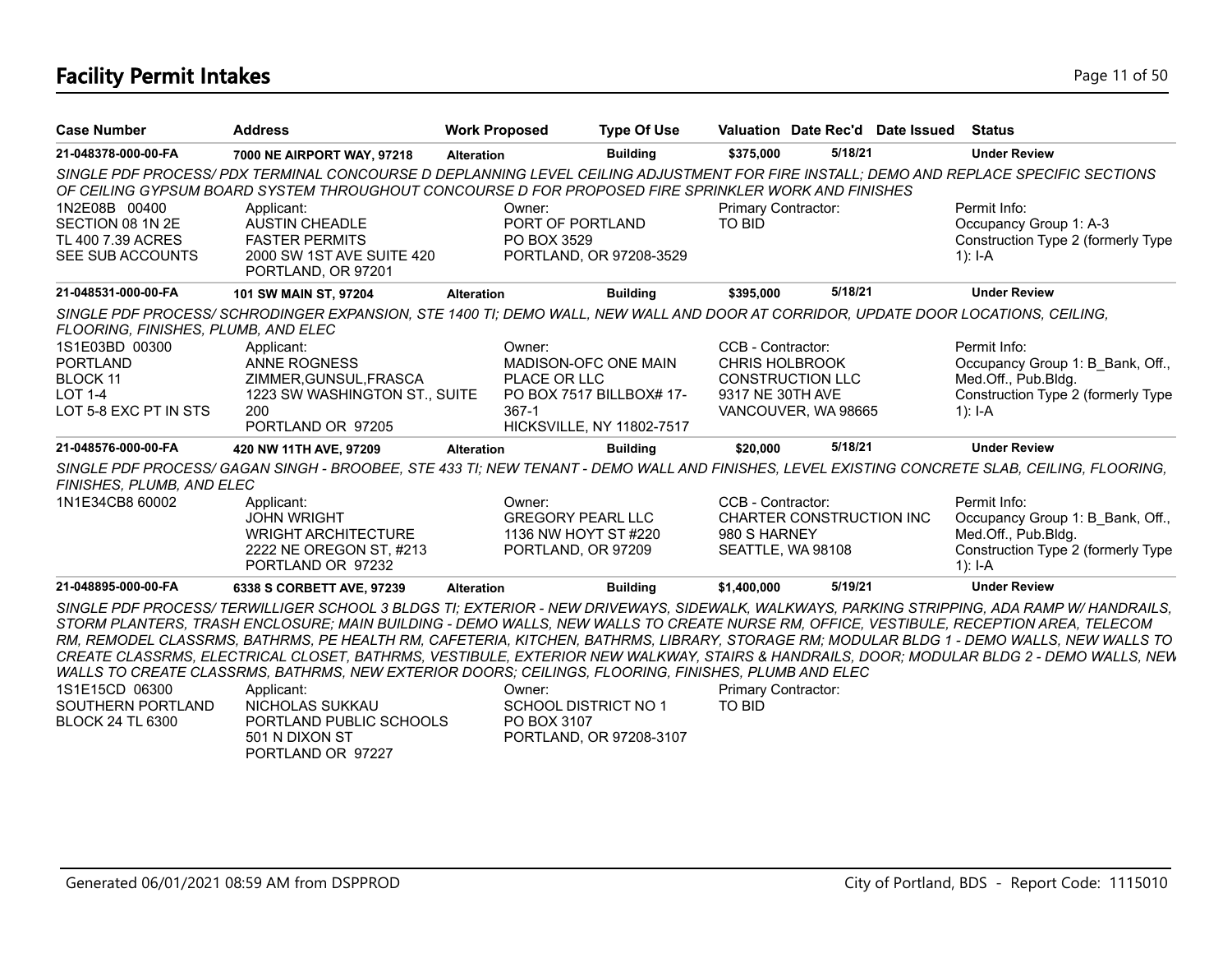# **Facility Permit Intakes** Page 12 of 50

| <b>Case Number</b>                                                         | <b>Address</b>                                                                                                                         | <b>Work Proposed</b>                           | <b>Type Of Use</b>                                                         |                                                                | Valuation Date Rec'd Date Issued                        |         | <b>Status</b>                                                                                                                            |
|----------------------------------------------------------------------------|----------------------------------------------------------------------------------------------------------------------------------------|------------------------------------------------|----------------------------------------------------------------------------|----------------------------------------------------------------|---------------------------------------------------------|---------|------------------------------------------------------------------------------------------------------------------------------------------|
| 21-048974-000-00-FA                                                        | 7000 NE AIRPORT WAY, 97218                                                                                                             | <b>Alteration</b>                              | <b>Building</b>                                                            | \$200,000                                                      | 5/19/21                                                 |         | <b>Under Review</b>                                                                                                                      |
| <b>ELEC</b>                                                                | SINGLE PDF PROCESS/PDX TERMINAL 2 TENANT RELOCATES (GROUP 7) ALL CONCOURSES DEPLANNING & ENPLANNING LEVELS; MULTIPLE AREAS ACROSS      |                                                |                                                                            |                                                                |                                                         |         | ENTIRE TERMINAL FOR TENANTS JACKSON SHOESHINE & BLUESTAR FOOD CART - MINOR DEMO, RELOCATE BOTH TENANTS, CEILING, FLOORING, FINISHES, AND |
| 1N2E08B 00400<br>SECTION 08 1N 2E<br>TL 400 7.39 ACRES<br>SEE SUB ACCOUNTS | Applicant:<br><b>AUSTIN CHEADLE</b><br><b>FASTER PERMITS</b><br>2000 SW 1ST AVE SUITE 420<br>PORTLAND, OR 97201                        | Owner:<br>PO BOX 3529                          | PORT OF PORTLAND<br>PORTLAND, OR 97208-3529                                | CCB - Contractor:<br><b>LLC</b><br>PO BOX 83                   | SCOTTS MILLS, OR 97375                                  |         | Permit Info:<br>INTERIOR EXTERIOR SPECIALIST Occupancy Group 1: A-3<br>Construction Type 2 (formerly Type<br>1): $I - A$                 |
| 21-049511-000-00-FA                                                        | 1000 SW BROADWAY, 97205                                                                                                                | <b>Alteration</b>                              | <b>Building</b>                                                            | \$157,765                                                      | 5/20/21                                                 | 5/28/21 | Issued                                                                                                                                   |
|                                                                            | RMS, OPEN OFFICE, BREAK RM, RECEPTION AREA, CEILING, FLOORING, FINISHES, PLUMB, AND ELEC                                               |                                                |                                                                            |                                                                |                                                         |         | SINGLE PDF PROCESS/ UNDISCLOSED PROFESSIONAL SERVICES FIRM, STE 960 TI; NEW TENANT - DEMO WALLS, NEW WALLS TO CREATE OFFICES, CONFERENCE |
| 1S1E03BB 02400<br><b>PORTLAND</b><br>BLOCK 182<br><b>LOT 5-8</b>           | Applicant:<br><b>STACY BENGTSON</b><br><b>LRS ARCHITECTS</b><br>720 NW DAVIS ST. #300<br>PORTLAND, OR 97209                            | Owner:<br><b>BUILDING LP</b>                   | ONE THOUSAND BROADWAY<br>1000 SW BROADWAY #1770<br>PORTLAND, OR 97205-3069 | CCB - Contractor:<br><b>GORDON CAUDLE</b><br><b>INC</b><br>800 | JOHNSON PROJECT SOLUTIONS<br>919 SW TAYLOR STREET SUITE |         | Permit Info:<br>Occupancy Group 1: B Bank, Off.,<br>Med.Off., Pub.Bldg.<br>Construction Type 2 (formerly Type<br>1): $I - A$             |
| 21-049665-000-00-FA                                                        |                                                                                                                                        |                                                |                                                                            |                                                                | PORTLAND, OR 97205<br>5/21/21                           |         | <b>Under Review</b>                                                                                                                      |
|                                                                            | 9475 N HORSESHOE AVE, 97217<br>SINGLE PDF PROCESS/MEADOWS BLDG A DOCK LEVELERS; INSTALL 12 PIT TYPE DOCK LEVELERS ALONG WEST ELEVATION | <b>Alteration</b>                              | <b>Building</b>                                                            | \$130,000                                                      |                                                         |         |                                                                                                                                          |
| 1N1E10 00201<br>LOT <sub>1</sub><br><b>LAND &amp; IMPS</b>                 | Applicant:<br>DALE POPPE<br><b>MACKENZIE</b><br>1515 SE WATER AVENUE, SUITE 100<br>PORTLAND OREGON 97214                               | Owner:<br>PROLOGIS LP                          | 1800 WAZEE ST #500<br>DENVER, CO 80202-2526                                | CCB - Contractor:<br>TUALATIN, OR 97062                        | PERLO CONSTRUCTION LLC<br>11450 SW AMU STREET           |         |                                                                                                                                          |
| 21-049806-000-00-FA                                                        | 1250 NW 9TH AVE, 97209                                                                                                                 | <b>Alteration</b>                              | <b>Building</b>                                                            | \$100,000                                                      | 5/21/21                                                 | 5/28/21 | <b>Issued</b>                                                                                                                            |
| FLOORING, FINISHES, PLUMB, AND ELEC                                        | SINGLE PDF PROCESS/LANDLORD WK RESTROOM UPGRADES 6TH FL; DEMO PARTITIONS, NEW PARTITIONS TO RECONFIGURE EXISTING RESTROOM, CEILING,    |                                                |                                                                            |                                                                |                                                         |         |                                                                                                                                          |
| 1N1E34BB 01305<br><b>STATION PLACE</b><br>LOT <sub>5</sub>                 | Applicant:<br><b>KERI WOLTZ</b><br><b>HACKER ARCHITECTS</b><br>555 SE MLK BLVD STE 501<br>PORTLAND OR 97214                            | Owner:<br><b>CSHV 9NORTH LLC</b><br>PO BOX 638 | ADDISON, TX 75001-0638                                                     | CCB - Contractor:<br>550 SW 12TH AVE                           | LEASE CRUTCHER LEWIS LLC<br>PORTLAND, OR 97205          |         |                                                                                                                                          |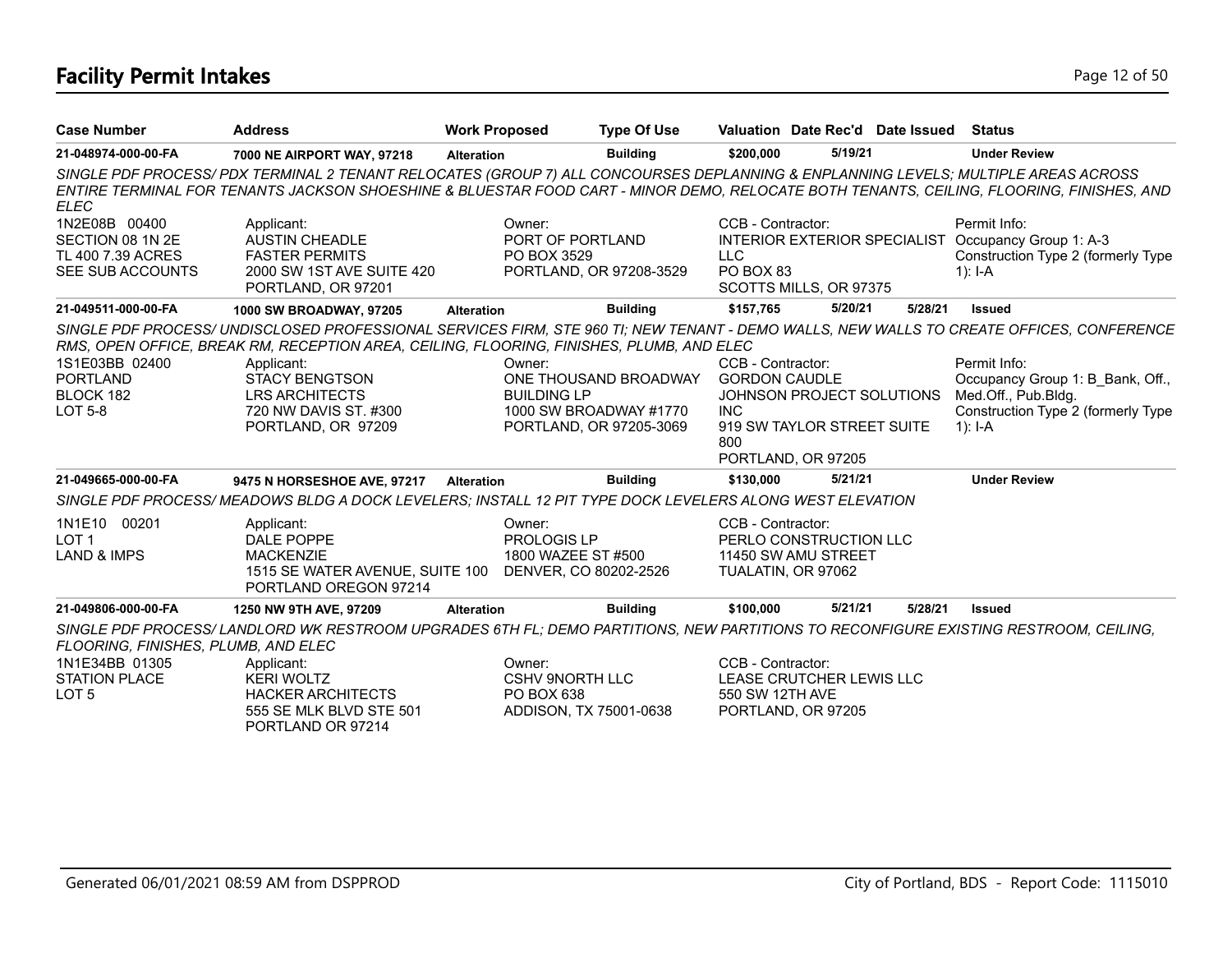# **Facility Permit Intakes** Page 13 of 50

| <b>Case Number</b>                                                                                    | <b>Address</b>                                                                                                                   | <b>Work Proposed</b>                                                                          | <b>Type Of Use</b>      |                                                                                              | Valuation Date Rec'd Date Issued | <b>Status</b>                                                                                                                                                                                                                                                                       |
|-------------------------------------------------------------------------------------------------------|----------------------------------------------------------------------------------------------------------------------------------|-----------------------------------------------------------------------------------------------|-------------------------|----------------------------------------------------------------------------------------------|----------------------------------|-------------------------------------------------------------------------------------------------------------------------------------------------------------------------------------------------------------------------------------------------------------------------------------|
| 21-049867-000-00-FA                                                                                   | 200 SW MARKET ST, 97201                                                                                                          | <b>Alteration</b>                                                                             | <b>Building</b>         | \$25,000                                                                                     | 5/21/21<br>5/28/21               | <b>Issued</b>                                                                                                                                                                                                                                                                       |
| CEILING, FLOORING, FINISHES, AND ELEC                                                                 | SINGLE PDF PROCESS/LANDLORD WORK - LOBBY EXTENSION 1ST FL; DEMO WALLS, NEW WALLS TO EXTEND LOBBY AND CREATE VACANT TENANT SPACE, |                                                                                               |                         |                                                                                              |                                  |                                                                                                                                                                                                                                                                                     |
| 1S1E03CB 00800<br>SOUTH AUDITORIUM ADD<br><b>BLOCK A</b>                                              | Applicant:<br><b>ANNE ROGNESS</b><br>ZIMMER, GUNSUL, FRASCA                                                                      | Owner:<br>TWO HUNDRED MARKET<br>ASSOC <sub>LP</sub>                                           |                         | CCB - Contractor:<br><b>SCOTT PATER</b><br><b>REIMERS &amp; JOLIVETTE INC</b>                |                                  | Permit Info:<br>Occupancy Group 1: B<br>Construction Type 2 (formerly Type                                                                                                                                                                                                          |
| LOT 2 TL 800                                                                                          | 1223 SW WASHINGTON ST., SUITE<br>200<br>PORTLAND OR 97205                                                                        | PORTLAND, OR 97201                                                                            | 200 SW MARKET ST #1720  | 2344 NW 24TH AVE<br>PORTLAND, OR 97210-2132                                                  |                                  | 1): $I - A$                                                                                                                                                                                                                                                                         |
| 21-050285-000-00-FA                                                                                   | 1331 NW LOVEJOY ST, 97209                                                                                                        | <b>Alteration</b>                                                                             | <b>Building</b>         | \$175,000                                                                                    | 5/24/21<br>5/28/21               | <b>Issued</b>                                                                                                                                                                                                                                                                       |
|                                                                                                       | SINGLE PDF PROCESS/LANDLORD WORK LOBBY REFRESH 1ST FLR; REMODEL LOBBY AREA, CEILING, FLOORING, FINISHES AND ELEC                 |                                                                                               |                         |                                                                                              |                                  |                                                                                                                                                                                                                                                                                     |
| 1N1E33AA 90000<br>LOVEJOY BLOCK ONE<br><b>CONDOMINIUM</b><br><b>GENERAL COMMON</b><br><b>ELEMENTS</b> | Applicant:<br><b>CLARE GODDARD</b><br><b>ANKROM MOISAN</b><br>38 NW DAVIS ST STE 300<br>PORTLAND OR 97209                        | Owner:<br>LOVEJOY BLOCK ONE<br><b>CONDOMINIUM OWNERS</b><br><b>ASSN</b><br>PORTLAND, OR 97204 | 111 SW 5TH AVE STE 1250 | CCB - Contractor:<br><b>MIKE BROWN</b><br>20915 SW 105TH AVE<br>TUALATIN, OR 97062           | RUSSELL CONSTRUCTION INC         | Permit Info:<br>Occupancy Group 1: B Bank, Off.,<br>Med.Off., Pub.Bldg.<br>Construction Type 2 (formerly Type<br>1): $I - A$                                                                                                                                                        |
| 21-050925-000-00-FA                                                                                   | 10000 SE MAIN ST, 97216                                                                                                          | <b>Alteration</b>                                                                             | <b>Building</b>         | \$4,400,000                                                                                  | 5/26/21                          | <b>Under Review</b>                                                                                                                                                                                                                                                                 |
| CEILING. FLOORING. FINISHES. PLUMB AND ELEC                                                           |                                                                                                                                  |                                                                                               |                         |                                                                                              |                                  | F37/ ADVENTIST/OHSU KNIGHT CANCER INSTITUTE CLINIC STE 350; DEMO WALLS, NEW WALLS TO CREATE WAITING RM, OFFICES, EXAM RMS, CHECK IN & OUT<br>AREA, LAB, BATHRMS, WORKRMS, CLEAN SUPPLY, CHEMO RM, ANTE RM, LAMINAR HOOD RM, SOILD HOLDING RM, INFUSION AREAS & RMS, NURSE STATIONS, |
| 1S2E04A 02400                                                                                         | Applicant:                                                                                                                       | Owner:                                                                                        |                         | CCB - Contractor:                                                                            |                                  | Permit Info:                                                                                                                                                                                                                                                                        |
| <b>EVERGLADE</b><br>LOT 6 TL 2400                                                                     | <b>ADAM MCSORLEY</b><br><b>CLARK KJOS ARCHITECTS</b><br>621 SW ALDER ST #700<br>PORTLAND OR 97205                                | PORTLAND ADVENTIST<br><b>MEDICAL CENTER</b><br>PO BOX 619135<br>ROSEVILLE, CA 95661           |                         | FORTIS CONSTRUCTION INC<br>PORTLAND, OR 97205                                                | 1705 SW TAYLOR ST SUITE 200      | Occupancy Group 1: I-2<br>Construction Type 2 (formerly Type<br>$1$ : I-A                                                                                                                                                                                                           |
| 21-051060-000-00-FA                                                                                   | 222 SW COLUMBIA ST, 97201                                                                                                        | <b>Alteration</b>                                                                             | <b>Building</b>         | \$125,000                                                                                    | 5/26/21                          | <b>Under Review</b>                                                                                                                                                                                                                                                                 |
| <b>AND ELEC</b>                                                                                       |                                                                                                                                  |                                                                                               |                         |                                                                                              |                                  | SINGLE PDF PROCESS/KOIN TOWER SOUTH LOBBY REPOSITIONING 1ST & 3RD FLRS; REMOVE ESCALATOR, DEMO WALLS, NEW WALLS TO CREATE, 1ST FLR -<br>FITNESS CENTER WEIGHTS & CARDIO AREAS, LOUNGE AREA, BIKE RM, REMODEL LOCKER RMS, 3RD FLR - REMODEL LOBBY AREA, CEILING, FLOORING, FINISHES  |
| 1S1E03BC 03100<br><b>PORTLAND</b><br>BLOCK 130&131 TL 3100                                            | Applicant:<br>ROBERTA PENNINGTON<br><b>ANKROM MOISAN</b><br>38 NW DAVIS ST STE 300<br>PORTLAND OR 97209                          | Owner:<br><b>KC VENTURE LLC</b><br>PORTLAND, OR 97201                                         | 222 SW COLUMBIA ST #700 | CCB - Contractor:<br><b>MICHAEL KRASNOW</b><br><b>FULCRUM INC</b><br>PORTLAND, OR 97229-5065 | 11347 NW ANDERSON STREET         | Permit Info:<br>Occupancy Group 1: B Bank, Off.,<br>Med.Off., Pub.Bldg.<br>Construction Type 2 (formerly Type<br>$1$ : I-A                                                                                                                                                          |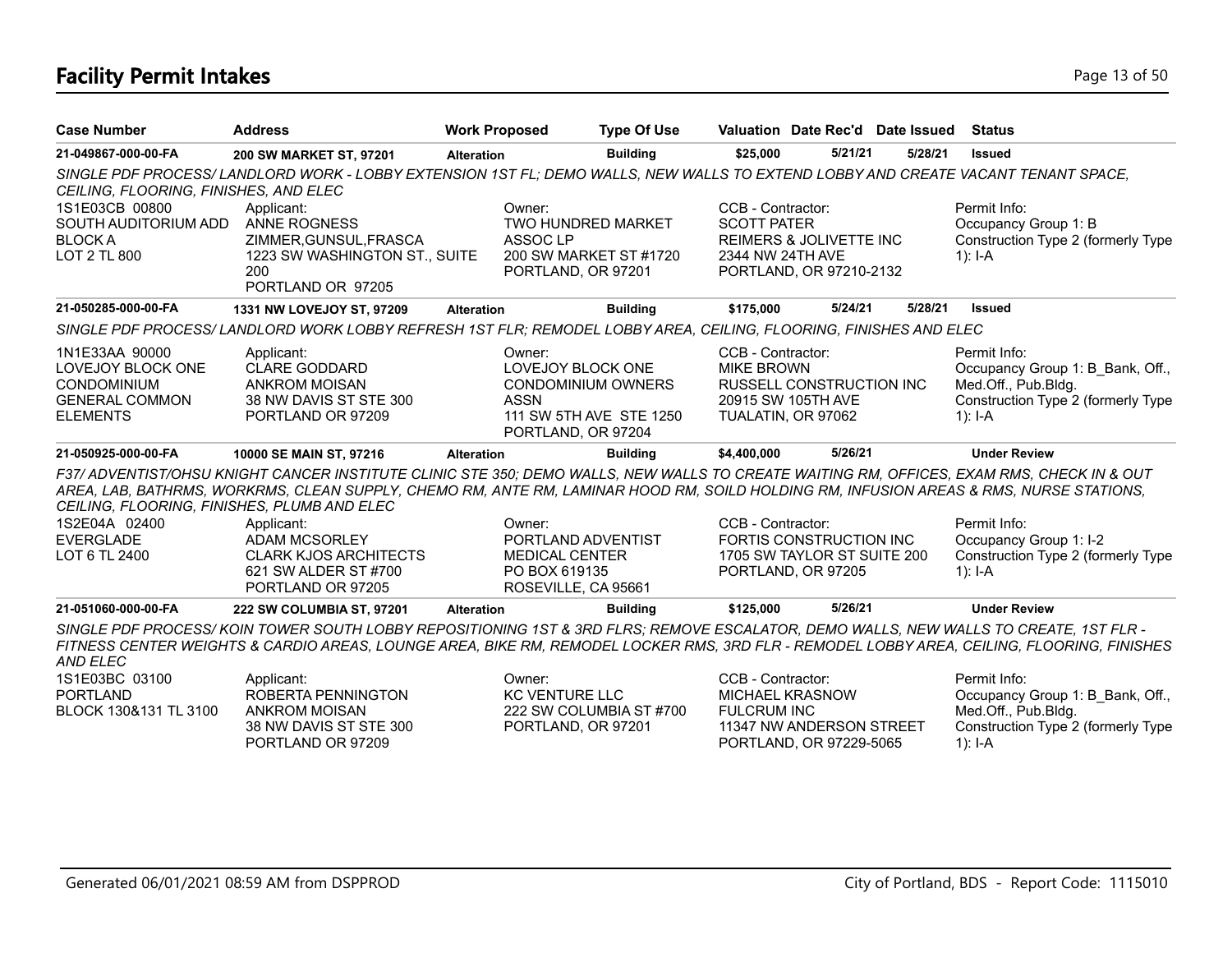# **Facility Permit Intakes** Page 14 of 50

| <b>Case Number</b>                                               | <b>Address</b>                                                                                                                                                                                                                                                                                                                               | <b>Work Proposed</b>                                 | <b>Type Of Use</b>                                                         |                                                                                    |                                                                               | Valuation Date Rec'd Date Issued | <b>Status</b>                                                                                                                |
|------------------------------------------------------------------|----------------------------------------------------------------------------------------------------------------------------------------------------------------------------------------------------------------------------------------------------------------------------------------------------------------------------------------------|------------------------------------------------------|----------------------------------------------------------------------------|------------------------------------------------------------------------------------|-------------------------------------------------------------------------------|----------------------------------|------------------------------------------------------------------------------------------------------------------------------|
| 21-051143-000-00-FA                                              | 1000 SW BROADWAY, 97205                                                                                                                                                                                                                                                                                                                      | <b>Alteration</b>                                    | <b>Building</b>                                                            | \$118,000                                                                          | 5/26/21                                                                       | 5/28/21                          | <b>Issued</b>                                                                                                                |
| FINISHES, AND ELEC                                               | SINGLE PDF PROCESS/LANDLORD WK, 16TH FL ELEVATOR LOBBY/CORRIDOR IMPROVEMENTS; DEMO FINISHES AND FLOOR - INSTALL NEW CEILING, FLOORING,                                                                                                                                                                                                       |                                                      |                                                                            |                                                                                    |                                                                               |                                  |                                                                                                                              |
| 1S1E03BB 02400<br><b>PORTLAND</b><br>BLOCK 182<br>LOT 5-8        | Applicant:<br><b>STACY BENGTSON</b><br><b>LRS ARCHITECTS</b><br>720 NW DAVIS ST. #300<br>PORTLAND, OR 97209                                                                                                                                                                                                                                  | Owner:<br><b>BUILDING LP</b>                         | ONE THOUSAND BROADWAY<br>1000 SW BROADWAY #1770<br>PORTLAND, OR 97205-3069 | CCB - Contractor:<br><b>GORDON CAUDLE</b><br><b>INC</b><br>800                     | JOHNSON PROJECT SOLUTIONS<br>919 SW TAYLOR STREET SUITE<br>PORTLAND, OR 97205 |                                  | Permit Info:<br>Occupancy Group 1: B_Bank, Off.,<br>Med.Off., Pub.Bldg.<br>Construction Type 2 (formerly Type<br>1): $I - A$ |
| 21-051161-000-00-FA                                              | 1000 SW BROADWAY, 97205                                                                                                                                                                                                                                                                                                                      | <b>Alteration</b>                                    | <b>Building</b>                                                            | \$83,000                                                                           | 5/26/21                                                                       | 5/28/21                          | <b>Issued</b>                                                                                                                |
| FINISHES, AND ELEC                                               | SINGLE PDF PROCESS/LANDLORD WK, 18TH FL ELEVATOR LOBBY/CORRIDOR IMPROVEMENTS; DEMO FINISHES AND FLOOR - INSTALL NEW CEILING, FLOORING,                                                                                                                                                                                                       |                                                      |                                                                            |                                                                                    |                                                                               |                                  |                                                                                                                              |
| 1S1E03BB 02400<br><b>PORTLAND</b><br>BLOCK 182<br><b>LOT 5-8</b> | Applicant:<br><b>STACY BENGTSON</b><br><b>LRS ARCHITECTS</b><br>720 NW DAVIS ST. #300<br>PORTLAND, OR 97209                                                                                                                                                                                                                                  | Owner:<br><b>BUILDING LP</b>                         | ONE THOUSAND BROADWAY<br>1000 SW BROADWAY #1770<br>PORTLAND, OR 97205-3069 | CCB - Contractor:<br><b>GORDON CAUDLE</b><br><b>INC</b><br>800                     | JOHNSON PROJECT SOLUTIONS<br>919 SW TAYLOR STREET SUITE<br>PORTLAND, OR 97205 |                                  | Permit Info:<br>Occupancy Group 1: B Bank, Off.,<br>Med.Off., Pub.Bldg.<br>Construction Type 2 (formerly Type<br>$1$ : I-A   |
| 21-051273-000-00-FA                                              | 1455 SW BROADWAY, 97201                                                                                                                                                                                                                                                                                                                      | <b>Alteration</b>                                    | <b>Building</b>                                                            | \$80,000                                                                           | 5/26/21                                                                       | 5/28/21                          | <b>Issued</b>                                                                                                                |
| 1S1E04AD 03500                                                   | SINGLE PDF PROCESS/ MARKOWITZ HERBOLD 17TH FL TI; DEMO WALL, NEW WALLS TO CREATE CONFERENCE RMS, COPY/PRINT RM, SERVER CLOSET,<br>RECEPTION/WAITING AREA, UPDATES TO EXISTING BREAK RM, CEILING, FLOORING, FINISHES, PLUMB, AND ELEC<br>Applicant:<br><b>AARON BENSON</b><br><b>GBD ARCHITECTS</b><br>1120 NW COUCH ST<br>PORTLAND, OR 97209 | Owner:<br><b>BDC/SW BROADWAY LLC</b>                 | 1331 NW LOVEJOY ST #775<br>PORTLAND, OR 97209-2987                         | CCB - Contractor:<br><b>MIKE BROWN</b><br>20915 SW 105TH AVE<br>TUALATIN, OR 97062 | RUSSELL CONSTRUCTION INC                                                      |                                  |                                                                                                                              |
| 21-042780-000-00-FA                                              | 1151 SW VERMONT ST, 97219                                                                                                                                                                                                                                                                                                                    | <b>Alteration</b>                                    | Electrical                                                                 | \$0                                                                                | 5/3/21                                                                        |                                  | <b>Under Review</b>                                                                                                          |
| 1S1E16DC 03700<br>SECTION 16 1S 1E<br>TL 3700 14.15 ACRES        | pwr - RIEKE ELEMTARY SCHOOL REROOF & IMPROVEMENTS 3 BLDGS & ALL FLRS; BLDG 1, 2 & COVERED PLAY STRUCTURE, EXTERIOR - REROOF ALL<br>STRUCTURES, ; INTERIOR - MINOR REMODEL OF BATHRMS, CORRIDORS/DOOR HARDWARE, NEW LADDER, CEILING, ELEC                                                                                                     | Owner:<br><b>SCHOOL DISTRICT NO 1</b><br>PO BOX 3107 | PORTLAND, OR 97208-3107                                                    |                                                                                    |                                                                               |                                  |                                                                                                                              |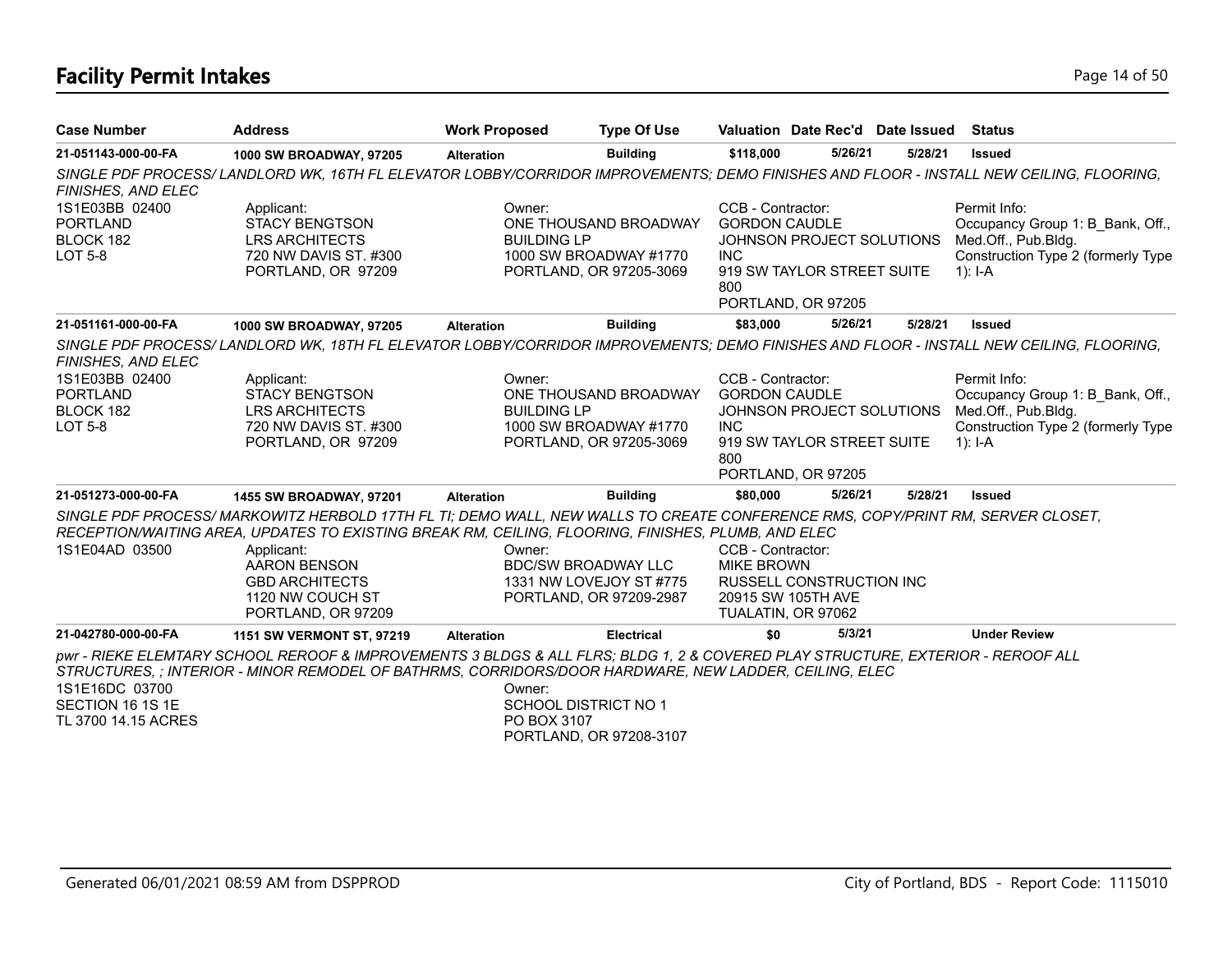# **Facility Permit Intakes** Page 15 of 50

| <b>Case Number</b>                                                                                                 | <b>Address</b>                                                                                                                                                                                                                                   | <b>Work Proposed</b> |                                                                      | <b>Type Of Use</b>                                                                            | Valuation Date Rec'd Date Issued                                                                                       |                     |        |        | <b>Status</b>                                                                            |
|--------------------------------------------------------------------------------------------------------------------|--------------------------------------------------------------------------------------------------------------------------------------------------------------------------------------------------------------------------------------------------|----------------------|----------------------------------------------------------------------|-----------------------------------------------------------------------------------------------|------------------------------------------------------------------------------------------------------------------------|---------------------|--------|--------|------------------------------------------------------------------------------------------|
| 21-042787-000-00-FA                                                                                                | 7700 SE REED COLLEGE PL,<br>97202                                                                                                                                                                                                                | <b>Alteration</b>    |                                                                      | <b>Electrical</b>                                                                             | \$0                                                                                                                    |                     | 5/3/21 |        | <b>Under Review</b>                                                                      |
| CEILING, ELEC<br>1S1E24DB 02900<br><b>EASTMORELAND</b><br>INC ALL VAC E 34TH ST W<br>OF & ADJ BLOCK 61<br>BLOCK 62 | pwr - DUNIWAY ELEMENTARY SCHOOL REROOF & IMPROVEMENTS ALL FLRS; EXTERIOR REROOF BUILDING; INTERIOR - MINOR REPAIR TO DOORS & HEADERS,                                                                                                            |                      | Owner:<br>SCHOOL DISTRICT NO 1<br>PO BOX 3107                        | PORTLAND, OR 97208-3107                                                                       |                                                                                                                        |                     |        |        |                                                                                          |
| 21-042804-000-00-FA                                                                                                | 3310 SW US VETERANS<br>HOSPITAL RD - Unit PP, 97201<br>power-Add quad receptacles for RM C202 monitor from existing circuit                                                                                                                      | <b>Alteration</b>    |                                                                      | <b>Electrical</b>                                                                             | \$0                                                                                                                    |                     | 5/3/21 | 5/3/21 | Final                                                                                    |
| 00200<br>1S1E09                                                                                                    | Applicant:<br>DYNALECTRIC COMPANY<br>2225 NW 20th Ave.<br>PORTLAND OR 97209                                                                                                                                                                      |                      | Owner:<br><b>HIGHER EDUCATION</b><br><b>RD</b>                       | OREGON STATE BOARD OF<br>3181 SW SAM JACKSON PARK 2225 NW 20TH AVE<br>PORTLAND, OR 97239-3011 | CCB - Contractor:<br><b>CELINE WILLIAMS</b><br>DYNALECTRIC COMPANY<br>PORTLAND, OR 97209                               |                     |        |        | Permit Info:<br>Occupancy Group 1: B<br>Construction Type 2 (formerly Type<br>$1)$ : V-B |
| 21-042813-000-00-FA                                                                                                | 900 SW 5TH AVE, 97204                                                                                                                                                                                                                            | <b>Alteration</b>    |                                                                      | <b>Electrical</b>                                                                             | \$0                                                                                                                    |                     | 5/3/21 | 5/3/21 | <b>Final</b>                                                                             |
| hvac controls-UNION BANK 25TH FLR TI                                                                               |                                                                                                                                                                                                                                                  |                      |                                                                      |                                                                                               |                                                                                                                        |                     |        |        |                                                                                          |
| 1S1E03BB 00200<br><b>PORTLAND</b><br><b>BLOCK 59</b><br><b>LOT 1-8</b>                                             | Applicant:<br>NORTHWEST CONTROL COMPANY<br>PO BOX 22919<br><b>MILWAUKIE OR 97269-2919</b>                                                                                                                                                        |                      | Owner:<br>STANDARD INS CO<br><b>PO BOX 711</b><br>PORTLAND, OR 97204 |                                                                                               | CCB - Contractor:<br><b>MARK JOHNSON</b><br>NORTHWEST CONTROL<br><b>COMPANY</b><br>PO BOX 22919                        | MILWAUKIE, OR 97269 |        |        | Permit Info:<br>Occupancy Group 1: B<br>Construction Type 2 (formerly Type<br>$1$ : I-FR |
| 21-042818-000-00-FA                                                                                                | 900 SW 5TH AVE, 97204                                                                                                                                                                                                                            | <b>Alteration</b>    |                                                                      | <b>Electrical</b>                                                                             | \$0                                                                                                                    |                     | 5/3/21 | 5/3/21 | <b>Under Inspection</b>                                                                  |
|                                                                                                                    | hvac controls - UNION BANK GRND FLR TI; MINOR DEMO, NEW WALLS TO CREATE VESTIBULE AREA, WAITING AREA, LOBBY, TELLER AREA, WORK RM, IT RM, CASH<br>RM, BREAKRM, BATHRM, CONFERENCE RM, FUTURE ATM RM, CEILING, FLOORING, FINISHES, PLUMB AND ELEC |                      |                                                                      |                                                                                               |                                                                                                                        |                     |        |        |                                                                                          |
| 1S1E03BB 00200<br><b>PORTLAND</b><br>BLOCK 59<br><b>LOT 1-8</b>                                                    | Applicant:<br>NORTHWEST CONTROL COMPANY<br>PO BOX 22919<br>MILWAUKIE OR 97269-2919                                                                                                                                                               |                      | Owner:<br>STANDARD INS CO<br><b>PO BOX 711</b><br>PORTLAND, OR 97204 |                                                                                               | CCB - Contractor:<br><b>MARK JOHNSON</b><br>NORTHWEST CONTROL<br><b>COMPANY</b><br>PO BOX 22919<br>MILWAUKIE, OR 97269 |                     |        |        | Permit Info:<br>Occupancy Group 1: B<br>Construction Type 2 (formerly Type<br>$1$ : I-FR |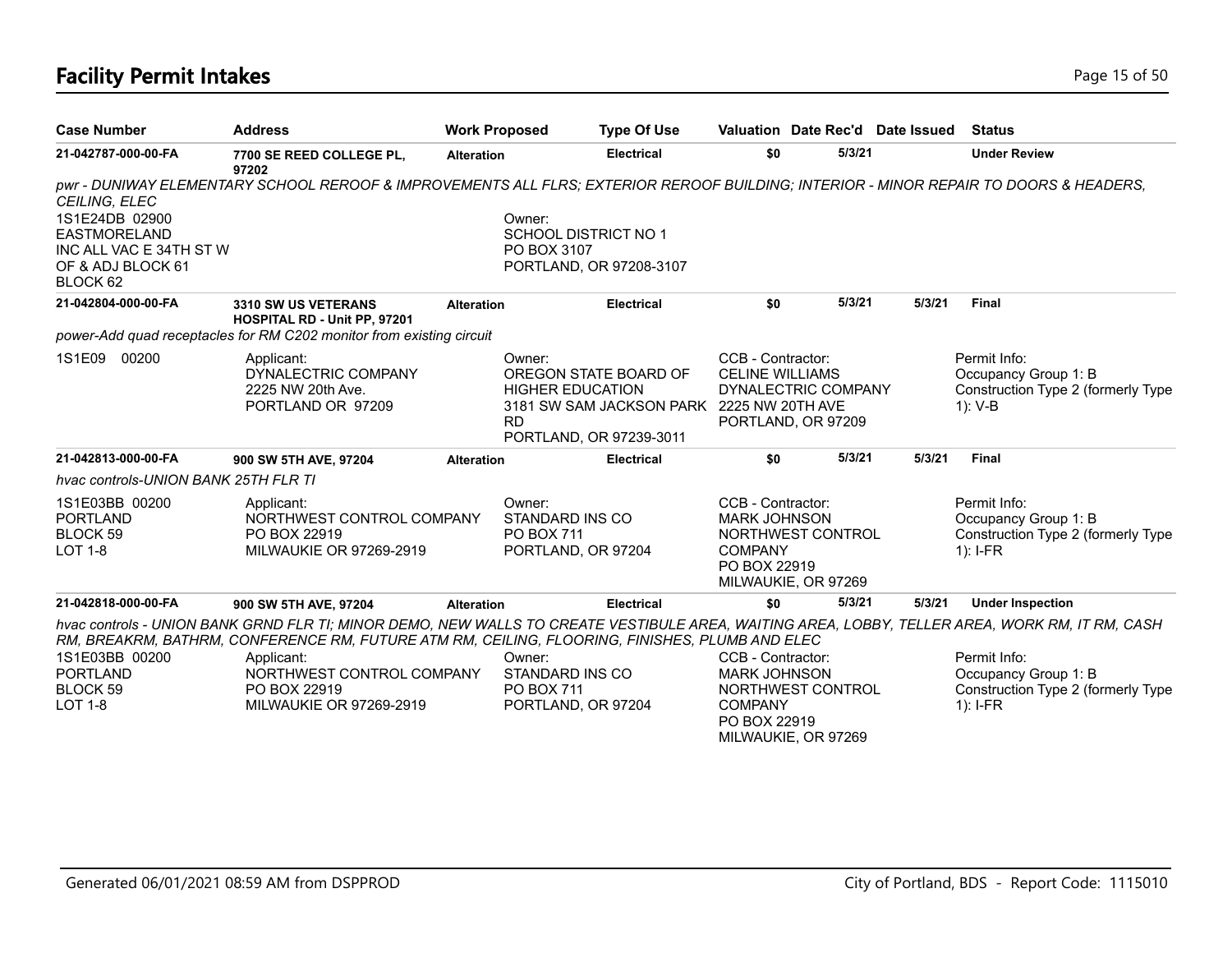# **Facility Permit Intakes** Page 16 of 50

| <b>Case Number</b>                                                                                                     | <b>Address</b>                                                                                                                                                      | <b>Work Proposed</b>                        | <b>Type Of Use</b>                                                                            |                                             | Valuation Date Rec'd Date Issued          |        | <b>Status</b>                                                                                                              |
|------------------------------------------------------------------------------------------------------------------------|---------------------------------------------------------------------------------------------------------------------------------------------------------------------|---------------------------------------------|-----------------------------------------------------------------------------------------------|---------------------------------------------|-------------------------------------------|--------|----------------------------------------------------------------------------------------------------------------------------|
| 21-043124-000-00-FA                                                                                                    | 6936 N FATHOM ST, 97217                                                                                                                                             | <b>Alteration</b>                           | <b>Electrical</b>                                                                             | \$0                                         | 5/3/21                                    | 5/3/21 | <b>Final</b>                                                                                                               |
| <b>FINISHES AND ELEC</b>                                                                                               | feed for equipment - DAIMLER WESTERN STAR NEW EQUIPMENT MEZZANINE; INSTALL NEW MEZZANINE FOR CONVEYOR/PRODUCTION EQUIPMENT CONTROLS,                                |                                             |                                                                                               |                                             |                                           |        |                                                                                                                            |
| 1N1E17B 00200<br>SECTION 17 1N 1E<br>TL 200 24.90 ACRES<br>LAND & IMPS SEE<br>R646162 (R941170881)<br>FOR MACH & EQUIP | Applicant:<br><b>OEG INC</b><br>1709 SE 3RD AVE.<br>PORTLAND OR 97214-4547                                                                                          | Owner:<br><b>AMERICA LLC</b><br>PO BOX 3820 | DAIMLER TRUCKS NORTH<br>PORTLAND, OR 97208-3820                                               |                                             |                                           |        | Permit Info:<br>Occupancy Group 1: H-2 High<br>Hazard 2<br>Construction Type 2 (formerly Type<br>$1$ : II-B                |
| 21-043139-000-00-FA                                                                                                    | 101 SW MAIN ST, 97204                                                                                                                                               | <b>Alteration</b>                           | <b>Electrical</b>                                                                             | \$0                                         | 5/3/21                                    | 5/3/21 | <b>Issued</b>                                                                                                              |
|                                                                                                                        | data - #1500 Greenwood - S-2110 Low voltage cabling for conference room AV System -                                                                                 |                                             |                                                                                               |                                             |                                           |        |                                                                                                                            |
| 1S1E03BD 00300<br><b>PORTLAND</b><br>BLOCK 11<br><b>LOT 1-4</b><br>LOT 5-8 EXC PT IN STS                               | Applicant:<br>CHRISTENSON ELECTRIC INC<br>17201 NE SACRAMENTO ST<br>PORTLAND OR 97230-5941                                                                          | Owner:<br>367-1                             | MADISON-OFC ONE MAIN<br>PLACE OR LLC<br>PO BOX 7517 BILLBOX# 17-<br>HICKSVILLE, NY 11802-7517 |                                             |                                           |        | Permit Info:<br>Occupancy Group 1: B Bank, Off.,<br>Med.Off., Pub.Bldg.<br>Construction Type 2 (formerly Type<br>$1$ : I-A |
| 21-043191-000-00-FA                                                                                                    | 3232 SW RESEARCH DR - Unit<br><b>VIB, 97239</b>                                                                                                                     | <b>Alteration</b>                           | <b>Electrical</b>                                                                             | \$0                                         | 5/3/21                                    | 5/3/21 | <b>Final</b>                                                                                                               |
|                                                                                                                        | POWER- OHSU (VIB) 3rd fir Dark Rm - Remove old wire-mold, receptacles and light switches. Install new wire mold fed with 5 existing circuits. Relocate light switch |                                             |                                                                                               |                                             |                                           |        |                                                                                                                            |
| 1S1E09<br>00600                                                                                                        | Applicant:<br>DYNALECTRIC COMPANY<br>2225 NW 20th Ave.<br>PORTLAND OR 97209                                                                                         | Owner:<br><b>DEPT</b><br><b>RD</b>          | OREGON STATE OF (MEDICAL<br>3181 SW SAM JACKSON PARK 2225 NW 20TH AVE<br>PORTLAND, OR 97239   | CCB - Contractor:<br><b>CELINE WILLIAMS</b> | DYNALECTRIC COMPANY<br>PORTLAND, OR 97209 |        | Permit Info:<br>Construction Type 2 (formerly Type<br>$1$ : I-B                                                            |
| 21-043297-000-00-FA                                                                                                    | 5227 NE 152ND AVE                                                                                                                                                   | <b>Alteration</b>                           | <b>Electrical</b>                                                                             | \$0                                         | 5/4/21                                    | 5/4/21 | <b>Issued</b>                                                                                                              |
|                                                                                                                        | Oregon Spice (Space 5349 & 5401) Outlets for lift chargers and lighting                                                                                             |                                             |                                                                                               |                                             |                                           |        |                                                                                                                            |
| 1N2E24 01800                                                                                                           | Applicant:<br>MCCOY ELECTRIC CO INC<br>PO BOX 1550<br>NORTH PLAINS OR 97133-1550                                                                                    | Owner:<br><b>TRUST</b>                      | SECURITY CAPITAL IND<br>2235 FARADAY AVE #O<br>FREMONT, CA 94538                              |                                             |                                           |        |                                                                                                                            |
| 21-043314-000-00-FA                                                                                                    | 1201 NE LLOYD BLVD, 97232                                                                                                                                           | <b>Alteration</b>                           | <b>Electrical</b>                                                                             | \$0                                         | 5/4/21                                    | 5/4/21 | <b>Under Inspection</b>                                                                                                    |
| FLOORING, FINISHES, PLUMB AND ELEC                                                                                     | fire alarm - LANDLORD WORK 1ST FLR TI; DEMO WALLS, NEW WALLS TO CREATE SUITE ENTRY, LOUNGE, CONFERENCE RM, OFFICES, STORAGE RM, CEILING,                            |                                             |                                                                                               |                                             |                                           |        |                                                                                                                            |
| 1N1E35BD 00400<br><b>HOLLADAYS ADD</b><br><b>BLOCK 142 TL 400</b>                                                      | Applicant:<br>POINT MONITOR CORP<br>5863 LAKEVIEW BLVD #100<br>LAKE OSWEGO, OR 97035-7058                                                                           | Owner:                                      | EGP 1201 PORTLAND LLC<br>2101 L ST NW # 650<br>WASHINGTON, DC 20037-1277                      |                                             |                                           |        |                                                                                                                            |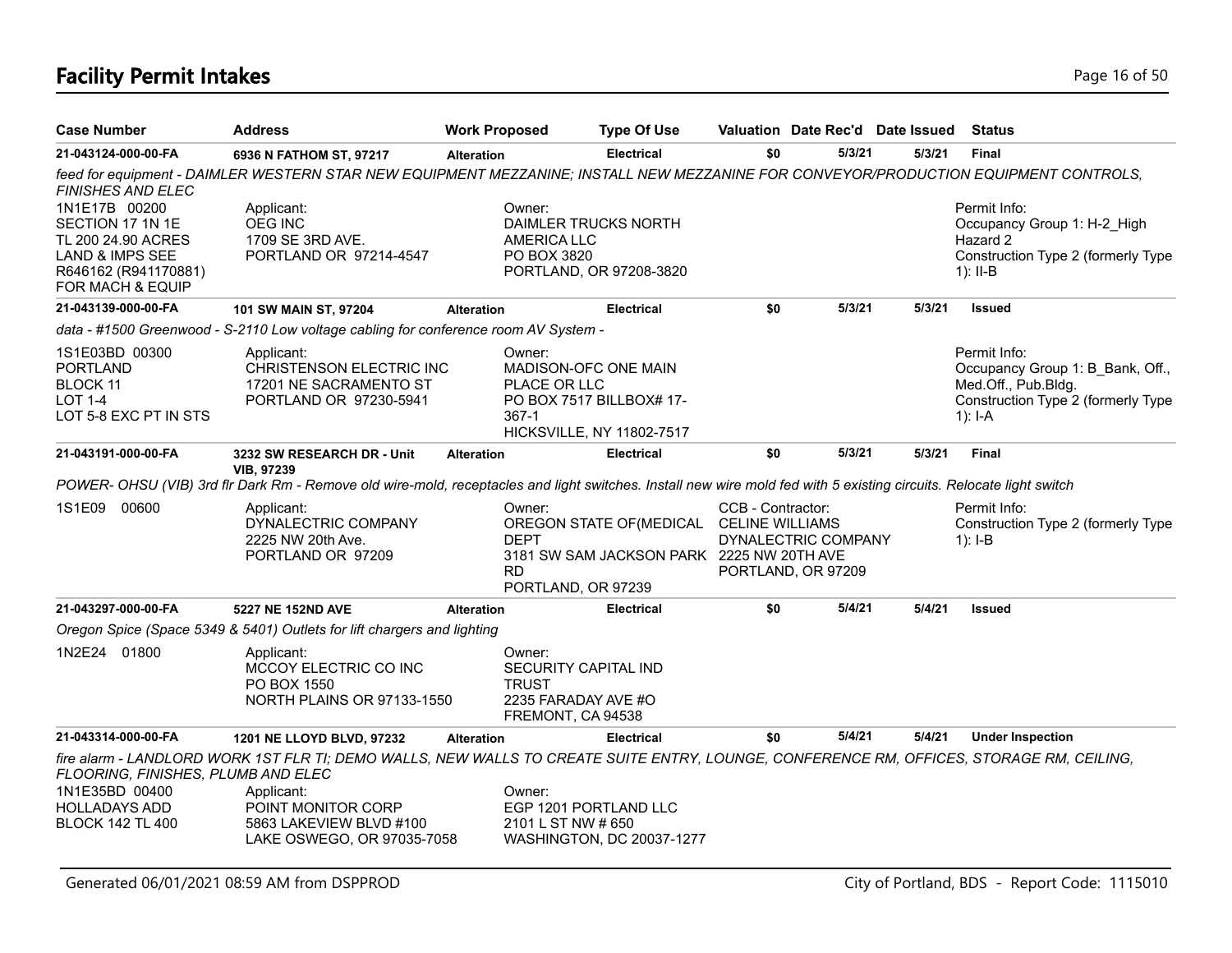# **Facility Permit Intakes** Page 17 of 50

| <b>Case Number</b>                                                                                   | <b>Address</b>                                                                                                                                   | <b>Work Proposed</b> |                                                                                             | <b>Type Of Use</b>                                                    |                                             | Valuation Date Rec'd Date Issued                                             |        | <b>Status</b>                                                 |
|------------------------------------------------------------------------------------------------------|--------------------------------------------------------------------------------------------------------------------------------------------------|----------------------|---------------------------------------------------------------------------------------------|-----------------------------------------------------------------------|---------------------------------------------|------------------------------------------------------------------------------|--------|---------------------------------------------------------------|
| 21-043405-000-00-FA                                                                                  | 3232 SW RESEARCH DR - Unit<br><b>VIB, 97239</b>                                                                                                  | <b>Alteration</b>    |                                                                                             | <b>Electrical</b>                                                     | \$0                                         | 5/4/21                                                                       | 5/4/21 | <b>Final</b>                                                  |
|                                                                                                      | power-OHSU (VIB) ¿ Vollum drinking fountain floor 2M / MC201 - Provide one GFCI receptacle for drinking fountain from existing circuit (2MN #20) |                      |                                                                                             |                                                                       |                                             |                                                                              |        |                                                               |
| 1S1E09 00600                                                                                         | Applicant:<br>DYNALECTRIC COMPANY<br>2225 NW 20th Ave.<br>PORTLAND OR 97209                                                                      |                      | Owner:<br><b>DEPT</b><br><b>RD</b><br>PORTLAND, OR 97239                                    | OREGON STATE OF (MEDICAL<br>3181 SW SAM JACKSON PARK 2225 NW 20TH AVE | CCB - Contractor:<br><b>CELINE WILLIAMS</b> | DYNALECTRIC COMPANY<br>PORTLAND, OR 97209                                    |        | Permit Info:<br>Construction Type 2 (formerly Type<br>1): I-B |
| 21-043581-000-00-FA                                                                                  | <b>4555 N CHANNEL AVE</b>                                                                                                                        | <b>Alteration</b>    |                                                                                             | <b>Electrical</b>                                                     | \$0                                         | 5/4/21                                                                       | 5/4/21 | Final                                                         |
|                                                                                                      | CHQ Wind Break Shed - Add 2 circuits for plugs and lights                                                                                        |                      |                                                                                             |                                                                       |                                             |                                                                              |        |                                                               |
| 1N1E20 00109                                                                                         | Applicant:<br>HEIL ELECTRIC CO<br>8425 SE STARK ST<br>PORTLAND OR 97216-1137                                                                     |                      | Owner:<br>PORT OF PORTLAND<br>PO BOX 3820                                                   | PORTLAND, OR 97208-3849                                               |                                             |                                                                              |        |                                                               |
| 21-043793-000-00-FA                                                                                  | 400 SW 6TH AVE, 97204                                                                                                                            | <b>Alteration</b>    |                                                                                             | <b>Electrical</b>                                                     | \$0                                         | 5/4/21                                                                       |        | <b>Under Review</b>                                           |
| <b>AND ELEC</b><br>1N1E34CC 04000<br><b>PORTLAND</b><br>BLOCK 175<br>LOT 5-8                         |                                                                                                                                                  |                      | Owner:<br>4000 E 3RD AVE #500<br>FOSTER CITY, CA 94404                                      | PORTLAND 400 SIXTH LLC                                                |                                             |                                                                              |        |                                                               |
| 21-044167-000-00-FA                                                                                  | 111 SW 5TH AVE, 97204                                                                                                                            | <b>Alteration</b>    |                                                                                             | <b>Electrical</b>                                                     | \$0                                         | 5/5/21                                                                       | 5/5/21 | <b>Issued</b>                                                 |
|                                                                                                      | power- install DAS system / Install (1) 400 amp & (2) 125 amp 120/208v panels for DAS head end. Floor B2                                         |                      |                                                                                             |                                                                       |                                             |                                                                              |        |                                                               |
| 1N1E34CD 80000<br>ONE ELEVEN TOWER<br>CONDOMINIUM<br><b>GENERAL COMMON</b><br><b>ELEMENTS</b>        | Applicant:<br><b>CHRISTENSON ELECTRIC INC</b><br>17201 NE SACRAMENTO ST<br>PORTLAND OR 97230-5941                                                |                      | Owner:<br>ASSOCIATION OF UNIT<br><b>TOWER CONDO</b><br>111 SW 5TH AVE<br>PORTLAND, OR 97204 | OWNERS OF ONE ELEVEN                                                  | CCB - Contractor:                           | CHRISTENSON ELECTRIC INC<br>17201 NE SACRAMENTO ST<br>PORTLAND, OR 97230     |        |                                                               |
| 21-044368-000-00-FA                                                                                  | 111 SW 5TH AVE, 97204                                                                                                                            | <b>Alteration</b>    |                                                                                             | <b>Electrical</b>                                                     | \$0                                         | 5/5/21                                                                       | 5/5/21 | <b>Issued</b>                                                 |
|                                                                                                      | power-T36 Vevo AV Upgrades / limited energy audio visual systems installation                                                                    |                      |                                                                                             |                                                                       |                                             |                                                                              |        |                                                               |
| 1N1E34CD 80000<br>ONE ELEVEN TOWER<br><b>CONDOMINIUM</b><br><b>GENERAL COMMON</b><br><b>ELEMENTS</b> | Applicant:<br>DELTA SYSTEMS INTEGRATION INC<br>2450 NW ELEVEN MILE AVE<br>GRESHAM OR 97030-3556                                                  |                      | Owner:<br>ASSOCIATION OF UNIT<br><b>TOWER CONDO</b><br>111 SW 5TH AVE<br>PORTLAND, OR 97204 | OWNERS OF ONE ELEVEN                                                  | CCB - Contractor:<br><b>INC</b>             | DELTA SYSTEMS INTEGRATION<br>2450 NW ELEVEN MILE AVENUE<br>GRESHAM, OR 97030 |        |                                                               |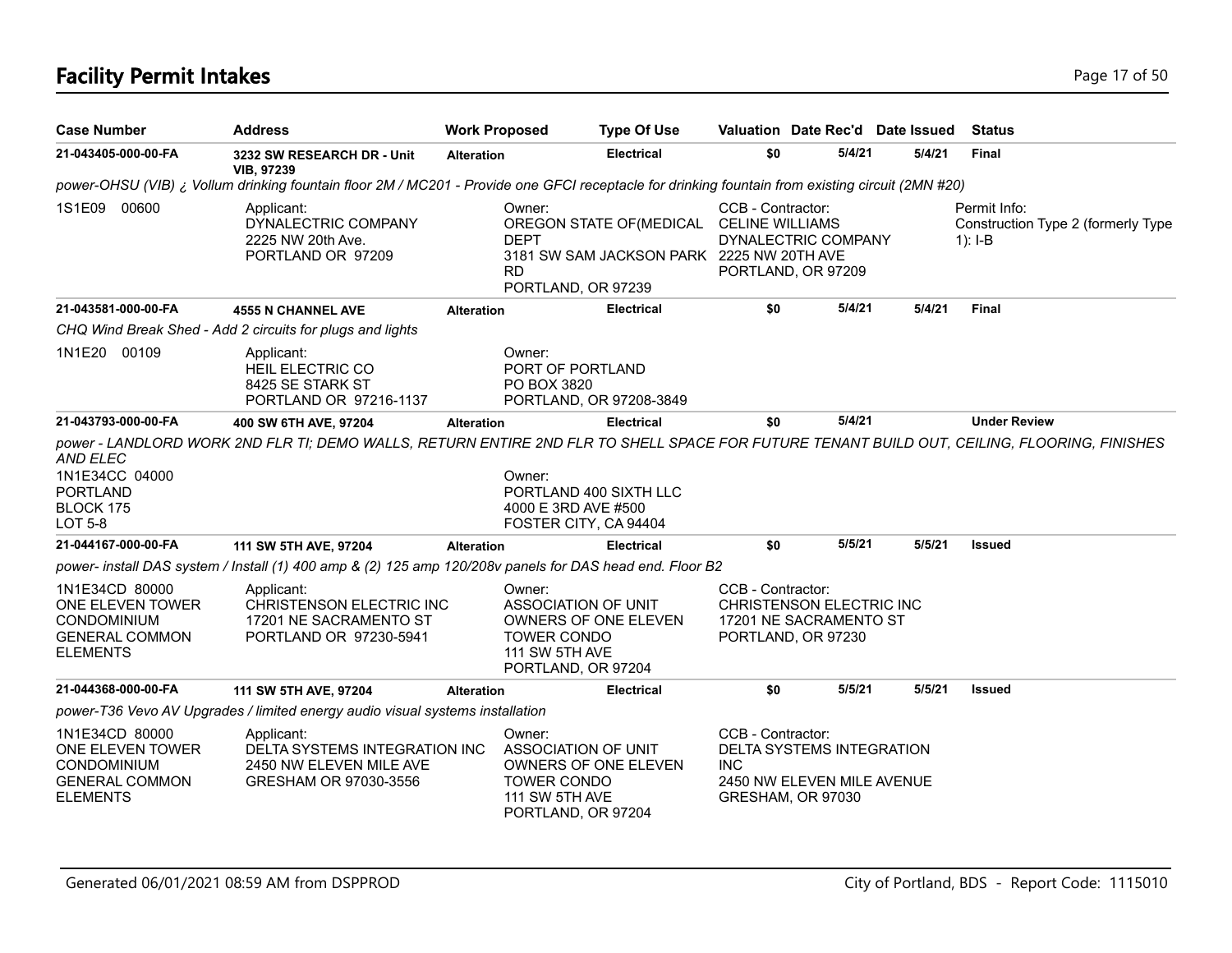| <b>Case Number</b>                                                                                                                                     | <b>Address</b>                                                                                                                                                                                                                      | <b>Work Proposed</b> |                                                                                                                     | <b>Type Of Use</b>                                                         |     |        | Valuation Date Rec'd Date Issued | <b>Status</b>                                                                                                                               |
|--------------------------------------------------------------------------------------------------------------------------------------------------------|-------------------------------------------------------------------------------------------------------------------------------------------------------------------------------------------------------------------------------------|----------------------|---------------------------------------------------------------------------------------------------------------------|----------------------------------------------------------------------------|-----|--------|----------------------------------|---------------------------------------------------------------------------------------------------------------------------------------------|
| 21-044462-000-00-FA                                                                                                                                    | 10201 SE MAIN ST, 97216                                                                                                                                                                                                             | <b>Alteration</b>    |                                                                                                                     | <b>Electrical</b>                                                          | \$0 | 5/6/21 |                                  | <b>Under Review</b>                                                                                                                         |
|                                                                                                                                                        | pwr - ADVENTIST POB 3 SUITE 10A 1ST FLR TI; REMODEL EXAM RMS, MA STATION AREA, BLOOD DRAW RM, CLEAN SUPPLY CLOSET, CEILING, ELEC                                                                                                    |                      |                                                                                                                     |                                                                            |     |        |                                  |                                                                                                                                             |
| 1S2E03BC 01300                                                                                                                                         |                                                                                                                                                                                                                                     |                      | Owner:<br>PORTLAND ADVENTIST<br><b>MEDICAL CENTER</b><br>PO BOX 619135<br>ROSEVILLE, CA 95661                       |                                                                            |     |        |                                  | Permit Info:<br>Occupancy Group 1: B<br>Construction Type 2 (formerly Type<br>1): V-B                                                       |
| 21-044488-000-00-FA                                                                                                                                    | 133 SW 2ND AVE, 97204                                                                                                                                                                                                               | <b>Alteration</b>    |                                                                                                                     | <b>Electrical</b>                                                          | \$0 | 5/6/21 | 5/12/21                          | <b>Under Inspection</b>                                                                                                                     |
| 1N1E34CD 02200<br><b>PORTLAND</b><br>BLOCK 31<br><b>LOT 3&amp;4</b>                                                                                    | FLOORING, FINISHES, PLUMB, AND ELEC - FUTURE PERMIT FOR NEW TENANT MAY BE REQUIRED<br>Applicant:<br>CHRISTENSON ELECTRIC INC<br>17201 NE SACRAMENTO ST<br>PORTLAND OR 97230-5941                                                    |                      | Owner:<br>1717 SW ELM ST                                                                                            | PT POPE PROPERTIES LLC<br>PORTLAND, OR 97201-2326                          |     |        |                                  | power-LANDLORD WK FOR FUTURE TENANT, STE 100 TI; DEMO WALLS, STAIRS AND PART OF EXISTING MEZZANINE, RECONFIGURE EXISTING RESTROOM, CEILING, |
| 21-044606-000-00-FA                                                                                                                                    | 12106 NE AINSWORTH CIR,<br>97220                                                                                                                                                                                                    | <b>Alteration</b>    |                                                                                                                     | <b>Electrical</b>                                                          | \$0 | 5/6/21 |                                  | <b>Under Review</b>                                                                                                                         |
| <b>ELEC</b><br>1N2E15D 02400A1<br><b>LEATHERMAN</b><br>LOT 2&3 EXC PT IN<br><b>SLOUGH</b><br>OTHER IMPS SEE<br>R205405 (R484600100)<br>FOR LAND & IMPS | power - 2K STANLEY RACKING SYSTEM WAREHOUSE; INSTALL 2K STANLEY STORAGE MANAGEMENT RACKING SYSTEM INTO WAREHOUSE AREA, FINISHES AND                                                                                                 |                      | Owner:<br><b>INC</b><br>PORTLAND, OR 97220                                                                          | <b>LEATHERMAN TOOL GROUP</b><br>12106 NE AINSWORTH CIR                     |     |        |                                  |                                                                                                                                             |
| 21-044617-000-00-FA                                                                                                                                    | 6411 SE MILWAUKIE AVE, 97202                                                                                                                                                                                                        | <b>Alteration</b>    |                                                                                                                     | <b>Electrical</b>                                                          | \$0 | 5/6/21 | 5/6/21                           | <b>Issued</b>                                                                                                                               |
| 1S1E14DC 13700<br><b>TOLMAN TR</b><br>BLOCK <sub>25</sub><br><b>LOT 4-9</b>                                                                            | QFC 206 Moreland - Everseen CCTV Project - add data cable and cameras<br>Applicant:<br>APPLIED TECHNICAL SYSTEMS INC<br>7015 SW McEWAN RD<br>LAKE OSWEGO OR 97035-7830                                                              |                      | Owner:                                                                                                              | SELLWOOD GROCERY LLC<br>2154 NE BROADWAY RM 200<br>PORTLAND, OR 97232-1590 |     |        |                                  |                                                                                                                                             |
| 21-044666-000-00-FA                                                                                                                                    | 4380 S MACADAM AVE, 97239                                                                                                                                                                                                           | <b>Alteration</b>    |                                                                                                                     | <b>Electrical</b>                                                          | \$0 | 5/6/21 | 5/6/21                           | <b>Under Inspection</b>                                                                                                                     |
| FINISHES, AND ELEC<br>1S1E10DC 00800<br>SECTION 10 1S 1E<br>TL 800 3.18 ACRES<br>DEFERRAL-POTENTIAL<br><b>ADDITIONAL TAX</b>                           | power, fire alarm - ABBOTT LAW, STE 590 TI; NEW TENANT - NEW WALLS TO CREATE OFFICES, RECEPTION, STORAGE, CONFERENCE RM, CEILING, FLOORING,<br>Applicant:<br>CAPITOL ELECTRIC CO INC<br>11401 NE MARX ST.<br>PORTLAND OR 97220-1041 |                      | Owner:<br><b>CLARITY VENTURES RF</b><br><b>PORTLAND</b><br>666 BURRARD ST #3210<br>. CANADA V6C 2X8<br>VANCOUVER BC |                                                                            |     |        |                                  |                                                                                                                                             |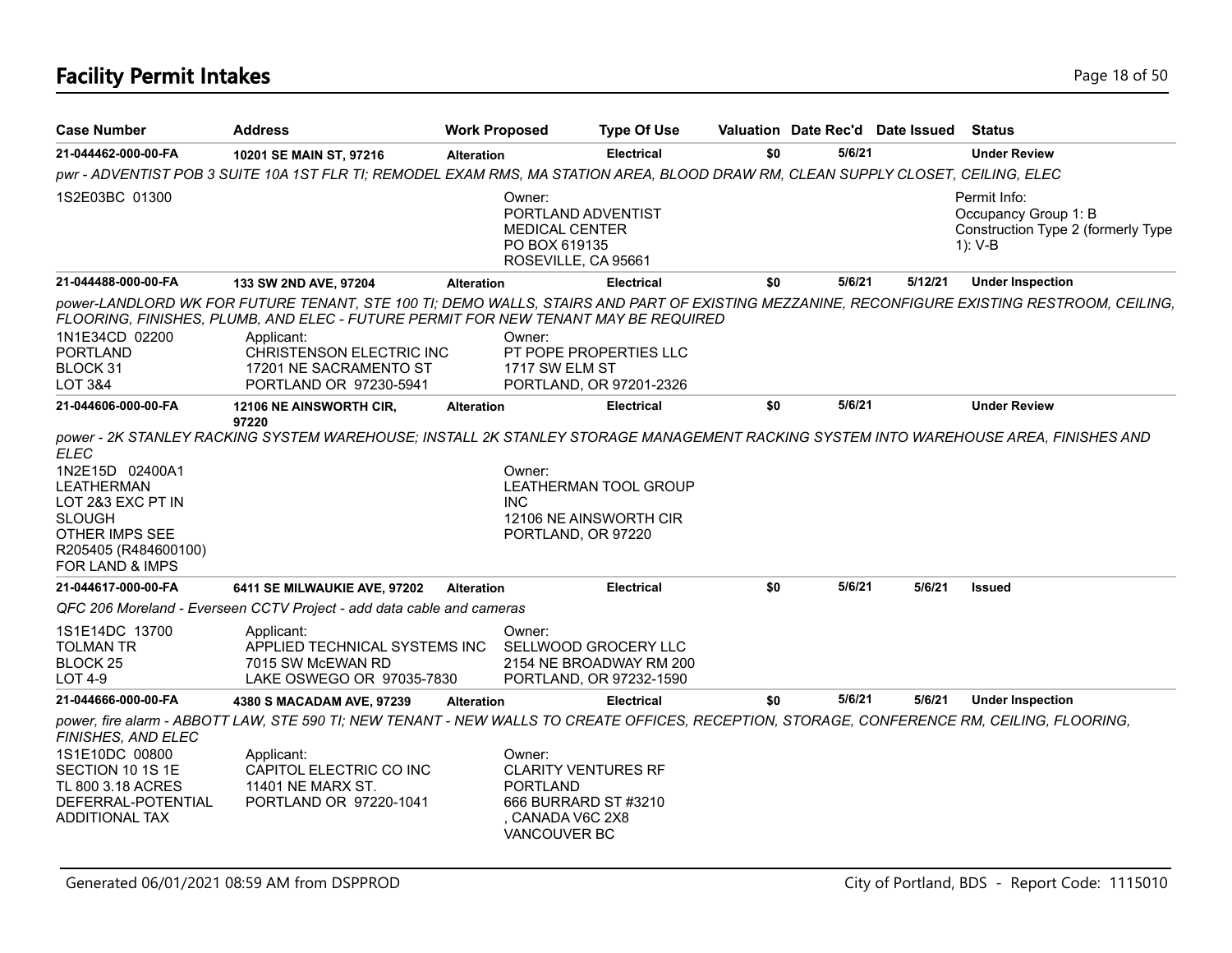| <b>Case Number</b>                                                                                                                                                           | <b>Address</b>                                                                                                                                                                                                                                                                                                                                                                                                                                                                                                                                          | <b>Work Proposed</b> |                                                                               | <b>Type Of Use</b>                                                                            | Valuation Date Rec'd Date Issued                                                                     |  |         |         | <b>Status</b>                                                                                                               |  |  |
|------------------------------------------------------------------------------------------------------------------------------------------------------------------------------|---------------------------------------------------------------------------------------------------------------------------------------------------------------------------------------------------------------------------------------------------------------------------------------------------------------------------------------------------------------------------------------------------------------------------------------------------------------------------------------------------------------------------------------------------------|----------------------|-------------------------------------------------------------------------------|-----------------------------------------------------------------------------------------------|------------------------------------------------------------------------------------------------------|--|---------|---------|-----------------------------------------------------------------------------------------------------------------------------|--|--|
| 21-045297-000-00-FA                                                                                                                                                          | 12000 SW 49TH AVE, 97219                                                                                                                                                                                                                                                                                                                                                                                                                                                                                                                                | <b>Alteration</b>    |                                                                               | <b>Electrical</b>                                                                             | \$0                                                                                                  |  | 5/7/21  |         | <b>Under Review</b>                                                                                                         |  |  |
|                                                                                                                                                                              | pwr - HEALTH TECH BLDG RESTROOM TI STE 265; CREATE RESTROOMS, CEILING, ELEC                                                                                                                                                                                                                                                                                                                                                                                                                                                                             |                      |                                                                               |                                                                                               |                                                                                                      |  |         |         |                                                                                                                             |  |  |
| 1S1E31D 00200                                                                                                                                                                |                                                                                                                                                                                                                                                                                                                                                                                                                                                                                                                                                         |                      | Owner:<br>PORTLAND COMMUNITY<br><b>COLLEGE DISTRICT</b><br>PO BOX 19000       | PORTLAND, OR 97280-0990                                                                       |                                                                                                      |  |         |         | Permit Info:<br>Occupancy Group 1: B<br>Construction Type 2 (formerly Type<br>1): $I-B$                                     |  |  |
| 21-045490-000-00-FA                                                                                                                                                          | 1500 SW 1ST AVE, 97201                                                                                                                                                                                                                                                                                                                                                                                                                                                                                                                                  | <b>Alteration</b>    |                                                                               | <b>Electrical</b>                                                                             | \$0                                                                                                  |  | 5/10/21 | 5/19/21 | <b>Under Inspection</b>                                                                                                     |  |  |
| power-ENGRAV, STE 1150 TI; NEW TENANT - DEMO WALLS, NEW WALLS FOR OFFICES, CONFERENCE RM, RECEPTION AND UPGRADE TO EXISTING BREAK RM,<br>FLOORING, FINISHES, PLUMB, AND ELEC |                                                                                                                                                                                                                                                                                                                                                                                                                                                                                                                                                         |                      |                                                                               |                                                                                               |                                                                                                      |  |         |         |                                                                                                                             |  |  |
| 1S1E03CA 00600<br><b>PORTLAND</b><br><b>BLOCK 116 TL 600</b>                                                                                                                 | Applicant:<br>CHRISTENSON ELECTRIC INC<br>17201 NE SACRAMENTO ST<br>PORTLAND OR 97230-5941                                                                                                                                                                                                                                                                                                                                                                                                                                                              |                      | Owner:<br><b>FACILITIES</b>                                                   | <b>URBAN OFFICE &amp; PARKING</b><br>111 SW COLUMBIA ST #1380<br>PORTLAND, OR 97201-5845      | CCB - Contractor:<br><b>CHRISTENSON ELECTRIC INC</b><br>17201 NE SACRAMENTO ST<br>PORTLAND, OR 97230 |  |         |         | Permit Info:<br>Occupancy Group 1: B<br>Construction Type 2 (formerly Type<br>1): $I-A$                                     |  |  |
| 21-045496-000-00-FA                                                                                                                                                          | 850 SE 3RD AVE, 97214                                                                                                                                                                                                                                                                                                                                                                                                                                                                                                                                   | <b>Alteration</b>    |                                                                               | <b>Electrical</b>                                                                             | \$0                                                                                                  |  | 5/10/21 |         | <b>Under Review</b>                                                                                                         |  |  |
|                                                                                                                                                                              | power- FIN BUILDERS CO STE 402 TI; DEMO DOOR, NEW WALLS TO CREATE OFFICE, PHONE RM, CONFERENCE RM, AND ELEC                                                                                                                                                                                                                                                                                                                                                                                                                                             |                      |                                                                               |                                                                                               |                                                                                                      |  |         |         |                                                                                                                             |  |  |
| 1S1E03AA 04600<br><b>EAST PORTLAND</b><br>BLOCK 85<br>LOT 1 EXC PT IN ST<br>LOT <sub>2</sub>                                                                                 |                                                                                                                                                                                                                                                                                                                                                                                                                                                                                                                                                         |                      | Owner:<br>SE 3RD TREE FARM LLC<br>2500 NE SANDY BLVD #C<br>PORTLAND, OR 97232 |                                                                                               |                                                                                                      |  |         |         |                                                                                                                             |  |  |
| 21-045559-000-00-FA                                                                                                                                                          | 3161 SW PAVILION LOOP - Unit<br>MNP, 97201                                                                                                                                                                                                                                                                                                                                                                                                                                                                                                              | <b>Alteration</b>    |                                                                               | <b>Electrical</b>                                                                             | \$0                                                                                                  |  | 5/10/21 | 5/24/21 | <b>Issued</b>                                                                                                               |  |  |
|                                                                                                                                                                              | power - OHSU (MNP) PROCEDURE RM 1433 TI; REMODEL PROCEDURE RM, CEILING, FLOORING, FINISHES, PLUMB AND ELEC                                                                                                                                                                                                                                                                                                                                                                                                                                              |                      |                                                                               |                                                                                               |                                                                                                      |  |         |         |                                                                                                                             |  |  |
| 1S1E09 00500                                                                                                                                                                 | Applicant:<br>DYNALECTRIC COMPANY<br>2225 NW 20th Ave.<br>PORTLAND OR 97209                                                                                                                                                                                                                                                                                                                                                                                                                                                                             | <b>RD</b>            | Owner:<br><b>HIGHER EDUCATION</b>                                             | OREGON STATE BOARD OF<br>3181 SW SAM JACKSON PARK 2225 NW 20TH AVE<br>PORTLAND, OR 97239-3011 | CCB - Contractor:<br><b>CELINE WILLIAMS</b><br>DYNALECTRIC COMPANY<br>PORTLAND, OR 97209             |  |         |         |                                                                                                                             |  |  |
| 21-045581-000-00-FA                                                                                                                                                          | 2151 NW SAVIER ST, 97209                                                                                                                                                                                                                                                                                                                                                                                                                                                                                                                                | <b>Alteration</b>    |                                                                               | <b>Electrical</b>                                                                             | \$0                                                                                                  |  | 5/10/21 |         | <b>Under Review</b>                                                                                                         |  |  |
| 1N1E28CD 02800<br><b>COUCHS ADD</b><br>BLOCK 294<br>INC PT VAC ST LOT 11-18                                                                                                  | power-SLABTOWN NORTH L1-2 BASMT & 1ST FLR TI; FIRST TIME TENANT, B OCCUPANCY, NEW WALLS TO CREATE BSMT - RECEPTION AREA, WEAR TESTING RM,<br>SAMPLE STORAGE, ENGINEERING DEN, INSTRUMENTATION RM, SAMPLE WORKSHOP, ENGINEERING LAB, KNITTING MACHINE, OFFICES, AIR COMPRESSOR RM,<br>FIRST AID RM, LAUNDRY RM, MD & NETWORK RMS, OPEN OFFICE AREA; 1ST FLR - OFFICES, CONFERENCE MRS, MATERIAL LIBRARY, PRINT RMS, HUDDLE RM,<br>MOTHERS RM, DESIGN DEN, SHIP/RECEIVE RM, RECEPTION AREA, OPEN OFFICE AREA, CEILING, FLOORING, FINISHES, PLUMB AND ELEC |                      | Owner:<br><b>SLABTOWN JV LLC</b><br>2001 ROSS AVE #3400<br>DALLAS, TX 75201   |                                                                                               |                                                                                                      |  |         |         | Permit Info:<br>Occupancy Group 1: B Bank, Off.,<br>Med.Off., Pub.Bldg.<br>Construction Type 2 (formerly Type<br>$1$ : II-A |  |  |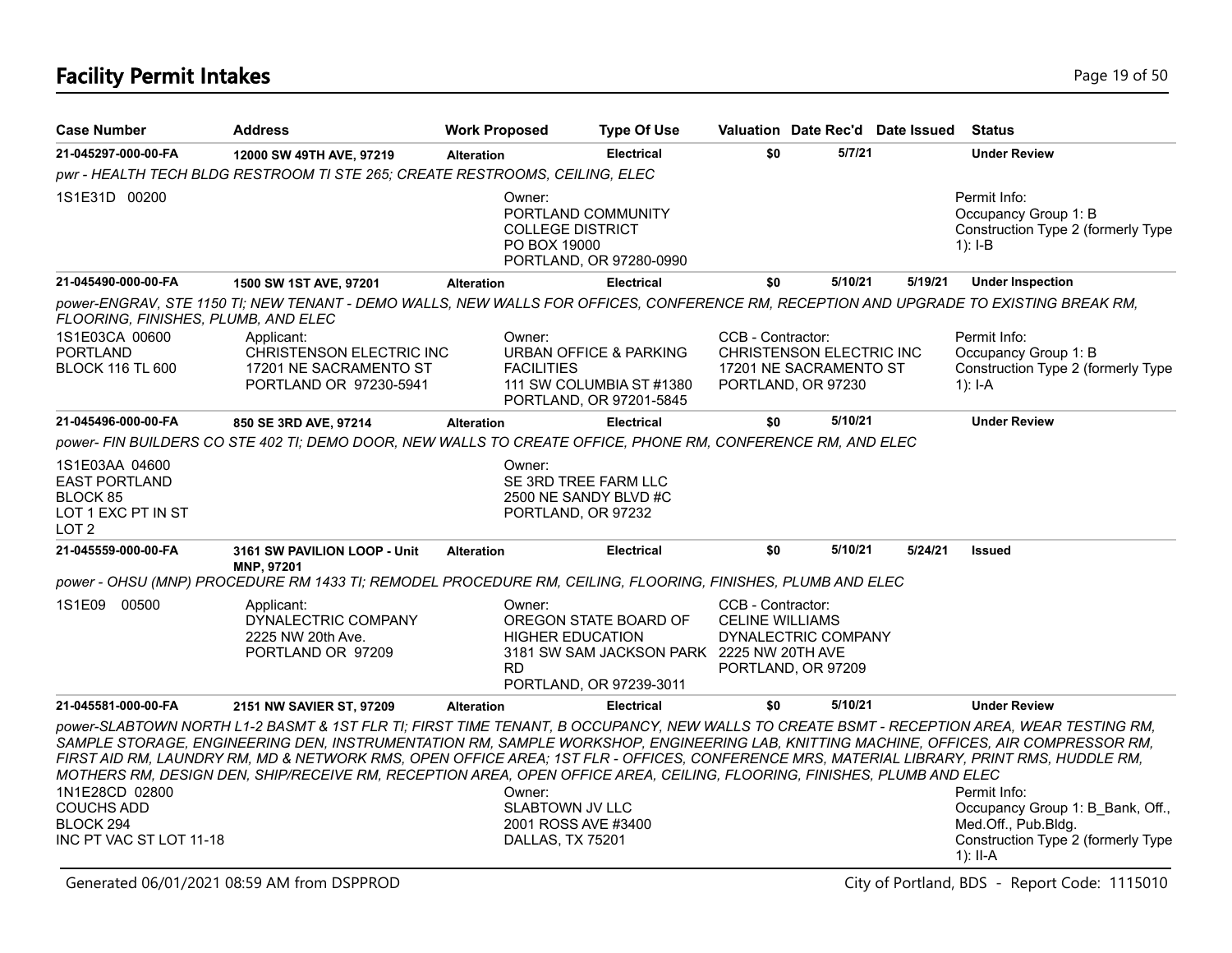# **Facility Permit Intakes** Page 20 of 50

| <b>Case Number</b>                                                                                                                                         | <b>Address</b>                                                                                                                          | <b>Work Proposed</b> |                                                                      | <b>Type Of Use</b>                                                                            | Valuation Date Rec'd Date Issued                                                         |         |         | <b>Status</b>                                                                                                                                          |
|------------------------------------------------------------------------------------------------------------------------------------------------------------|-----------------------------------------------------------------------------------------------------------------------------------------|----------------------|----------------------------------------------------------------------|-----------------------------------------------------------------------------------------------|------------------------------------------------------------------------------------------|---------|---------|--------------------------------------------------------------------------------------------------------------------------------------------------------|
| 21-045741-000-00-FA                                                                                                                                        | 3203 SE WOODSTOCK BLVD,<br>97202                                                                                                        | <b>Alteration</b>    |                                                                      | <b>Electrical</b>                                                                             | \$0                                                                                      | 5/10/21 |         | <b>Under Review</b>                                                                                                                                    |
|                                                                                                                                                            | power-ED TECH CENTER RM 109 1ST FLR TI; NEW WALLS TO CREATE COMPUTER SERVICE RM, COMPUTER SHOP RM, CEILING, FLOORING, FINISHES AND ELEC |                      |                                                                      |                                                                                               |                                                                                          |         |         |                                                                                                                                                        |
| 1S1E13 00100<br>SECTION 13 1S 1E<br>TL 100 103.39 ACRES                                                                                                    |                                                                                                                                         |                      | Owner:<br>THE REED INSTITUTE                                         | 3203 SE WOODSTOCK BLVD<br>PORTLAND, OR 97202-8138                                             |                                                                                          |         |         |                                                                                                                                                        |
| 21-045752-000-00-FA                                                                                                                                        | 516 SE MORRISON ST, 97214                                                                                                               | <b>Alteration</b>    |                                                                      | <b>Electrical</b>                                                                             | \$0                                                                                      | 5/10/21 |         | <b>Under Review</b>                                                                                                                                    |
| 1S1E02BB 06100                                                                                                                                             | TENANT BUILD OUT, CEILING, FLOORING, FINISHES, PLUMB AND ELEC                                                                           |                      | Owner:<br><b>OWNER LLC</b><br>1215 4TH AVE #600<br>SEATTLE, WA 98161 | UPG WEATHERLY PROPERTY                                                                        |                                                                                          |         |         | power-(place holder) Min code Itg to be installed-LANDLORD WORK 10TH & 12TH FLR TI; DEMO WALLS, RETURN ENTIRE 10TH & 12 FLRS TO SHELL SPACE FOR FUTURE |
| 21-045756-000-00-FA                                                                                                                                        | 1020 SW TAYLOR ST, 97205                                                                                                                | <b>Alteration</b>    |                                                                      | <b>Electrical</b>                                                                             | \$0                                                                                      | 5/10/21 | 5/10/21 | <b>Issued</b>                                                                                                                                          |
|                                                                                                                                                            | Reconnect power from (4) old Elevator Control Panels to (4) new Elevator Control Equipment                                              |                      |                                                                      |                                                                                               |                                                                                          |         |         |                                                                                                                                                        |
| 1S1E04AA 01200<br><b>PORTLAND</b><br>BLOCK 249<br>LOT 1&2&7&8                                                                                              | Applicant:<br><b>BRIGHT STAR ELECTRIC COMPANY</b><br>3143 SW 22ND ST<br>GRESHAM, OR 97080                                               |                      | Owner:<br><b>LLC</b><br>2154 NE BROADWAY #200                        | WESTON INVESTMENT CO<br>PORTLAND, OR 97232-1561                                               |                                                                                          |         |         | Permit Info:<br>Occupancy Group 1: B<br>Construction Type 2 (formerly Type<br>$1$ : I-FR                                                               |
| 21-045773-000-00-FA                                                                                                                                        | 3930 S MACADAM AVE, 97239                                                                                                               | <b>Alteration</b>    |                                                                      | Electrical                                                                                    | \$0                                                                                      | 5/10/21 | 5/10/21 | <b>Issued</b>                                                                                                                                          |
|                                                                                                                                                            | power-1 new 20A circuit for pay Stanton right by front entrance.                                                                        |                      |                                                                      |                                                                                               |                                                                                          |         |         |                                                                                                                                                        |
| 1S1E10CA 00500<br><b>CARUTHERS ADD</b><br>BLOCK 175                                                                                                        | Applicant:<br>DYNALECTRIC COMPANY<br>2225 NW 20th Ave.<br>PORTLAND OR 97209                                                             |                      | Owner:<br><b>HIGHER EDUCATION</b><br><b>RD</b>                       | OREGON STATE BOARD OF<br>3181 SW SAM JACKSON PARK 2225 NW 20TH AVE<br>PORTLAND, OR 97239-3011 | CCB - Contractor:<br><b>CELINE WILLIAMS</b><br>DYNALECTRIC COMPANY<br>PORTLAND, OR 97209 |         |         | Permit Info:<br>Occupancy Group 1: S2<br>Construction Type 2 (formerly Type<br>$1)$ : V-N                                                              |
| 21-045982-000-00-FA                                                                                                                                        | 4075 N WILLIAMS AVE, 97227                                                                                                              | <b>Alteration</b>    |                                                                      | <b>Electrical</b>                                                                             | \$0                                                                                      | 5/11/21 | 5/11/21 | <b>Issued</b>                                                                                                                                          |
|                                                                                                                                                            | fire alarm - KAZKA FLOWER TI; FIRST TIME TENANT - NEW WALLS TO CREATE RESTROOM, CEILING, FLOORING, FINISHES, PLUMB, AND ELEC            |                      |                                                                      |                                                                                               |                                                                                          |         |         |                                                                                                                                                        |
| 1N1E22DB 13000<br><b>ALBINA HMSTD</b><br><b>BLOCK 27</b><br>LOT 1&2 EXC PT IN ST<br>LAND & IMPS SEE<br>R605641 (R010505501)<br><b>FOR MACH &amp; EQUIP</b> | Applicant:<br>POINT MONITOR CORP<br>5863 LAKEVIEW BLVD #100<br>LAKE OSWEGO, OR 97035-7058                                               |                      | Owner:<br>RUJAX V LLC<br>11359 NE HALSEY ST<br>PORTLAND, OR 97220    |                                                                                               |                                                                                          |         |         |                                                                                                                                                        |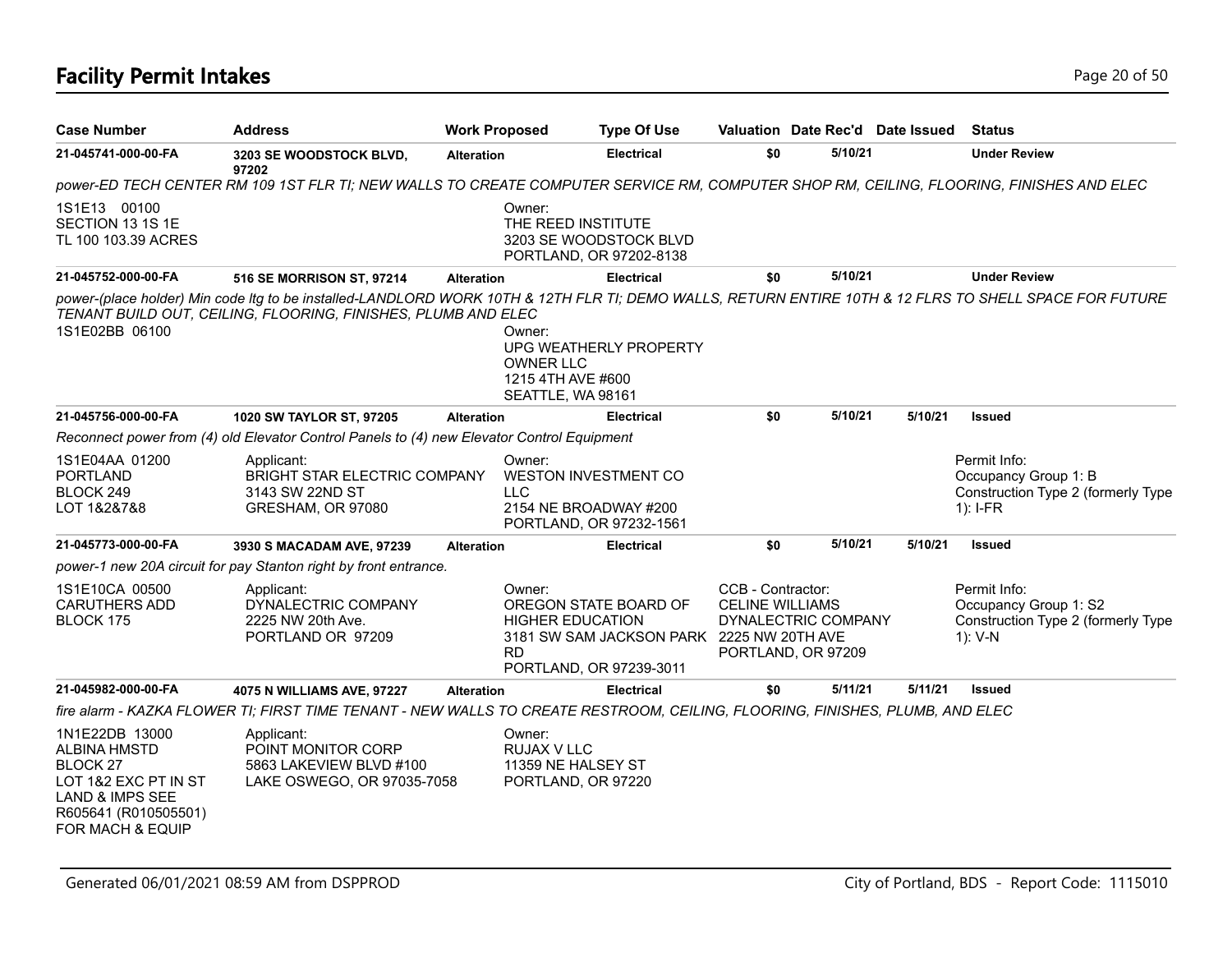#### **Facility Permit Intakes** Page 21 of 50

| <b>Case Number</b>                                                                | <b>Address</b>                                                                                                                                                                                                                    | <b>Work Proposed</b>              | <b>Type Of Use</b>                                                                   |     | Valuation Date Rec'd Date Issued |         | <b>Status</b>                                                                                                              |
|-----------------------------------------------------------------------------------|-----------------------------------------------------------------------------------------------------------------------------------------------------------------------------------------------------------------------------------|-----------------------------------|--------------------------------------------------------------------------------------|-----|----------------------------------|---------|----------------------------------------------------------------------------------------------------------------------------|
| 21-046008-000-00-FA                                                               | 17800 NE RIVERSIDE PKWY,<br>97230                                                                                                                                                                                                 | <b>Alteration</b>                 | <b>Electrical</b>                                                                    | \$0 | 5/11/21                          |         | <b>Under Review</b>                                                                                                        |
|                                                                                   | pwr-NW BOAT OFFICE AND SHOWROOM, STE 100 TI; FIRST TIME TENANT - CREATE OFFICES, LOBBY, RESTROOMS, CEILING, ELEC                                                                                                                  |                                   |                                                                                      |     |                                  |         |                                                                                                                            |
| 1N3E19DA 00400<br>SOUTHSHORE COMMONS<br>LOT 5 EXC E 15' & EXC PT<br><b>IN STS</b> |                                                                                                                                                                                                                                   | Owner:<br>PO BOX 1685             | <b>GR RIVERSIDE LLC</b><br>CLACKAMAS, OR 97015                                       |     |                                  |         |                                                                                                                            |
| 21-046036-000-00-FA                                                               | 1000 SW BROADWAY, 97205                                                                                                                                                                                                           | <b>Alteration</b>                 | <b>Electrical</b>                                                                    | \$0 | 5/11/21                          | 5/11/21 | <b>Issued</b>                                                                                                              |
|                                                                                   | WIRE FOR ELEVATOR 2 & 3 MODERNIZATION PR# OTB287-ELEV MOD 2-3                                                                                                                                                                     |                                   |                                                                                      |     |                                  |         |                                                                                                                            |
| 1S1E03BB 02400<br><b>PORTLAND</b><br>BLOCK 182<br><b>LOT 5-8</b>                  | Applicant:<br>STONER ELECTRIC INC<br>1904 SE OCHOCO ST.<br>MILWAUKIE OR 97222-7315                                                                                                                                                | Owner:<br><b>BUILDING LP</b>      | ONE THOUSAND BROADWAY<br>1000 SW BROADWAY #1770<br>PORTLAND, OR 97205-3069           |     |                                  |         | Permit Info:<br>Occupancy Group 1: B Bank, Off.,<br>Med.Off., Pub.Bldg.<br>Construction Type 2 (formerly Type<br>$1$ : I-A |
| 21-046064-000-00-FA                                                               | 1000 SW BROADWAY, 97205                                                                                                                                                                                                           | <b>Alteration</b>                 | <b>Electrical</b>                                                                    | \$0 | 5/11/21                          | 5/11/21 | <b>Issued</b>                                                                                                              |
|                                                                                   | WIRE FOR ELEVATOR 4 & 5 MODERNIZATION PR# OTB287-ELEV MOD 4-5                                                                                                                                                                     |                                   |                                                                                      |     |                                  |         |                                                                                                                            |
| 1S1E03BB 02400<br><b>PORTLAND</b><br>BLOCK 182<br><b>LOT 5-8</b>                  | Applicant:<br>STONER ELECTRIC INC<br>1904 SE OCHOCO ST.<br>MILWAUKIE OR 97222-7315                                                                                                                                                | Owner:<br><b>BUILDING LP</b>      | ONE THOUSAND BROADWAY<br>1000 SW BROADWAY #1770<br>PORTLAND, OR 97205-3069           |     |                                  |         | Permit Info:<br>Occupancy Group 1: B_Bank, Off.,<br>Med.Off., Pub.Bldg.<br>Construction Type 2 (formerly Type<br>$1$ : I-A |
| 21-046093-000-00-FA                                                               | 1000 SW BROADWAY, 97205                                                                                                                                                                                                           | <b>Alteration</b>                 | <b>Electrical</b>                                                                    | \$0 | 5/11/21                          | 5/11/21 | <b>Issued</b>                                                                                                              |
|                                                                                   | WIRE FOR ELEVATOR 7 & 8 MODERNIZATION PR# OTB287-ELEV MOD 7-8                                                                                                                                                                     |                                   |                                                                                      |     |                                  |         |                                                                                                                            |
| 1S1E03BB 02400<br><b>PORTLAND</b><br>BLOCK 182<br><b>LOT 5-8</b>                  | Applicant:<br>STONER ELECTRIC INC<br>1904 SE OCHOCO ST.<br>MILWAUKIE OR 97222-7315                                                                                                                                                | Owner:<br><b>BUILDING LP</b>      | ONE THOUSAND BROADWAY<br>1000 SW BROADWAY #1770<br>PORTLAND, OR 97205-3069           |     |                                  |         | Permit Info:<br>Occupancy Group 1: B Bank, Off.,<br>Med.Off., Pub.Bldg.<br>Construction Type 2 (formerly Type<br>$1$ : I-A |
| 21-046181-000-00-FA                                                               | 130 SW SALMON ST, 97204                                                                                                                                                                                                           | <b>Alteration</b>                 | <b>Electrical</b>                                                                    | \$0 | 5/11/21                          | 5/11/21 | <b>Final</b>                                                                                                               |
|                                                                                   | power - light - 40 LBS COFFEE STE 116 TI; NEW TENANT; CHANGE OF OCC. FROM "M" TO "A-2", NEW WALLS TO CREATE SEATING AREA, FOOD PREP AREA, SERVICE<br>AREA, JANITOR CLOSET/BREAK RM, CEILING, FLOORING, FINISHES, PLUMB, AND ELEC. |                                   |                                                                                      |     |                                  |         |                                                                                                                            |
| 1S1E03BD 00300                                                                    | Applicant:<br>CAPITOL ELECTRIC CO INC<br>11401 NE MARX ST.<br>PORTLAND OR 97220-1041                                                                                                                                              | Owner:<br>PLACE OR LLC<br>$367-1$ | MADISON-OFC ONE MAIN<br>PO BOX 7517 BILLBOX# 17-<br><b>HICKSVILLE, NY 11802-7517</b> |     |                                  |         | Permit Info:<br>Occupancy Group 1: B Bank, Off.,<br>Med.Off., Pub.Bldg.<br>Construction Type 2 (formerly Type<br>$1$ : I-A |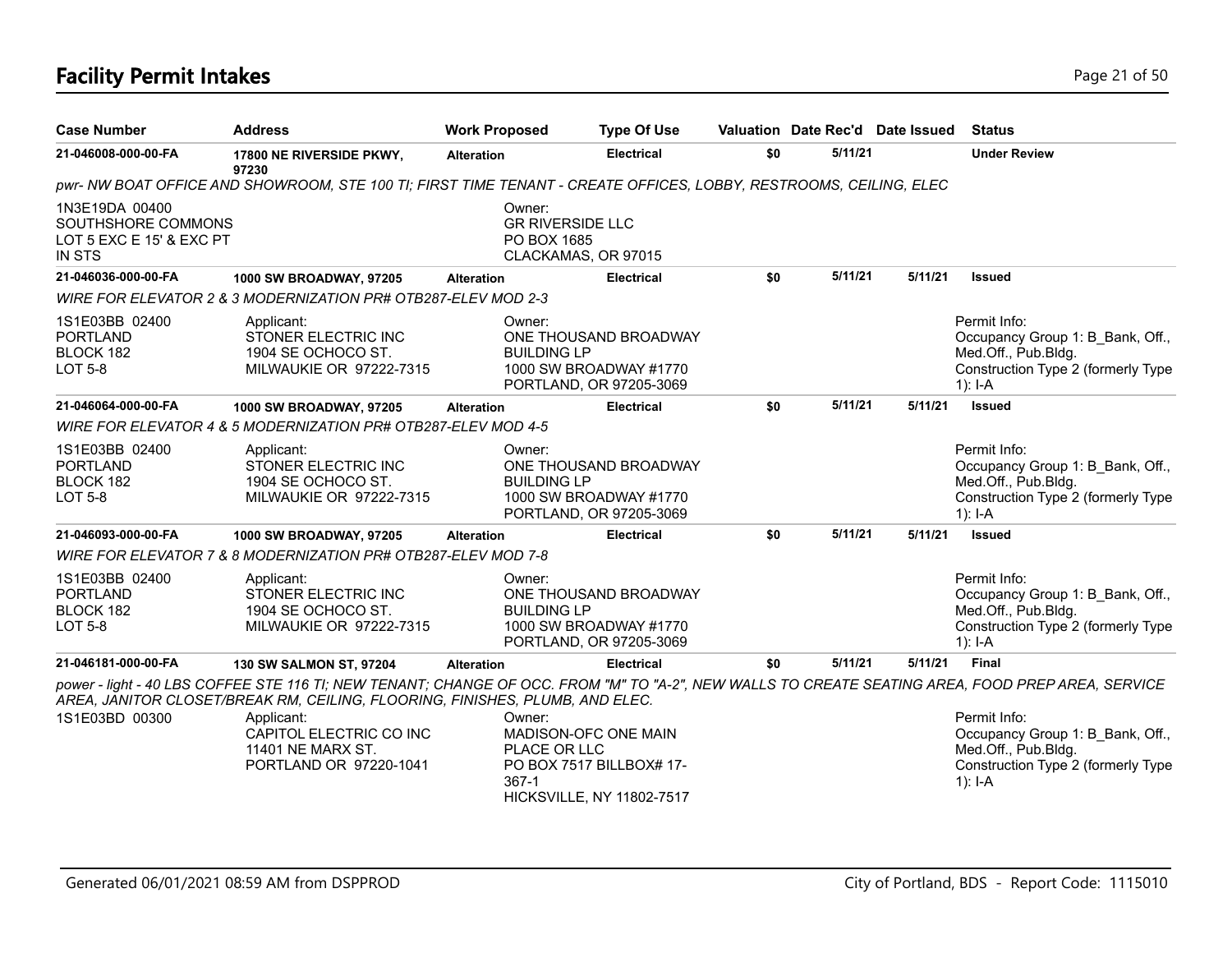| <b>Case Number</b>                                                                                        | <b>Address</b>                                                                                                                                                                                                                                                                                                                             | <b>Work Proposed</b>                             | <b>Type Of Use</b>                                     |     | Valuation Date Rec'd Date Issued |         | <b>Status</b>                                                                                                                                                                                                                                                              |
|-----------------------------------------------------------------------------------------------------------|--------------------------------------------------------------------------------------------------------------------------------------------------------------------------------------------------------------------------------------------------------------------------------------------------------------------------------------------|--------------------------------------------------|--------------------------------------------------------|-----|----------------------------------|---------|----------------------------------------------------------------------------------------------------------------------------------------------------------------------------------------------------------------------------------------------------------------------------|
| 21-046267-000-00-FA                                                                                       | 812 SW WASHINGTON ST, 97205                                                                                                                                                                                                                                                                                                                | <b>Alteration</b>                                | <b>Electrical</b>                                      | \$0 | 5/11/21                          | 5/26/21 | <b>Issued</b>                                                                                                                                                                                                                                                              |
|                                                                                                           | EXISTING RESTROOM, CEILING, FLOORING, FINISHES, PLUMB, AND ELEC                                                                                                                                                                                                                                                                            |                                                  |                                                        |     |                                  |         | power revision - 216 SALES TI 5TH FL; VALUE ADDED REVISION; NEW WALLS AT SHOWROOM KITCHEN, SHOWROOM BATHROOM, CONFERENCE RM, OFFICE, UPDATE                                                                                                                                |
| 1N1E34CC 06200                                                                                            | Applicant:<br>DYNALECTRIC COMPANY<br>2225 NW 20th Ave.<br>PORTLAND OR 97209                                                                                                                                                                                                                                                                | Owner:<br>9 SE 3RD AVE #100                      | <b>STEVENS HOTEL LLC</b><br>PORTLAND, OR 97214         |     |                                  |         | Permit Info:<br>Occupancy Group 1: B Bank, Off.,<br>Med.Off., Pub.Bldg.<br>Construction Type 2 (formerly Type<br>$1$ : I-A                                                                                                                                                 |
| 21-046945-000-00-FA                                                                                       | 5105 SE 97TH AVE, 97266                                                                                                                                                                                                                                                                                                                    | <b>Alteration</b>                                | <b>Electrical</b>                                      | \$0 | 5/13/21                          |         | <b>Under Review</b>                                                                                                                                                                                                                                                        |
| 1S2E16 00100<br><b>CADWELLS ADD</b><br>BLOCK 7 TL 100                                                     | pwr - LENTS ELEMENTARY REROOF & SEISMIC UPGRADE 3 BLDGS; BLDG 1 (MAIN SCHOOL), BLDG 2 (RIGHT OF SCHOOL), BLDG 3 (LEFT/BEHIND SCHOOL) -<br>REMODEL CLASSRMS, BATHRMS, CORRIDORS, STORAGE RMS, OFFICES, CAFETERIA, STAFF LOUNGE, GYMNASIUM, CEILING, ELEC                                                                                    | Owner:<br>PO BOX 3107                            | SCHOOL DISTRICT NO 1<br>PORTLAND, OR 97208-3107        |     |                                  |         | Permit Info:<br>Occupancy Group 1: E School                                                                                                                                                                                                                                |
| 21-047092-000-00-FA                                                                                       | <b>825 NE MULTNOMAH ST - UNIT</b>                                                                                                                                                                                                                                                                                                          | <b>Alteration</b>                                | <b>Electrical</b>                                      | \$0 | 5/13/21                          | 5/13/21 | <b>Issued</b>                                                                                                                                                                                                                                                              |
| 1N1E35BB 90002<br><b>LLOYD CENTER TOWER</b><br><b>CONDOMINIUM</b><br>UNIT <sub>1</sub><br>DEPT OF REVENUE | WALL TO CREATE COPY RM, CEILING, FLOORING, FINISHES AND ELEC<br>Applicant:<br>POINT MONITOR CORP<br>5863 LAKEVIEW BLVD #100<br>LAKE OSWEGO, OR 97035-7058                                                                                                                                                                                  | Owner:<br><b>PACIFICORP</b>                      | 825 NE MULTNOMAH ST #1900<br>PORTLAND, OR 97232-2151   |     |                                  |         | fire alarm - GUILD MORTGAGE 9TH FLR TI; DEMO WALLS, INSTALL NEW DEMISING WALL TO CREATE NEW TENANT SPACE & REDUCE EXISTING TENANT SPACE, NEW<br>Permit Info:<br>Occupancy Group 1: B Bank, Off.,<br>Med.Off., Pub.Bldg.<br>Construction Type 2 (formerly Type<br>$1$ : I-A |
| 21-047324-000-00-FA                                                                                       | 10201 SE MAIN ST, 97216                                                                                                                                                                                                                                                                                                                    | <b>Alteration</b>                                | <b>Electrical</b>                                      | \$0 | 5/14/21                          |         | <b>Under Review</b>                                                                                                                                                                                                                                                        |
| RECEPTION AREA, CEILING, ELEC<br>1S2E03BC 01300                                                           | pwr - ADVENTIST POB 3 SUITE 11 PORTLAND LUNG CLINIC 1ST FLR TI; CREATE MA STATIONS, REMODEL EXAM RMS, STAFF LOUNGE, SOILED HOLD RM, BATHRM,                                                                                                                                                                                                | Owner:<br><b>MEDICAL CENTER</b><br>PO BOX 619135 | PORTLAND ADVENTIST<br>ROSEVILLE, CA 95661              |     |                                  |         | Permit Info:<br>Occupancy Group 1: B<br>Construction Type 2 (formerly Type<br>$1): V-B$                                                                                                                                                                                    |
| 21-047327-000-00-FA                                                                                       | 2033 NW GLISAN ST, 97209                                                                                                                                                                                                                                                                                                                   | <b>Alteration</b>                                | <b>Electrical</b>                                      | \$0 | 5/14/21                          |         | <b>Under Review</b>                                                                                                                                                                                                                                                        |
| 1N1E33BD 06400<br><b>COUCHS ADD</b><br><b>BLOCK 281 TL 6400</b>                                           | pwr - METROPOLITAN LEARNING CENTER ALL FLRS & REROOF; EXTERIOR - REROOF ENTIRE BUILDING, REPLACE SKYLIGHTS, INSTALL CLIMB BARRIERS, FALL<br>PROTECTION, GUARDRAILS, STEEL CATWALK, CHIMNEY CAP, LADDERS, REPLACE WINDOWS & DOORS, INTERIOR - MINOR DEMO, REPLACE STAIR GUARDRAILS,<br>MINOR REMODEL CONFERENCE RM, CLASSRMS, CEILING, ELEC | Owner:<br>PO BOX 3107                            | <b>SCHOOL DISTRICT NO 1</b><br>PORTLAND, OR 97208-3107 |     |                                  |         |                                                                                                                                                                                                                                                                            |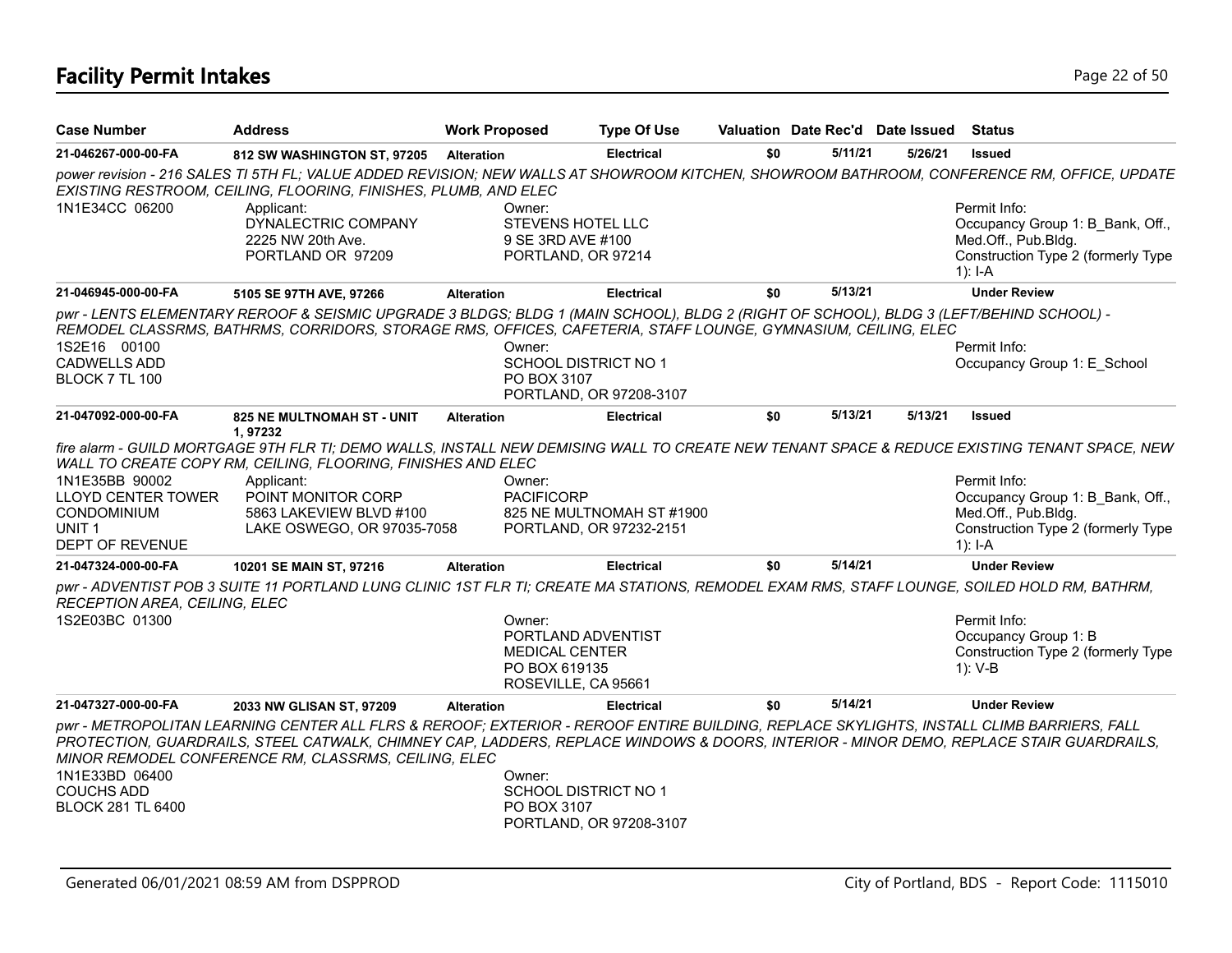# **Facility Permit Intakes** Page 23 of 50

| <b>Case Number</b>                                                                                            | <b>Address</b>                                                                                                                                               | <b>Work Proposed</b> |                                                                                                    | <b>Type Of Use</b>                                                                            | Valuation Date Rec'd Date Issued                                                              |         |         | <b>Status</b>                                                                                                                                                                                                                  |
|---------------------------------------------------------------------------------------------------------------|--------------------------------------------------------------------------------------------------------------------------------------------------------------|----------------------|----------------------------------------------------------------------------------------------------|-----------------------------------------------------------------------------------------------|-----------------------------------------------------------------------------------------------|---------|---------|--------------------------------------------------------------------------------------------------------------------------------------------------------------------------------------------------------------------------------|
| 21-047336-000-00-FA                                                                                           | 5050 NE HOYT ST, 97213                                                                                                                                       | <b>Alteration</b>    |                                                                                                    | <b>Electrical</b>                                                                             | \$0                                                                                           | 5/14/21 | 5/14/21 | <b>Issued</b>                                                                                                                                                                                                                  |
| FLOORING, FINISHES, PLUMB, AND ELEC                                                                           | power - PHYSPLANPPMC - SUITE 155 TI; DEMO WALLS, NEW WALLS TO CREATE EXAM RMS AND RECONFIGURE EXISTING EXAM RM AND WORK RM, CEILING,                         |                      |                                                                                                    |                                                                                               |                                                                                               |         |         |                                                                                                                                                                                                                                |
| 1N2E31BD 03800<br><b>CENTER ADD</b><br>BLOCK <sub>3</sub><br>INC PT VAC ST LOT 1-13<br>LOT 15-26 EXC PT IN ST | Applicant:<br>TICE ELECTRIC COMPANY<br>5405 N Lagoon Ave.<br>PORTLAND OR 97217-7637                                                                          |                      | Owner:<br>PROVIDENCE HEALTH &<br>SERVICES-OREGON<br>800 5TH AVE #1200<br>SEATTLE, WA 98104         |                                                                                               |                                                                                               |         |         |                                                                                                                                                                                                                                |
| 21-047355-000-00-FA                                                                                           | 1201 NE LLOYD BLVD, 97232                                                                                                                                    | <b>Alteration</b>    |                                                                                                    | <b>Electrical</b>                                                                             | \$0                                                                                           | 5/14/21 | 5/14/21 | <b>Issued</b>                                                                                                                                                                                                                  |
| FLOORING, FINISHES, PLUMB AND ELEC                                                                            | hvac control - LANDLORD WORK 1ST FLR TI; DEMO WALLS, NEW WALLS TO CREATE SUITE ENTRY, LOUNGE, CONFERENCE RM, OFFICES, STORAGE RM, CEILING,                   |                      |                                                                                                    |                                                                                               |                                                                                               |         |         |                                                                                                                                                                                                                                |
| 1N1E35BD 00400<br><b>HOLLADAYS ADD</b><br><b>BLOCK 142 TL 400</b>                                             | Applicant:<br>AMERICAN HEATING INC<br>5035 SE 24TH<br>PORTLAND OR 97202-4765                                                                                 |                      | Owner:<br>EGP 1201 PORTLAND LLC<br>2101 L ST NW # 650                                              | <b>WASHINGTON, DC 20037-1277</b>                                                              |                                                                                               |         |         |                                                                                                                                                                                                                                |
| 21-047537-000-00-FA                                                                                           | 900 SW 5TH AVE, 97204                                                                                                                                        | <b>Alteration</b>    |                                                                                                    | <b>Electrical</b>                                                                             | \$0                                                                                           | 5/14/21 | 5/14/21 | <b>Issued</b>                                                                                                                                                                                                                  |
| 1S1E03BB 00200<br><b>PORTLAND</b><br>BLOCK 59                                                                 | RM, BREAKRM, BATHRM, CONFERENCE RM, FUTURE ATM RM, CEILING, FLOORING, FINISHES, PLUMB AND ELEC<br>Applicant:<br>HECKTEC TECHNICAL LLC<br>6669 N COLUMBIA WAY |                      | Owner:<br>STANDARD INS CO<br><b>PO BOX 711</b>                                                     |                                                                                               |                                                                                               |         |         | cctv data drops - UNION BANK GRND FLR TI; MINOR DEMO, NEW WALLS TO CREATE VESTIBULE AREA, WAITING AREA, LOBBY, TELLER AREA, WORK RM, IT RM, CASH<br>Permit Info:<br>Occupancy Group 1: B<br>Construction Type 2 (formerly Type |
| <b>LOT 1-8</b>                                                                                                | PORTLAND, OR 97230                                                                                                                                           |                      | PORTLAND, OR 97204                                                                                 |                                                                                               |                                                                                               |         |         | $1$ : I-FR                                                                                                                                                                                                                     |
| 21-047787-000-00-FA<br>power-OHSU (OHS) 3rd fl kitchen 3 phase 20A plug                                       | 3181 SW SAM JACKSON PARK<br><b>RD - Bldg OHS, 97201</b>                                                                                                      | <b>Alteration</b>    |                                                                                                    | <b>Electrical</b>                                                                             | \$0                                                                                           | 5/17/21 | 5/17/21 | Final                                                                                                                                                                                                                          |
| 1S1E09 00200                                                                                                  | Applicant:<br>DYNALECTRIC COMPANY<br>2225 NW 20th Ave.<br>PORTLAND OR 97209                                                                                  |                      | Owner:<br><b>HIGHER EDUCATION</b><br><b>RD</b>                                                     | OREGON STATE BOARD OF<br>3181 SW SAM JACKSON PARK 2225 NW 20TH AVE<br>PORTLAND, OR 97239-3011 | CCB - Contractor:<br><b>CELINE WILLIAMS</b><br>DYNALECTRIC COMPANY<br>PORTLAND, OR 97209      |         |         | Permit Info:<br>Occupancy Group 1: I-2<br>Construction Type 2 (formerly Type<br>$1$ : I-A                                                                                                                                      |
| 21-047845-000-00-FA                                                                                           | 555 SW OAK ST, 97204                                                                                                                                         | <b>Alteration</b>    |                                                                                                    | <b>Electrical</b>                                                                             | \$0                                                                                           | 5/17/21 | 5/17/21 | <b>Issued</b>                                                                                                                                                                                                                  |
|                                                                                                               | power/data - Das Install-(1) 400 amp & (2) 125 amp 120/208v panels for DAS head end.                                                                         |                      |                                                                                                    |                                                                                               |                                                                                               |         |         |                                                                                                                                                                                                                                |
| 1N1E34CD 80000<br>ONE ELEVEN TOWER<br><b>CONDOMINIUM</b><br><b>GENERAL COMMON</b><br><b>ELEMENTS</b>          | Applicant:<br>CHRISTENSON ELECTRIC INC<br>17201 NE SACRAMENTO ST<br>PORTLAND OR 97230-5941                                                                   |                      | Owner:<br><b>ASSOCIATION OF UNIT</b><br><b>TOWER CONDO</b><br>111 SW 5TH AVE<br>PORTLAND, OR 97204 | OWNERS OF ONE ELEVEN                                                                          | CCB - Contractor:<br>CHRISTENSON ELECTRIC INC<br>17201 NE SACRAMENTO ST<br>PORTLAND, OR 97230 |         |         |                                                                                                                                                                                                                                |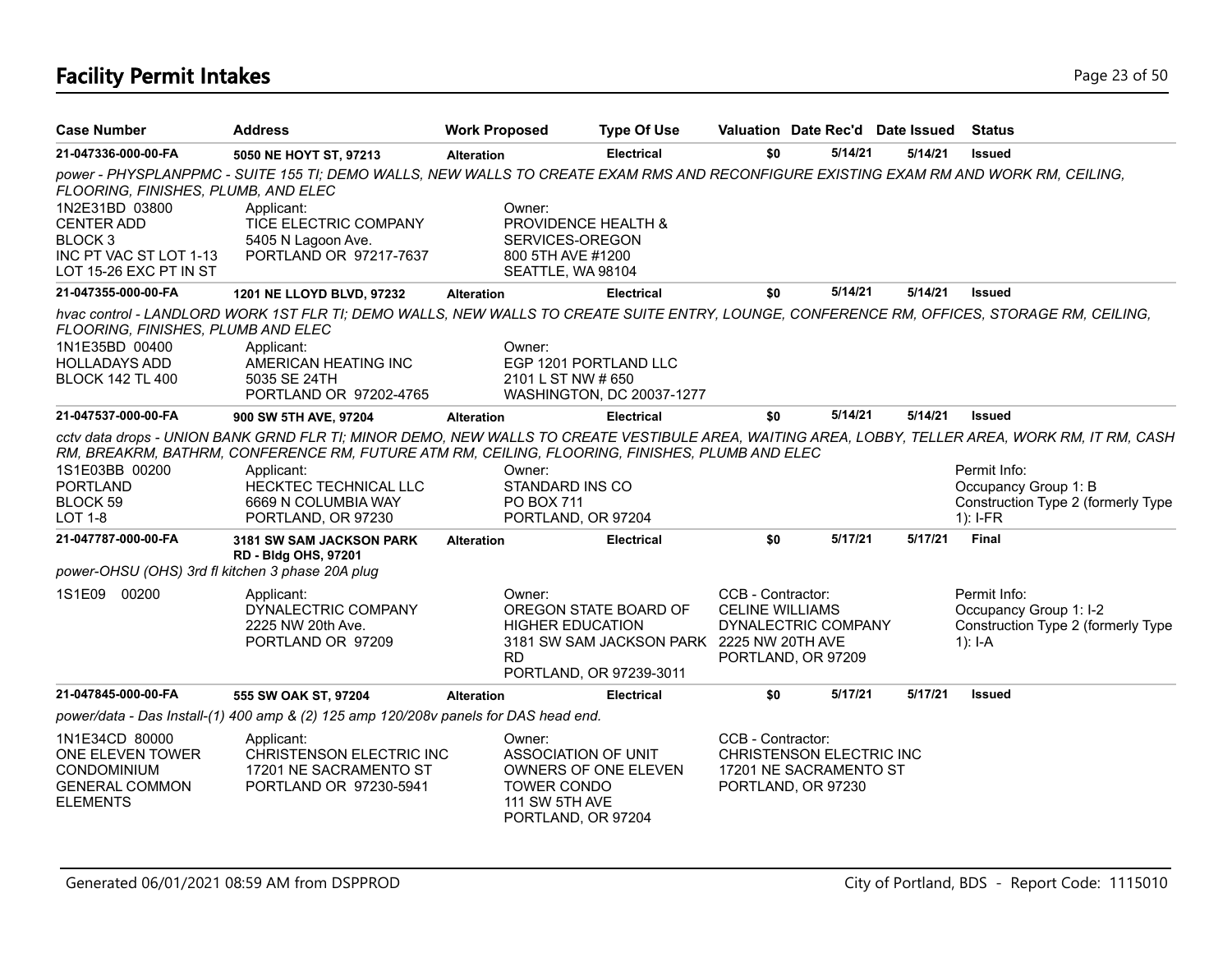# **Facility Permit Intakes** Page 24 of 50

| <b>Case Number</b>                                                                                      | <b>Address</b>                                                                                                                                                                                                                                                                        |                   | <b>Work Proposed</b>                                                        | <b>Type Of Use</b>                                                                            |                                                                                          |         | Valuation Date Rec'd Date Issued | Status                                                                                      |
|---------------------------------------------------------------------------------------------------------|---------------------------------------------------------------------------------------------------------------------------------------------------------------------------------------------------------------------------------------------------------------------------------------|-------------------|-----------------------------------------------------------------------------|-----------------------------------------------------------------------------------------------|------------------------------------------------------------------------------------------|---------|----------------------------------|---------------------------------------------------------------------------------------------|
| 21-047861-000-00-FA                                                                                     | 6870 N FATHOM ST, 97217                                                                                                                                                                                                                                                               | <b>Alteration</b> |                                                                             | <b>Electrical</b>                                                                             | \$0                                                                                      | 5/17/21 | 5/17/21                          | <b>Issued</b>                                                                               |
| FLOORING, FINISHES, PLUMB, AND ELEC                                                                     | power - BLDG 2 SHERWIN WILLIAMS TI; NEW TENANT - DEMO FINISHES, NEW WALLS TO CREATE OFFICE, BILLING RMS, SCHEDULING RM, OPERATIONS OFFICE,<br>SHOWROOM, REP, NEW EXTERIOR, ATTACHED, 851 SQ FT CONCRETE SLAB FOR TRASH COMPACTOR, HIGH PILE PALLET RACKING MAX HEIGHT 12 FT, CEILING, |                   |                                                                             |                                                                                               |                                                                                          |         |                                  |                                                                                             |
| 1N1E17B 00600                                                                                           | Applicant:<br>BRIGHT STAR ELECTRIC COMPANY<br>3143 SW 22ND ST<br>GRESHAM, OR 97080                                                                                                                                                                                                    |                   | Owner:<br>OCF JOSEPH E WESTON<br>PUBLIC FOUNDATION<br>2154 NE BROADWAY #200 | PORTLAND, OR 97232-1590                                                                       |                                                                                          |         |                                  | Permit Info:<br>Occupancy Group 1: S-1 Storage -<br>Moderate Hazard, Warehouse              |
| 21-047871-000-00-FA                                                                                     | 700 SW CAMPUS DR - Unit DCH,<br>97201                                                                                                                                                                                                                                                 | <b>Alteration</b> |                                                                             | <b>Electrical</b>                                                                             | \$0                                                                                      | 5/17/21 | 5/17/21                          | Final                                                                                       |
|                                                                                                         | OHSU (DCH) Relocated (3) branch conduits blocking FSD Access Door. Corridor outside pre-op and post-op                                                                                                                                                                                |                   |                                                                             |                                                                                               |                                                                                          |         |                                  |                                                                                             |
| 1S1E09 00200                                                                                            | Applicant:<br>DYNALECTRIC COMPANY<br>2225 NW 20th Ave.<br>PORTLAND OR 97209                                                                                                                                                                                                           |                   | Owner:<br><b>HIGHER EDUCATION</b><br><b>RD</b>                              | OREGON STATE BOARD OF<br>3181 SW SAM JACKSON PARK 2225 NW 20TH AVE<br>PORTLAND, OR 97239-3011 | CCB - Contractor:<br><b>CELINE WILLIAMS</b><br>DYNALECTRIC COMPANY<br>PORTLAND, OR 97209 |         |                                  | Permit Info:<br>Occupancy Group 1: I-2<br>Construction Type 2 (formerly Type<br>1): $I - A$ |
| 21-047897-000-00-FA                                                                                     | <b>3181 SW SAM JACKSON PARK</b><br><b>RD - Bldg OHS, 97201</b>                                                                                                                                                                                                                        | <b>Alteration</b> |                                                                             | <b>Electrical</b>                                                                             | \$0                                                                                      | 5/17/21 | 5/17/21                          | <b>Issued</b>                                                                               |
|                                                                                                         | power-Provide new LED Lighting & Battery Inverters to OR #2, 3, 4 & 9 / Provide new LIM Panels, upgrade room branch circuits thru out per drawings.                                                                                                                                   |                   |                                                                             |                                                                                               |                                                                                          |         |                                  |                                                                                             |
| 1S1E09<br>00200                                                                                         | Applicant:<br>DYNALECTRIC COMPANY<br>2225 NW 20th Ave.<br>PORTLAND OR 97209                                                                                                                                                                                                           |                   | Owner:<br><b>HIGHER EDUCATION</b><br><b>RD</b>                              | OREGON STATE BOARD OF<br>3181 SW SAM JACKSON PARK 2225 NW 20TH AVE<br>PORTLAND, OR 97239-3011 | CCB - Contractor:<br><b>CELINE WILLIAMS</b><br>DYNALECTRIC COMPANY<br>PORTLAND, OR 97209 |         |                                  | Permit Info:<br>Occupancy Group 1: I-2<br>Construction Type 2 (formerly Type<br>1): $I - A$ |
| 21-047952-000-00-FA                                                                                     | 11540 NE INVERNESS DR.<br>97220                                                                                                                                                                                                                                                       | <b>Alteration</b> |                                                                             | <b>Electrical</b>                                                                             | \$0                                                                                      | 5/17/21 | 5/17/21                          | <b>Final</b>                                                                                |
|                                                                                                         | ELEC - WIRING UPGRADE KITCHEN EQUIPMENT **additional scope - disconnect(s)/feeder/circuit                                                                                                                                                                                             |                   |                                                                             |                                                                                               |                                                                                          |         |                                  |                                                                                             |
| 1N2E15D 01600A1<br>SECTION 15 1N 2E<br><b>TL 1600</b><br>IMPS ONLY SEE R317158<br>(R942150470) FOR LAND | Applicant:<br>ELECTRICAL CONSTRUCTION CO. (a BANK OF AMERICA OREGON<br>dba for EC COMPANY)<br>PO BOX 10286<br>PORTLAND OR 97296-0286                                                                                                                                                  |                   | Owner:<br>401 N DIXON ST                                                    | PORTLAND, OR 97227-1865                                                                       | CCB - Contractor:<br><b>EC COMPANY</b><br>PO BOX 10286<br>PORTLAND, OR 97296-0286        |         |                                  | Permit Info:<br>Occupancy Group 1: I1.1<br>Construction Type 2 (formerly Type<br>$1$ : I-FR |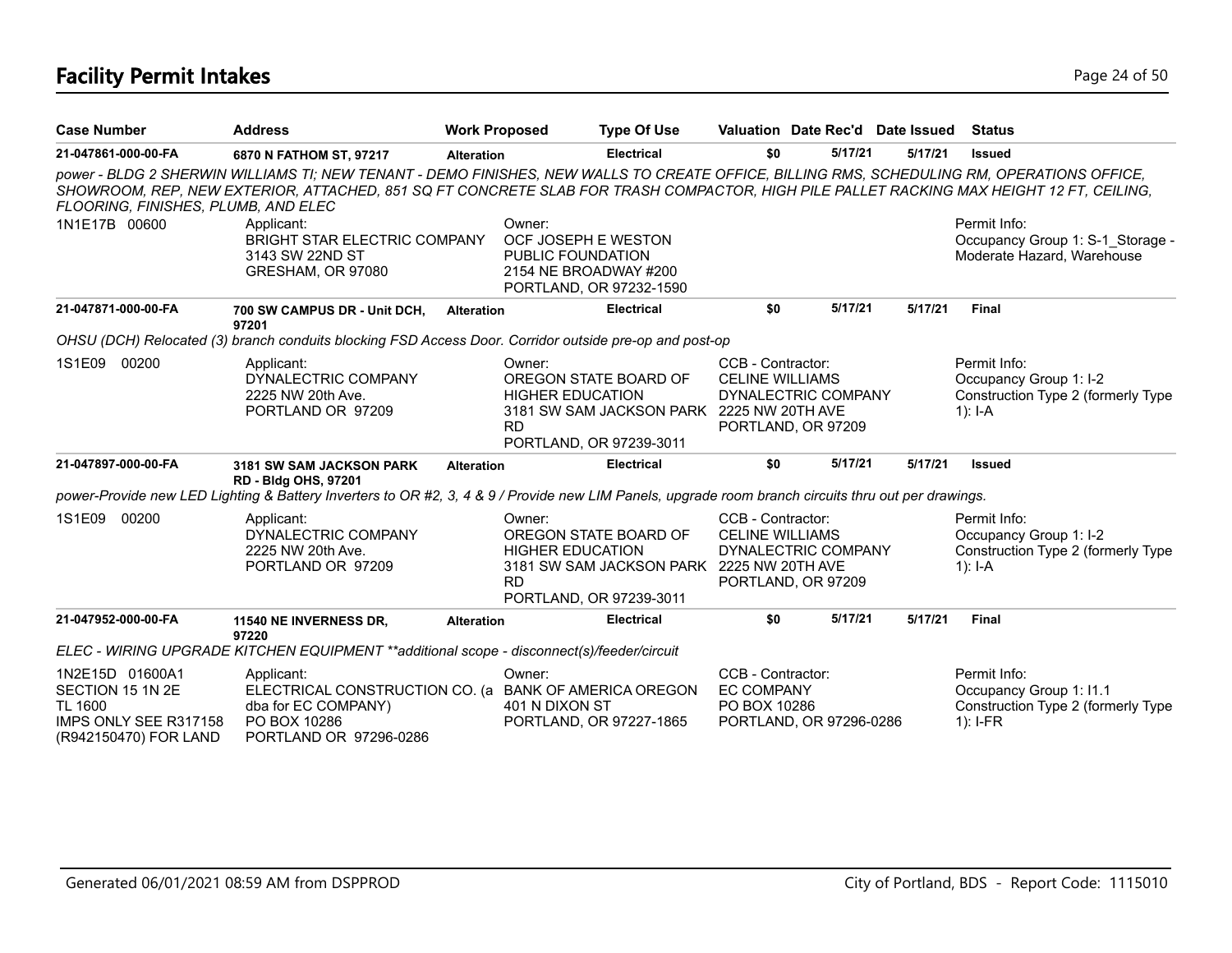# **Facility Permit Intakes** Page 25 of 50

| <b>Case Number</b>                                                                                   | <b>Address</b>                                                                                                                               | <b>Work Proposed</b> |                                                                           | <b>Type Of Use</b>                                                                               |                                                                                                  |         | Valuation Date Rec'd Date Issued | <b>Status</b>                                                                                                              |
|------------------------------------------------------------------------------------------------------|----------------------------------------------------------------------------------------------------------------------------------------------|----------------------|---------------------------------------------------------------------------|--------------------------------------------------------------------------------------------------|--------------------------------------------------------------------------------------------------|---------|----------------------------------|----------------------------------------------------------------------------------------------------------------------------|
| 21-047974-000-00-FA                                                                                  | 222 SW COLUMBIA ST, 97201                                                                                                                    | <b>Alteration</b>    |                                                                           | <b>Electrical</b>                                                                                | \$0                                                                                              | 5/17/21 |                                  | <b>Under Review</b>                                                                                                        |
|                                                                                                      | power-MIKA SUSHI HVAC TI; INSTALL NEW VENT HOOD AND ELEC                                                                                     |                      |                                                                           |                                                                                                  |                                                                                                  |         |                                  |                                                                                                                            |
| 1S1E03BC 03100<br><b>PORTLAND</b><br>BLOCK 130&131 TL 3100                                           |                                                                                                                                              |                      | Owner:<br><b>KC VENTURE LLC</b><br>PORTLAND, OR 97201                     | 222 SW COLUMBIA ST #700                                                                          |                                                                                                  |         |                                  | Permit Info:<br>Occupancy Group 1: B_Bank, Off.,<br>Med.Off., Pub.Bldg.<br>Construction Type 2 (formerly Type<br>$1$ : I-A |
| 21-047977-000-00-FA                                                                                  | <b>210 SE MADISON ST, 97214</b>                                                                                                              | <b>Alteration</b>    |                                                                           | <b>Electrical</b>                                                                                | \$0                                                                                              | 5/17/21 | 5/19/21                          | <b>Issued</b>                                                                                                              |
| AND ELEC<br>1S1E03AD 06200<br><b>EAST PORTLAND</b><br>BLOCK 52<br>LOT 1-3<br>LOT 4 EXC PT IN ST, LOT | power-BERKELEY CATERING KITCHEN, STE 020 TI; FIRST TIME TENANT - NEW WALLS TO CREATE COMMERCIAL KITCHEN, CEILING, FLOORING, FINISHES, PLUMB, |                      | Owner:<br>210 SE MADISON OZ LLC<br>210 SE MADISON ST #19                  | PORTLAND, OR 97214-4192                                                                          |                                                                                                  |         |                                  |                                                                                                                            |
| 7&8                                                                                                  |                                                                                                                                              |                      |                                                                           |                                                                                                  |                                                                                                  |         |                                  |                                                                                                                            |
| 21-047983-000-00-FA                                                                                  | <b>3250 SW SAM JACKSON PARK</b><br><b>RD - Unit HRC, 97201</b>                                                                               | <b>Alteration</b>    |                                                                           | <b>Electrical</b>                                                                                | \$0                                                                                              | 5/17/21 | 5/17/21                          | <b>Issued</b>                                                                                                              |
|                                                                                                      | hvac controls-OHSU (HRC) HVAC 3th floor lab DDC conversion                                                                                   |                      |                                                                           |                                                                                                  |                                                                                                  |         |                                  |                                                                                                                            |
| 1S1E09 00200                                                                                         | Applicant:<br>SIEMENS INDUSTRY INC<br>15201 NW Greenbriar Prkwy Suite A<br>Beaverton, OR 97006                                               |                      | Owner:<br><b>HIGHER EDUCATION</b><br><b>RD</b>                            | OREGON STATE BOARD OF<br>3181 SW SAM JACKSON PARK 1000 DEERFIELD PKWY<br>PORTLAND, OR 97239-3011 | CCB - Contractor:<br><b>SAM CORRELL</b><br>SIEMENS INDUSTRY INC<br>BUFFALO GROVE, IL 60089       |         |                                  | Permit Info:<br>Occupancy Group 1: I1.1<br>Construction Type 2 (formerly Type<br>$1$ : I-FR                                |
| 21-048018-000-00-FA                                                                                  | 350 SW JEFFERSON ST, 97201                                                                                                                   | <b>Alteration</b>    |                                                                           | <b>Electrical</b>                                                                                | \$0                                                                                              | 5/17/21 | 5/24/21                          | <b>Issued</b>                                                                                                              |
|                                                                                                      | fire alarm-WELLS FARGO ELEVATOR RM, 601 TI; INSTALL 90 MINUTE FIRE RATED DOOR, CEILING, FINISHES, AND ELEC                                   |                      |                                                                           |                                                                                                  |                                                                                                  |         |                                  |                                                                                                                            |
| 1S1E03BC 01600                                                                                       | Applicant:<br>POINT MONITOR CORP<br>5863 LAKEVIEW BLVD #100<br>LAKE OSWEGO, OR 97035-7058                                                    |                      | Owner:<br>SOF-XI WFP OWNER LLC<br>591 W PUTNAM AVE<br>GREENWICH, CT 06830 |                                                                                                  | CCB - Contractor:<br>POINT MONITOR CORP<br>5863 LAKEVIEW BLVD SUITE 100<br>LAKE OSWEGO, OR 97035 |         |                                  |                                                                                                                            |
| 21-048070-000-00-FA                                                                                  | 1500 SW 1ST AVE, 97201                                                                                                                       | <b>Alteration</b>    |                                                                           | <b>Electrical</b>                                                                                | \$0                                                                                              | 5/17/21 |                                  | <b>Under Review</b>                                                                                                        |
|                                                                                                      | power-EASLEY FAMILY LAW, STE 900 TI; DEMO WALLS, NEW WALLS TO RECONFIGURE EXISTING OFFICES, FINISHES, PLUMB, AND ELEC                        |                      |                                                                           |                                                                                                  |                                                                                                  |         |                                  |                                                                                                                            |
| 1S1E03CA 00600<br><b>PORTLAND</b><br><b>BLOCK 116 TL 600</b>                                         |                                                                                                                                              |                      | Owner:<br><b>FACILITIES</b>                                               | <b>URBAN OFFICE &amp; PARKING</b><br>111 SW COLUMBIA ST #1380<br>PORTLAND, OR 97201-5845         |                                                                                                  |         |                                  | Permit Info:<br>Occupancy Group 1: B<br>Construction Type 2 (formerly Type<br>1): $I - A$                                  |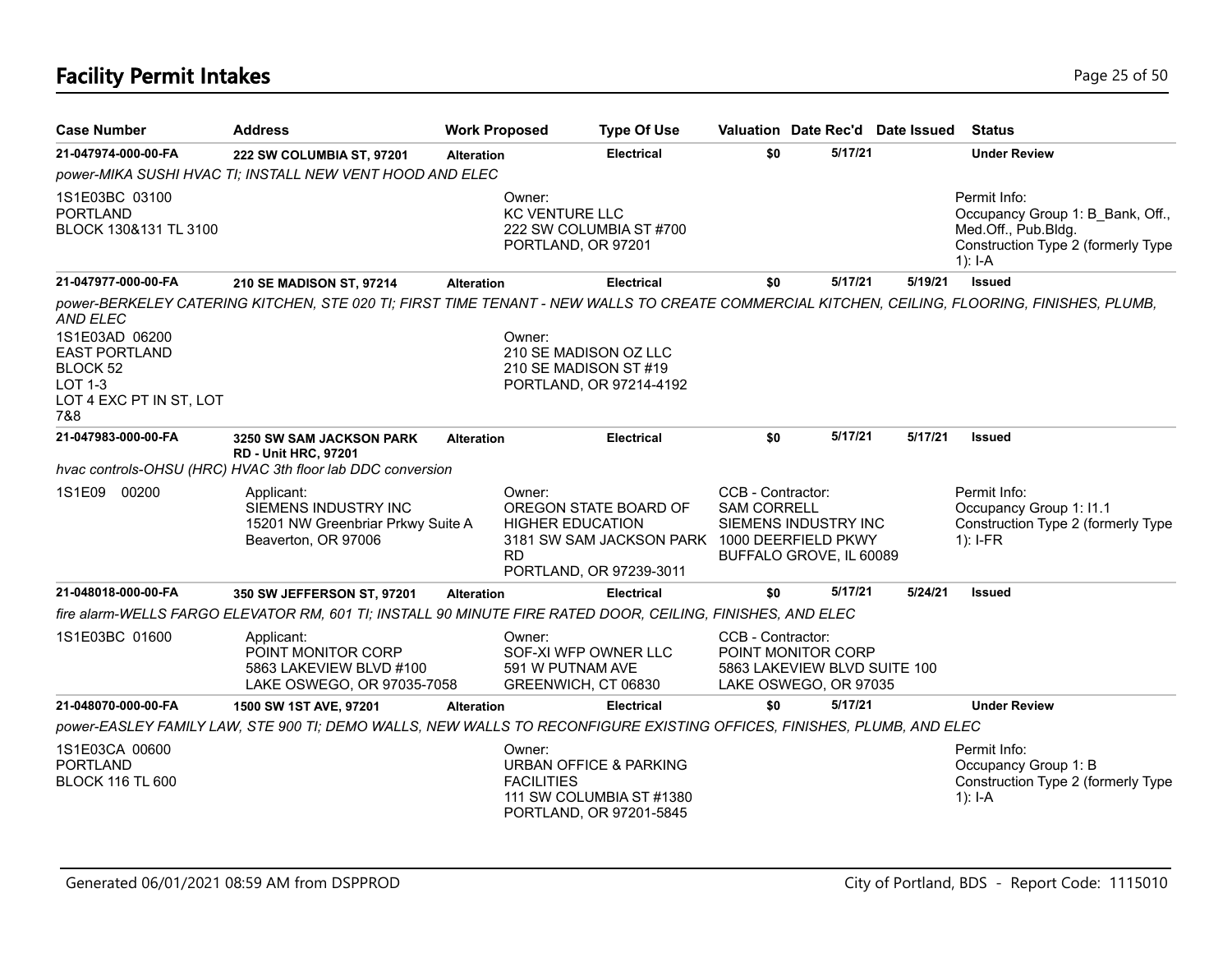# **Facility Permit Intakes** Page 26 of 50

| <b>Case Number</b>                                                                | <b>Address</b>                                                                                                                                                                                                                                                            | <b>Work Proposed</b>            | <b>Type Of Use</b>                                                                   |                                                                                                                                 |         | Valuation Date Rec'd Date Issued | <b>Status</b>                                                                                                              |
|-----------------------------------------------------------------------------------|---------------------------------------------------------------------------------------------------------------------------------------------------------------------------------------------------------------------------------------------------------------------------|---------------------------------|--------------------------------------------------------------------------------------|---------------------------------------------------------------------------------------------------------------------------------|---------|----------------------------------|----------------------------------------------------------------------------------------------------------------------------|
| 21-048089-000-00-FA                                                               | 1500 SW 1ST AVE, 97201                                                                                                                                                                                                                                                    | <b>Alteration</b>               | <b>Electrical</b>                                                                    | \$0                                                                                                                             | 5/17/21 |                                  | <b>Under Review</b>                                                                                                        |
|                                                                                   | power- CELL STAFF, STE 880 TI; NEW TENANT - DEMO WALLS, NEW WALLS TO CREATE OPEN OFFICE, OFFICES, CONFERENCE RM, EMPLOYEE LOUNGE, BREAK<br>AREA, CEILING, FLOORING, FINISHES, PLUMB, AND ELEC                                                                             |                                 |                                                                                      |                                                                                                                                 |         |                                  |                                                                                                                            |
| 1S1E03CA 00600<br><b>PORTLAND</b><br><b>BLOCK 116 TL 600</b>                      |                                                                                                                                                                                                                                                                           | Owner:<br>FACILITIES            | URBAN OFFICE & PARKING<br>111 SW COLUMBIA ST #1380<br>PORTLAND, OR 97201-5845        |                                                                                                                                 |         |                                  | Permit Info:<br>Occupancy Group 1: B<br>Construction Type 2 (formerly Type<br>$1): I-A$                                    |
| 21-048457-000-00-FA                                                               | 8940 NE ALDERWOOD RD,<br>97220                                                                                                                                                                                                                                            | <b>Alteration</b>               | <b>Electrical</b>                                                                    | \$0                                                                                                                             | 5/18/21 | 5/18/21                          | <b>Issued</b>                                                                                                              |
|                                                                                   | Building A - (8960) CCTV System Cameras and NVR PR# P0093B01/8960                                                                                                                                                                                                         |                                 |                                                                                      |                                                                                                                                 |         |                                  |                                                                                                                            |
| 1N2E16 00201<br>SECTION 16 1N 2E<br>TL 201 0.03 ACRES                             | Applicant:<br>JOHNSON CONTROLS SECURITY<br><b>SOLUTIONS LLC</b><br>6305 ROSEWOOD ST STE A<br>LAKE OSWEGO, OR 97035-5388                                                                                                                                                   | Owner:<br>PO BOX 3529           | PORT OF PORTLAND<br>PORTLAND, OR 97208-3529                                          |                                                                                                                                 |         |                                  |                                                                                                                            |
| 21-048492-000-00-FA                                                               | 621 SW MORRISON ST, 97205                                                                                                                                                                                                                                                 | <b>Alteration</b>               | <b>Electrical</b>                                                                    | \$0                                                                                                                             | 5/18/21 | 5/18/21                          | <b>Issued</b>                                                                                                              |
|                                                                                   | Fire Alarm - Main Electric Room Smoke Detectors PR# 18-274866-FC LME Panel                                                                                                                                                                                                |                                 |                                                                                      |                                                                                                                                 |         |                                  |                                                                                                                            |
| 1S1E03BB 01800                                                                    | Applicant:<br>CHRISTENSON ELECTRIC INC<br>17201 NE SACRAMENTO ST<br>PORTLAND OR 97230-5941                                                                                                                                                                                | Owner:                          | LVA4 PORTLAND ABB LLC<br>712 MAIN ST STE 2500<br>HOUSTON, TX 77002-3243              |                                                                                                                                 |         |                                  |                                                                                                                            |
| 21-048681-000-00-FA                                                               | 101 SW MAIN ST, 97204                                                                                                                                                                                                                                                     | Alteration                      | <b>Electrical</b>                                                                    | \$0                                                                                                                             | 5/19/21 | 5/20/21                          | <b>Under Inspection</b>                                                                                                    |
| FINISHES, PLUMB, AND ELEC                                                         | power, fire alarm - SCHRODINGER EXPANSION, STE 1400 TI; DEMO WALL, NEW WALL AND DOOR AT CORRIDOR, UPDATE DOOR LOCATIONS, CEILING, FLOORING,                                                                                                                               |                                 |                                                                                      |                                                                                                                                 |         |                                  |                                                                                                                            |
| 1S1E03BD 00300<br><b>PORTLAND</b><br>BLOCK 11<br>LOT 1-4<br>LOT 5-8 EXC PT IN STS | Applicant:<br>CAPITOL ELECTRIC CO INC<br>11401 NE MARX ST.<br>PORTLAND OR 97220-1041                                                                                                                                                                                      | Owner:<br>PLACE OR LLC<br>367-1 | MADISON-OFC ONE MAIN<br>PO BOX 7517 BILLBOX# 17-<br><b>HICKSVILLE, NY 11802-7517</b> |                                                                                                                                 |         |                                  | Permit Info:<br>Occupancy Group 1: B Bank, Off.,<br>Med.Off., Pub.Bldg.<br>Construction Type 2 (formerly Type<br>$1$ : I-A |
| 21-048682-000-00-FA                                                               | 7000 NE AIRPORT WAY, 97218                                                                                                                                                                                                                                                | <b>Alteration</b>               | <b>Electrical</b>                                                                    | \$0                                                                                                                             | 5/19/21 | 5/19/21                          | <b>Issued</b>                                                                                                              |
| DOORS, WINDOW, DOOR, CEILING, ELEC                                                | FF3/ PDX AIRPORT CONCOURSE C TENANT RELOCATIONS DEPLANNING LVL; MULTIPLE LOCATIONS IN CONCOURSE C, CREATE STORAGE RMS, OFFICES,<br>BREAKRM, LOCKERS, QX PARTS AREA, DESK DUTY EQUIP AREA, QX OPERATIONS RM, QX BEVERAGE RM, BATHRMS, AS MX OIL/LUBE RM, NEW EXTERIOR COIL |                                 |                                                                                      |                                                                                                                                 |         |                                  |                                                                                                                            |
| 1N2E08B 00400<br>SECTION 08 1N 2E<br>TL 400 7.39 ACRES<br>SEE SUB ACCOUNTS        | Applicant:<br><b>TRACE THOMPSON</b><br><b>MORROW MEADOWS CORP</b><br>1596 SE 22nd St.<br><b>SALEM, OR 97302</b>                                                                                                                                                           | Owner:<br>PO BOX 3529           | PORT OF PORTLAND<br>PORTLAND, OR 97208-3529                                          | CCB - Contractor:<br><b>TRACE THOMPSON</b><br><b>MORROW MEADOWS</b><br><b>CORPORATION</b><br>1596 22ND ST SE<br>SALEM, OR 97302 |         |                                  | Permit Info:<br>Occupancy Group 1: A-3<br>Construction Type 2 (formerly Type<br>$1$ : I-A                                  |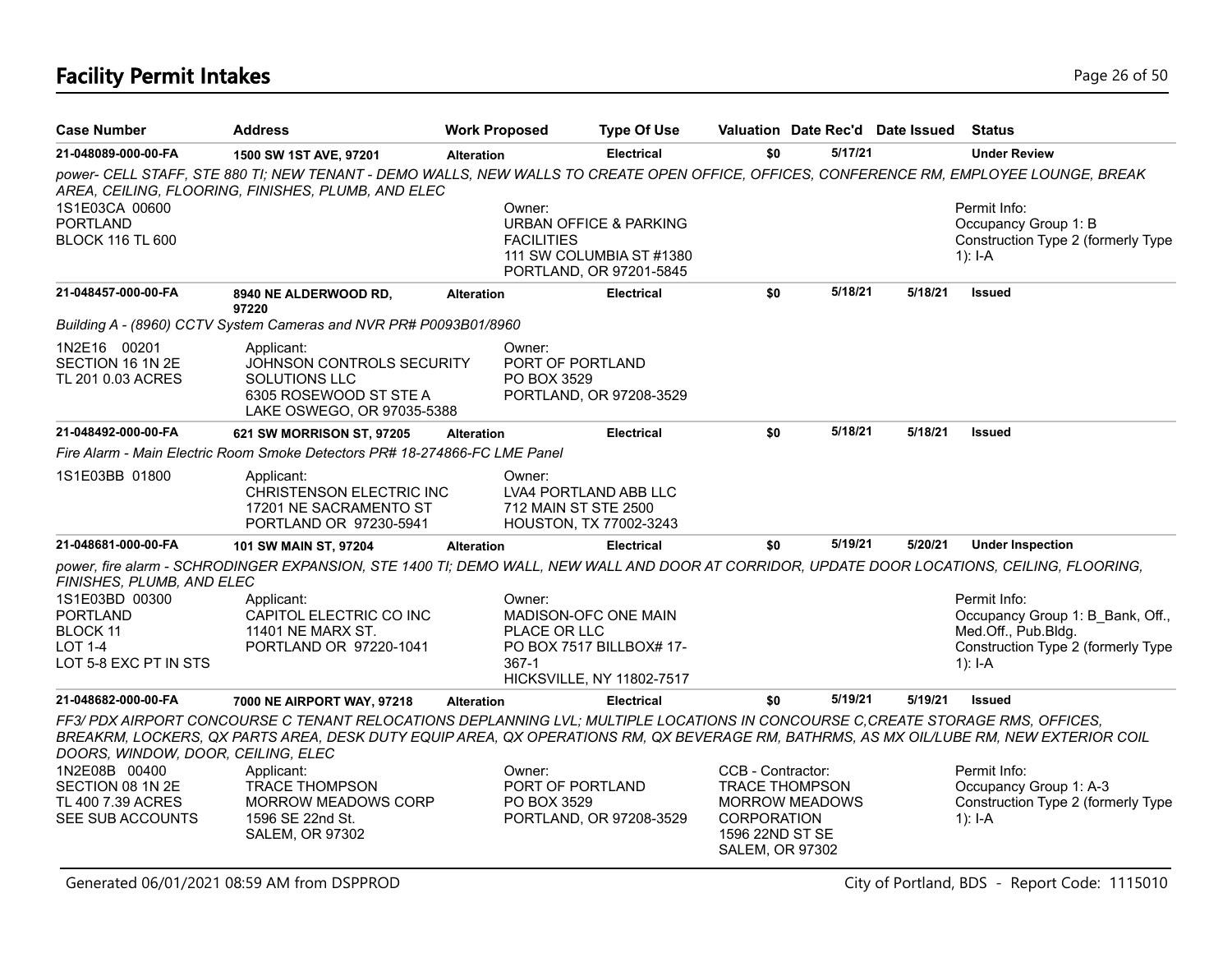| <b>Case Number</b>                                                                         | <b>Address</b>                                                                                                                                                                                                                                                                                                                                                                                                    | <b>Work Proposed</b>                              | <b>Type Of Use</b>                                                     |                                        |                                             | Valuation Date Rec'd Date Issued | <b>Status</b>                                                                                                                                   |
|--------------------------------------------------------------------------------------------|-------------------------------------------------------------------------------------------------------------------------------------------------------------------------------------------------------------------------------------------------------------------------------------------------------------------------------------------------------------------------------------------------------------------|---------------------------------------------------|------------------------------------------------------------------------|----------------------------------------|---------------------------------------------|----------------------------------|-------------------------------------------------------------------------------------------------------------------------------------------------|
| 21-048690-000-00-FA                                                                        | 121 SW SALMON ST, 97204                                                                                                                                                                                                                                                                                                                                                                                           | <b>Alteration</b>                                 | <b>Electrical</b>                                                      | \$0                                    | 5/19/21                                     |                                  | <b>Under Review</b>                                                                                                                             |
|                                                                                            | KLARQUIST TI, STE 1600 TI; CREATE OFFICES, MEETING RMS, WORK LOUNGE, HUDDLE RM, RECONFIGURE EXISTING BREAK RM, RECEPTION, CEILING, ELEC                                                                                                                                                                                                                                                                           |                                                   |                                                                        |                                        |                                             |                                  |                                                                                                                                                 |
| 1S1E03BA 02100                                                                             |                                                                                                                                                                                                                                                                                                                                                                                                                   | Owner:<br>121 SW SALMON ST                        | 121 SW SALMON ST CORP<br>PORTLAND, OR 97204-9951                       |                                        |                                             |                                  | Permit Info:<br>Occupancy Group 1: B<br>Construction Type 2 (formerly Type<br>$1$ : I-A                                                         |
| 21-048750-000-00-FA                                                                        | 420 NW 11TH AVE, 97209                                                                                                                                                                                                                                                                                                                                                                                            | <b>Alteration</b>                                 | <b>Electrical</b>                                                      | \$0                                    | 5/19/21                                     |                                  | <b>Under Review</b>                                                                                                                             |
| AND ELEC                                                                                   |                                                                                                                                                                                                                                                                                                                                                                                                                   |                                                   |                                                                        |                                        |                                             |                                  | power-GAGAN SINGH - BROOBEE, STE 433 TI; NEW TENANT - DEMO WALL AND FINISHES, LEVEL EXISTING CONCRETE SLAB, CEILING, FLOORING, FINISHES, PLUMB, |
| 1N1E34CB8 60002                                                                            |                                                                                                                                                                                                                                                                                                                                                                                                                   | Owner:                                            | <b>GREGORY PEARL LLC</b><br>1136 NW HOYT ST #220<br>PORTLAND, OR 97209 |                                        |                                             |                                  | Permit Info:<br>Occupancy Group 1: B Bank, Off.,<br>Med.Off., Pub.Bldg.<br>Construction Type 2 (formerly Type<br>$1$ : I-A                      |
| 21-048772-000-00-FA                                                                        | 12000 SW 49TH AVE, 97219                                                                                                                                                                                                                                                                                                                                                                                          | <b>Alteration</b>                                 | <b>Electrical</b>                                                      | \$0                                    | 5/19/21                                     | 5/19/21                          | <b>Under Inspection</b>                                                                                                                         |
| 1S1E31D 00200                                                                              | hvac controlsPCC HEALTH TECH BLDG MEDICAL IMAGING TI LVL 0; CREATE CLASSRM/LABS, OFFICE, STORAGE RMS, MECHANICAL RM, BATHRMS, STUDENT<br>LOUNGE, LOCKER AREA, CONFERENCE RM, XRAY RM, CEILING, ELEC<br>Applicant:<br>CONTROL TECHS NW LLC                                                                                                                                                                         | Owner:<br><b>COLLEGE DISTRICT</b><br>PO BOX 19000 | PORTLAND COMMUNITY<br>PORTLAND, OR 97280-0990                          | CCB - Contractor:<br>15045 SE 94TH AVE | CONTROL TECHS NW LLC<br>CLACKAMAS, OR 97015 |                                  | Permit Info:<br>Occupancy Group 1: B<br>Construction Type 2 (formerly Type<br>1): $I-B$                                                         |
| 21-048954-000-00-FA                                                                        | 6338 S CORBETT AVE, 97239                                                                                                                                                                                                                                                                                                                                                                                         | <b>Alteration</b>                                 | <b>Electrical</b>                                                      | \$0                                    | 5/19/21                                     |                                  | <b>Under Review</b>                                                                                                                             |
| FINISHES, PLUMB AND ELEC<br>1S1E15CD 06300<br>SOUTHERN PORTLAND<br><b>BLOCK 24 TL 6300</b> | pwr - TERWILLIGER SCHOOL 3 BLDGS TI; EXTERIOR - NEW DRIVEWAYS, SIDEWALK, WALKWAYS, PARKING STRIPPING, ADA RAMP W/ HANDRAILS, STORM<br>HEALTH RM, CAFETERIA, KITCHEN, BATHRMS, LIBRARY, STORAGE RM; MODULAR BLDG 1 - CREATE CLASSRMS, ELECTRICAL CLOSET, BATHRMS, VESTIBULE,<br>EXTERIOR NEW WALKWAY, STAIRS & HANDRAILS, DOOR; MODULAR BLDG 2 - CREATE CLASSRMS, BATHRMS, NEW EXTERIOR DOORS; CEILINGS, FLOORING, | Owner:<br>PO BOX 3107                             | SCHOOL DISTRICT NO 1<br>PORTLAND, OR 97208-3107                        |                                        |                                             |                                  | PLANTERS, TRASH ENCLOSURE; MAIN BUILDING - CREATE NURSE RM, OFFICE, VESTIBULE, RECEPTION AREA, TELECOM RM, REMODEL CLASSRMS, BATHRMS, PE        |
| 21-048971-000-00-FA                                                                        | 17800 NE RIVERSIDE PKWY,                                                                                                                                                                                                                                                                                                                                                                                          | <b>Alteration</b>                                 | <b>Electrical</b>                                                      | \$0                                    | 5/19/21                                     |                                  | <b>Under Review</b>                                                                                                                             |
|                                                                                            | 97230<br>pwr - NW BOAT WAREHOUSE, STE 125 TI; FIRST TIME TENANT - CREATE TENANT SPACE, NEW WALLS FOR RESTROOM, CEILING, ELEC                                                                                                                                                                                                                                                                                      |                                                   |                                                                        |                                        |                                             |                                  |                                                                                                                                                 |
| 1N3E19DA 00400<br>SOUTHSHORE COMMONS<br>LOT 5 EXC E 15' & EXC PT<br>IN STS                 |                                                                                                                                                                                                                                                                                                                                                                                                                   | Owner:<br><b>GR RIVERSIDE LLC</b><br>PO BOX 1685  | CLACKAMAS, OR 97015                                                    |                                        |                                             |                                  |                                                                                                                                                 |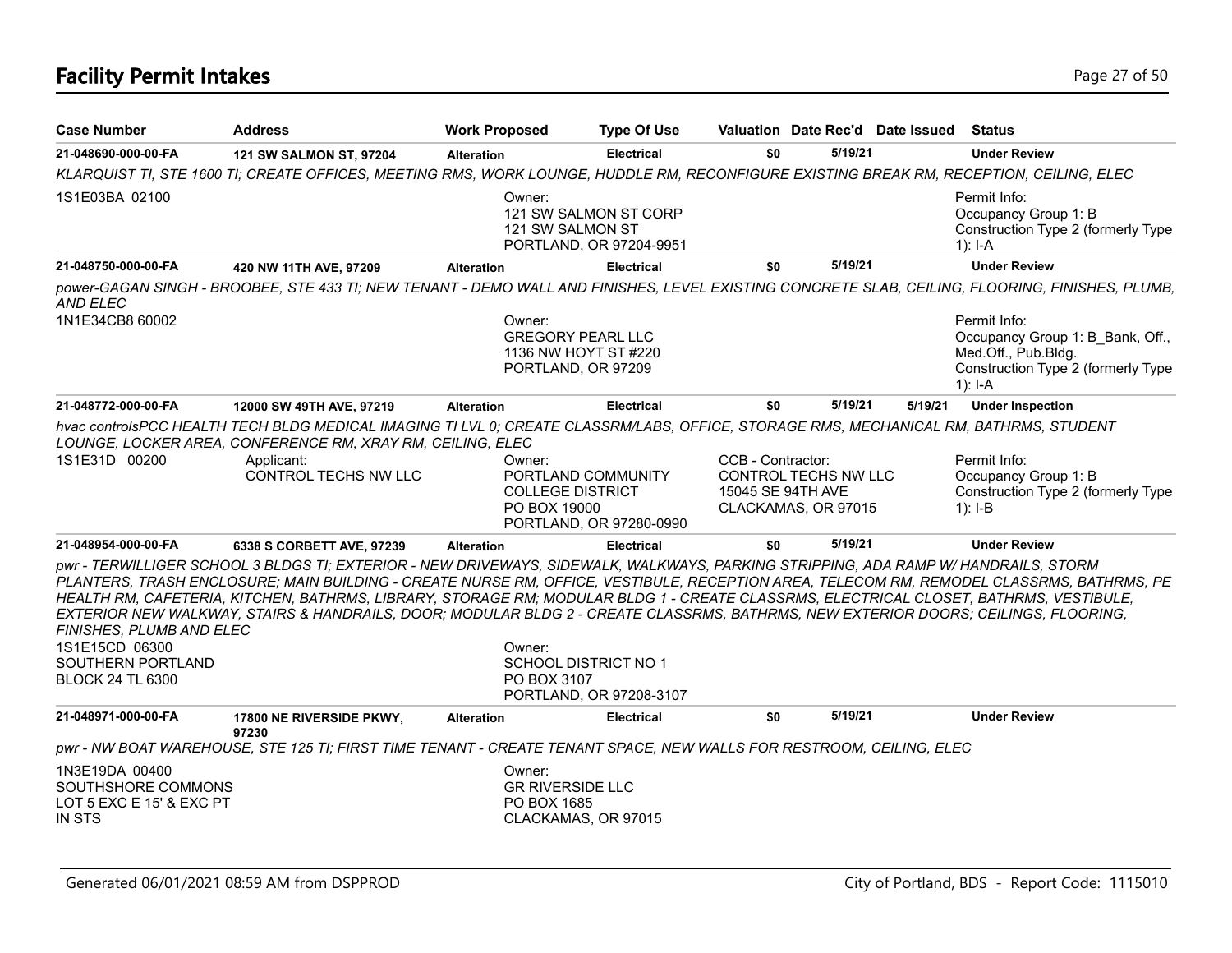# **Facility Permit Intakes** Page 28 of 50

| <b>Case Number</b>                                                                           | <b>Address</b>                                                                                                                                                                                                                                                                 | <b>Work Proposed</b>                                                      | <b>Type Of Use</b>                                                                                              |                   |                                                                          | Valuation Date Rec'd Date Issued | <b>Status</b>                                                                                                                                                                                                                         |
|----------------------------------------------------------------------------------------------|--------------------------------------------------------------------------------------------------------------------------------------------------------------------------------------------------------------------------------------------------------------------------------|---------------------------------------------------------------------------|-----------------------------------------------------------------------------------------------------------------|-------------------|--------------------------------------------------------------------------|----------------------------------|---------------------------------------------------------------------------------------------------------------------------------------------------------------------------------------------------------------------------------------|
| 21-048977-000-00-FA                                                                          | 7000 N LEADBETTER RD, 97203                                                                                                                                                                                                                                                    | <b>Alteration</b>                                                         | <b>Electrical</b>                                                                                               | \$0               | 5/19/21                                                                  | 5/19/21                          | <b>Issued</b>                                                                                                                                                                                                                         |
|                                                                                              | Conveyor - branch circuits from exiting control panel - 18 from one and 20 from another - limited energy control wire                                                                                                                                                          |                                                                           |                                                                                                                 |                   |                                                                          |                                  |                                                                                                                                                                                                                                       |
| 2N1W25A 01600<br>PARTITION PLAT 1993-131<br>LOT <sub>1</sub>                                 | Applicant:<br>PRAIRIE ELECTRIC INC<br>6000 NE 88TH ST<br>VANCOUVER WA 98665-0958                                                                                                                                                                                               | Owner:<br>USA CORP<br>PORTLAND, OR 97229                                  | <b>COLUMBIA SPORTSWEAR</b><br>14375 NW SCIENCE PARK DR                                                          |                   |                                                                          |                                  | Permit Info:<br>Construction Type 2 (formerly Type<br>$1): V-B$                                                                                                                                                                       |
| 21-049177-000-00-FA                                                                          | 7000 NE AIRPORT WAY, 97218                                                                                                                                                                                                                                                     | <b>Alteration</b>                                                         | <b>Electrical</b>                                                                                               | \$0               | 5/20/21                                                                  |                                  | <b>Under Review</b>                                                                                                                                                                                                                   |
| FINISHES, ELEC<br>1N2E08B 00400<br>SECTION 08 1N 2E<br>TL 400 7.39 ACRES<br>SEE SUB ACCOUNTS | pwr - PDX TERMINAL LANDLOARD RELOCATES (GROUP 20) CONCOURSE C & E DEPLANNING & BAGGAGE CLAIM LEVEL; 6 AREAS FOR AIRPORT STAFF, CREATE<br>BREAKRMS, LOCKERS, OFFICES, STORAGE RMS, CIRCULATION RM, CART REPAIR RM, HALLWAY DOOR, NEW CHAIN LINK FENCE IN STORAGE RMS, CEILING,, | Owner:<br>PORT OF PORTLAND<br>PO BOX 3529                                 | PORTLAND, OR 97208-3529                                                                                         |                   |                                                                          |                                  | Permit Info:<br>Occupancy Group 1: A-3<br>Construction Type 2 (formerly Type<br>$1$ : I-A                                                                                                                                             |
| 21-049178-000-00-FA                                                                          | 7000 NE AIRPORT WAY, 97218                                                                                                                                                                                                                                                     | <b>Alteration</b>                                                         | <b>Electrical</b>                                                                                               | \$0               | 5/20/21                                                                  |                                  | <b>Under Review</b>                                                                                                                                                                                                                   |
| 1N2E08B 00400<br>SECTION 08 1N 2E<br>TL 400 7.39 ACRES<br>SEE SUB ACCOUNTS                   | TENANTS JACKSON SHOESHINE & BLUESTAR FOOD CART - MINOR DEMO, RELOCATE BOTH TENANTS, CEILING, FINISHES, ELEC                                                                                                                                                                    | Owner:<br>PORT OF PORTLAND<br>PO BOX 3529                                 | PORTLAND, OR 97208-3529                                                                                         |                   |                                                                          |                                  | pwr - PDX TERMINAL 2 TENANT RELOCATES (GROUP 7) ALL CONCOURSES DEPLANNING & ENPLANNING LEVELS; MULTIPLE AREAS ACROSS ENTIRE TERMINAL FOR<br>Permit Info:<br>Occupancy Group 1: A-3<br>Construction Type 2 (formerly Type<br>1): $I-A$ |
| 21-049184-000-00-FA                                                                          | 1300 SW 5TH AVE, 97201                                                                                                                                                                                                                                                         | <b>Alteration</b>                                                         | <b>Electrical</b>                                                                                               | \$0               | 5/20/21                                                                  | 5/20/21                          | <b>Issued</b>                                                                                                                                                                                                                         |
|                                                                                              | Data/voice/security -PIPER SANDLER STE 3650 36TH FLR TI                                                                                                                                                                                                                        |                                                                           |                                                                                                                 |                   |                                                                          |                                  |                                                                                                                                                                                                                                       |
| 1S1E03BC 01800<br><b>PORTLAND</b><br><b>BLOCK 148 TL 1800</b>                                | Applicant:<br>CHRISTENSON ELECTRIC INC<br>17201 NE SACRAMENTO ST<br>PORTLAND OR 97230-5941                                                                                                                                                                                     | Owner:<br>SOF-XI WFP OWNER LLC<br>591 W PUTNAM AVE<br>GREENWICH, CT 06830 |                                                                                                                 | CCB - Contractor: | CHRISTENSON ELECTRIC INC<br>17201 NE SACRAMENTO ST<br>PORTLAND, OR 97230 |                                  |                                                                                                                                                                                                                                       |
| 21-049190-000-00-FA                                                                          | 2720 SW MOODY AVE, 97201                                                                                                                                                                                                                                                       | <b>Alteration</b>                                                         | <b>Electrical</b>                                                                                               | \$0               | 5/20/21                                                                  | 5/20/21                          | <b>Final</b>                                                                                                                                                                                                                          |
|                                                                                              | power-OHYSU (KCRB) 1 new 20A 208V receptacle rm 4055D                                                                                                                                                                                                                          |                                                                           |                                                                                                                 |                   |                                                                          |                                  |                                                                                                                                                                                                                                       |
| 1S1E10 00200                                                                                 | Applicant:<br>DYNALECTRIC COMPANY<br>2225 NW 20th Ave.<br>PORTLAND OR 97209                                                                                                                                                                                                    | Owner:<br><b>UNIVERSITY</b><br><b>RD</b>                                  | OREGON HEALTH & SCIENCE CELINE WILLIAMS<br>3181 SW SAM JACKSON PARK 2225 NW 20TH AVE<br>PORTLAND, OR 97239-3011 | CCB - Contractor: | DYNALECTRIC COMPANY<br>PORTLAND, OR 97209                                |                                  |                                                                                                                                                                                                                                       |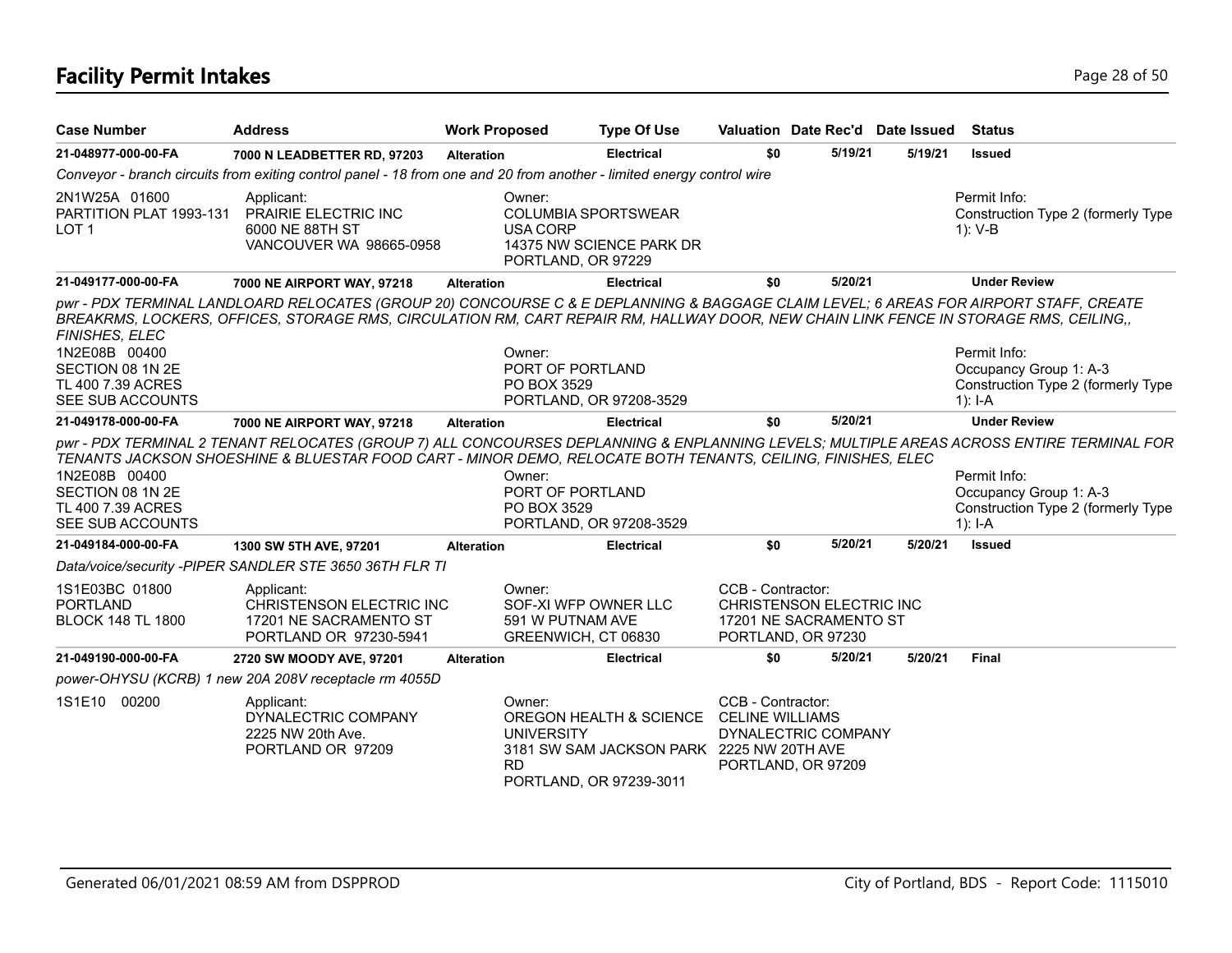# **Facility Permit Intakes** Page 29 of 50

| <b>Case Number</b>                                                                                    | <b>Address</b>                                                                                                                                                                                                         | <b>Work Proposed</b>                                                                          | <b>Type Of Use</b>                                                         | Valuation Date Rec'd Date Issued                                                                             |         |         | <b>Status</b>                                                                                                              |
|-------------------------------------------------------------------------------------------------------|------------------------------------------------------------------------------------------------------------------------------------------------------------------------------------------------------------------------|-----------------------------------------------------------------------------------------------|----------------------------------------------------------------------------|--------------------------------------------------------------------------------------------------------------|---------|---------|----------------------------------------------------------------------------------------------------------------------------|
| 21-049689-000-00-FA                                                                                   | 1000 SW BROADWAY, 97205                                                                                                                                                                                                | <b>Alteration</b>                                                                             | <b>Electrical</b>                                                          | \$0                                                                                                          | 5/21/21 | 5/21/21 | <b>Under Inspection</b>                                                                                                    |
|                                                                                                       | power/UNDISCLOSED PROFESSIONAL SERVICES FIRM, STE 960 TI; NEW TENANT - DEMO WALLS, NEW WALLS TO CREATE OFFICES, CONFERENCE RMS, OPEN<br>OFFICE, BREAK RM, RECEPTION AREA, CEILING, FLOORING, FINISHES, PLUMB, AND ELEC |                                                                                               |                                                                            |                                                                                                              |         |         |                                                                                                                            |
| 1S1E03BB 02400<br><b>PORTLAND</b><br>BLOCK 182<br><b>LOT 5-8</b>                                      | Applicant:<br>DYNALECTRIC COMPANY<br>2225 NW 20th Ave.<br>PORTLAND OR 97209                                                                                                                                            | Owner:<br><b>BUILDING LP</b>                                                                  | ONE THOUSAND BROADWAY<br>1000 SW BROADWAY #1770<br>PORTLAND, OR 97205-3069 | CCB - Contractor:<br><b>CELINE WILLIAMS</b><br>DYNALECTRIC COMPANY<br>2225 NW 20TH AVE<br>PORTLAND, OR 97209 |         |         | Permit Info:<br>Occupancy Group 1: B Bank, Off.,<br>Med.Off., Pub.Bldg.<br>Construction Type 2 (formerly Type<br>$1$ : I-A |
| 21-050033-000-00-FA                                                                                   | 200 SW MARKET ST, 97201                                                                                                                                                                                                | <b>Alteration</b>                                                                             | <b>Electrical</b>                                                          | \$0                                                                                                          | 5/24/21 |         | <b>Under Review</b>                                                                                                        |
| power-LOBBY EXTENSION 1ST FL                                                                          |                                                                                                                                                                                                                        |                                                                                               |                                                                            |                                                                                                              |         |         |                                                                                                                            |
| 1S1E03CB 00800<br>SOUTH AUDITORIUM ADD<br><b>BLOCKA</b><br><b>LOT 2 TL 800</b>                        |                                                                                                                                                                                                                        | Owner:<br>TWO HUNDRED MARKET<br>ASSOC LP<br>PORTLAND, OR 97201                                | 200 SW MARKET ST #1720                                                     |                                                                                                              |         |         | Permit Info:<br>Occupancy Group 1: B<br>Construction Type 2 (formerly Type<br>1): $I - A$                                  |
| 21-050275-000-00-FA                                                                                   | 3270 SW PAVILION LOOP - Unit                                                                                                                                                                                           | <b>Alteration</b>                                                                             | <b>Electrical</b>                                                          | \$0                                                                                                          | 5/24/21 | 5/24/21 | <b>Final</b>                                                                                                               |
|                                                                                                       | PPV, 97239<br>power/data-OHSU (PPV) - PPV Pharmacy Camera & Monitor                                                                                                                                                    |                                                                                               |                                                                            |                                                                                                              |         |         |                                                                                                                            |
| 1S1E09AD 00100                                                                                        | Applicant:<br>DYNALECTRIC COMPANY<br>2225 NW 20th Ave.<br>PORTLAND OR 97209                                                                                                                                            | Owner:<br>OREGON STATE OF<br><b>RD</b><br>PORTLAND, OR 97239                                  | 3181 SW SAM JACKSON PARK DYNALECTRIC COMPANY                               | CCB - Contractor:<br><b>CELINE WILLIAMS</b><br>2225 NW 20TH AVE<br>PORTLAND, OR 97209                        |         |         | Permit Info:<br>Occupancy Group 1: B<br>Construction Type 2 (formerly Type<br>$1$ : I-B                                    |
| 21-050298-000-00-FA                                                                                   | 1331 NW LOVEJOY ST, 97209                                                                                                                                                                                              | <b>Alteration</b>                                                                             | <b>Electrical</b>                                                          | \$0                                                                                                          | 5/24/21 |         | <b>Under Review</b>                                                                                                        |
|                                                                                                       | power-LANDLORD WORK LOBBY REFRESH 1ST FLR; REMODEL LOBBY AREA, CEILING, FLOORING, FINISHES AND ELEC                                                                                                                    |                                                                                               |                                                                            |                                                                                                              |         |         |                                                                                                                            |
| 1N1E33AA 90000<br>LOVEJOY BLOCK ONE<br><b>CONDOMINIUM</b><br><b>GENERAL COMMON</b><br><b>ELEMENTS</b> |                                                                                                                                                                                                                        | Owner:<br>LOVEJOY BLOCK ONE<br><b>CONDOMINIUM OWNERS</b><br><b>ASSN</b><br>PORTLAND, OR 97204 | 111 SW 5TH AVE STE 1250                                                    |                                                                                                              |         |         | Permit Info:<br>Occupancy Group 1: B Bank, Off.,<br>Med.Off., Pub.Bldg.<br>Construction Type 2 (formerly Type<br>$1$ : I-A |
| 21-050474-000-00-FA                                                                                   | 350 SW JEFFERSON ST, 97201                                                                                                                                                                                             | <b>Alteration</b>                                                                             | <b>Electrical</b>                                                          | \$0                                                                                                          | 5/25/21 | 5/25/21 | <b>Under Inspection</b>                                                                                                    |
|                                                                                                       | power-WELLS FARGO ELEVATOR RM, 601 TI; INSTALL 90 MINUTE FIRE RATED DOOR, CEILING, FINISHES, AND ELEC                                                                                                                  |                                                                                               |                                                                            |                                                                                                              |         |         |                                                                                                                            |
| 1S1E03BC 01600                                                                                        | Applicant:<br>DYNALECTRIC COMPANY<br>2225 NW 20th Ave.<br>PORTLAND OR 97209                                                                                                                                            | Owner:<br>SOF-XI WFP OWNER LLC<br>591 W PUTNAM AVE<br>GREENWICH, CT 06830                     |                                                                            | CCB - Contractor:<br><b>CELINE WILLIAMS</b><br>DYNALECTRIC COMPANY<br>2225 NW 20TH AVE<br>PORTLAND, OR 97209 |         |         |                                                                                                                            |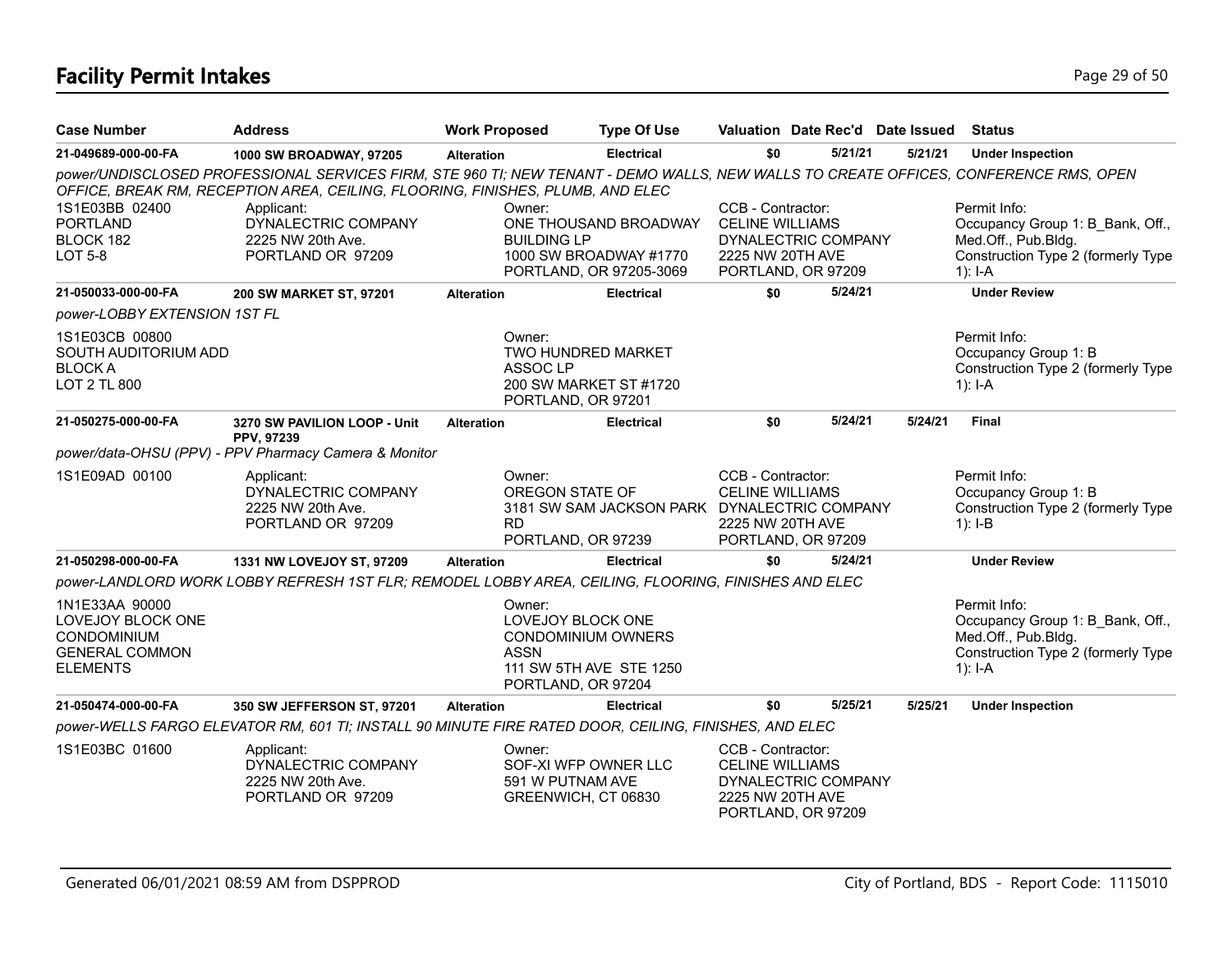# **Facility Permit Intakes** Page 30 of 50

| <b>Case Number</b>                                                                           | <b>Address</b>                                                                                                                                                                                                                                                                                                                                                                                                                                | <b>Work Proposed</b> |                                                       | <b>Type Of Use</b>                                                         | Valuation Date Rec'd Date Issued                                                                 |         |         | <b>Status</b>                                                                                                              |
|----------------------------------------------------------------------------------------------|-----------------------------------------------------------------------------------------------------------------------------------------------------------------------------------------------------------------------------------------------------------------------------------------------------------------------------------------------------------------------------------------------------------------------------------------------|----------------------|-------------------------------------------------------|----------------------------------------------------------------------------|--------------------------------------------------------------------------------------------------|---------|---------|----------------------------------------------------------------------------------------------------------------------------|
| 21-050614-000-00-FA                                                                          | 7000 N LEADBETTER RD, 97203                                                                                                                                                                                                                                                                                                                                                                                                                   | <b>Alteration</b>    |                                                       | <b>Electrical</b>                                                          | \$0                                                                                              | 5/25/21 | 5/25/21 | <b>Issued</b>                                                                                                              |
|                                                                                              | Conveyor - Scan Lab - (2) feeders for control panels, (1) feeder for distribution panel, (19) circuits from distribution panel                                                                                                                                                                                                                                                                                                                |                      |                                                       |                                                                            |                                                                                                  |         |         |                                                                                                                            |
| 2N1W25A 01600<br>PARTITION PLAT 1993-131<br>LOT <sub>1</sub>                                 | Applicant:<br>CHRISTENSON ELECTRIC INC<br>17201 NE SACRAMENTO ST<br>PORTLAND OR 97230-5941                                                                                                                                                                                                                                                                                                                                                    |                      | Owner:<br><b>USA CORP</b><br>PORTLAND, OR 97229       | <b>COLUMBIA SPORTSWEAR</b><br>14375 NW SCIENCE PARK DR                     |                                                                                                  |         |         | Permit Info:<br>Construction Type 2 (formerly Type<br>$1): V-B$                                                            |
| 21-050646-000-00-FA                                                                          | 7000 N LEADBETTER RD, 97203                                                                                                                                                                                                                                                                                                                                                                                                                   | <b>Alteration</b>    |                                                       | <b>Electrical</b>                                                          | \$0                                                                                              | 5/25/21 | 5/25/21 | <b>Issued</b>                                                                                                              |
|                                                                                              | LIFT TRUCK CHARGERS - (1) feeder for distribution panel, (12) circuits from new panel                                                                                                                                                                                                                                                                                                                                                         |                      |                                                       |                                                                            |                                                                                                  |         |         |                                                                                                                            |
| 2N1W25A 01600<br>PARTITION PLAT 1993-131<br>LOT <sub>1</sub>                                 | Applicant:<br>CHRISTENSON ELECTRIC INC<br>17201 NE SACRAMENTO ST<br>PORTLAND OR 97230-5941                                                                                                                                                                                                                                                                                                                                                    |                      | Owner:<br><b>USA CORP</b><br>PORTLAND, OR 97229       | <b>COLUMBIA SPORTSWEAR</b><br>14375 NW SCIENCE PARK DR                     |                                                                                                  |         |         | Permit Info:<br>Construction Type 2 (formerly Type<br>$1)$ : V-B                                                           |
| 21-050706-000-00-FA                                                                          | 100 SW MAIN ST, 97204                                                                                                                                                                                                                                                                                                                                                                                                                         | <b>Alteration</b>    |                                                       | <b>Electrical</b>                                                          | \$0                                                                                              | 5/25/21 | 5/25/21 | <b>Under Inspection</b>                                                                                                    |
| 1S1E03BD 00600<br><b>PORTLAND</b><br>BLOCK 10<br>LOT 1 EXC PT IN STS<br>LOT 2-8 EXC PT IN ST | data - VBA 2ND & 3RD FL TI; DEMO WALLS, NEW WALLS TO CREATE 2ND FLR - OFFICES, OPEN OFFICES, CONFERENCE RMS, BREAK RM, STORAGE, MAIL RM,<br>PUBLICATIONS & REPRODUCTION, REST RM, HEALTH RM; 3RD FLR-OFFICES, OPEN OFFICES, CONFERENCE RMS, BREAK RM, STORAGE, REST RM, HEALTH RM,<br>IDF, COMPUTER RM; CEILING, FLOORING, FINISHES, PLUMB AND ELEC<br>Applicant:<br><b>IES COMMERCIAL INC</b><br>16135 SW 74TH AVE.<br>TIGARD, OR 97224-7994 |                      | Owner:<br>#100<br>SAN DIEGO, CA 92121                 | AAT OREGON OFFICE I LLC<br>3420 CARMEL MOUNTAIN RD                         |                                                                                                  |         |         | Permit Info:<br>Occupancy Group 1: B Bank, Off.,<br>Med.Off., Pub.Bldg.<br>Construction Type 2 (formerly Type<br>$1$ : I-B |
| 21-050901-000-00-FA                                                                          | 1000 SW BROADWAY, 97205                                                                                                                                                                                                                                                                                                                                                                                                                       | <b>Alteration</b>    |                                                       | <b>Electrical</b>                                                          | \$0                                                                                              | 5/26/21 | 5/26/21 | <b>Issued</b>                                                                                                              |
|                                                                                              | fire alarm-UNDISCLOSED PROFESSIONAL SERVICES FIRM, STE 960 TI                                                                                                                                                                                                                                                                                                                                                                                 |                      |                                                       |                                                                            |                                                                                                  |         |         |                                                                                                                            |
| 1S1E03BB 02400<br><b>PORTLAND</b><br>BLOCK 182<br><b>LOT 5-8</b>                             | Applicant:<br>POINT MONITOR CORP<br>5863 LAKEVIEW BLVD #100<br>LAKE OSWEGO, OR 97035-7058                                                                                                                                                                                                                                                                                                                                                     |                      | Owner:<br><b>BUILDING LP</b>                          | ONE THOUSAND BROADWAY<br>1000 SW BROADWAY #1770<br>PORTLAND, OR 97205-3069 | CCB - Contractor:<br>POINT MONITOR CORP<br>5863 LAKEVIEW BLVD SUITE 100<br>LAKE OSWEGO, OR 97035 |         |         | Permit Info:<br>Occupancy Group 1: B Bank, Off.,<br>Med.Off., Pub.Bldg.<br>Construction Type 2 (formerly Type<br>1): $I-A$ |
| 21-051084-000-00-FA                                                                          | 222 SW COLUMBIA ST, 97201                                                                                                                                                                                                                                                                                                                                                                                                                     | <b>Alteration</b>    |                                                       | <b>Electrical</b>                                                          | \$0                                                                                              | 5/26/21 |         | <b>Under Review</b>                                                                                                        |
| 1S1E03BC 03100<br><b>PORTLAND</b><br>BLOCK 130&131 TL 3100                                   | power- KOIN TOWER SOUTH LOBBY REPOSITIONING 1ST & 3RD FLRS; REMOVE ESCALATOR, DEMO WALLS, NEW WALLS TO CREATE, 1ST FLR - FITNESS CENTER<br>WEIGHTS & CARDIO AREAS, LOUNGE AREA, BIKE RM, REMODEL LOCKER RMS, 3RD FLR - REMODEL LOBBY AREA, CEILING, FLOORING, FINISHES AND ELEC                                                                                                                                                               |                      | Owner:<br><b>KC VENTURE LLC</b><br>PORTLAND, OR 97201 | 222 SW COLUMBIA ST #700                                                    |                                                                                                  |         |         | Permit Info:<br>Occupancy Group 1: B Bank, Off.,<br>Med.Off., Pub.Bldg.<br>Construction Type 2 (formerly Type              |

 $1)$ : I-A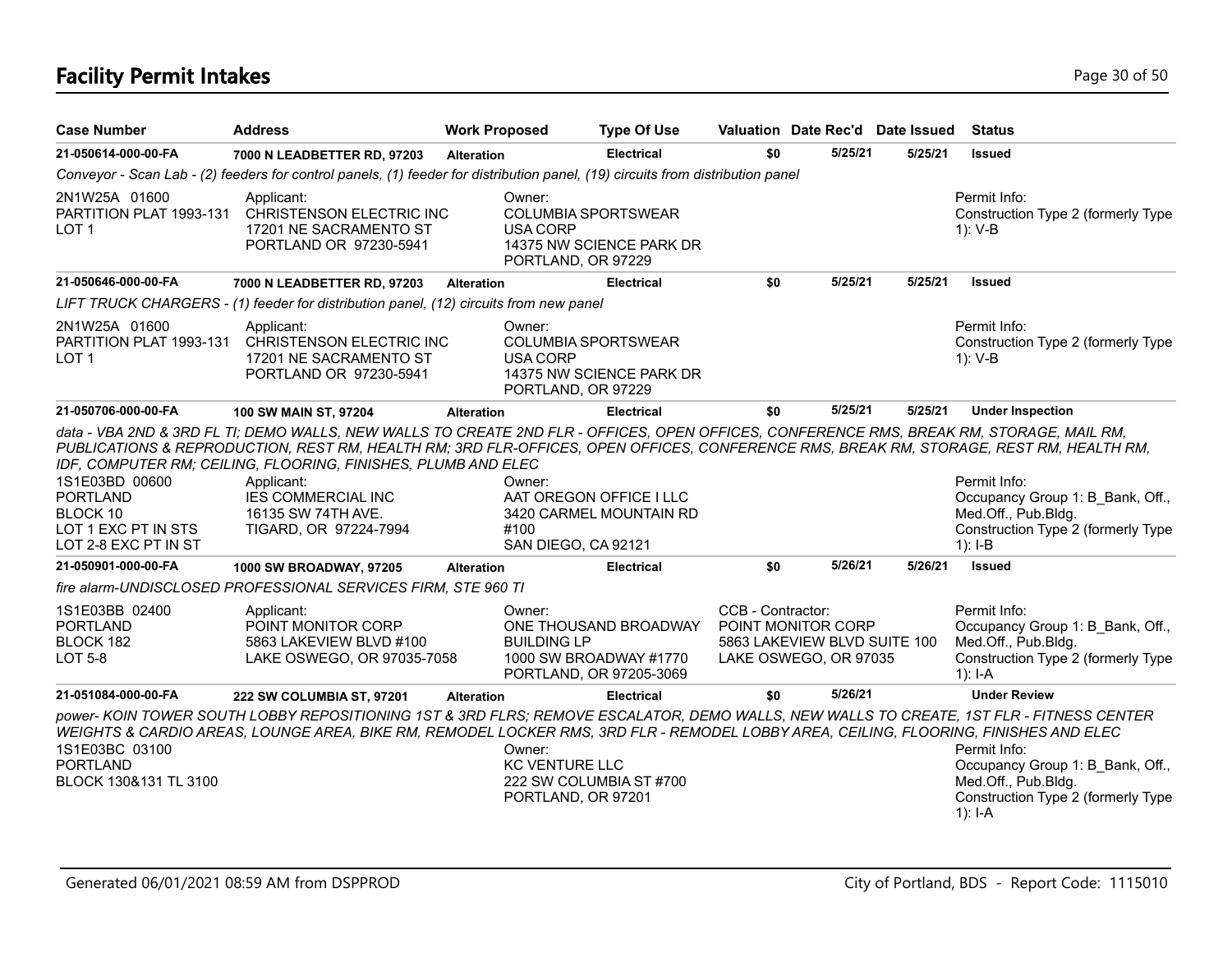# **Facility Permit Intakes** Page 31 of 50

| <b>Case Number</b>                                                                       | <b>Address</b>                                                                                                                           | <b>Work Proposed</b> | <b>Type Of Use</b>                                                                            |     |         | Valuation Date Rec'd Date Issued | <b>Status</b>                                                                                                                              |
|------------------------------------------------------------------------------------------|------------------------------------------------------------------------------------------------------------------------------------------|----------------------|-----------------------------------------------------------------------------------------------|-----|---------|----------------------------------|--------------------------------------------------------------------------------------------------------------------------------------------|
| 21-051168-000-00-FA                                                                      | 1000 SW BROADWAY, 97205                                                                                                                  | <b>Alteration</b>    | <b>Electrical</b>                                                                             | \$0 | 5/26/21 |                                  | <b>Under Review</b>                                                                                                                        |
| <b>ELEC</b>                                                                              | power-LANDLORD WK, 16TH FL ELEVATOR LOBBY/CORRIDOR IMPROVEMENTS; DEMO FINISHES AND FLOOR - INSTALL NEW CEILING, FLOORING, FINISHES, AND  |                      |                                                                                               |     |         |                                  |                                                                                                                                            |
| 1S1E03BB 02400<br><b>PORTLAND</b><br>BLOCK 182<br><b>LOT 5-8</b>                         |                                                                                                                                          |                      | Owner:<br>ONE THOUSAND BROADWAY<br><b>BUILDING LP</b><br>1000 SW BROADWAY #1770               |     |         |                                  | Permit Info:<br>Occupancy Group 1: B Bank, Off.,<br>Med.Off., Pub.Bldg.<br>Construction Type 2 (formerly Type                              |
|                                                                                          |                                                                                                                                          |                      | PORTLAND, OR 97205-3069                                                                       |     |         |                                  | $1$ : I-A                                                                                                                                  |
| 21-051261-000-00-FA                                                                      | 1000 SW BROADWAY, 97205                                                                                                                  | <b>Alteration</b>    | <b>Electrical</b>                                                                             | \$0 | 5/26/21 |                                  | <b>Under Review</b>                                                                                                                        |
| <b>ELEC</b>                                                                              | power-LANDLORD WK, 18TH FL ELEVATOR LOBBY/CORRIDOR IMPROVEMENTS; DEMO FINISHES AND FLOOR - INSTALL NEW CEILING, FLOORING, FINISHES, AND  |                      |                                                                                               |     |         |                                  |                                                                                                                                            |
| 1S1E03BB 02400                                                                           |                                                                                                                                          |                      | Owner:                                                                                        |     |         |                                  | Permit Info:                                                                                                                               |
| <b>PORTLAND</b>                                                                          |                                                                                                                                          |                      | ONE THOUSAND BROADWAY                                                                         |     |         |                                  | Occupancy Group 1: B Bank, Off.,                                                                                                           |
| BLOCK 182                                                                                |                                                                                                                                          |                      | <b>BUILDING LP</b>                                                                            |     |         |                                  | Med.Off., Pub.Bldg.                                                                                                                        |
| <b>LOT 5-8</b>                                                                           |                                                                                                                                          |                      | 1000 SW BROADWAY #1770<br>PORTLAND, OR 97205-3069                                             |     |         |                                  | Construction Type 2 (formerly Type<br>$1$ : I-A                                                                                            |
| 21-051375-000-00-FA                                                                      | 1455 SW BROADWAY, 97201                                                                                                                  | <b>Alteration</b>    | <b>Electrical</b>                                                                             | \$0 | 5/27/21 |                                  | <b>Under Review</b>                                                                                                                        |
| 1S1E04AD 03500                                                                           |                                                                                                                                          |                      | Owner:<br><b>BDC/SW BROADWAY LLC</b><br>1331 NW LOVEJOY ST #775<br>PORTLAND, OR 97209-2987    |     |         |                                  |                                                                                                                                            |
| 21-051378-000-00-FA                                                                      | 10201 SE MAIN ST, 97216                                                                                                                  | <b>Alteration</b>    | <b>Electrical</b>                                                                             | \$0 | 5/27/21 |                                  | <b>Under Review</b>                                                                                                                        |
|                                                                                          | RMS, MED PREP/MA STATION RM, JANITOR CLOSET, CEILING, FINISHES, ELEC                                                                     |                      |                                                                                               |     |         |                                  | pwr-ADVENTIST POB 3 SUITE 10B CHERRY PARK PRIMARY CARE 1ST FLR TI; CREATE RECEPTION & WAITING AREAS, OFFICES, SOILED HOLD RM, REMODEL EXAM |
| 1S2E03BC 01300                                                                           |                                                                                                                                          |                      | Owner:<br>PORTLAND ADVENTIST<br><b>MEDICAL CENTER</b><br>PO BOX 619135<br>ROSEVILLE, CA 95661 |     |         |                                  | Permit Info:<br>Occupancy Group 1: B<br>Construction Type 2 (formerly Type<br>$1): V-B$                                                    |
| 21-051382-000-00-FA                                                                      | 101 SW MAIN ST, 97204                                                                                                                    | <b>Alteration</b>    | <b>Electrical</b>                                                                             | \$0 | 5/27/21 | 5/27/21                          | <b>Issued</b>                                                                                                                              |
| PLUMB, AND ELEC                                                                          | data - SCHRODINGER EXPANSION, STE 1400 TI; DEMO WALL, NEW WALL AND DOOR AT CORRIDOR, UPDATE DOOR LOCATIONS, CEILING, FLOORING, FINISHES, |                      |                                                                                               |     |         |                                  |                                                                                                                                            |
| 1S1E03BD 00300<br><b>PORTLAND</b><br>BLOCK 11<br><b>LOT 1-4</b><br>LOT 5-8 EXC PT IN STS | Applicant:<br>CAPITOL DATA & COMMUNICATIONS<br><b>INC</b><br>11401 NE MARX ST.<br>PORTLAND, OR 97220-1041                                |                      | Owner:<br>MADISON-OFC ONE MAIN<br>PLACE OR LLC<br>PO BOX 7517 BILLBOX# 17-<br>$367-1$         |     |         |                                  | Permit Info:<br>Occupancy Group 1: B Bank, Off.,<br>Med.Off., Pub.Bldg.<br>Construction Type 2 (formerly Type<br>$1$ : I-A                 |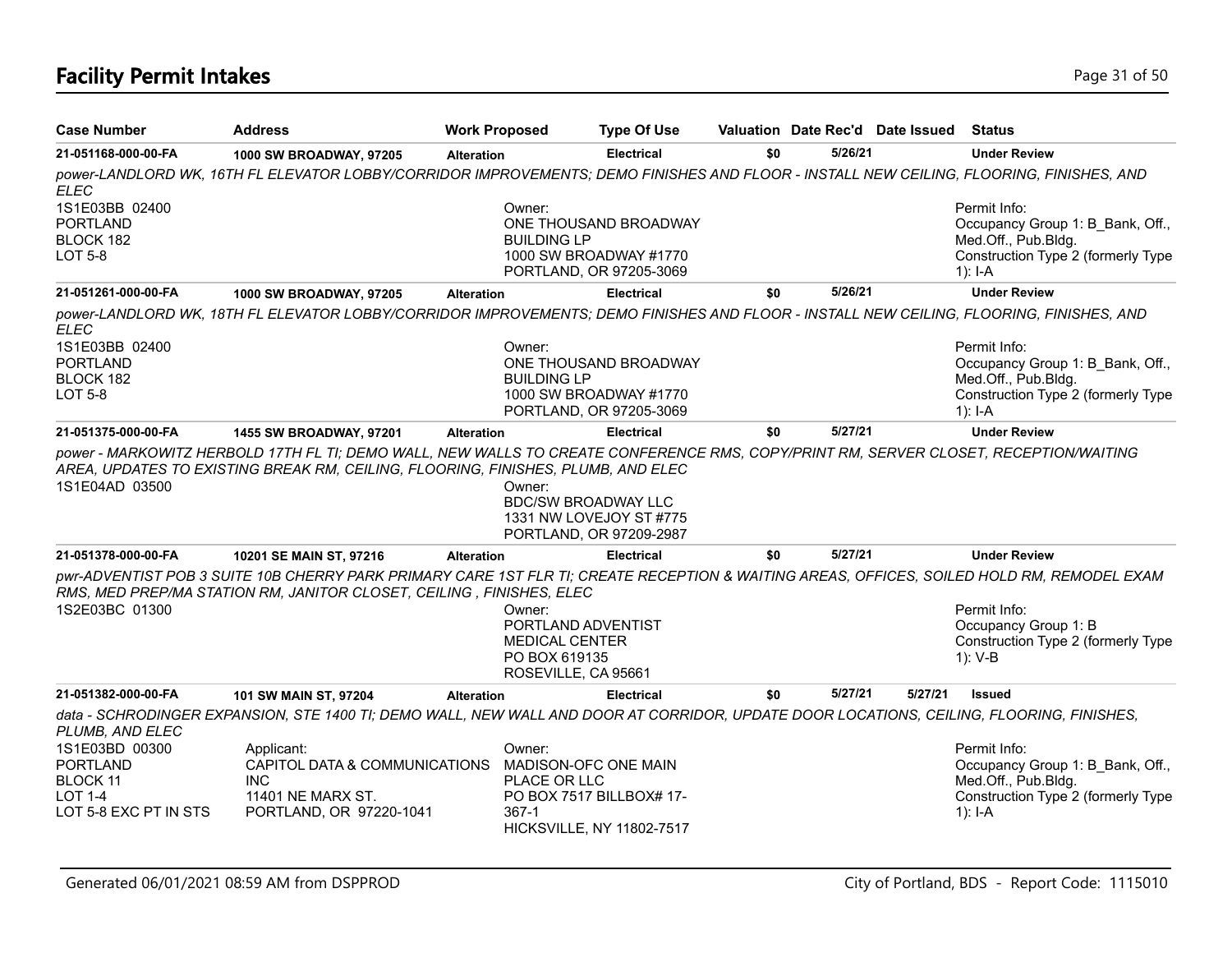# **Facility Permit Intakes** Page 32 of 50

| <b>Case Number</b>                                                                              | <b>Address</b>                                                                                                                                 | <b>Work Proposed</b> |                                                                                                                     | <b>Type Of Use</b>                                                                    |                   | Valuation Date Rec'd Date Issued          |         | <b>Status</b>                                                                             |
|-------------------------------------------------------------------------------------------------|------------------------------------------------------------------------------------------------------------------------------------------------|----------------------|---------------------------------------------------------------------------------------------------------------------|---------------------------------------------------------------------------------------|-------------------|-------------------------------------------|---------|-------------------------------------------------------------------------------------------|
| 21-051416-000-00-FA                                                                             | 10201 SE MAIN ST, 97216                                                                                                                        | <b>Alteration</b>    |                                                                                                                     | <b>Electrical</b>                                                                     | \$0               | 5/27/21                                   |         | <b>Under Review</b>                                                                       |
| CEILING, FINISHES, ELEC                                                                         | pwr - ADVENTIST POB 3 SUITE 29 SLEEP DISORDERS CLINIC 2ND FLR TI; DEMO WALLS, NEW WALLS TO CREATE OFFICES, STAFF LOUNGE, MA STATION, EXAM RMS, |                      |                                                                                                                     |                                                                                       |                   |                                           |         |                                                                                           |
| 1S2E03BC 01300                                                                                  |                                                                                                                                                |                      | Owner:<br>PORTLAND ADVENTIST<br><b>MEDICAL CENTER</b><br>PO BOX 619135<br>ROSEVILLE, CA 95661                       |                                                                                       |                   |                                           |         | Permit Info:<br>Occupancy Group 1: B<br>Construction Type 2 (formerly Type<br>$1): V-B$   |
| 21-051422-000-00-FA                                                                             | 10000 SE MAIN ST, 97216                                                                                                                        | <b>Alteration</b>    |                                                                                                                     | <b>Electrical</b>                                                                     | \$0               | 5/27/21                                   |         | <b>Under Review</b>                                                                       |
| <b>CEILING, ELEC</b>                                                                            | pwr - ADVENTIST POB 1 MULTI SPECIALTY SURGERY CLINIC STE 316 3RD FLR TI; REMODEL EXAM RMS, TREATMENT RM, BATHRM, CLEAN SUPPLY RM, MA STATION,  |                      |                                                                                                                     |                                                                                       |                   |                                           |         |                                                                                           |
| 1S2E04A 02400<br><b>EVERGLADE</b><br>LOT 6 TL 2400                                              |                                                                                                                                                |                      | Owner:<br>PORTLAND ADVENTIST<br><b>MEDICAL CENTER</b><br>PO BOX 619135<br>ROSEVILLE, CA 95661                       |                                                                                       |                   |                                           |         | Permit Info:<br>Occupancy Group 1: I-2<br>Construction Type 2 (formerly Type<br>1): $I-A$ |
| 21-051519-000-00-FA                                                                             | 4380 S MACADAM AVE, 97239                                                                                                                      | <b>Alteration</b>    |                                                                                                                     | <b>Electrical</b>                                                                     | \$0               | 5/27/21                                   | 5/27/21 | <b>Issued</b>                                                                             |
| <b>ELEC</b>                                                                                     | data - ABBOTT LAW, STE 590 TI; NEW TENANT - NEW WALLS TO CREATE OFFICES, RECEPTION, STORAGE, CONFERENCE RM, CEILING, FLOORING, FINISHES, AND   |                      |                                                                                                                     |                                                                                       |                   |                                           |         |                                                                                           |
| 1S1E10DC 00800<br>SECTION 10 1S 1E<br>TL 800 3.18 ACRES<br>DEFERRAL-POTENTIAL<br>ADDITIONAL TAX | Applicant:<br>FREEDOM CUSTOM<br><b>COMMUNICATIONS LLC</b><br>6526 SW WINTERS RD<br>CORNELIUS OR 97113-6042                                     |                      | Owner:<br><b>CLARITY VENTURES RF</b><br><b>PORTLAND</b><br>666 BURRARD ST #3210<br>, CANADA V6C 2X8<br>VANCOUVER BC |                                                                                       |                   |                                           |         |                                                                                           |
| 21-051579-000-00-FA                                                                             | 3222 SW RESEARCH DR - Unit<br>RJH, 97239                                                                                                       | <b>Alteration</b>    |                                                                                                                     | <b>Electrical</b>                                                                     | \$0               | 5/27/21                                   | 5/27/21 | <b>Issued</b>                                                                             |
|                                                                                                 | power- OHSU (RJH) power for new lab equipment in rooms 1340 and 1346                                                                           |                      |                                                                                                                     |                                                                                       |                   |                                           |         |                                                                                           |
| 1S1E09<br>00600                                                                                 | Applicant:<br>DYNALECTRIC COMPANY<br>2225 NW 20th Ave.<br>PORTLAND OR 97209                                                                    |                      | Owner:<br><b>DEPT</b><br><b>RD</b><br>PORTLAND, OR 97239                                                            | OREGON STATE OF (MEDICAL CELINE WILLIAMS<br>3181 SW SAM JACKSON PARK 2225 NW 20TH AVE | CCB - Contractor: | DYNALECTRIC COMPANY<br>PORTLAND, OR 97209 |         | Permit Info:<br>Occupancy Group 1: B<br>Construction Type 2 (formerly Type<br>$1$ : I-B   |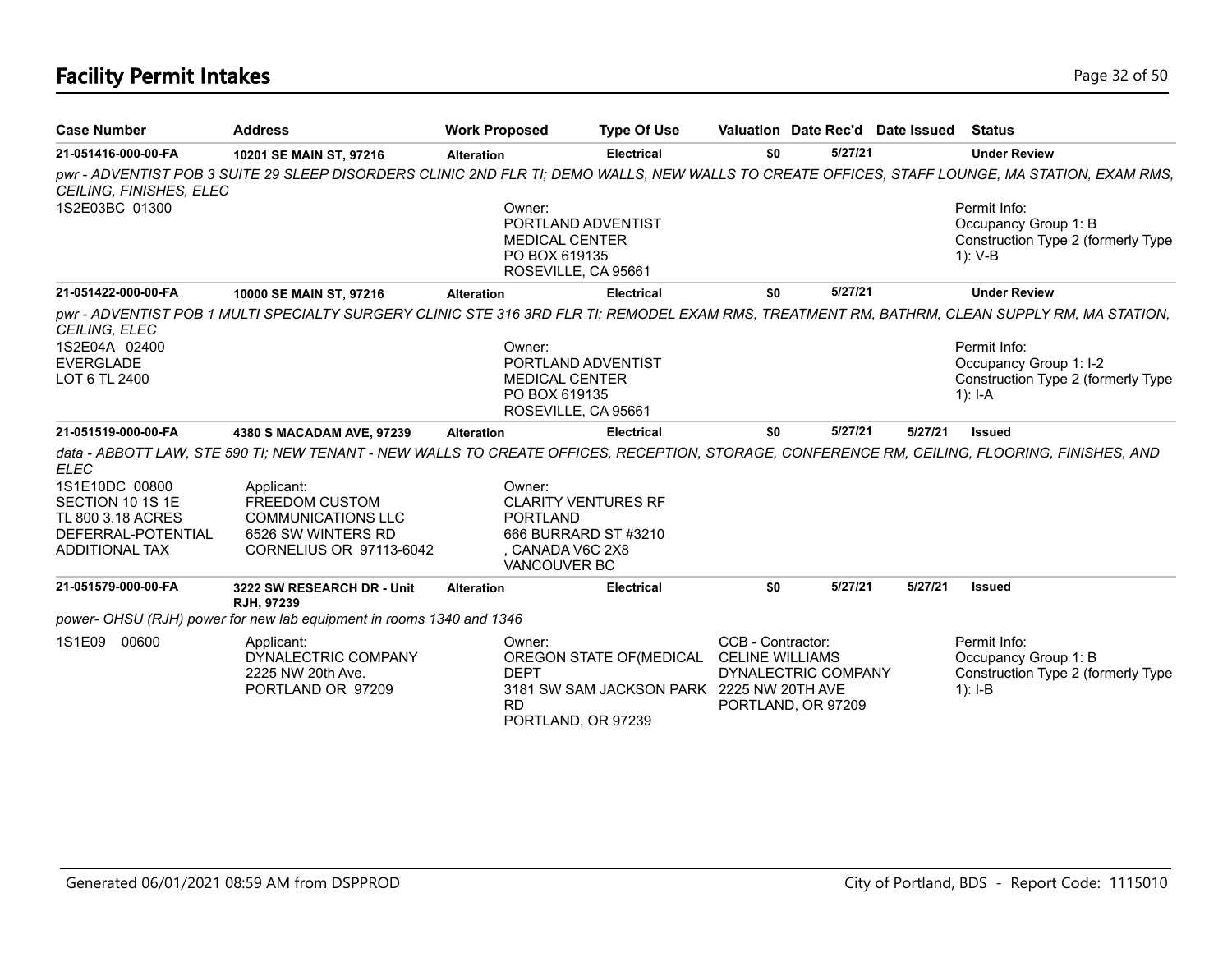# **Facility Permit Intakes** Page 13 of 50

| <b>Case Number</b>                                                                                                                                             | Address                                                                                                                                                                                                                                | <b>Work Proposed</b> |                                                                                        | <b>Type Of Use</b>      |     | Valuation Date Rec'd Date Issued Status |         |                                                                                                                             |
|----------------------------------------------------------------------------------------------------------------------------------------------------------------|----------------------------------------------------------------------------------------------------------------------------------------------------------------------------------------------------------------------------------------|----------------------|----------------------------------------------------------------------------------------|-------------------------|-----|-----------------------------------------|---------|-----------------------------------------------------------------------------------------------------------------------------|
| 21-051776-000-00-FA                                                                                                                                            | <b>1500 NE IRVING ST, 97232</b>                                                                                                                                                                                                        | <b>Alteration</b>    |                                                                                        | <b>Electrical</b>       | \$0 | 5/28/21                                 | 5/28/21 | <b>Issued</b>                                                                                                               |
|                                                                                                                                                                | data - DSV STE 575 5TH FLR TI; DEMO WALLS, NEW WALLS TO CREATE RECEPTION AREA, CONFERENCE RMS, SERVER RM, OFFICES, BREAKRM, PRIVACY RM,<br>OPEN OFFICE AREA, ADD BIKE PARKING IN BASEMENT, CEILING, FLOORING, FINISHES, PLUMB AND ELEC |                      |                                                                                        |                         |     |                                         |         |                                                                                                                             |
| 1N1E35AC 01200<br><b>HOLLADAYS ADD</b><br>BLOCK 167&168 TL 1200                                                                                                | Applicant:<br>ALL COUNTY ELECTRIC LLC A<br><b>WASHINGTON LLC</b><br>15515 NW 2ND AVE.<br>VANCOUVER WA 98685-1306                                                                                                                       |                      | Owner:<br><b>SCRE II EASTSIDE LP</b><br>1120 NW COUCH #500<br>PORTLAND, OR 97209       |                         |     |                                         |         | Permit Info:<br>Occupancy Group 1: B Bank, Off.,<br>Med.Off., Pub.Bldg.<br>Construction Type 2 (formerly Type<br>$1$ : II-B |
| 21-051965-000-00-FA                                                                                                                                            | 1120 SE BELMONT ST, 97214                                                                                                                                                                                                              | <b>Alteration</b>    |                                                                                        | <b>Electrical</b>       | \$0 | 5/28/21                                 | 5/28/21 | <b>Under Inspection</b>                                                                                                     |
|                                                                                                                                                                | power - LOCA EAST FEELGOOD PDX TI; FIRST TIME TENANT - NEW WALLS TO CREATE BATHROOM, DISH RM, FOOD STORAGE, PLUMB, AND ELEC                                                                                                            |                      |                                                                                        |                         |     |                                         |         |                                                                                                                             |
| 1S1E02BD 02500                                                                                                                                                 | Applicant:<br><b>B &amp; E CONTRACTING</b><br><b>INCORPORATED</b><br><b>MILWAUKIE</b><br><b>USA</b>                                                                                                                                    |                      | Owner:<br><b>LOCA INVESTORS</b><br>1615 SE 3RD AVE #100<br>OR 97269 PORTLAND, OR 97214 |                         |     |                                         |         |                                                                                                                             |
| 21-043453-000-00-FA                                                                                                                                            | 900 SW 5TH AVE, 97204                                                                                                                                                                                                                  | <b>Alteration</b>    |                                                                                        | <b>Fire Alarms</b>      | \$1 | 5/4/21                                  | 5/5/21  | <b>Issued</b>                                                                                                               |
|                                                                                                                                                                | ALARM - ADD (4) NEW SPEAKER/STROBES AND (2) NEW STROBES AS PART OF TI.                                                                                                                                                                 |                      |                                                                                        |                         |     |                                         |         |                                                                                                                             |
| 1S1E03BB 00200<br><b>PORTLAND</b><br>BLOCK 59<br>LOT 1-8                                                                                                       | Applicant:<br><b>MATT CHAIKA</b><br>HUGHES ELECTRICAL<br><b>CONTRACTORS</b><br>5592 NE CLARA LANE<br>HILLSBORO, OR 97124                                                                                                               |                      | Owner:<br>STANDARD INS CO<br><b>PO BOX 711</b><br>PORTLAND, OR 97204                   |                         |     |                                         |         | Permit Info:<br>Occupancy Group 1: B<br>Construction Type 2 (formerly Type<br>$1$ : I-FR                                    |
| 21-044484-000-00-FA                                                                                                                                            | 7000 NE AIRPORT WAY, 97218                                                                                                                                                                                                             | <b>Alteration</b>    |                                                                                        | <b>Fire Alarms</b>      | \$1 | 5/6/21                                  | 5/12/21 | <b>Final</b>                                                                                                                |
|                                                                                                                                                                | TENDER LOVING EMPIRE CONCOURSE E SPC E21857 TI - INSTALL FA SYSTEM; PARTS AND SMARTS                                                                                                                                                   |                      |                                                                                        |                         |     |                                         |         |                                                                                                                             |
| 1N2E08B 00400<br>SECTION 08 1N 2E<br>TL 400 7.39 ACRES<br>SEE SUB ACCOUNTS                                                                                     | Applicant:<br>KATIE HARBAUGH<br>PERFORMANCE SYSTEMS<br><b>INTEGRATED</b><br>7324 SW DURHAM RD<br>PORTLAND, OR 97224                                                                                                                    |                      | Owner:<br>PORT OF PORTLAND<br>PO BOX 3529                                              | PORTLAND, OR 97208-3529 |     |                                         |         | Permit Info:<br>Occupancy Group 1: A-2<br>Construction Type 2 (formerly Type<br>$1$ : I-A                                   |
| 21-046286-000-00-FA                                                                                                                                            | 4075 N WILLIAMS AVE, 97227                                                                                                                                                                                                             | <b>Alteration</b>    |                                                                                        | <b>Fire Alarms</b>      | \$1 | 5/11/21                                 | 5/12/21 | <b>Issued</b>                                                                                                               |
|                                                                                                                                                                | ALARM - INSTALL FIRE ALARM NOTIFICATION DEVICES.                                                                                                                                                                                       |                      |                                                                                        |                         |     |                                         |         |                                                                                                                             |
| 1N1E22DB 13000<br><b>ALBINA HMSTD</b><br>BLOCK <sub>27</sub><br>LOT 1&2 EXC PT IN ST<br><b>LAND &amp; IMPS SEE</b><br>R605641 (R010505501)<br>FOR MACH & EQUIP | Applicant:<br><b>BROOKE WILLIAMS</b><br>POINT MONITOR CORP<br>5863 LAKEVIEW BLVD<br>LAKE OSWEGO, OR 97035                                                                                                                              |                      | Owner:<br>RUJAX V LLC<br>11359 NE HALSEY ST<br>PORTLAND, OR 97220                      |                         |     |                                         |         |                                                                                                                             |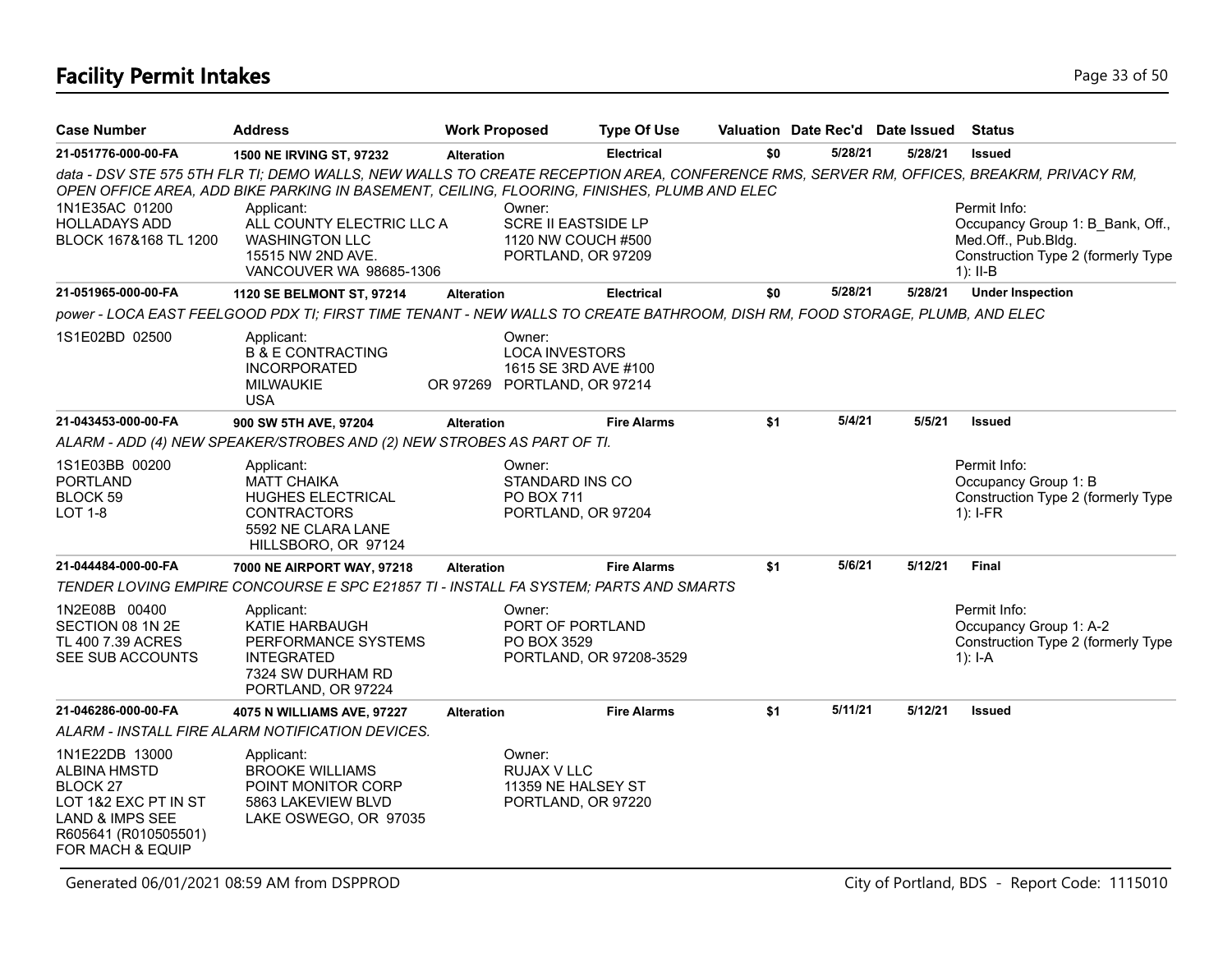# **Facility Permit Intakes** Page 34 of 50

| <b>Case Number</b>                                                                                     | <b>Address</b>                                                                                                                                                                                                                                                                                                                                                           | <b>Work Proposed</b> |                                                                                                                   | <b>Type Of Use</b>        | Valuation Date Rec'd Date Issued |         |         | <b>Status</b>                                                                            |
|--------------------------------------------------------------------------------------------------------|--------------------------------------------------------------------------------------------------------------------------------------------------------------------------------------------------------------------------------------------------------------------------------------------------------------------------------------------------------------------------|----------------------|-------------------------------------------------------------------------------------------------------------------|---------------------------|----------------------------------|---------|---------|------------------------------------------------------------------------------------------|
| 21-046331-000-00-FA                                                                                    | 12000 SW 49TH AVE, 97219                                                                                                                                                                                                                                                                                                                                                 | <b>Alteration</b>    |                                                                                                                   | <b>Fire Alarms</b>        | \$1                              | 5/11/21 | 5/13/21 | <b>Issued</b>                                                                            |
| 1S1E31D 00200                                                                                          | PCC SYLVANIA SCIENCE TECH BLDG 2ND FLR TI - FULL DEMO/REMODEL OF LEVEL 2, ADDING 6 BIOLOGY LAB/CLASSROOMS, STOCK ROOM, AND ADMIN SUPPORT<br>SPACES. LEVEL 3 ADDING ADDITIONAL SMOKE DETECTION TO PROVIDE FULL COVERAGE FOR DUCT TERMINATIONS THROUGH FLOOR<br>Applicant:<br><b>CHARLES BONFIELD</b><br><b>BERGELECTRIC</b><br>13650 NE WHITAKER WAY<br>PORTLAND OR 97230 |                      | Owner:<br>PORTLAND COMMUNITY<br><b>COLLEGE DISTRICT</b><br>PO BOX 19000                                           | PORTLAND, OR 97280-0990   |                                  |         |         | Permit Info:<br>Occupancy Group 1: B<br>Construction Type 2 (formerly Type<br>$1$ : II-B |
| 21-046335-000-00-FA                                                                                    | 1201 NE LLOYD BLVD, 97232                                                                                                                                                                                                                                                                                                                                                | <b>Alteration</b>    |                                                                                                                   | <b>Fire Alarms</b>        | \$1                              | 5/11/21 | 5/13/21 | <b>Issued</b>                                                                            |
|                                                                                                        | LANDLORD WORK 1ST FLR TI - FIRE ALARM NOTIFICATION DEVICES                                                                                                                                                                                                                                                                                                               |                      |                                                                                                                   |                           |                                  |         |         |                                                                                          |
| 1N1E35BD 00400<br><b>HOLLADAYS ADD</b><br><b>BLOCK 142 TL 400</b>                                      | Applicant:<br><b>BROOKE WILLIAMS</b><br>POINT MONITOR CORP<br>5863 LAKEVIEW BLVD<br>LAKE OSWEGO, OR 97035                                                                                                                                                                                                                                                                |                      | Owner:<br>EGP 1201 PORTLAND LLC<br>2101 L ST NW # 650                                                             | WASHINGTON, DC 20037-1277 |                                  |         |         |                                                                                          |
| 21-046455-000-00-FA                                                                                    | <b>1414 NW NORTHRUP ST, 97209</b>                                                                                                                                                                                                                                                                                                                                        | <b>Alteration</b>    |                                                                                                                   | <b>Fire Alarms</b>        | \$2,500                          | 5/12/21 | 5/12/21 | <b>Issued</b>                                                                            |
| Replacing one device                                                                                   |                                                                                                                                                                                                                                                                                                                                                                          |                      |                                                                                                                   |                           |                                  |         |         |                                                                                          |
| 1N1E33AA 02500<br><b>COUCHS ADD</b><br>BLOCK 204<br><b>LOT 3-8</b>                                     | Applicant:<br><b>LAUREL SEMPREVIVO</b><br><b>OEG INC</b><br>3200 NW YEON AVE<br>PORTLAND OR 97210                                                                                                                                                                                                                                                                        |                      | Owner:<br>NP MACHINEWORKS INC<br>601 S FIGUEROA ST #2150<br>LOS ANGELES, CA 90017                                 |                           |                                  |         |         |                                                                                          |
| 21-047364-000-00-FA                                                                                    | 12000 SW 49TH AVE, 97219                                                                                                                                                                                                                                                                                                                                                 | <b>Alteration</b>    |                                                                                                                   | <b>Fire Alarms</b>        | \$1                              | 5/14/21 |         | <b>Under Review</b>                                                                      |
|                                                                                                        | ALARM - ALTERATIONS TO THE EXISTING FIRE ALARM SYSTEM TO SUPPORT THE TI.                                                                                                                                                                                                                                                                                                 |                      |                                                                                                                   |                           |                                  |         |         |                                                                                          |
| 1S1E31D 00200                                                                                          | Applicant:<br><b>GARY HATCH</b><br>DYNALECTRIC CO<br>2225 NW 20TH AVE<br>PORTLAND, OR 97209                                                                                                                                                                                                                                                                              |                      | Owner:<br>PORTLAND COMMUNITY<br><b>COLLEGE DISTRICT</b><br>PO BOX 19000                                           | PORTLAND, OR 97280-0990   |                                  |         |         |                                                                                          |
| 21-048282-000-00-FA                                                                                    | 4380 S MACADAM AVE, 97239                                                                                                                                                                                                                                                                                                                                                | <b>Alteration</b>    |                                                                                                                   | <b>Fire Alarms</b>        | \$1                              | 5/18/21 | 5/20/21 | <b>Issued</b>                                                                            |
|                                                                                                        | ALARM - INSTALL ADA SYNCHRONIZED NOTIFICATION DEVICES IN SUITE 590 PER PLANS.                                                                                                                                                                                                                                                                                            |                      |                                                                                                                   |                           |                                  |         |         |                                                                                          |
| 1S1E10DC 00800<br>SECTION 10 1S 1E<br>TL 800 3.18 ACRES<br>DEFERRAL-POTENTIAL<br><b>ADDITIONAL TAX</b> | Applicant:<br><b>SHANE TERCEK</b><br>CAPITOL ELECTRIC COMPANY INC<br>11401 NE MARX ST.<br>PORTLAND, OR 97220                                                                                                                                                                                                                                                             |                      | Owner:<br><b>CLARITY VENTURES RF</b><br><b>PORTLAND</b><br>666 BURRARD ST #3210<br>CANADA V6C 2X8<br>VANCOUVER BC |                           |                                  |         |         |                                                                                          |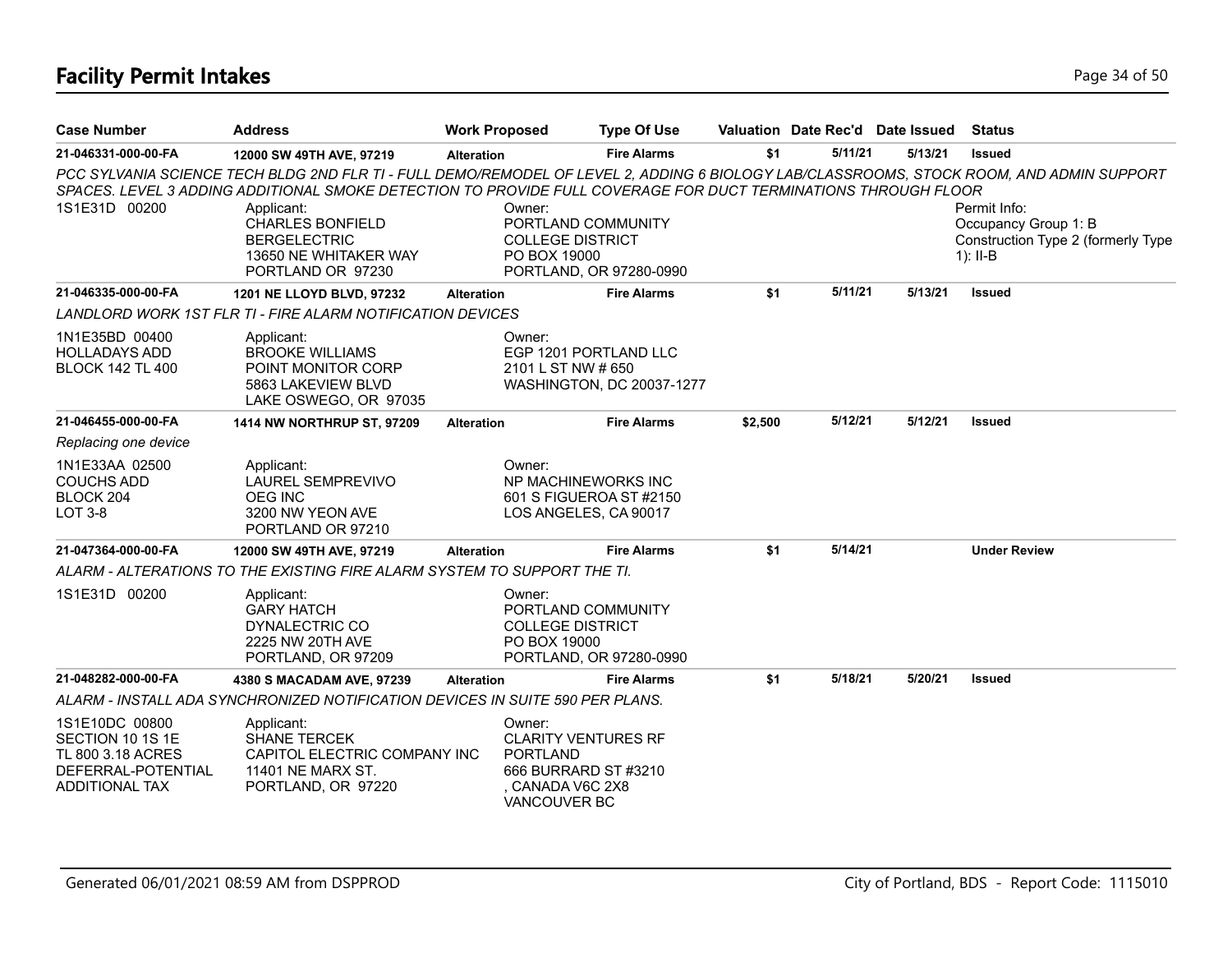# **Facility Permit Intakes** Page 35 of 50

| <b>Case Number</b>                                                                                               | <b>Address</b>                                                                                                                           | <b>Work Proposed</b> |                                                                                             | <b>Type Of Use</b>                                   |          | Valuation Date Rec'd Date Issued |         | <b>Status</b>                                                                                                                |
|------------------------------------------------------------------------------------------------------------------|------------------------------------------------------------------------------------------------------------------------------------------|----------------------|---------------------------------------------------------------------------------------------|------------------------------------------------------|----------|----------------------------------|---------|------------------------------------------------------------------------------------------------------------------------------|
| 21-049522-000-00-FA                                                                                              | 4400 NE HALSEY ST - Bldg D                                                                                                               | <b>Alteration</b>    |                                                                                             | <b>Fire Alarms</b>                                   | \$1      | 5/20/21                          | 5/25/21 | <b>Issued</b>                                                                                                                |
|                                                                                                                  | POP 1 SUITE 205 2ND FLR TI - ADDING 1 SMOKE DETECTOR AND MOVING 4 SMOKE DETECTORS ALONG WITH MOVING 4 SPEAKERS AND 1 STROBE FOR A TI     |                      |                                                                                             |                                                      |          |                                  |         |                                                                                                                              |
| 1N2E31BB 03401                                                                                                   | Applicant:<br><b>MARCUS CASEY</b><br>METRO SAFETY AND FIRE, INC<br><b>14324 SE STARK</b><br>PORTLAND, OR 97233                           |                      | Owner:<br>PROVIDENCE HEALTH &<br>SERVICES-OREGON<br>800 5TH AVE #1200<br>SEATTLE, WA 98104  |                                                      |          |                                  |         | Permit Info:<br>Occupancy Group 1: B<br>Construction Type 2 (formerly Type<br>$1$ : I-FR                                     |
| 21-050530-000-00-FA                                                                                              | 825 NE MULTNOMAH ST - UNIT<br>1.97232                                                                                                    | <b>Alteration</b>    |                                                                                             | <b>Fire Alarms</b>                                   | \$1      | 5/25/21                          | 5/27/21 | <b>Issued</b>                                                                                                                |
|                                                                                                                  | ALARM - ADD FIRE ALARM NOTIFICATION DEVICES.                                                                                             |                      |                                                                                             |                                                      |          |                                  |         |                                                                                                                              |
| 1N1E35BB 90002<br><b>LLOYD CENTER TOWER</b><br><b>CONDOMINIUM</b><br>UNIT <sub>1</sub><br><b>DEPT OF REVENUE</b> | Applicant:<br><b>BROOKE WILLIAMS</b><br>POINT MONITOR CORP<br>5863 LAKEVIEW BLVD<br>LAKE OSWEGO, OR 97035                                |                      | Owner:<br><b>PACIFICORP</b>                                                                 | 825 NE MULTNOMAH ST #1900<br>PORTLAND, OR 97232-2151 |          |                                  |         | Permit Info:<br>Occupancy Group 1: B Bank, Off.,<br>Med.Off., Pub.Bldg.<br>Construction Type 2 (formerly Type<br>1): $I-A$   |
| 21-051411-000-00-FA                                                                                              | 2801 N GANTENBEIN AVE,<br>97227                                                                                                          | <b>Alteration</b>    |                                                                                             | <b>Fire Alarms</b>                                   | \$25,000 | 5/27/21                          | 5/28/21 | <b>Issued</b>                                                                                                                |
|                                                                                                                  | Replace existing smoke detectors with new heat heads in public restrooms                                                                 |                      |                                                                                             |                                                      |          |                                  |         |                                                                                                                              |
| 1N1E27AC 01100<br><b>ABENDS ADD</b><br>BLOCK 4<br>LOT 1-18 TL 1100                                               | Applicant:<br>Dean Skaar<br>CHRISTENSON ELECTRIC INC<br>17201 NE Sacramento Street                                                       |                      | Owner:<br><b>EMANUEL HOSPITAL</b><br>5215 N O'CONNOR BLVD<br>#1100<br>IRVING, TX 75039-3739 |                                                      |          |                                  |         | Permit Info:<br>Occupancy Group 1: I-2<br>Construction Type 2 (formerly Type<br>$1$ : I-A                                    |
| 21-045721-000-00-FA                                                                                              | 3303 SW BOND AVE, 97201                                                                                                                  | <b>Alteration</b>    |                                                                                             | <b>Fire Sprinklers</b>                               | \$1      | 5/10/21                          | 5/12/21 | <b>Final</b>                                                                                                                 |
| CEILING IS INSTALLED.                                                                                            | SPRINKLER - DEMO (2) FIRE SPRINKLER HEADS IN EXISTING CEILING IN THE RESTROOM, INSTALL (2) NEW SSP FIRE SPRINKLER HEADS ONCE THE NEW GYP |                      |                                                                                             |                                                      |          |                                  |         |                                                                                                                              |
| 1S1E10AC 00500                                                                                                   | Applicant:<br><b>TODD HARRELL</b><br><b>WESTERN STATES FIRE</b><br><b>PROTECTION</b><br>17500 SW 65TH AVE<br>LAKE OSWEGO OR 97035        |                      |                                                                                             |                                                      |          |                                  |         | Permit Info:<br>Occupancy Group 1: I-2 Hospital<br>Construction Type 2 (formerly Type<br>$1$ : I-A                           |
| 21-046758-000-00-FA                                                                                              | 14015 NE AIRPORT WAY, 97230                                                                                                              | <b>Alteration</b>    |                                                                                             | <b>Fire Sprinklers</b>                               | \$1      | 5/12/21                          | 5/13/21 | <b>Issued</b>                                                                                                                |
|                                                                                                                  | SPRINKLER - ADD (8) SPRINKLER HEADS TO EXISTING SYSTEM.                                                                                  |                      |                                                                                             |                                                      |          |                                  |         |                                                                                                                              |
|                                                                                                                  | Applicant:<br><b>ROB DUNKLE</b><br><b>AFP SYSTEMS</b><br>19435 SW 129TH AVE<br>TUALATIN OR 97062                                         |                      | Owner:<br>PROLOGIS TLF LLC<br>851 SW 6TH AVE #1200<br>PORTLAND, OR 97204                    |                                                      |          |                                  |         | Permit Info:<br>Occupancy Group 1: B Bank, Off.,<br>Med.Off., Pub.Bldg.<br>Construction Type 2 (formerly Type<br>$1$ : III-B |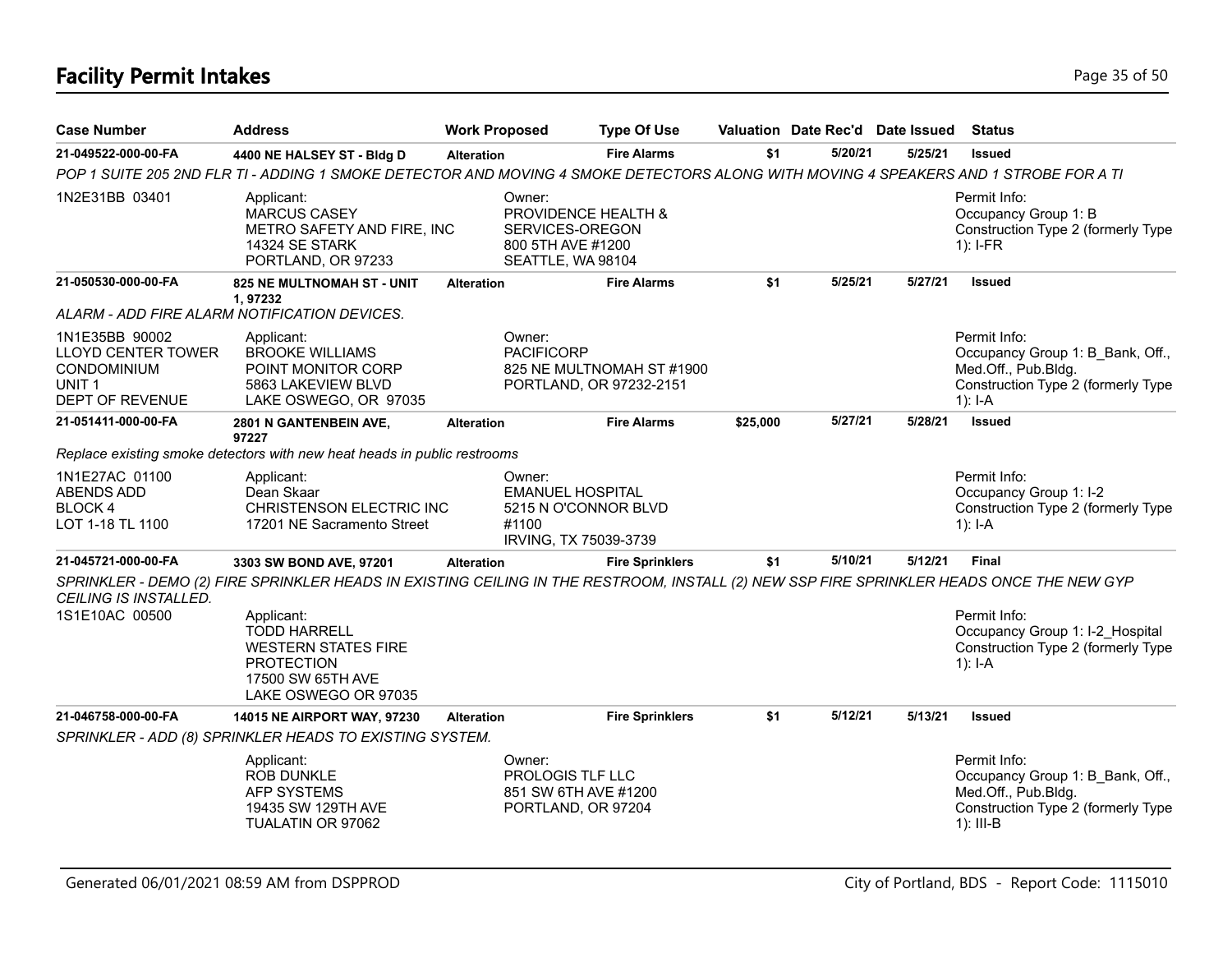#### **Facility Permit Intakes** Page 36 of 50

| <b>Case Number</b>                                            | <b>Address</b>                                                                                                                                                                                                                                                                                                                                                                        | <b>Work Proposed</b> | <b>Type Of Use</b>                                                                                  |         | Valuation Date Rec'd Date Issued |         | Status                                                                                   |
|---------------------------------------------------------------|---------------------------------------------------------------------------------------------------------------------------------------------------------------------------------------------------------------------------------------------------------------------------------------------------------------------------------------------------------------------------------------|----------------------|-----------------------------------------------------------------------------------------------------|---------|----------------------------------|---------|------------------------------------------------------------------------------------------|
| 21-048341-000-00-FA                                           | 3485 S BOND AVE, 97239                                                                                                                                                                                                                                                                                                                                                                | <b>Alteration</b>    | <b>Fire Sprinklers</b>                                                                              | \$4,669 | 5/18/21                          | 5/18/21 | <b>Issued</b>                                                                            |
| Add and relocate sprinkler heads in room 6 and 7              |                                                                                                                                                                                                                                                                                                                                                                                       |                      |                                                                                                     |         |                                  |         |                                                                                          |
| 1S1E10AC 00307<br><b>WATERFRONT SOUTH</b><br>LOT <sub>7</sub> | Applicant:<br><b>DEVIN GANZ</b><br><b>VIKING AUTOMATIC SPRINKLER</b><br>3245 NW FRONT AVE.<br>PORTLAND, OR 97210                                                                                                                                                                                                                                                                      | Owner:<br><b>RD</b>  | OREGON HEALTH & SCIENCE<br><b>UNIVERSITY</b><br>3181 SW SAM JACKSON PARK<br>PORTLAND, OR 97239-3011 |         |                                  |         |                                                                                          |
| 21-049623-000-00-FA                                           | 4400 NE HALSEY ST - Bldg D                                                                                                                                                                                                                                                                                                                                                            | <b>Alteration</b>    | <b>Fire Sprinklers</b>                                                                              | \$4,953 | 5/21/21                          | 5/25/21 | <b>Under Inspection</b>                                                                  |
| 1N2E31BB 03401                                                | SINGLE PDF PROCESS/POP 1 SUITE 205 2ND FLR TI; DEMO WALLS, NEW WALLS TO CREATE IDF RM, OFFICES, OPEN OFFICE AREA, REMODEL BREAKRM, EXISTING<br>OFFICES & CONFERENCE RM, CEILING, FLOORING, FINISHES, PLUMB AND ELEC. Relocate heads to accommodate remodel.<br>Applicant:<br><b>BRANDON WHITTAKER</b><br><b>FIRE SYSTEMS WEST</b><br>600 SE MARITIME AVE. #300<br>VANCOUVER, WA 98661 | Owner:               | <b>PROVIDENCE HEALTH &amp;</b><br>SERVICES-OREGON<br>800 5TH AVE #1200<br>SEATTLE, WA 98104         |         |                                  |         | Permit Info:<br>Occupancy Group 1: B<br>Construction Type 2 (formerly Type<br>$1$ : I-FR |
| 21-050486-000-00-FA                                           | 350 SW JEFFERSON ST, 97201                                                                                                                                                                                                                                                                                                                                                            | <b>Alteration</b>    | <b>Fire Sprinklers</b>                                                                              | \$1     | 5/25/21                          | 5/26/21 | <b>Under Inspection</b>                                                                  |
|                                                               | SPRINKLER - ADDD (2) SPRINKLERS TO EXISTING ELEVATOR MACHINE ROOM LOCATED IN THE MECHANICAL PENTHOUSE.                                                                                                                                                                                                                                                                                |                      |                                                                                                     |         |                                  |         |                                                                                          |
| 1S1E03BC 01600                                                | Applicant:<br><b>TED BAKER</b><br>PATRIOT FIRE PROTECTION<br>4708 NE MINNEHAHA ST.<br>VANCOUVER, WA 98661                                                                                                                                                                                                                                                                             | Owner:               | SOF-XI WFP OWNER LLC<br>591 W PUTNAM AVE<br>GREENWICH, CT 06830                                     |         |                                  |         |                                                                                          |
| 21-050670-000-00-FA                                           | 16913 NE CAMERON BLVD,<br>97230                                                                                                                                                                                                                                                                                                                                                       | <b>Alteration</b>    | <b>Fire Sprinklers</b>                                                                              | \$1     | 5/25/21                          | 5/27/21 | <b>Issued</b>                                                                            |

*RNDC/YMCO CONVEYOR SYSTEM TI - ADD (160) SPRINKLER HEADS BELOW MEZZANINE AND PIC MODULE*

| 1N3E19B 01600<br>SECTION 19 1N 3E<br>TL 1600 20.13 ACRES | Applicant:<br><b>JOSEPH PLATTNER</b><br>PATRIOT FIRE PROTECTION<br>4708 NE MINNEHAHA ST<br>VANVOUVER WA 98661                 |                   | Owner:<br>TR CAMERON INDUSTRIAL<br>LLC.<br>2321 ROSECRANS AVE #4225<br>EL SEGUNDO, CA 90245    |     |         |         |                                                                                       |
|----------------------------------------------------------|-------------------------------------------------------------------------------------------------------------------------------|-------------------|------------------------------------------------------------------------------------------------|-----|---------|---------|---------------------------------------------------------------------------------------|
| 21-050679-000-00-FA                                      | <b>705 N KILLINGSWORTH ST.</b><br>97217                                                                                       | <b>Alteration</b> | <b>Fire Sprinklers</b>                                                                         | \$1 | 5/25/21 | 5/27/21 | Issued                                                                                |
|                                                          |                                                                                                                               |                   | PCC CASCADE PSEB 1ST FLR TI - MODIFY EXISTING FIRE SPRINKLERS FOR NEW FLOOR AND CEILING LAYOUT |     |         |         |                                                                                       |
| 1N1E15CD 12300                                           | Applicant:<br>UWE PARTH<br><b>BASIC FIRE PROTECTION</b><br>8135 NE MARTIN LUTHER KING JR<br><b>BLVD</b><br>PORTLAND, OR 97211 |                   | Owner:<br>PORTLAND COMMUNITY<br><b>COLLEGE DIST</b><br>PO BOX 19000<br>PORTLAND, OR 97280-0990 |     |         |         | Permit Info:<br>Occupancy Group 1: B<br>Construction Type 2 (formerly Type<br>1): V-B |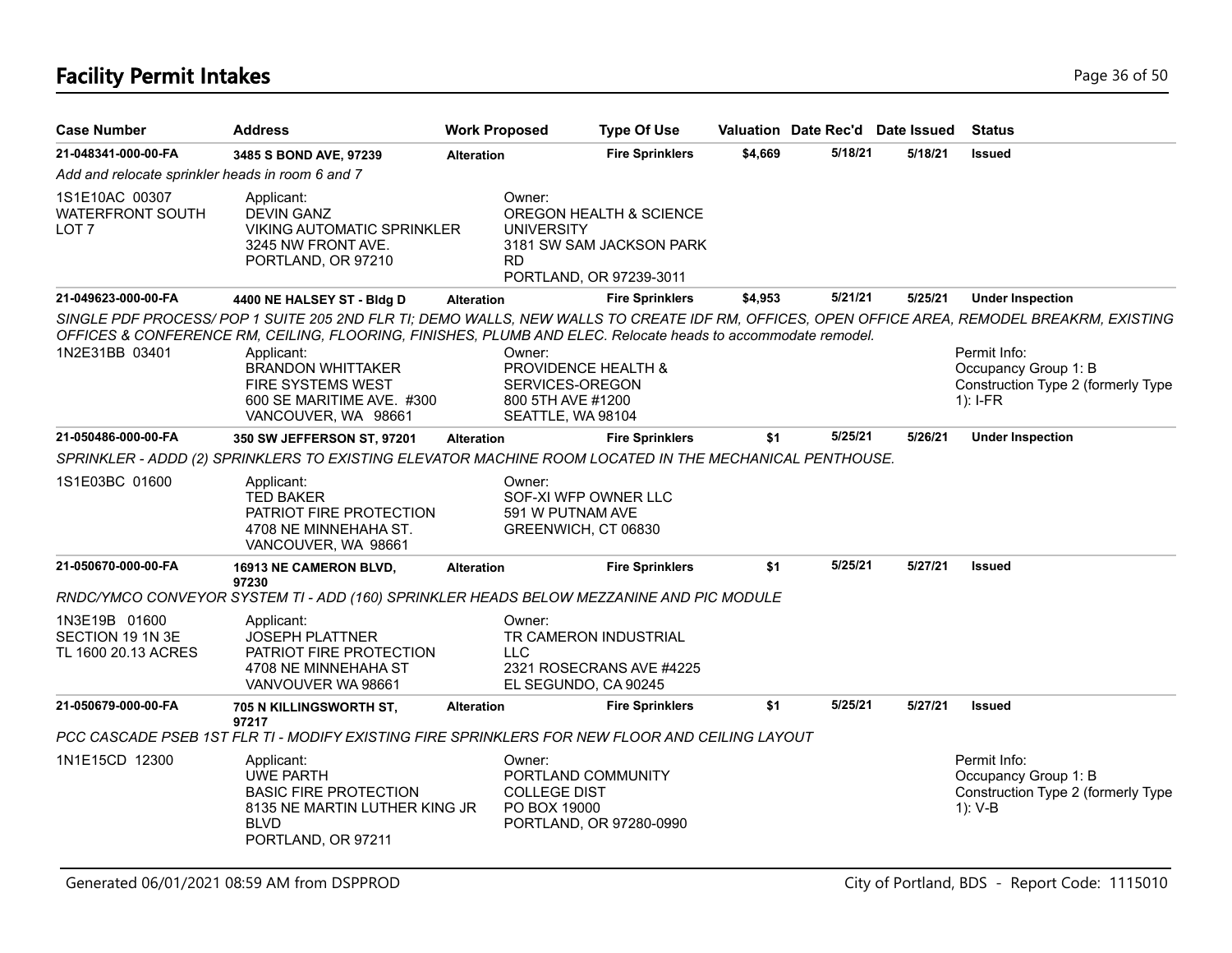# **Facility Permit Intakes** Page 37 of 50

| <b>Case Number</b>                                                             | <b>Address</b>                                                                                                                                                                                                                                                              | <b>Work Proposed</b>                                                                          | <b>Type Of Use</b>        |                                      | Valuation Date Rec'd Date Issued                           |         | <b>Status</b>                                                                             |
|--------------------------------------------------------------------------------|-----------------------------------------------------------------------------------------------------------------------------------------------------------------------------------------------------------------------------------------------------------------------------|-----------------------------------------------------------------------------------------------|---------------------------|--------------------------------------|------------------------------------------------------------|---------|-------------------------------------------------------------------------------------------|
| 21-050960-000-00-FA                                                            | 10201 SE MAIN ST, 97216                                                                                                                                                                                                                                                     | <b>Alteration</b>                                                                             | <b>Fire Sprinklers</b>    | \$1                                  | 5/26/21                                                    | 5/27/21 | <b>Issued</b>                                                                             |
| <b>PENDANT SPRINKLERS</b>                                                      | ADVENTIST POB 3 SUITE 11 PORTLAND LUNG CLINIC 1ST FLR TI - RELOCATE 1 PENDANT SPRINKLER WITH A NEW CONCEALED QUICK RESPONSE SPRINKLER.<br>REPLACE ALL EXISTING PENDANT SPRINKLERS IN SUITE WITH NEW CONCEALED QUICK RESPONSE SPRINKLERS. ADD SEISMIC EXPANSION RINGS TO ALL |                                                                                               |                           |                                      |                                                            |         |                                                                                           |
| 1S2E03BC 01300                                                                 | Applicant:<br><b>LONNIE LARSEN</b><br><b>BASIC FIRE PROTECTION</b><br>8135 NE MLK JR BLVD<br>PORTLAND, OR 97211                                                                                                                                                             | Owner:<br>PORTLAND ADVENTIST<br><b>MEDICAL CENTER</b><br>PO BOX 619135<br>ROSEVILLE, CA 95661 |                           |                                      |                                                            |         | Permit Info:<br>Occupancy Group 1: B<br>Construction Type 2 (formerly Type<br>$1): V-B$   |
| 21-052055-000-00-FA                                                            | 808 SW 3RD AVE, 97204                                                                                                                                                                                                                                                       | <b>Alteration</b>                                                                             | <b>Fire Sprinklers</b>    | \$1                                  | 5/28/21                                                    |         | <b>Under Review</b>                                                                       |
|                                                                                | LANDLORD WORK STE 500 TI - RELOCATE SPRINKLER HEADS DUE TO CEILING CHANGED                                                                                                                                                                                                  |                                                                                               |                           |                                      |                                                            |         |                                                                                           |
| 1S1E03BA 06000<br><b>PORTLAND</b><br>BLOCK <sub>22</sub><br><b>LOT 7&amp;8</b> | Applicant:<br><b>NICK BOCCHETTI</b><br>FIRE ONE FIRE SYSTEMS<br><b>PO BOX 734</b><br>OREGON CITY, OR 97045                                                                                                                                                                  | Owner:<br>SN INVESTMENT<br><b>PROPERTIES LLC</b><br>PORTLAND, OR 97205                        | 1121 SW SALMON ST 5TH FLR |                                      |                                                            |         | Permit Info:<br>Occupancy Group 1: B<br>Construction Type 2 (formerly Type<br>$1$ : I-FR  |
| 21-052058-000-00-FA                                                            | 808 SW 3RD AVE, 97204                                                                                                                                                                                                                                                       | <b>Alteration</b>                                                                             | <b>Fire Sprinklers</b>    | \$1                                  | 5/28/21                                                    |         | <b>Under Review</b>                                                                       |
|                                                                                | LANDLORD WORK SPEC SUITE STE 570 TI - RELOCATE SPRINKLER HEADS DUE TO NEW CEILING CHANGES                                                                                                                                                                                   |                                                                                               |                           |                                      |                                                            |         |                                                                                           |
| 1S1E03BA 06000<br><b>PORTLAND</b><br>BLOCK <sub>22</sub><br><b>LOT 7&amp;8</b> | Applicant:<br>NICK BOCCHETTI<br>FIRE ONE FIRE SYSTEMS<br>PO BOX 734<br>OREGON CITY, OR 97045                                                                                                                                                                                | Owner:<br>SN INVESTMENT<br>PROPERTIES LLC<br>PORTLAND, OR 97205                               | 1121 SW SALMON ST 5TH FLR |                                      |                                                            |         | Permit Info:<br>Occupancy Group 1: B<br>Construction Type 2 (formerly Type<br>$1$ : I-FR  |
| 21-042893-000-00-FA                                                            | 10201 SE MAIN ST, 97216                                                                                                                                                                                                                                                     | <b>Alteration</b>                                                                             | <b>Mechanical</b>         | \$2,090                              | 5/3/21                                                     | 5/12/21 | <b>Issued</b>                                                                             |
|                                                                                | F17/ ADVENTIST POB 3 SUITE 10A 1ST FLR TI; REBALANCE EXHAUST GRILL AND ELEC                                                                                                                                                                                                 |                                                                                               |                           |                                      |                                                            |         |                                                                                           |
| 1S2E03BC 01300                                                                 | Applicant:<br>ALIA BIRR<br>ANDERSON DABROWSKI<br><b>ARCHITECTS</b><br>7650 SW BEVELAND ST STE 120<br>PORTLAND, OR 97223                                                                                                                                                     | Owner:<br>PORTLAND ADVENTIST<br><b>MEDICAL CENTER</b><br>PO BOX 619135<br>ROSEVILLE, CA 95661 |                           | CCB - Contractor:<br>CAMAS, WA 98607 | TOTAL MECHANICAL INC<br>4857 NW LAKE ROAD SUITE 300        |         | Permit Info:<br>Occupancy Group 1: B<br>Construction Type 2 (formerly Type<br>$1)$ : V-B  |
| 21-042924-000-00-FA                                                            | 10000 SE MAIN ST, 97216                                                                                                                                                                                                                                                     | <b>Alteration</b>                                                                             | <b>Mechanical</b>         | \$2.090                              | 5/3/21                                                     | 5/21/21 | <b>Issued</b>                                                                             |
|                                                                                | F21/ ADVENTIST GI CLINIC SUITE 112 1ST FLR TI; MINOR RELOCATE DUCTWORK & REBALANCE EXHAUST GRILLES AND ELEC                                                                                                                                                                 |                                                                                               |                           |                                      |                                                            |         |                                                                                           |
| 1S2E04A 02400<br><b>EVERGLADE</b><br>LOT 6 TL 2400                             | Applicant:<br><b>ALIA BIRR</b><br>ANDERSON DABROWSKI<br><b>ARCHITECTS</b><br>7650 SW BEVELAND ST STE 120<br>PORTLAND, OR 97223                                                                                                                                              | Owner:<br>PORTLAND ADVENTIST<br>MEDICAL CENTER<br>PO BOX 619135<br>ROSEVILLE, CA 95661        |                           | CCB - Contractor:<br>CAMAS, WA 98607 | <b>TOTAL MECHANICAL INC</b><br>4857 NW LAKE ROAD SUITE 300 |         | Permit Info:<br>Occupancy Group 1: I-2<br>Construction Type 2 (formerly Type<br>$1$ : I-A |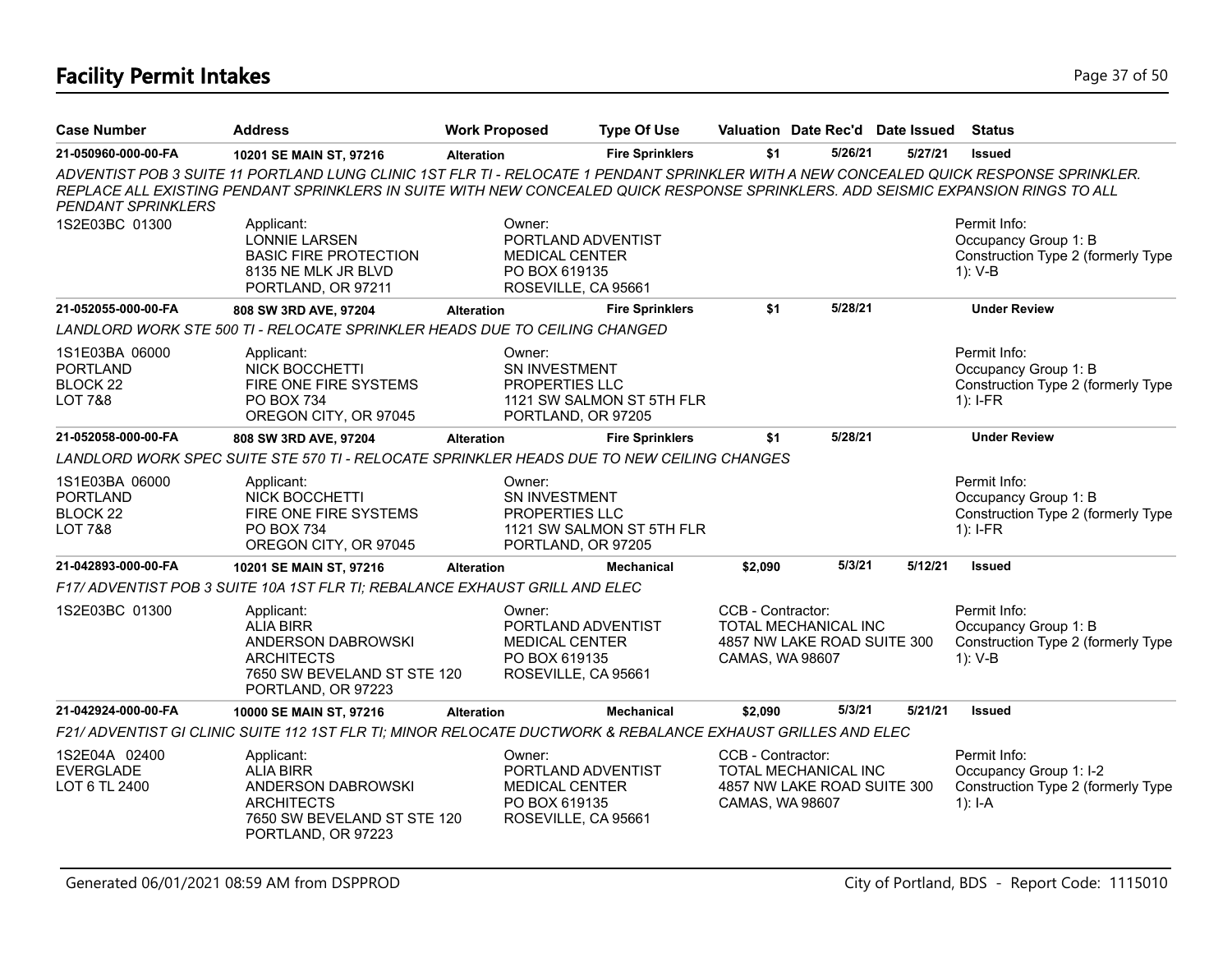# **Facility Permit Intakes** Page 38 of 50

| <b>Case Number</b>                                                 | <b>Address</b>                                                                                                                                                                                                                               | <b>Work Proposed</b> |                                                                                               | <b>Type Of Use</b>          |                                            | Valuation Date Rec'd Date Issued                                                                        |         | <b>Status</b>                                                                                                                       |
|--------------------------------------------------------------------|----------------------------------------------------------------------------------------------------------------------------------------------------------------------------------------------------------------------------------------------|----------------------|-----------------------------------------------------------------------------------------------|-----------------------------|--------------------------------------------|---------------------------------------------------------------------------------------------------------|---------|-------------------------------------------------------------------------------------------------------------------------------------|
| 21-042951-000-00-FA                                                | 10201 SE MAIN ST, 97216                                                                                                                                                                                                                      | <b>Alteration</b>    |                                                                                               | <b>Mechanical</b>           | \$5,615                                    | 5/3/21                                                                                                  | 5/14/21 | <b>Issued</b>                                                                                                                       |
|                                                                    | F19/ ADVENTIST POB 3 SUITE 11 PORTLAND LUNG CLINIC 1ST FLR TI; INSTALL DUCTWORK, GRILLES, EXHAUST FAN AND ELEC                                                                                                                               |                      |                                                                                               |                             |                                            |                                                                                                         |         |                                                                                                                                     |
| 1S2E03BC 01300                                                     | Applicant:<br><b>ALIA BIRR</b><br>ANDERSON DABROWSKI<br><b>ARCHITECTS</b><br>7650 SW BEVELAND ST STE 120<br>PORTLAND, OR 97223                                                                                                               |                      | Owner:<br>PORTLAND ADVENTIST<br><b>MEDICAL CENTER</b><br>PO BOX 619135<br>ROSEVILLE, CA 95661 |                             | CCB - Contractor:<br>CAMAS, WA 98607       | TOTAL MECHANICAL INC<br>4857 NW LAKE ROAD SUITE 300                                                     |         | Permit Info:<br>Occupancy Group 1: B<br>Construction Type 2 (formerly Type<br>$1): V-B$                                             |
| 21-042973-000-00-FA                                                | 10000 SE MAIN ST, 97216                                                                                                                                                                                                                      | <b>Alteration</b>    |                                                                                               | Mechanical                  | \$2,090                                    | 5/3/21                                                                                                  | 5/21/21 | <b>Issued</b>                                                                                                                       |
|                                                                    | F23/ ADVENTIST POB 1 MULTI SPECIALTY SURGERY CLINIC STE 316 3RD FLR TI; REWORK DUCTWORK, REBALANCE EXHAUST GRILL AND ELEC                                                                                                                    |                      |                                                                                               |                             |                                            |                                                                                                         |         |                                                                                                                                     |
| 1S2E04A 02400<br><b>EVERGLADE</b><br>LOT 6 TL 2400                 | Applicant:<br><b>ALIA BIRR</b><br>ANDERSON DABROWSKI<br><b>ARCHITECTS</b><br>7650 SW BEVELAND ST STE 120<br>PORTLAND, OR 97223                                                                                                               |                      | Owner:<br>PORTLAND ADVENTIST<br><b>MEDICAL CENTER</b><br>PO BOX 619135<br>ROSEVILLE, CA 95661 |                             | CCB - Contractor:<br>CAMAS, WA 98607       | TOTAL MECHANICAL INC<br>4857 NW LAKE ROAD SUITE 300                                                     |         | Permit Info:<br>Occupancy Group 1: I-2<br>Construction Type 2 (formerly Type<br>$1$ : I-A                                           |
| 21-044211-000-00-FA                                                | 12000 SW 49TH AVE, 97219                                                                                                                                                                                                                     | <b>Alteration</b>    |                                                                                               | <b>Mechanical</b>           | \$588,580                                  | 5/5/21                                                                                                  |         | <b>Under Review</b>                                                                                                                 |
| LOUVERS, PIPING AND ELEC<br>1S1E31D 00200                          | F38/ PCC SYLVANIA AUTO & METALS BLDG TI; ALL FLRS & PENTHOUSE INSTALL DUCTWORK, GRILLES, DIFFUSTERS, FAN COILS, ROOF MOUNTED FAN, NEW<br>Applicant:<br><b>MILES WOOFTER</b><br>WOOFTER BOLCH ARCHITECTURE<br>107 SE WASHINGTON ST, SUITE 228 |                      | Owner:<br>PORTLAND COMMUNITY<br><b>COLLEGE DISTRICT</b><br>PO BOX 19000                       |                             | CCB - Contractor:<br>351 NW 12TH AVE       | ALLIANT SYSTEMS LLC<br>PORTLAND, OR 97209                                                               |         |                                                                                                                                     |
|                                                                    | PORTLAND, OR 97214                                                                                                                                                                                                                           |                      |                                                                                               | PORTLAND, OR 97280-0990     |                                            |                                                                                                         |         |                                                                                                                                     |
| 21-044400-000-00-FA                                                | <b>100 NE FARRAGUT ST, 97211</b>                                                                                                                                                                                                             | <b>Alteration</b>    |                                                                                               | <b>Mechanical</b>           | \$6,200                                    | 5/5/21                                                                                                  |         | <b>Under Review</b>                                                                                                                 |
|                                                                    | SINGLE PDF PROCESS/ SNACK FACTORY, STE 106 TI; INSTALL SPIRAL DUCTS                                                                                                                                                                          |                      |                                                                                               |                             |                                            |                                                                                                         |         |                                                                                                                                     |
| 1N1E10DD 08000<br><b>LOVES ADD</b><br><b>BLOCK 1&amp;2 TL 8000</b> | Applicant:<br><b>DARIN BOUSKA</b><br>NORTHWEST PRECISION DESIGN<br>22605 SW Pinehurst Court<br>Sherwood, OR 97140                                                                                                                            |                      | Owner:<br>PO BOX 454<br>CORBETT, OR 97019                                                     | <b>GENERAL ASSEMBLY LLC</b> | CCB - Contractor:<br><b>REMODELING INC</b> | <b>ROLLAND WALTERS</b><br><b>BULLDOG MECHANICAL &amp;</b><br>3307 NE 39TH STREET<br>VANCOUVER, WA 98661 |         | Permit Info:<br>Occupancy Group 1: F-1 Industrial<br>Plant - Factory, Mod.Hazard<br>Construction Type 2 (formerly Type<br>$1): V-B$ |
| 21-045127-000-00-FA                                                | 12000 SW 49TH AVE, 97219                                                                                                                                                                                                                     | <b>Alteration</b>    |                                                                                               | <b>Mechanical</b>           | \$50,000                                   | 5/7/21                                                                                                  |         | <b>Under Review</b>                                                                                                                 |
|                                                                    | SINGLE PDF PROCESS/HEALTH TECH BLDG RESTROOM TI STE 265; INSTALL DIFFUSERS, GRILLES, DAMPERS, FAN, AND DUCTWORK                                                                                                                              |                      |                                                                                               |                             |                                            |                                                                                                         |         |                                                                                                                                     |
| 1S1E31D 00200                                                      | Applicant:<br><b>KIRSTEN HEMING</b><br><b>HACKER ARCHITECTS</b><br>555 SE MLK JR BLVD STE #501<br>PORTLAND OR 97214                                                                                                                          |                      | Owner:<br>PORTLAND COMMUNITY<br><b>COLLEGE DISTRICT</b><br>PO BOX 19000                       | PORTLAND, OR 97280-0990     | CCB - Contractor:<br>CAMAS, WA 98607       | <b>TOTAL MECHANICAL INC</b><br>4857 NW LAKE ROAD SUITE 300                                              |         | Permit Info:<br>Occupancy Group 1: B<br>Construction Type 2 (formerly Type<br>$1$ : I-B                                             |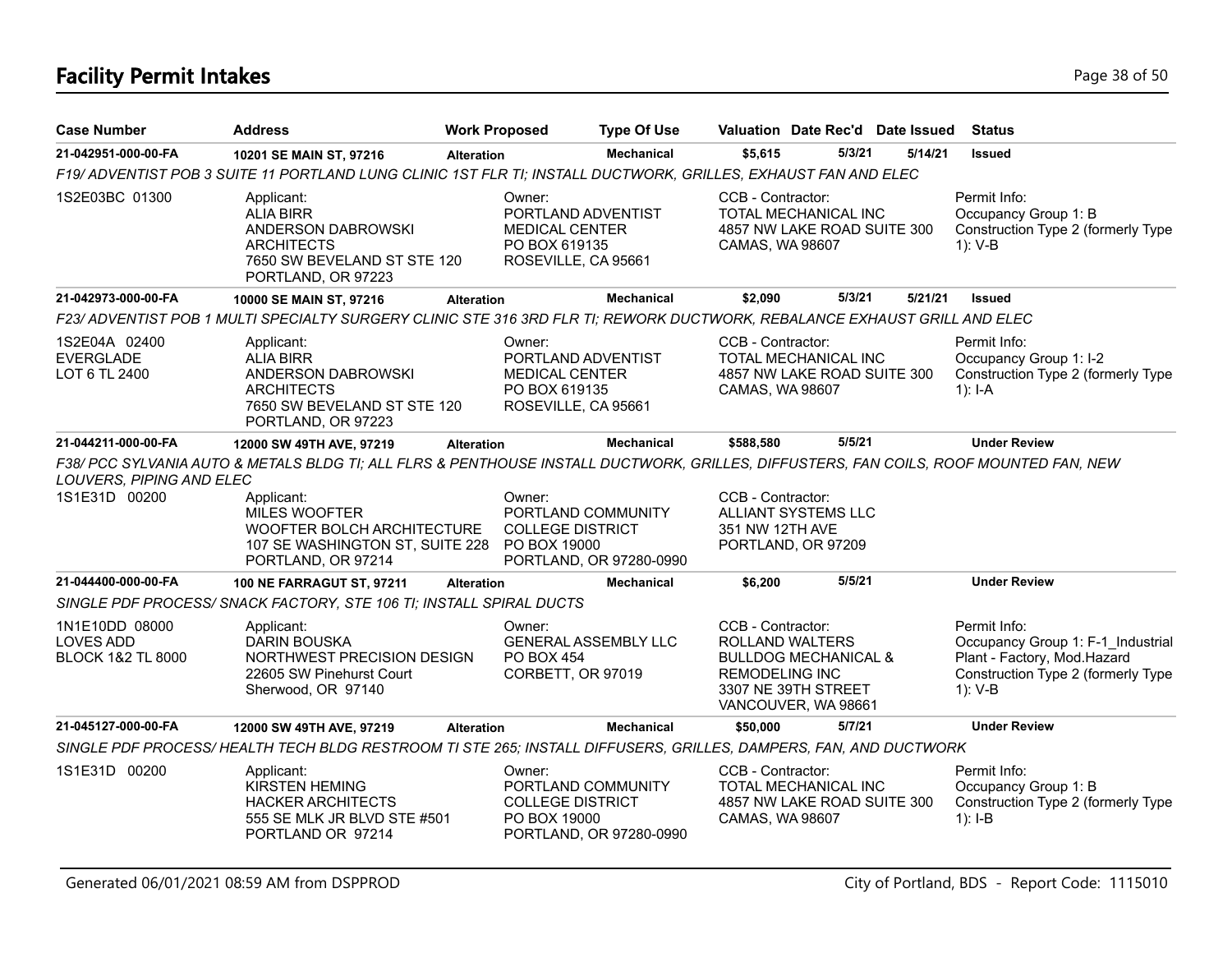# **Facility Permit Intakes** Page 19 of 50

| <b>Case Number</b>                       | <b>Address</b>                                                                                                                            | <b>Work Proposed</b>                              | <b>Type Of Use</b>                                |                                  | Valuation Date Rec'd Date Issued               |         | <b>Status</b>           |
|------------------------------------------|-------------------------------------------------------------------------------------------------------------------------------------------|---------------------------------------------------|---------------------------------------------------|----------------------------------|------------------------------------------------|---------|-------------------------|
| 21-045530-000-00-FA                      | 12000 SW 49TH AVE, 97219                                                                                                                  | <b>Alteration</b>                                 | <b>Mechanical</b>                                 | \$15,000                         | 5/10/21                                        | 5/14/21 | <b>Under Inspection</b> |
|                                          | SINGLE PDF PROCESS/ PCC HEAT PLANT 2ND FLR TI; INSTALL DUCTWORK, GRILLES, DIFFUSERS, PLUMB AND ELEC                                       |                                                   |                                                   |                                  |                                                |         |                         |
| 1S1E31D 00200                            | Applicant:<br><b>MALLORY HAMANN</b><br>APOLLO MECHANICAL<br><b>CONTRACTORS</b><br>7555 SW TECH CENTER DRIVE<br><b>TIGARD, OR 97233</b>    | Owner:<br><b>COLLEGE DISTRICT</b><br>PO BOX 19000 | PORTLAND COMMUNITY<br>PORTLAND, OR 97280-0990     | CCB - Contractor:<br>PO BOX 7287 | APOLLO SHEET METAL INC<br>KENNEWICK, WA 99336  |         |                         |
| 21-045547-000-00-FA                      | 4380 S MACADAM AVE, 97239                                                                                                                 | <b>Alteration</b>                                 | <b>Mechanical</b>                                 | \$2,000                          | 5/10/21                                        | 5/19/21 | <b>Under Inspection</b> |
| DIFFUSERS, REGISTERS, DUSTWORK, AND ELEC | SINGLE PDF PROCESS/ABBOTT LAW, STE 590 TI; RELOCATE RETURN AIR GRILLES AND SUPPLY DIFFUSERS, INSTALL ADDITIONAL RETURN AIR GRILLE, SUPPLY |                                                   |                                                   |                                  |                                                |         |                         |
| 1S1E10DC 00800                           | Applicant:                                                                                                                                | Owner:                                            |                                                   | CCB - Contractor:                |                                                |         |                         |
| SECTION 10 1S 1E                         | <b>RYAN MCAFEE</b>                                                                                                                        |                                                   | <b>CLARITY VENTURES RF</b>                        |                                  | HUNTER DAVISSON INC                            |         |                         |
| TL 800 3.18 ACRES<br>DEFERRAL-POTENTIAL  | HUNTER DAVISSON<br>1800 SE PERSHING ST                                                                                                    | <b>PORTLAND</b>                                   | 666 BURRARD ST #3210                              |                                  | 1800 SE PERSHING ST<br>PORTLAND, OR 97202-2338 |         |                         |
| ADDITIONAL TAX                           | PORTLAND, OR 97202                                                                                                                        | , CANADA V6C 2X8                                  |                                                   |                                  |                                                |         |                         |
|                                          |                                                                                                                                           | VANCOUVER BC                                      |                                                   |                                  |                                                |         |                         |
| 21-045975-000-00-FA                      | 516 SE MORRISON ST, 97214                                                                                                                 | <b>Alteration</b>                                 | <b>Mechanical</b>                                 | \$6,845                          | 5/11/21                                        |         | <b>Under Review</b>     |
| <b>INSTALLATIONS</b>                     | SINGLE PDF PROCESS/LANDLORD WORK 10TH & 12TH FLR TI; DEMO DUCTWORK, SAFE OFF MECHANICAL EQUIPMENT TO ALLOW FOR DEMO, NO NEW               |                                                   |                                                   |                                  |                                                |         |                         |
| 1S1E02BB 06100                           | Applicant:<br><b>KENT POTTEBAUM</b><br><b>GBD ARCHITECTS</b><br>1120 NW COUCH, #300                                                       | Owner:<br><b>OWNER LLC</b><br>1215 4TH AVE #600   | UPG WEATHERLY PROPERTY                            |                                  |                                                |         |                         |
|                                          | PORTLAND, OR 97209                                                                                                                        | SEATTLE, WA 98161                                 |                                                   |                                  |                                                |         |                         |
| 21-046670-000-00-FA                      | 1201 NE LLOYD BLVD, 97232                                                                                                                 | <b>Alteration</b>                                 | <b>Mechanical</b>                                 | \$8,018                          | 5/12/21                                        | 5/26/21 | <b>Issued</b>           |
| AND ELEC                                 | SINGLE PDF PROCESS/LANDLORD WORK 1ST FLR TI; RELOCATE EXISTING SUPPLY DIFFUSERS, RETURN AIR GRILLES, INSTALL FAN POWERED BOX, DUCTWORK,   |                                                   |                                                   |                                  |                                                |         |                         |
| 1N1E35BD 00400                           | Applicant:                                                                                                                                | Owner:                                            |                                                   | CCB - Contractor:                |                                                |         |                         |
| <b>HOLLADAYS ADD</b>                     | <b>MELINA VACA</b>                                                                                                                        |                                                   | EGP 1201 PORTLAND LLC                             |                                  | AMERICAN HEATING INC                           |         |                         |
| <b>BLOCK 142 TL 400</b>                  | AMERICAN HEATING<br>5035 SE 24TH AVE                                                                                                      | 2101 L ST NW # 650                                | WASHINGTON, DC 20037-1277 PORTLAND, OR 97202-4765 |                                  | 5035 SE 24TH AVENUE                            |         |                         |
|                                          | PORTLAND, OR 97202                                                                                                                        |                                                   |                                                   |                                  |                                                |         |                         |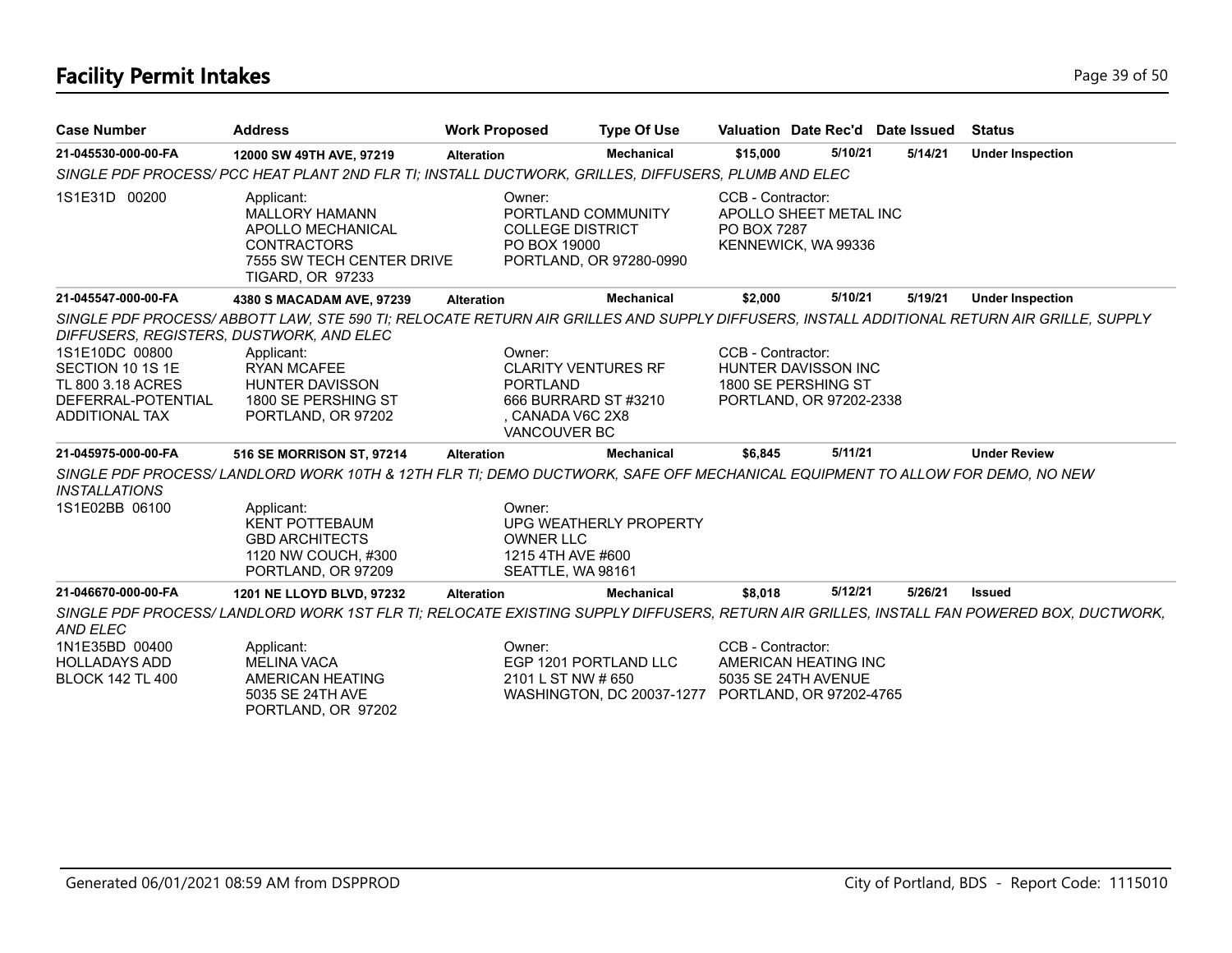# **Facility Permit Intakes** Page 40 of 50

| <b>Case Number</b>                                                                                                                                  | <b>Address</b>                                                                                                                                                                                                                                                                                                                 | <b>Work Proposed</b> | <b>Type Of Use</b>                                                     |                                                              | Valuation Date Rec'd Date Issued                                      |         | <b>Status</b>                                                                                                                |
|-----------------------------------------------------------------------------------------------------------------------------------------------------|--------------------------------------------------------------------------------------------------------------------------------------------------------------------------------------------------------------------------------------------------------------------------------------------------------------------------------|----------------------|------------------------------------------------------------------------|--------------------------------------------------------------|-----------------------------------------------------------------------|---------|------------------------------------------------------------------------------------------------------------------------------|
| 21-046682-000-00-FA                                                                                                                                 | 4075 N WILLIAMS AVE, 97227                                                                                                                                                                                                                                                                                                     | <b>Alteration</b>    | <b>Mechanical</b>                                                      | \$23,750                                                     | 5/12/21                                                               |         | <b>Under Review</b>                                                                                                          |
|                                                                                                                                                     | SINGLE PDF PROCESS/ KAZKA FLOWER TI; INSTALL DUCTWORK, HEAT PUMP, INDOOR UNIT AND ELEC                                                                                                                                                                                                                                         |                      |                                                                        |                                                              |                                                                       |         |                                                                                                                              |
| 1N1E22DB 13000<br><b>ALBINA HMSTD</b><br>BLOCK 27<br>LOT 1&2 EXC PT IN ST<br><b>LAND &amp; IMPS SEE</b><br>R605641 (R010505501)<br>FOR MACH & EQUIP | Applicant:<br><b>CAITLIN ALTON</b><br>PYRAMID HEATING<br>9409 NE COLFAX ST<br>PORTLAND, OR 97220                                                                                                                                                                                                                               | Owner:               | RUJAX V LLC<br>11359 NE HALSEY ST<br>PORTLAND, OR 97220                | CCB - Contractor:<br>Gary L. Phillis                         | PHILLIS CONSTRUCTION CO<br>9409 NE COLFAX ST<br>PORTLAND, OR 97220    |         |                                                                                                                              |
| 21-046704-000-00-FA                                                                                                                                 | 16233 NE CAMERON BLVD,                                                                                                                                                                                                                                                                                                         | <b>Alteration</b>    | <b>Mechanical</b>                                                      | \$50,000                                                     | 5/12/21                                                               |         | <b>Under Review</b>                                                                                                          |
|                                                                                                                                                     | 97230<br>SINGLE PDF PROCESS/BLDG 4 CONTROL4 TI; INSTALL DUCTWORK, GRILLES, ROOF TOP MAKEUP AIR UNIT, RELIEF HOOD, PIPING AND ELEC                                                                                                                                                                                              |                      |                                                                        |                                                              |                                                                       |         |                                                                                                                              |
| 1N2E24AA 00400<br><b>INTERSTATE</b><br><b>CROSSROADS</b><br>LOT 1 EXC PT IN ST                                                                      | Applicant:<br><b>RYAN MCAFEE</b><br>HUNTER DAVISSON<br>1800 SE PERSHING ST<br>PORTLAND, OR 97202                                                                                                                                                                                                                               | Owner:<br><b>LLC</b> | ICON OWNER POOL 1 WEST<br>PO BOX 460169<br>HOUSTON, TX 77056-8169      | CCB - Contractor:                                            | HUNTER DAVISSON INC<br>1800 SE PERSHING ST<br>PORTLAND, OR 97202-2338 |         |                                                                                                                              |
| 21-046761-000-00-FA                                                                                                                                 | <b>222 SW COLUMBIA ST, 97201</b>                                                                                                                                                                                                                                                                                               | <b>Alteration</b>    | <b>Mechanical</b>                                                      | \$6,000                                                      | 5/12/21                                                               | 5/20/21 | <b>Issued</b>                                                                                                                |
|                                                                                                                                                     | SINGLE PDF PROCESS/ MIKA SUSHI HVAC TI; INSTALL NEW VENT HOOD AND ELEC                                                                                                                                                                                                                                                         |                      |                                                                        |                                                              |                                                                       |         |                                                                                                                              |
| 1S1E03BC 03100<br><b>PORTLAND</b><br>BLOCK 130&131 TL 3100                                                                                          | Applicant:<br><b>DAN OSBORNE</b><br>PORTLAND MECHANICAL<br><b>CONSTRUCTION INC</b><br>2000 SE HANNA HARVESTER DR<br>MILWAUKIE, OR 97222                                                                                                                                                                                        | Owner:               | <b>KC VENTURE LLC</b><br>222 SW COLUMBIA ST #700<br>PORTLAND, OR 97201 | CCB - Contractor:<br>JH KELLY LLC<br>PO BOX 2038             | LONGVIEW, WA 98632<br>LONGVIEW WA 98632                               |         | Permit Info:<br>Occupancy Group 1: B Bank, Off.,<br>Med.Off., Pub.Bldg.<br>Construction Type 2 (formerly Type<br>$1$ : I-A   |
| 21-046955-000-00-FA                                                                                                                                 | <b>14015 NE AIRPORT WAY, 97230</b>                                                                                                                                                                                                                                                                                             | <b>Alteration</b>    | <b>Mechanical</b>                                                      | \$31,750                                                     | 5/13/21                                                               |         | <b>Under Review</b>                                                                                                          |
|                                                                                                                                                     | B1/LANDLORD WORK SPACE 14015; INSTALL DUCTWORK, GRILLES, EXHAUST FANS, ROOF TOP UNITS, PIPING AND ELEC                                                                                                                                                                                                                         |                      |                                                                        |                                                              |                                                                       |         |                                                                                                                              |
|                                                                                                                                                     | Applicant:<br><b>LOUIS LEON</b><br><b>PROTEMP</b><br>9788 SE 17TH AVE<br>PORTLAND OR 97222                                                                                                                                                                                                                                     | Owner:               | PROLOGIS TLF LLC<br>851 SW 6TH AVE #1200<br>PORTLAND, OR 97204         | CCB - Contractor:<br><b>BRUCE BUTNER</b><br>9788 SE 17TH AVE | PROTEMP ASSOCIATES INC<br>PORTLAND, OR 97222                          |         | Permit Info:<br>Occupancy Group 1: B Bank, Off.,<br>Med.Off., Pub.Bldg.<br>Construction Type 2 (formerly Type<br>$1$ : III-B |
| 21-046975-000-00-FA                                                                                                                                 | 7000 NE AIRPORT WAY, 97218                                                                                                                                                                                                                                                                                                     | <b>Alteration</b>    | <b>Mechanical</b>                                                      | \$300,000                                                    | 5/13/21                                                               |         | <b>Under Review</b>                                                                                                          |
| 1N2E08B 00400<br>SECTION 08 1N 2E<br>TL 400 7.39 ACRES<br>SEE SUB ACCOUNTS                                                                          | FF1/PDX TERMINAL LANDLOARD RELOCATES (GROUP 20) CONCOURSE C & E DEPLANNING & BAGGAGE CLAIM LEVEL; 6 AREAS FOR AIRPORT STAFF, INSTALL<br>DUCTWORK, GRILLES, DIFFUSERS, EXHAUST FANS, TERMINAL UNITS AND ELEC<br>Applicant:<br><b>AUSTIN CHEADLE</b><br><b>FASTER PERMITS</b><br>2000 SW 1ST AVE SUITE 420<br>PORTLAND, OR 97201 | Owner:               | PORT OF PORTLAND<br>PO BOX 3529<br>PORTLAND, OR 97208-3529             | Primary Contractor:<br><b>TO BID</b>                         |                                                                       |         | Permit Info:<br>Occupancy Group 1: A-3<br>Construction Type 2 (formerly Type<br>$1$ : I-A                                    |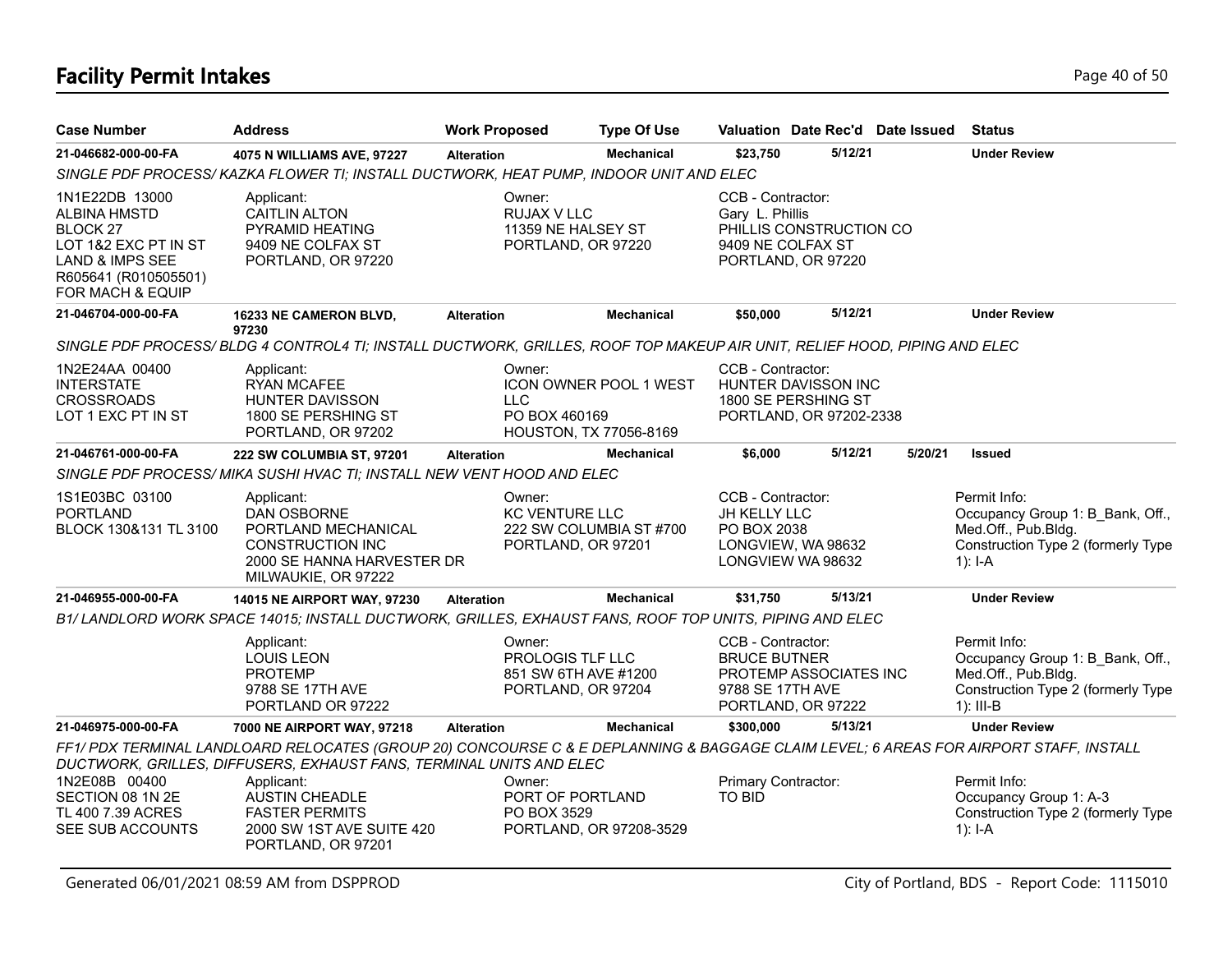# **Facility Permit Intakes** Page 41 of 50

| <b>Case Number</b>                                                                                       | <b>Address</b>                                                                                                                            | <b>Work Proposed</b> |                                                                                               | <b>Type Of Use</b>      |                                                                                                           |         | Valuation Date Rec'd Date Issued | <b>Status</b>                                                                             |
|----------------------------------------------------------------------------------------------------------|-------------------------------------------------------------------------------------------------------------------------------------------|----------------------|-----------------------------------------------------------------------------------------------|-------------------------|-----------------------------------------------------------------------------------------------------------|---------|----------------------------------|-------------------------------------------------------------------------------------------|
| 21-047004-000-00-FA                                                                                      | 10201 SE MAIN ST, 97216                                                                                                                   | <b>Alteration</b>    |                                                                                               | <b>Mechanical</b>       | \$32,640                                                                                                  | 5/13/21 |                                  | <b>Under Review</b>                                                                       |
|                                                                                                          | F7/ ADVENTIST POB 3 SUITE 10B CHERRY PARK PRIMARY CARE 1ST FLR TI; INSTALL DUCTWORK, GRILLES, DIFFUSERS AND ELEC                          |                      |                                                                                               |                         |                                                                                                           |         |                                  |                                                                                           |
| 1S2E03BC 01300                                                                                           | Applicant:<br><b>ALIA BIRR</b><br>ANDERSON DABROWSKI<br><b>ARCHITECTS</b><br>7650 SW BEVELAND ST STE 120<br>PORTLAND, OR 97223            |                      | Owner:<br>PORTLAND ADVENTIST<br><b>MEDICAL CENTER</b><br>PO BOX 619135<br>ROSEVILLE, CA 95661 |                         | CCB - Contractor:<br><b>TOTAL MECHANICAL INC</b><br>4857 NW LAKE ROAD SUITE 300<br><b>CAMAS, WA 98607</b> |         |                                  | Permit Info:<br>Occupancy Group 1: B<br>Construction Type 2 (formerly Type<br>1): V-B     |
| 21-047021-000-00-FA                                                                                      | 10201 SE MAIN ST, 97216                                                                                                                   | <b>Alteration</b>    |                                                                                               | <b>Mechanical</b>       | \$1                                                                                                       | 5/13/21 |                                  | <b>Under Review</b>                                                                       |
|                                                                                                          | F11/ ADVENTIST POB 3 SUITE 29 SLEEP DISORDERS CLINIC 2ND FLR TI; INSTALL DUCTWORK, GRILLES, DIFFUSERS AND ELEC                            |                      |                                                                                               |                         |                                                                                                           |         |                                  |                                                                                           |
| 1S2E03BC 01300                                                                                           | Applicant:<br><b>ALIA BIRR</b><br>ANDERSON DABROWSKI<br><b>ARCHITECTS</b><br>7650 SW BEVELAND ST STE 120<br>PORTLAND, OR 97223            |                      | Owner:<br>PORTLAND ADVENTIST<br><b>MEDICAL CENTER</b><br>PO BOX 619135<br>ROSEVILLE, CA 95661 |                         | CCB - Contractor:<br><b>TOTAL MECHANICAL INC</b><br>4857 NW LAKE ROAD SUITE 300<br>CAMAS, WA 98607        |         |                                  | Permit Info:<br>Occupancy Group 1: B<br>Construction Type 2 (formerly Type<br>$1): V-B$   |
| 21-047281-000-00-FA                                                                                      | 5050 NE HOYT ST, 97213                                                                                                                    | Alteration           |                                                                                               | <b>Mechanical</b>       | \$39,137                                                                                                  | 5/13/21 | 5/28/21                          | <b>Issued</b>                                                                             |
|                                                                                                          | SINGLE PDF PROCESS/ PHYSPLANPPMC - SUITE 155 TI; INSTALL VAV BOX, DUCTOWRK, GRILLES, AND ELEC                                             |                      |                                                                                               |                         |                                                                                                           |         |                                  |                                                                                           |
| 1N2E31BD 03800<br><b>CENTER ADD</b><br><b>BLOCK3</b><br>INC PT VAC ST LOT 1-13<br>LOT 15-26 EXC PT IN ST | Applicant:<br><b>MELINA VACA</b><br>AMERICAN HEATING<br>5035 SE 24TH AVE<br>PORTLAND, OR 97202                                            |                      | Owner:<br>PROVIDENCE HEALTH &<br>SERVICES-OREGON<br>800 5TH AVE #1200<br>SEATTLE, WA 98104    |                         | CCB - Contractor:<br>AMERICAN HEATING INC<br>5035 SE 24TH AVENUE<br>PORTLAND, OR 97202-4765               |         |                                  |                                                                                           |
| 21-048897-000-00-FA                                                                                      | 6338 S CORBETT AVE, 97239                                                                                                                 | <b>Alteration</b>    |                                                                                               | <b>Mechanical</b>       | \$160,000                                                                                                 | 5/19/21 |                                  | <b>Under Review</b>                                                                       |
|                                                                                                          | SINGLE PDF PROCESS/TERWILLIGER SCHOOL 3 BLDGS TI; INSTALL DUCTWORK, GRILLES, DIFFUSERS, ROOF TOP UNIT, EXHAUST FANS, PIPING AND ELEC      |                      |                                                                                               |                         |                                                                                                           |         |                                  |                                                                                           |
| 1S1E15CD 06300<br>SOUTHERN PORTLAND<br><b>BLOCK 24 TL 6300</b>                                           | Applicant:<br>NICHOLAS SUKKAU<br>PORTLAND PUBLIC SCHOOLS<br>501 N DIXON ST<br>PORTLAND OR 97227                                           |                      | Owner:<br>SCHOOL DISTRICT NO 1<br>PO BOX 3107                                                 | PORTLAND, OR 97208-3107 | Primary Contractor:<br>TO BID                                                                             |         |                                  |                                                                                           |
| 21-050926-000-00-FA                                                                                      | 10000 SE MAIN ST, 97216                                                                                                                   | <b>Alteration</b>    |                                                                                               | <b>Mechanical</b>       | \$1,059,356                                                                                               | 5/26/21 |                                  | <b>Under Review</b>                                                                       |
| PUMP, TERMINAL UNITS, PIPING AND ELEC                                                                    | F37/ ADVENTIST/OHSU KNIGHT CANCER INSTITUTE CLINIC STE 350; INSTALL DUCTWORK, DIFFUSERS, GRILLES, AIR HANDLING UNIT (ROOF), EXHAUST FANS, |                      |                                                                                               |                         |                                                                                                           |         |                                  |                                                                                           |
| 1S2E04A 02400<br><b>EVERGLADE</b><br>LOT 6 TL 2400                                                       | Applicant:<br><b>ADAM MCSORLEY</b><br><b>CLARK KJOS ARCHITECTS</b><br>621 SW ALDER ST #700<br>PORTLAND OR 97205                           |                      | Owner:<br>PORTLAND ADVENTIST<br><b>MEDICAL CENTER</b><br>PO BOX 619135<br>ROSEVILLE, CA 95661 |                         | Primary Contractor:<br>TO BID                                                                             |         |                                  | Permit Info:<br>Occupancy Group 1: I-2<br>Construction Type 2 (formerly Type<br>$1$ : I-A |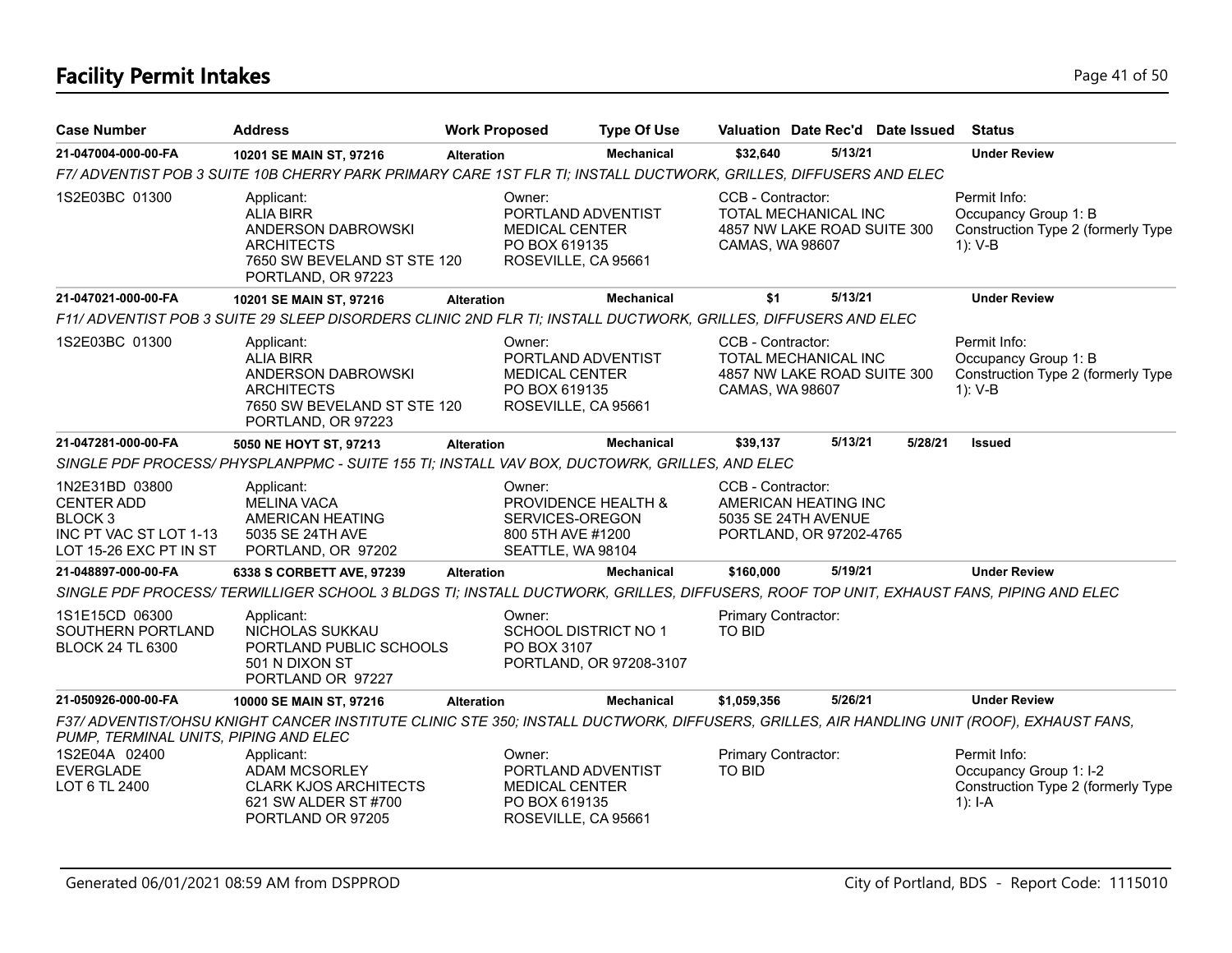# **Facility Permit Intakes** Page 42 of 50

| <b>Case Number</b>                                                                      | <b>Address</b>                                                                                                                                                                                                                                                                                                                                                                                          | <b>Work Proposed</b>     | <b>Type Of Use</b>                                                               |                                                                   | Valuation Date Rec'd Date Issued                                         |         | <b>Status</b>                                                                                                                                                                                                                                                           |
|-----------------------------------------------------------------------------------------|---------------------------------------------------------------------------------------------------------------------------------------------------------------------------------------------------------------------------------------------------------------------------------------------------------------------------------------------------------------------------------------------------------|--------------------------|----------------------------------------------------------------------------------|-------------------------------------------------------------------|--------------------------------------------------------------------------|---------|-------------------------------------------------------------------------------------------------------------------------------------------------------------------------------------------------------------------------------------------------------------------------|
| 21-051153-000-00-FA                                                                     | 905 NW 12TH AVE, 97209                                                                                                                                                                                                                                                                                                                                                                                  | <b>Alteration</b>        | <b>Mechanical</b>                                                                | \$11.650                                                          | 5/26/21                                                                  | 5/28/21 | <b>Issued</b>                                                                                                                                                                                                                                                           |
|                                                                                         | SINGLE PDF PROCESS/ BLING DENTAL EXPANSION TI, STE 150; INSTALL DUCTWORK, GRILLES, FAN COIL AND ELEC                                                                                                                                                                                                                                                                                                    |                          |                                                                                  |                                                                   |                                                                          |         |                                                                                                                                                                                                                                                                         |
| 1N1E33AD 00100<br><b>COUCHS ADD</b><br>BLOCK 143<br><b>LOT 1-8</b>                      | Applicant:<br><b>AMY MCDONALD</b><br>OREGON HEATING & AC LLC<br>6950 SW 111TH AVE<br>BEAVERTON OR 97008                                                                                                                                                                                                                                                                                                 | Owner:                   | UNICO BOP RIVERTEC LLC<br>1215 4TH AVE #600<br>SEATTLE, WA 98161                 | CCB - Contractor:<br><b>CONDITIONING LLC</b><br>6950 SW 111TH AVE | <b>OREGON HEATING &amp; AIR</b><br>BEAVERTON, OR 97008                   |         |                                                                                                                                                                                                                                                                         |
| 21-044143-000-00-FA                                                                     | 14015 NE AIRPORT WAY, 97230                                                                                                                                                                                                                                                                                                                                                                             | <b>Alteration</b>        | Plumbing                                                                         | \$0                                                               | 5/5/21                                                                   | 5/6/21  | <b>Under Inspection</b>                                                                                                                                                                                                                                                 |
|                                                                                         | AND PLUMB - FUTURE PERMIT FOR NEW TENANT MAY BE REQUIRED - 1 water heater, 1 toilet, 1 hub drain, 1 fixture cap, 1 sink, 1 lav.<br>Applicant:<br>WESTERN PLUMBING INC<br>9460 SW TIGARD ST 101<br>TIGARD, OR 97223-5272                                                                                                                                                                                 | Owner:                   | PROLOGIS TLF LLC<br>851 SW 6TH AVE #1200<br>PORTLAND, OR 97204                   | CCB - Contractor:                                                 | WESTERN PLUMBING INC<br>9460 SW TIGARD ST 101<br>TIGARD, OR 97223-5272   |         | SINGLE PDF PROCESS/LANDLORD WORK SPACE 14015; DEMO WALLS, NEW WALLS TO CREATE OPEN OFFICE, RESTROOM, CEILING, FLOORING, FINISHES, ELEC,<br>Permit Info:<br>Occupancy Group 1: B Bank, Off.,<br>Med.Off., Pub.Bldg.<br>Construction Type 2 (formerly Type<br>$1$ : III-B |
| 21-044834-000-00-FA                                                                     | 4400 NE HALSEY ST - Bldg D                                                                                                                                                                                                                                                                                                                                                                              | <b>Alteration</b>        | Plumbing                                                                         | \$0                                                               | 5/6/21                                                                   | 5/7/21  | <b>Under Inspection</b>                                                                                                                                                                                                                                                 |
| 1N2E31BB 03401                                                                          | OFFICES & CONFERENCE RM, CEILING, FLOORING, FINISHES, PLUMB AND ELEC - 1 ice maker, 1 fixture cap<br>Applicant:<br>AMERICAN HEATING INC<br>5035 SE 24TH AVENUE<br>PORTLAND, OR 97202-4765                                                                                                                                                                                                               | Owner:                   | PROVIDENCE HEALTH &<br>SERVICES-OREGON<br>800 5TH AVE #1200<br>SEATTLE, WA 98104 | CCB - Contractor:                                                 | AMERICAN HEATING INC<br>5035 SE 24TH AVENUE<br>PORTLAND, OR 97202-4765   |         | SINGLE PDF PROCESS/POP 1 SUITE 205 2ND FLR TI; DEMO WALLS, NEW WALLS TO CREATE IDF RM, OFFICES, OPEN OFFICE AREA, REMODEL BREAKRM, EXISTING<br>Permit Info:<br>Occupancy Group 1: B<br>Construction Type 2 (formerly Type<br>$1$ : I-FR                                 |
| 21-045650-000-00-FA                                                                     | <b>100 NE FARRAGUT ST, 97211</b>                                                                                                                                                                                                                                                                                                                                                                        | <b>Alteration</b>        | Plumbing                                                                         | \$0                                                               | 5/10/21                                                                  | 5/10/21 | <b>Under Inspection</b>                                                                                                                                                                                                                                                 |
| compartment sink.<br>1N1E10DD 08000<br><b>LOVES ADD</b><br><b>BLOCK 1&amp;2 TL 8000</b> | SINGLE PDF PROCESS/ SNACK FACTORY, STE 106 TI; NEW, FIRST TIME TENANT - NEW WALLS TO CREATE SHIPPING/RECEIVING AREAS, ASSEMBLY/PACKAGING<br>AREA, HALLWAY, CEILING, FLOORING, FINISHES, PLUMB, AND ELEC - 3 sinks, 2 floor drains, 2 floor sinks, 2 hose bibb, 2 water heaters, 1 3 compartment sink, 1 2<br>Applicant:<br>NADEANS CUSTOM PLUMBING LLC<br>19376 LELAND ROAD RD<br>OREGON CITY, OR 97045 | Owner:<br>PO BOX 454     | <b>GENERAL ASSEMBLY LLC</b><br>CORBETT, OR 97019                                 | CCB - Contractor:<br><b>LLC</b>                                   | NADEANS CUSTOM PLUMBING<br>19376 LELAND ROAD RD<br>OREGON CITY, OR 97045 |         | Permit Info:<br>Occupancy Group 1: F-1 Industrial<br>Plant - Factory, Mod.Hazard<br>Construction Type 2 (formerly Type<br>$1)$ : V-B                                                                                                                                    |
| 21-046253-000-00-FA                                                                     | 133 SW 2ND AVE, 97204                                                                                                                                                                                                                                                                                                                                                                                   | <b>Alteration</b>        | Plumbing                                                                         | \$0                                                               | 5/11/21                                                                  | 5/12/21 | <b>Issued</b>                                                                                                                                                                                                                                                           |
| lavatories<br>1N1E34CD 02200<br><b>PORTLAND</b><br>BLOCK 31                             | SINGLE PDF PROCESS/ LANDLORD WK FOR FUTURE TENANT, STE 100 TI; DEMO WALLS, STAIRS AND PART OF EXISTING MEZZANINE, RECONFIGURE EXISTING<br>RESTROOM, CEILING, FLOORING, FINISHES, PLUMB, AND ELEC - FUTURE PERMIT FOR NEW TENANT MAY BE REQUIRED - 1 fixture cap, 4 toilets, 2 floor drains, 2<br>Applicant:<br>RAYBORNS PLUMBING INC<br>19990 SW CIPOLE RD                                              | Owner:<br>1717 SW ELM ST | PT POPE PROPERTIES LLC                                                           | CCB - Contractor:                                                 | RAYBORNS PLUMBING INC<br>19990 SW CIPOLE RD                              |         |                                                                                                                                                                                                                                                                         |
| LOT 3&4                                                                                 | TUALATIN, OR 97062                                                                                                                                                                                                                                                                                                                                                                                      |                          | PORTLAND, OR 97201-2326                                                          | TUALATIN, OR 97062                                                |                                                                          |         |                                                                                                                                                                                                                                                                         |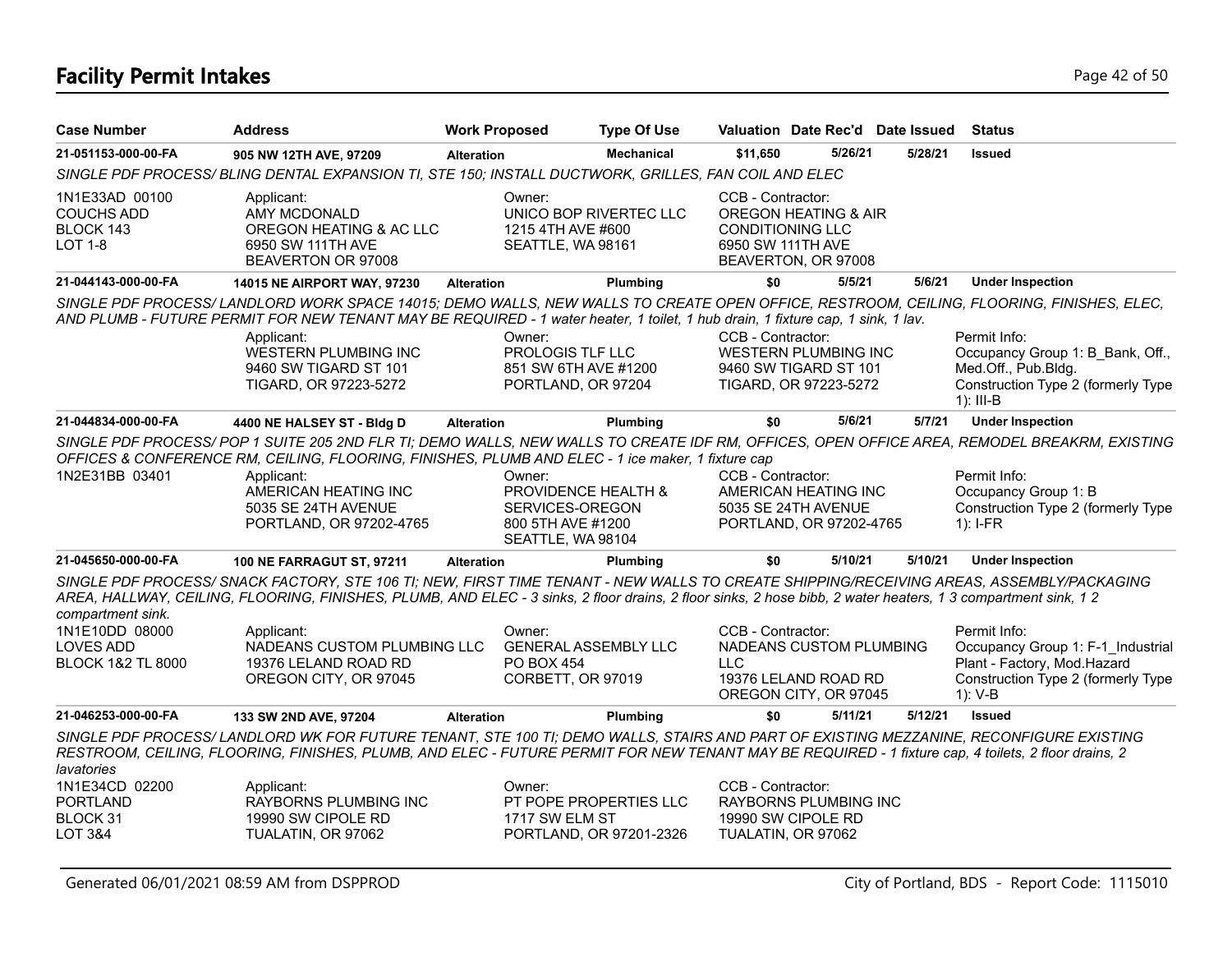# **Facility Permit Intakes** Page 43 of 50

| <b>Case Number</b>                                                                                                                                       | <b>Address</b>                                                                                                                                                                                                                                                                                                                                                                                                                                                                                                                                                                                                                                                                              | <b>Work Proposed</b>                                                                                                                                                         | <b>Type Of Use</b>                                                |                                                                                                       | Valuation Date Rec'd Date Issued                                                                                                                                    |         | Status                                                                                                                                        |
|----------------------------------------------------------------------------------------------------------------------------------------------------------|---------------------------------------------------------------------------------------------------------------------------------------------------------------------------------------------------------------------------------------------------------------------------------------------------------------------------------------------------------------------------------------------------------------------------------------------------------------------------------------------------------------------------------------------------------------------------------------------------------------------------------------------------------------------------------------------|------------------------------------------------------------------------------------------------------------------------------------------------------------------------------|-------------------------------------------------------------------|-------------------------------------------------------------------------------------------------------|---------------------------------------------------------------------------------------------------------------------------------------------------------------------|---------|-----------------------------------------------------------------------------------------------------------------------------------------------|
| 21-047654-000-00-FA                                                                                                                                      | 2151 NW SAVIER ST, 97209                                                                                                                                                                                                                                                                                                                                                                                                                                                                                                                                                                                                                                                                    | <b>Alteration</b>                                                                                                                                                            | Plumbing                                                          | \$0                                                                                                   | 5/14/21                                                                                                                                                             | 5/14/21 | <b>Issued</b>                                                                                                                                 |
|                                                                                                                                                          | SINGLE PDF PROCESS/SLABTOWN NORTH L1-2 BASMT & 1ST FLR TI; FIRST TIME TENANT, B OCCUPANCY, NEW WALLS TO CREATE BSMT - RECEPTION AREA,<br>WEAR TESTING RM, SAMPLE STORAGE, ENGINEERING DEN, INSTRUMENTATION RM, SAMPLE WORKSHOP, ENGINEERING LAB, KNITTING MACHINE, OFFICES, AIR<br>COMPRESSOR RM, FIRST AID RM, LAUNDRY RM, MD & NETWORK RMS, OPEN OFFICE AREA; 1ST FLR - OFFICES, CONFERENCE MRS, MATERIAL LIBRARY, PRINT<br>RMS, HUDDLE RM, MOTHERS RM, DESIGN DEN, SHIP/RECEIVE RM, RECEPTION AREA, OPEN OFFICE AREA, CEILING, FLOORING, FINISHES, PLUMB AND ELEC - 5<br>sinks, 1 water heater, 1 expansion tank, 3 dishwashers, 1 auto washer, 1 coffee maker                           |                                                                                                                                                                              |                                                                   |                                                                                                       |                                                                                                                                                                     |         |                                                                                                                                               |
| 1N1E28CD 02800<br><b>COUCHS ADD</b><br>BLOCK 294<br>INC PT VAC ST LOT 11-18 PORTLAND, OR 97209                                                           | Applicant:<br>ALLIANT SYSTEMS LLC<br>351 NW 12TH AVE                                                                                                                                                                                                                                                                                                                                                                                                                                                                                                                                                                                                                                        | Owner:<br><b>SLABTOWN JV LLC</b><br>2001 ROSS AVE #3400<br>DALLAS, TX 75201                                                                                                  |                                                                   | CCB - Contractor:<br>351 NW 12TH AVE                                                                  | <b>ALLIANT SYSTEMS LLC</b><br>PORTLAND, OR 97209                                                                                                                    |         | Permit Info:<br>Occupancy Group 1: B Bank, Off.,<br>Med.Off., Pub.Bldg.<br>Construction Type 2 (formerly Type<br>$1$ : II-A                   |
| 21-048966-000-00-FA                                                                                                                                      | 101 SW MAIN ST, 97204                                                                                                                                                                                                                                                                                                                                                                                                                                                                                                                                                                                                                                                                       | <b>Alteration</b>                                                                                                                                                            | Plumbing                                                          | \$0                                                                                                   | 5/19/21                                                                                                                                                             | 5/19/21 | <b>Under Inspection</b>                                                                                                                       |
| 1S1E03BD 00300<br><b>PORTLAND</b><br><b>BLOCK 11</b><br><b>LOT 1-4</b><br>LOT 5-8 EXC PT IN STS<br>21-049352-000-00-FA<br><b>STATION</b><br>1N2E24 01800 | SINGLE PDF PROCESS/SCHRODINGER EXPANSION, STE 1400 TI; DEMO WALL, NEW WALL AND DOOR AT CORRIDOR, UPDATE DOOR LOCATIONS, CEILING,<br>FLOORING, FINISHES, PLUMB, AND ELEC - 1 water heater, 1 dishwasher, 2 floor drains, 1 ice maker, 1 sink, 1 coffee machine, 1 water cooler<br>Applicant:<br>POWER PLUMBING CO<br>PO BOX 19418<br>PORTLAND, OR 97280<br>Web Page<br>Address:www.powerplumbingco.com<br>5227 NE 152ND AVE<br>OREGON SPICE - INSTALL 6 FIXTURES TOTAL, 1 CATCH BASIN/AREA DRAIN, 1 FLOOR SINK, 2 SINKS, 1 WATER HEATER, 1 EMERGENCY SHOWER/EYE WASH<br>Applicant:<br>POWER PLUMBING CO<br>PO BOX 19418<br>PORTLAND, OR 97280<br>Web Page<br>Address:www.powerplumbingco.com | Owner:<br>MADISON-OFC ONE MAIN<br>PLACE OR LLC<br>$367-1$<br><b>Alteration</b><br>Owner:<br>SECURITY CAPITAL IND<br><b>TRUST</b><br>2235 FARADAY AVE #O<br>FREMONT, CA 94538 | PO BOX 7517 BILLBOX# 17-<br>HICKSVILLE, NY 11802-7517<br>Plumbing | CCB - Contractor:<br>PO BOX 19418<br>Web Page<br>\$0<br>CCB - Contractor:<br>PO BOX 19418<br>Web Page | POWER PLUMBING CO<br>PORTLAND, OR 97280<br>Address:www.powerplumbingco.com<br>5/20/21<br>POWER PLUMBING CO<br>PORTLAND, OR 97280<br>Address:www.powerplumbingco.com | 5/20/21 | Permit Info:<br>Occupancy Group 1: B Bank, Off.,<br>Med.Off., Pub.Bldg.<br>Construction Type 2 (formerly Type<br>1): $I - A$<br><b>Issued</b> |
| 21-049368-000-00-FA                                                                                                                                      | 5105 SE 97TH AVE, 97266                                                                                                                                                                                                                                                                                                                                                                                                                                                                                                                                                                                                                                                                     | <b>Alteration</b>                                                                                                                                                            | Plumbing                                                          | \$0                                                                                                   | 5/20/21                                                                                                                                                             |         | <b>Under Review</b>                                                                                                                           |
| water heater, 1 recirculation pump, 1 DCVA                                                                                                               | F37/ LENTS ELEMENTARY REROOF & SEISMIC UPGRADE 3 BLDGS; BLDG 1 (MAIN SCHOOL), BLDG 2 (RIGHT OF SCHOOL), BLDG 3 (LEFT/BEHIND SCHOOL) -<br>EXTERIOR REROOF, REPLACE SIDING, INFILL WINDOWS; INTERIOR - SEISMIC UPGRADE, DEMO WALLS, REMODEL CLASSRMS, BATHRMS, CORRIDORS, STORAGE<br>RMS, OFFICES, CAFETERIA, STAFF LOUNGE, GYMNASIUM, CEILING, FLOORING, FINISHES, PLUMB AND ELEC - 14 Lavatory, 3 Sinks, 3 Drinking Fountains, 7 toilets, 1                                                                                                                                                                                                                                                 |                                                                                                                                                                              |                                                                   |                                                                                                       |                                                                                                                                                                     |         |                                                                                                                                               |
| 1S2E16 00100<br><b>CADWELLS ADD</b><br>BLOCK 7 TL 100                                                                                                    |                                                                                                                                                                                                                                                                                                                                                                                                                                                                                                                                                                                                                                                                                             | Owner:<br><b>SCHOOL DISTRICT NO 1</b><br>PO BOX 3107                                                                                                                         | PORTLAND, OR 97208-3107                                           |                                                                                                       |                                                                                                                                                                     |         | Permit Info:<br>Occupancy Group 1: E School                                                                                                   |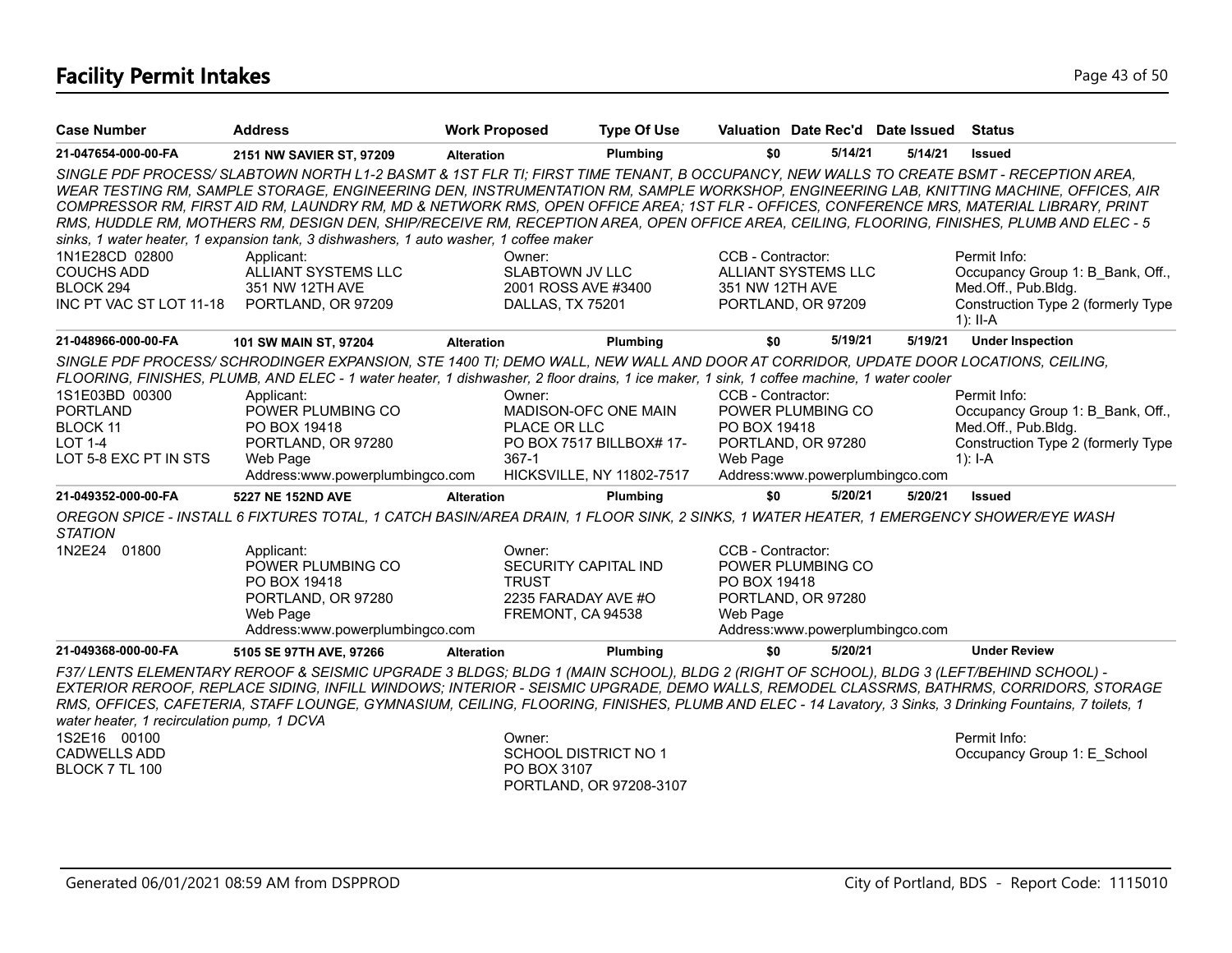#### **Facility Permit Intakes** Page 44 of 50

| <b>Case Number</b>                                                                            | <b>Address</b>                                                                                                                                                                                                                                                                                                                                                                                                                        | <b>Work Proposed</b>                                                                          | <b>Type Of Use</b>                              | Valuation Date Rec'd Date Issued                                                                   |         |         | Status                                                                                      |
|-----------------------------------------------------------------------------------------------|---------------------------------------------------------------------------------------------------------------------------------------------------------------------------------------------------------------------------------------------------------------------------------------------------------------------------------------------------------------------------------------------------------------------------------------|-----------------------------------------------------------------------------------------------|-------------------------------------------------|----------------------------------------------------------------------------------------------------|---------|---------|---------------------------------------------------------------------------------------------|
| 21-051159-000-00-FA                                                                           | 10201 SE MAIN ST, 97216                                                                                                                                                                                                                                                                                                                                                                                                               | <b>Alteration</b>                                                                             | Plumbing                                        | \$0                                                                                                | 5/26/21 | 5/26/21 | <b>Issued</b>                                                                               |
| FLOORING, FINISHES, PLUMB AND ELEC                                                            | F17/ ADVENTIST POB 3 SUITE 10A 1ST FLR TI; MINOR DEMO, REMODEL EXAM RMS, MA STATION AREA, BLOOD DRAW RM, CLEAN SUPPLY CLOSET, CEILING,                                                                                                                                                                                                                                                                                                |                                                                                               |                                                 |                                                                                                    |         |         |                                                                                             |
| 1S2E03BC 01300                                                                                | Applicant:<br>TOTAL MECHANICAL INC<br>4857 NW LAKE ROAD SUITE 300<br>CAMAS, WA 98607                                                                                                                                                                                                                                                                                                                                                  | Owner:<br>PORTLAND ADVENTIST<br><b>MEDICAL CENTER</b><br>PO BOX 619135<br>ROSEVILLE, CA 95661 |                                                 | CCB - Contractor:<br><b>TOTAL MECHANICAL INC</b><br>4857 NW LAKE ROAD SUITE 300<br>CAMAS, WA 98607 |         |         | Permit Info:<br>Occupancy Group 1: B<br>Construction Type 2 (formerly Type<br>$1)$ : V-B    |
| 21-051612-000-00-FA                                                                           | 2033 NW GLISAN ST, 97209                                                                                                                                                                                                                                                                                                                                                                                                              | <b>Alteration</b>                                                                             | Plumbing                                        | \$0                                                                                                | 5/27/21 |         | <b>Under Review</b>                                                                         |
| 1N1E33BD 06400<br><b>COUCHS ADD</b><br><b>BLOCK 281 TL 6400</b>                               | F29/ METROPOLITAN LEARNING CENTER ALL FLRS & REROOF; EXTERIOR - REROOF ENTIRE BUILDING, REPLACE SKYLIGHTS, INSTALL CLIMB BARRIERS, FALL<br>PROTECTION, GUARDRAILS, STEEL CATWALK, CHIMNEY CAP, LADDERS, REPLACE WINDOWS & DOORS, INTERIOR - MINOR DEMO, REPLACE STAIR GUARDRAILS,<br>MINOR REMODEL CONFERENCE RM, CLASSRMS, CEILING, FLOORING, FINISHES, PLUMB AND ELEC, 17 Overflow drains, 17 Roof drains, 2 S-2 sinks, 1 S-1 sink. | Owner:<br>PO BOX 3107                                                                         | SCHOOL DISTRICT NO 1<br>PORTLAND, OR 97208-3107 |                                                                                                    |         |         |                                                                                             |
| 21-051674-000-00-FA                                                                           | 10101 SE MAIN ST - Unit LL-1,<br>97216                                                                                                                                                                                                                                                                                                                                                                                                | <b>Alteration</b>                                                                             | Plumbing                                        | \$0                                                                                                | 5/27/21 |         | <b>Under Review</b>                                                                         |
| 1 L-1, 1 MMV, 1 CP, 1 WH                                                                      | F23/ ADVENTIST POB 2 SUITE 3001 OB/GYN TI 3RD FLR; DEMO WALLS, NEW WALLS TO CREATE WAITING AREA, EXAM RMS, OFFICES, CONSULT RM, CLEAN<br>STORAGE, SOILED HOLD, MED PREP RM, REMODEL EXISTING SPACE, CEILING, FLOORING, FINISHES, PLUMB AND ELEC, 2 fixture caps, 9 S-1 sinks, 1 S-2 sinks, 2 WC,                                                                                                                                      |                                                                                               |                                                 |                                                                                                    |         |         |                                                                                             |
| 1S2E04A 90006<br>PORTLAND ADVENTIST<br><b>MEDICAL PLAZA</b><br><b>CONDOMINIUM</b><br>LOT LL-1 |                                                                                                                                                                                                                                                                                                                                                                                                                                       | Owner:<br>PORTLAND ADVENTIST<br><b>MEDICAL CENTER</b><br>PO BOX 619135<br>ROSEVILLE, CA 95661 |                                                 |                                                                                                    |         |         | Permit Info:<br>Occupancy Group 1: B<br>Construction Type 2 (formerly Type<br>$1$ : II-B    |
| 21-051695-000-00-FA                                                                           | 7000 NE AIRPORT WAY, 97218                                                                                                                                                                                                                                                                                                                                                                                                            | <b>Alteration</b>                                                                             | Plumbing                                        | \$0                                                                                                | 5/27/21 |         | <b>Under Review</b>                                                                         |
|                                                                                               | FF1/PDX TERMINAL LANDLOARD RELOCATES (GROUP 20) CONCOURSE C & E DEPLANNING & BAGGAGE CLAIM LEVEL; 6 AREAS FOR AIRPORT STAFF, DEMO<br>WALLS, NEW WALLS TO CREATE BREAKRMS, LOCKERS, OFFICES, STORAGE RMS, CIRCULATION RM, CART REPAIR RM, HALLWAY DOOR, NEW CHAIN LINK FENCE<br>IN STORAGE RMS, CEILING, FLOORING, FINISHES, PLUMB AND ELEC, 1 S-1, 1 S-2, 1 hub drain, 2 WH                                                           |                                                                                               |                                                 |                                                                                                    |         |         |                                                                                             |
| 1N2E08B 00400<br>SECTION 08 1N 2E<br>TL 400 7.39 ACRES<br>SEE SUB ACCOUNTS                    |                                                                                                                                                                                                                                                                                                                                                                                                                                       | Owner:<br>PORT OF PORTLAND<br>PO BOX 3529                                                     | PORTLAND, OR 97208-3529                         |                                                                                                    |         |         | Permit Info:<br>Occupancy Group 1: A-3<br>Construction Type 2 (formerly Type<br>1): $I - A$ |

**Total # of FA Alteration permit intakes: 203 Total valuation of FA Alteration permit intakes: \$21,205,869**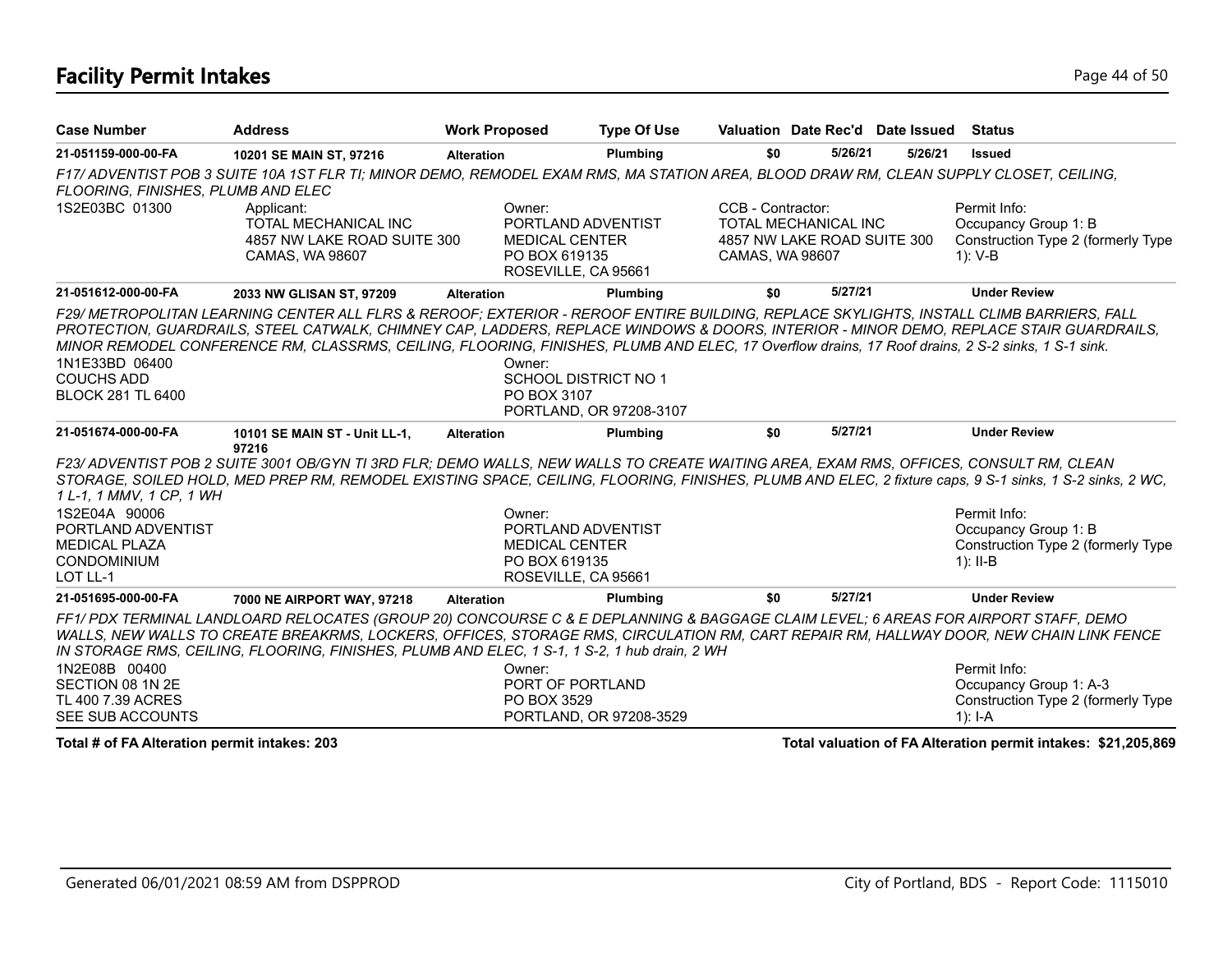#### **Facility Permit Intakes** Page 45 of 50

| <b>Case Number</b>                                                                 | <b>Address</b>                                                                                      | <b>Work Proposed</b> |                       | <b>Type Of Use</b>                                     |     | Valuation Date Rec'd Date Issued |         | <b>Status</b>                                    |
|------------------------------------------------------------------------------------|-----------------------------------------------------------------------------------------------------|----------------------|-----------------------|--------------------------------------------------------|-----|----------------------------------|---------|--------------------------------------------------|
| 21-050913-000-00-FA                                                                | 4701 SE BUSH ST, 97206                                                                              | Master               |                       | <b>Electrical</b>                                      | \$0 | 5/26/21                          | 5/26/21 | <b>Final</b>                                     |
|                                                                                    | 243 - ELECTRICAL MASTER WORK - CRESTON SCHOOL & ANNEX                                               |                      |                       |                                                        |     |                                  |         |                                                  |
| 1S2E07CA 09600<br>SECTION 07 1S 2E<br>TL 9600 8.09 ACRES                           | Applicant:<br><b>TODD MCPHERREN</b><br>PORTLAND PUBLIC SCHOOLS<br>501 N DIXON<br>PORTLAND, OR 97227 |                      | Owner:<br>PO BOX 3107 | <b>SCHOOL DISTRICT NO 1</b><br>PORTLAND, OR 97208-3107 |     |                                  |         |                                                  |
| 21-050921-000-00-FA                                                                | 3400 SE 26TH AVE, 97202                                                                             | <b>Master</b>        |                       | <b>Electrical</b>                                      | \$0 | 5/26/21                          | 5/26/21 | <b>Final</b>                                     |
|                                                                                    | 213 - ELECTRICAL MASTER WORK - CLEVELAND SCHOOL                                                     |                      |                       |                                                        |     |                                  |         |                                                  |
| 1S1E12BC 09100<br>SECTION 12 1S 1E<br>TL 9100 4.03 ACRES                           | Applicant:<br><b>TODD MCPHERREN</b><br>PORTLAND PUBLIC SCHOOLS<br>501 N DIXON<br>PORTLAND, OR 97227 |                      | Owner:<br>PO BOX 3107 | <b>SCHOOL DISTRICT NO 1</b><br>PORTLAND, OR 97208-3107 |     |                                  |         |                                                  |
| 21-051555-000-00-FA                                                                | 3119 SE HOLGATE BLVD. 97202                                                                         | <b>Master</b>        |                       | <b>Electrical</b>                                      | \$0 | 5/27/21                          | 5/27/21 | <b>Final</b>                                     |
| 255 - MASTER PERMIT WORK - GROUT SCHOOL                                            |                                                                                                     |                      |                       |                                                        |     |                                  |         |                                                  |
| 1S1E12CD 11100<br><b>CANONGATE</b><br>BLOCK 3<br>INC 1/2 VAC CORA ST N<br>OF & ADJ | Applicant:<br><b>TODD MCPHERREN</b><br>PORTLAND PUBLIC SCHOOLS<br>501 N DIXON<br>PORTLAND, OR 97227 |                      | Owner:<br>PO BOX 3107 | <b>SCHOOL DISTRICT NO 1</b><br>PORTLAND, OR 97208-3107 |     |                                  |         |                                                  |
| 21-051562-000-00-FA                                                                | 9030 SE COOPER ST, 97266                                                                            | <b>Master</b>        |                       | <b>Electrical</b>                                      | \$0 | 5/27/21                          | 5/27/21 | <b>Final</b>                                     |
| 258 - MASTER PERMIT WORK - KELLY SCHOOL                                            |                                                                                                     |                      |                       |                                                        |     |                                  |         |                                                  |
| 1S2E21BA 11700<br>SECTION 21 1S 2E<br>TL 11700 7.79 ACRES                          | Applicant:<br><b>TODD MCPHERREN</b><br>PORTLAND PUBLIC SCHOOLS<br>501 N DIXON<br>PORTLAND, OR 97227 |                      | Owner:<br>PO BOX 3107 | <b>SCHOOL DISTRICT NO 1</b><br>PORTLAND, OR 97208-3107 |     |                                  |         |                                                  |
| Total # of FA Master permit intakes: 4                                             |                                                                                                     |                      |                       |                                                        |     |                                  |         | Total valuation of FA Master permit intakes: \$0 |

**Total # of Facility Permit intakes: 207 Total valuation of Facility Permit intakes: \$21,205,869**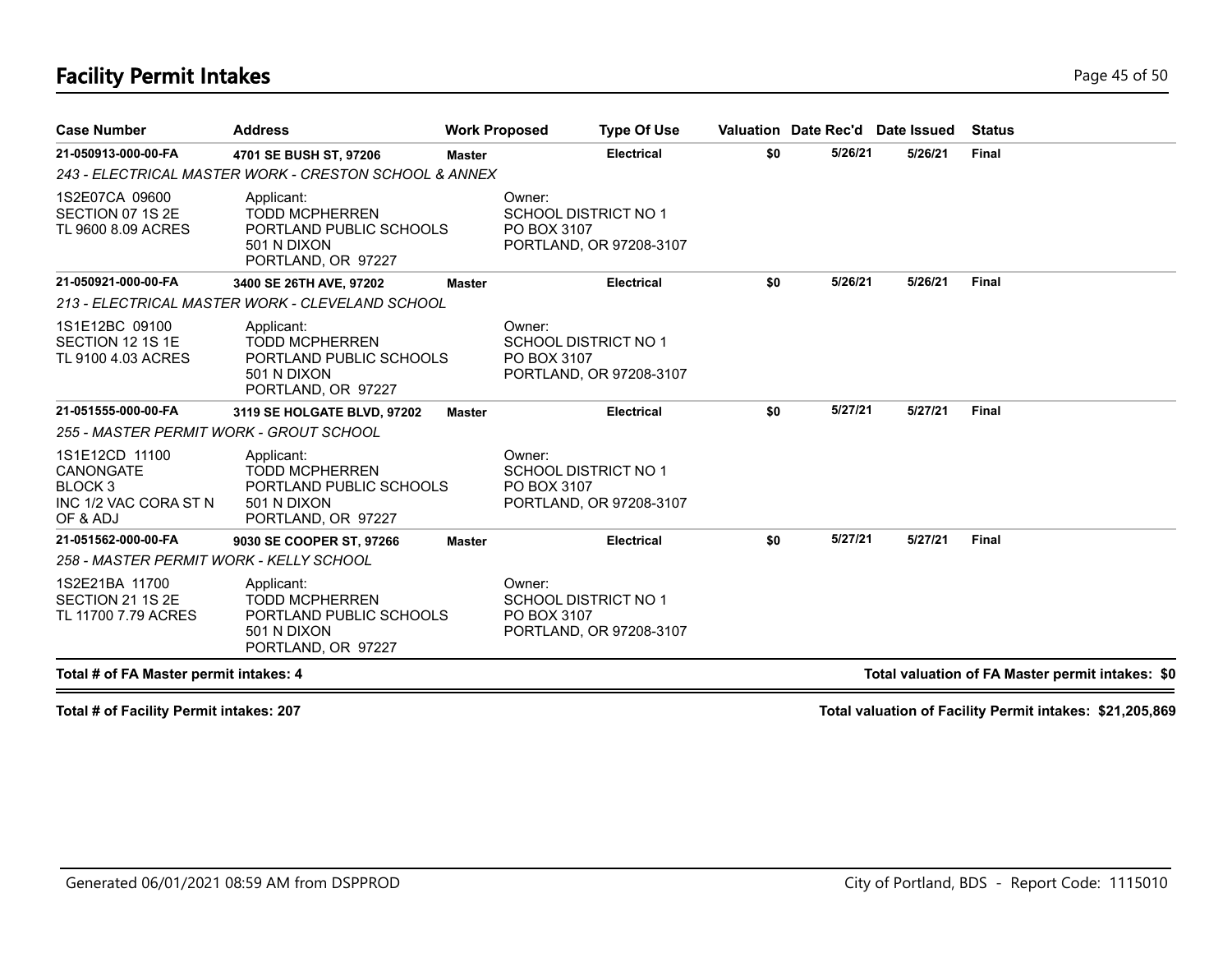#### **Major Project Groups Permit Intakes Page 16 of 50 Page 46 of 50**

|                                                                            | <b>Address</b>                                                                                                       | <b>Work Proposed</b>                                               | <b>Type Of Use</b>                                |                                                                                 | Valuation Date Rec'd Date Issued                          | <b>Status</b>                                                    |
|----------------------------------------------------------------------------|----------------------------------------------------------------------------------------------------------------------|--------------------------------------------------------------------|---------------------------------------------------|---------------------------------------------------------------------------------|-----------------------------------------------------------|------------------------------------------------------------------|
| 20-124057-DFS-09-MG                                                        | 7000 NE AIRPORT WAY, 97218                                                                                           | <b>Addition</b>                                                    | Assembly                                          | \$100,000                                                                       | 5/5/21<br>5/27/21                                         | <b>Issued</b>                                                    |
|                                                                            | T CORE - DFS-09 to STR-01 - Seismic support of piping                                                                |                                                                    |                                                   |                                                                                 |                                                           |                                                                  |
| 1N2E08B 00400<br>SECTION 08 1N 2E<br>TL 400 7.39 ACRES<br>SEE SUB ACCOUNTS | Applicant:<br><b>MIKE COYLE</b><br><b>FASTER PERMITS</b><br>2000 SW 1ST AVE, STE 420<br>PORTLAND, OR 97201           | Owner:<br>PORT OF PORTLAND<br>PO BOX 3529                          | PORTLAND, OR 97208-3529                           | CCB - Contractor:<br><b>FLOOR</b><br>PARSIPPANY, NJ 07054                       | <b>HOFFMAN SKANSKA LLC</b><br>389 INTERPACE PARKWAY 5TH   |                                                                  |
| 20-124057-DFS-10-MG                                                        | 7000 NE AIRPORT WAY, 97218                                                                                           | <b>Addition</b>                                                    | Assembly                                          | \$65,000                                                                        | 5/20/21                                                   | <b>Under Review</b>                                              |
|                                                                            | T CORE - DFS-10 to STR-02 - Seismic restraint for ducted fan coil units in DP-M                                      |                                                                    |                                                   |                                                                                 |                                                           |                                                                  |
| 1N2E08B 00400<br>SECTION 08 1N 2E<br>TL 400 7.39 ACRES<br>SEE SUB ACCOUNTS | Applicant:<br><b>MIKE COYLE</b><br><b>FASTER PERMITS</b><br>2000 SW 1ST AVE, STE 420<br>PORTLAND, OR 97201           | Owner:<br>PORT OF PORTLAND<br>PO BOX 3529                          | PORTLAND, OR 97208-3529                           | CCB - Contractor:<br><b>FLOOR</b><br>PARSIPPANY, NJ 07054                       | <b>HOFFMAN SKANSKA LLC</b><br>389 INTERPACE PARKWAY 5TH   |                                                                  |
| Total # of MG Addition permit intakes: 2                                   |                                                                                                                      |                                                                    |                                                   |                                                                                 |                                                           | Total valuation of MG Addition permit intakes: \$165,000         |
| 19-214942-DFS-13-MG                                                        | <b>1140 SW WASHINGTON ST.</b><br>97205                                                                               | <b>New Construction</b>                                            | <b>Apartments/Con</b><br>dos (3 or more<br>units) | \$245,552                                                                       | 5/3/21                                                    | <b>Under Review</b>                                              |
| 11W - DFS-13- Metal Stairs 3 & 4                                           |                                                                                                                      |                                                                    |                                                   |                                                                                 |                                                           |                                                                  |
| 1N1E33DD 02200                                                             | Applicant:<br><b>MAX WOHLHUTER</b><br><b>TURNER CONSTRUCTION</b><br>1155 SW MORRISON ST STE 600<br>PORTLAND OR 97205 | Owner:<br>LOT-306 LLC<br>920 SW 6TH AVE #223<br>PORTLAND, OR 97204 |                                                   | CCB - Contractor:<br><b>BRIAN SABOM</b><br><b>COMPANY</b><br>PORTLAND, OR 97205 | <b>TURNER CONSTRUCTION</b><br>1155 SW MORRISON ST STE 600 |                                                                  |
| Total # of MG New Construction permit intakes: 1                           |                                                                                                                      |                                                                    |                                                   |                                                                                 |                                                           | Total valuation of MG New Construction permit intakes: \$245,552 |

**Total # of Major Project Groups Permit intakes: 3 Total valuation of Major Project Groups Permit intakes: \$410,552**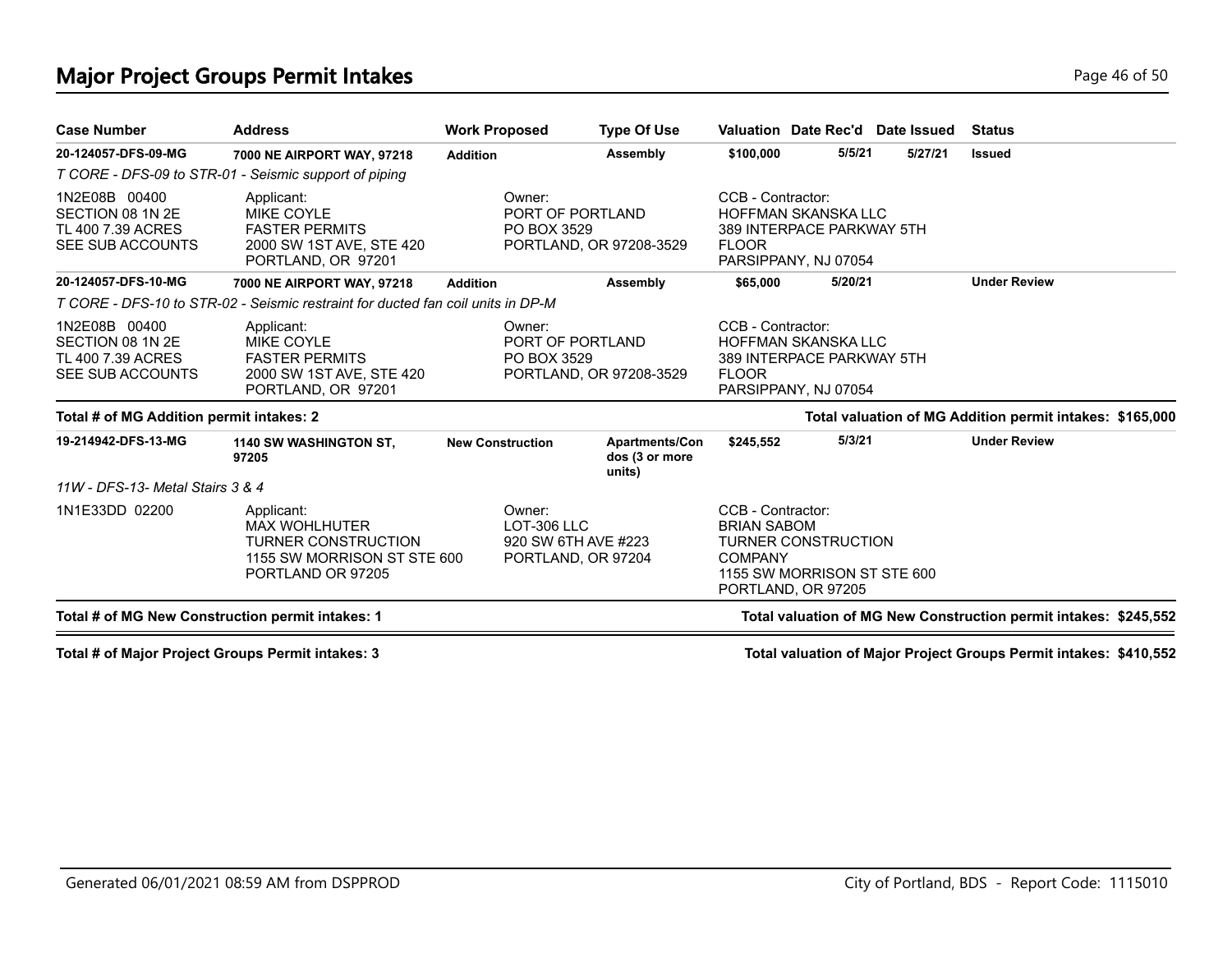| <b>Case Number</b>                                                         | <b>Address</b>                                                                                                                    | <b>Work Proposed</b>                                          |                                                                   | <b>Type Of Use</b>                       |                                                          | Valuation Date Rec'd                          | Date Issued | <b>Status</b>                                                                                                                                                                                             |
|----------------------------------------------------------------------------|-----------------------------------------------------------------------------------------------------------------------------------|---------------------------------------------------------------|-------------------------------------------------------------------|------------------------------------------|----------------------------------------------------------|-----------------------------------------------|-------------|-----------------------------------------------------------------------------------------------------------------------------------------------------------------------------------------------------------|
| 21-042132-000-00-MI                                                        | 9344 N CHICAGO AVE, 97203                                                                                                         | <b>New Construction</b>                                       |                                                                   | <b>Accessory</b><br><b>Dwelling Unit</b> | \$17,054                                                 | 5/12/21                                       |             | <b>Under Review</b>                                                                                                                                                                                       |
| PLUMBING SEPARATE**                                                        | SINGLE PDF-NEW MANUFACTURED ACCESSORY DWELLING UNIT ON ONE LOT/1-STORY/NO GARAGE/FLAT LOT/COMPLEX **ELECTRICAL MECHANICAL AND     |                                                               |                                                                   |                                          |                                                          |                                               |             |                                                                                                                                                                                                           |
| 1N1W01DB 15900<br><b>RAVENA PK</b><br><b>BLOCK 5</b><br><b>LOT 8&amp;9</b> | Applicant:<br>EDWARD WISZOWATY<br>7204 N MISSISSIPPI AVE<br>PORTLAND, OR 97217                                                    | Owner:                                                        | <b>BARBARA FISHER</b><br>9344 N CHICAGO AVE<br>PORTLAND, OR 97203 |                                          | CCB - Contractor:<br>1690 HARVEY ST SE                   | 3 A CONSTRUCTION LLC<br>JEFFERSON, OR 97352   |             | Permit Info:<br>Occupancy Group 1 - RS: R-<br>3 Residential One and Two Family<br>Construction Type 1: V-B<br>Construction Type 2 (formerly Type<br>$1)$ :<br>Total Square Footage - Display<br>Only: 653 |
|                                                                            | Total # of MI New Construction permit intakes: 1                                                                                  |                                                               |                                                                   |                                          |                                                          |                                               |             | Total valuation of MI New Construction permit intakes: \$17,054                                                                                                                                           |
| intakae: 4                                                                 | Total # of Manufactured Home on Indiv. Lot Permit                                                                                 |                                                               |                                                                   |                                          |                                                          |                                               |             | Total valuation of Manufactured Home on Indiv. Lot Permit intakes: \$17,054                                                                                                                               |
| 21-042160-000-00-SD                                                        | 15309 SE MAIN ST, 97233                                                                                                           | Grading                                                       |                                                                   | Existing<br>Commercial<br><b>Site</b>    | \$950,000                                                | 5/3/21                                        |             | <b>Under Review</b>                                                                                                                                                                                       |
|                                                                            | SINGLE PDF - PHASE 1 EARLY WORK - DEMOLITION, GRADING AND PRELOADING FOR FUTURE PARK.                                             |                                                               |                                                                   |                                          |                                                          |                                               |             |                                                                                                                                                                                                           |
| 1S2E01AC 00300<br><b>NEWHURST PK</b><br>LOT 27-30 TL 300                   | Applicant:<br><b>SANDRA BURTZOS</b><br>PORTLAND PARKS & RECREATION<br>1120 SW 5TH AVE, STE 858<br>PORTLAND OR 97204<br><b>USA</b> | Owner:                                                        | PORTLAND CITY OF<br>1221 SW 4TH AVE #130                          | PORTLAND, OR 97204-1900                  | CCB - Contractor:<br>Larry Margolin<br>ALAMEDA, CA 94502 | STACY AND WITBECK INC<br>2800 HARBOR BAY PKWY |             |                                                                                                                                                                                                           |
| Total # of SD Grading permit intakes: 1                                    |                                                                                                                                   |                                                               |                                                                   |                                          |                                                          |                                               |             | Total valuation of SD Grading permit intakes: \$950,000                                                                                                                                                   |
| 21-044833-000-00-SD                                                        | 12041 SE OAK ST, 97216                                                                                                            | Multiple Dwellings/Single Existing<br><b>Lot Improvements</b> |                                                                   | <b>Residential Site</b>                  | \$10,000                                                 | 5/11/21                                       |             | <b>Under Review</b>                                                                                                                                                                                       |
|                                                                            | SINGLE PDF - SITE IMPROVEMENTS TO INCLUDE GRADING, LANDSCAPING, CONC. PATH, CURB CUT AND UTILITIES ** W/ 21-044808/21/24-RS**     |                                                               |                                                                   |                                          |                                                          |                                               |             |                                                                                                                                                                                                           |
| 1N2E34DD 14600<br><b>VENTURA PK</b><br>BLOCK 31                            | Applicant:<br><b>TYSON OKELY</b><br>DEZ DEVELOPMENT                                                                               | Owner:<br><b>INC</b>                                          |                                                                   | <b>PROVISION INVESTMENTS</b>             | Primary Contractor:<br><b>TO BID</b>                     |                                               |             |                                                                                                                                                                                                           |

9428 NE JENNY CREEK RD VANCOUVER, WA 98665

LOT 31-34

USA

10117 SE SUNNYSIDE RD #F1123

CLACKAMAS OR 97015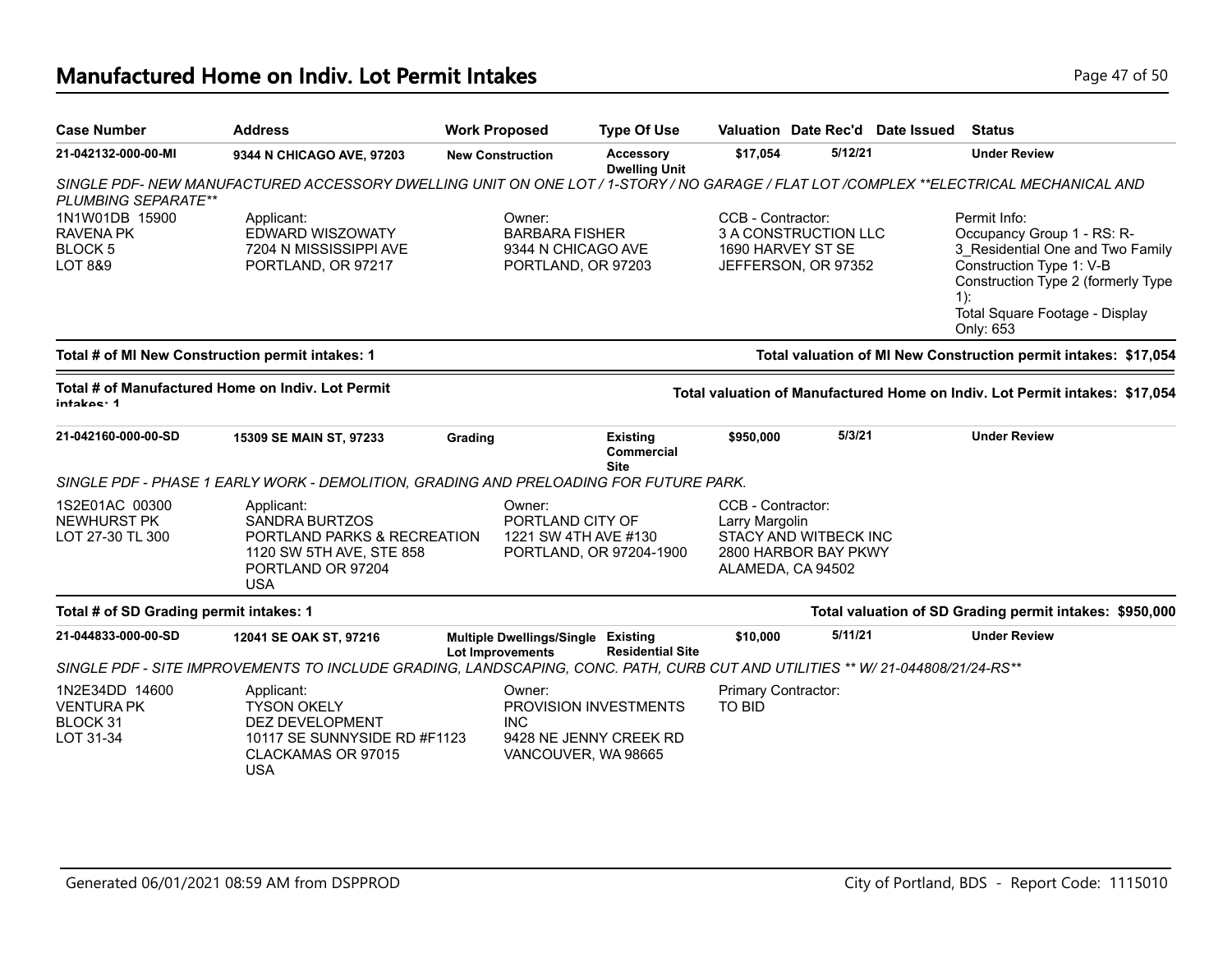# **Site Development Permit Intakes Page 48 of 50 Page 48 of 50**

| <b>Case Number</b>                                                              | <b>Address</b>                                                                                                                 | <b>Work Proposed</b>                                                                                                                     | <b>Type Of Use</b>                                 |                                      |                                                                                                                  | Valuation Date Rec'd Date Issued | <b>Status</b>                                                                             |
|---------------------------------------------------------------------------------|--------------------------------------------------------------------------------------------------------------------------------|------------------------------------------------------------------------------------------------------------------------------------------|----------------------------------------------------|--------------------------------------|------------------------------------------------------------------------------------------------------------------|----------------------------------|-------------------------------------------------------------------------------------------|
| 21-044842-000-00-SD                                                             | 12041 SE OAK ST, 97216                                                                                                         | Multiple Dwellings/Single Existing<br><b>Lot Improvements</b>                                                                            | <b>Residential Site</b>                            | \$10,000                             | 5/11/21                                                                                                          |                                  | <b>Under Review</b>                                                                       |
|                                                                                 | SINGLE PDF - SITE IMPROVEMENTS TO INCLUDE GRADING, LANDSCAPING, CONC. PATH, CURB CUT AND UTILITIES **W/21-044838/40/41-RS**    |                                                                                                                                          |                                                    |                                      |                                                                                                                  |                                  |                                                                                           |
| 1N2E34DD 14600<br>VENTURA PK<br>BLOCK 31<br>LOT 31-34                           | Applicant:<br><b>TYSON OKELY</b><br>DEZ DEVELOPMENT<br>10117 SE SUNNYSIDE RD #F1123<br>CLACKAMAS OR 97015<br><b>USA</b>        | Owner:<br>PROVISION INVESTMENTS<br><b>INC</b><br>9428 NE JENNY CREEK RD<br>VANCOUVER, WA 98665                                           |                                                    | Primary Contractor:<br><b>TO BID</b> |                                                                                                                  |                                  |                                                                                           |
| 21-044870-000-00-SD                                                             | 12041 SE OAK ST, 97216                                                                                                         | Multiple Dwellings/Single Existing<br>Lot Improvements                                                                                   | <b>Residential Site</b>                            | \$10,000                             | 5/11/21                                                                                                          |                                  | <b>Under Review</b>                                                                       |
|                                                                                 | SINGLE PDF - SITE IMPROVEMENTS TO INCLUDE GRADING, LANDSCAPING, CONC. PATH, CURB CUT AND UTILITIES**W/ 21-044866/68/69-RS**    |                                                                                                                                          |                                                    |                                      |                                                                                                                  |                                  |                                                                                           |
| 1N2E34DD 14600<br><b>VENTURA PK</b><br>BLOCK 31<br>LOT 31-34                    | Applicant:<br><b>TYSON OKELY</b><br>DEZ DEVELOPMENT<br>10117 SE SUNNYSIDE RD #F1123<br>CLACKAMAS OR 97015<br><b>USA</b>        | Owner:<br>PROVISION INVESTMENTS<br><b>INC</b><br>9428 NE JENNY CREEK RD<br>VANCOUVER, WA 98665                                           |                                                    | Primary Contractor:<br>TO BID        |                                                                                                                  |                                  |                                                                                           |
| 21-044875-000-00-SD                                                             | 12041 SE OAK ST, 97216                                                                                                         | Multiple Dwellings/Single Existing<br><b>Lot Improvements</b>                                                                            | <b>Residential Site</b>                            | \$10,000                             | 5/11/21                                                                                                          |                                  | <b>Under Review</b>                                                                       |
|                                                                                 | SINGLE PDF - (3) NEW ATTACHED TOWNHOMES ON ONE LOT / 2 - STORY / NO GARAGE / FLAT LOT / COMPLEX **W/ 21-044872/73/74-RS**      |                                                                                                                                          |                                                    |                                      |                                                                                                                  |                                  |                                                                                           |
| 1N2E34DD 14600<br><b>VENTURA PK</b><br><b>BLOCK 31</b><br>LOT 31-34             | Applicant:<br><b>TYSON OKELY</b><br>DEZ DEVELOPMENT<br>10117 SE SUNNYSIDE RD #F1123<br>CLACKAMAS OR 97015<br><b>USA</b>        | Owner:<br>PROVISION INVESTMENTS<br><b>INC</b><br>9428 NE JENNY CREEK RD<br>VANCOUVER, WA 98665                                           |                                                    | Primary Contractor:<br>TO BID        |                                                                                                                  |                                  |                                                                                           |
|                                                                                 | Total # of SD Multiple Dwellings/Single Lot Improvements permit intakes: 4                                                     |                                                                                                                                          |                                                    |                                      |                                                                                                                  |                                  | Total valuation of SD Multiple Dwellings/Single Lot Improvements permit intakes: \$40,000 |
| 15-194013-REV-01-SD                                                             | 15825 SE ALDER ST, 97233                                                                                                       | <b>Private Street</b>                                                                                                                    | <b>New Land</b><br><b>Division/Subdiv</b><br>ision | \$0                                  | 5/14/21                                                                                                          | 5/14/21                          | <b>Issued</b>                                                                             |
|                                                                                 | Single PDF - REVISION IS TO REINSTATE PERMIT AND UPDATE COST ESTIMATE FOR THE BOND- REACTIVATED 3/2/2021                       |                                                                                                                                          |                                                    |                                      |                                                                                                                  |                                  |                                                                                           |
| 1S2E01AA 02206<br><b>ALDER STREET</b><br><b>DEVELOPMENT</b><br>LOT <sub>5</sub> | Applicant:<br>TYNISHA & MIKE SAFSTROM<br><b>M&amp;T DEVELOPMENT LLC</b><br>21163 S Fischers Mill Road<br>Oregon City, OR 97045 | Owner:<br>MICHAEL SANDY<br>15825 SE ALDER ST<br>PORTLAND, OR 97233<br>Owner:<br>ANANDA SYAPIN<br>15825 SE ALDER ST<br>PORTLAND, OR 97233 |                                                    | CCB - Contractor:                    | TYNISHA & MIKE SAFSTROM<br><b>M &amp; T DEVELOPMENT LLC</b><br>21163 S FISCHERS MILL RD<br>OREGON CITY, OR 97045 |                                  |                                                                                           |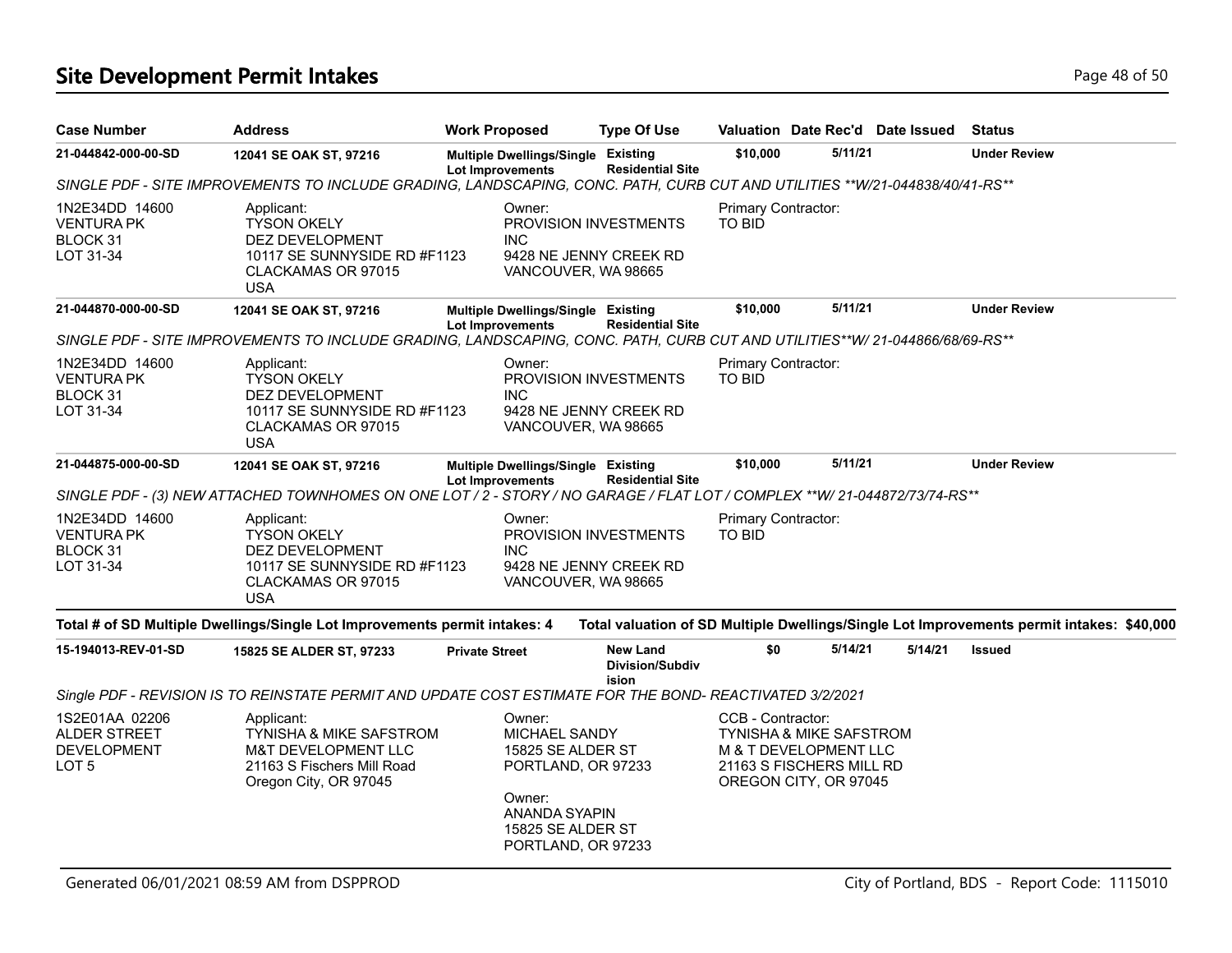#### **Site Development Permit Intakes Page 49 of 50 Page 49 of 50**

| <b>Case Number</b>                                                                                                                                                                        | <b>Address</b>                                                                                                                                        | <b>Work Proposed</b>                                                                         | <b>Type Of Use</b>                                                                                  |                                                                      |                                                                                        | Valuation Date Rec'd Date Issued | <b>Status</b>                                                 |
|-------------------------------------------------------------------------------------------------------------------------------------------------------------------------------------------|-------------------------------------------------------------------------------------------------------------------------------------------------------|----------------------------------------------------------------------------------------------|-----------------------------------------------------------------------------------------------------|----------------------------------------------------------------------|----------------------------------------------------------------------------------------|----------------------------------|---------------------------------------------------------------|
| Total # of SD Private Street permit intakes: 1                                                                                                                                            |                                                                                                                                                       |                                                                                              |                                                                                                     |                                                                      |                                                                                        |                                  | Total valuation of SD Private Street permit intakes: \$0      |
| Total # of Site Development Permit intakes: 6                                                                                                                                             |                                                                                                                                                       |                                                                                              |                                                                                                     |                                                                      |                                                                                        |                                  | Total valuation of Site Development Permit intakes: \$990,000 |
| 21-018303-000-00-ZP                                                                                                                                                                       | 300 S TAYLORS FERRY RD,<br>97219                                                                                                                      | <b>Commercial</b>                                                                            | <b>LUR Condition</b><br>Compliance                                                                  | \$1,500                                                              | 5/28/21                                                                                | 5/28/21                          | <b>Issued</b>                                                 |
|                                                                                                                                                                                           | SINGLE PDF - ZP FOR INSPECTION OF MITIGATION PLANTINGS APPROVED WITH 17-109933-LU FOR SITES 2 AND 3                                                   |                                                                                              |                                                                                                     |                                                                      |                                                                                        |                                  |                                                               |
| 1S1E22 00200<br>SECTION 22 1S 1E<br>TL 200 106.18 ACRES<br><b>CEMETERY LAND</b><br>POTENTIAL ADDITIONAL<br><b>TAX</b>                                                                     | Applicant:<br><b>CHRIS LASTOMIRSKY</b><br>CITY OF PORTLAND BUREAU OF<br><b>ENVIRONMENTAL SERVICES</b><br>1120 SW 5TH AVE RM 1000<br>PORTLAND OR 97204 | Owner:                                                                                       | THE RIVER VIEW CEMETERY<br>ASSOCIATION OF PORTLAND<br>8421 S MACADAM AVE<br>PORTLAND, OR 97219-3044 | Primary Contractor:<br><b>CHRIS LASTOMIRSKY</b><br>PORTLAND OR 97204 | CITY OF PORTLAND BUREAU OF<br><b>ENVIRONMENTAL SERVICES</b><br>1120 SW 5TH AVE RM 1000 |                                  |                                                               |
| 21-020475-000-00-ZP                                                                                                                                                                       | 3203 SE WOODSTOCK BLVD,<br>97202                                                                                                                      | <b>Commercial</b>                                                                            | <b>LUR Condition</b><br>Compliance                                                                  | \$175,000                                                            | 5/12/21                                                                                | 5/14/21                          | <b>Issued</b>                                                 |
|                                                                                                                                                                                           | SINGLE PDF - LANDSCAPING PARKING LOT UPGRADES AS REQUIRED BY 18-216393 LU.                                                                            |                                                                                              |                                                                                                     |                                                                      |                                                                                        |                                  |                                                               |
| 1S1E13 00100<br>SECTION 13 1S 1E<br>TL 100 103.39 ACRES                                                                                                                                   | Applicant:<br><b>TRENT THELEN</b><br><b>ZGF ARCHITECTS</b><br>1223 SW WASHINGTON ST#200<br>PORTLAND OR 97205                                          | Owner:                                                                                       | THE REED INSTITUTE<br>3203 SE WOODSTOCK BLVD<br>PORTLAND, OR 97202-8138                             |                                                                      |                                                                                        |                                  |                                                               |
| 21-025957-000-00-ZP                                                                                                                                                                       | 319 S TAYLORS FERRY RD,<br>97219                                                                                                                      | <b>Commercial</b>                                                                            | <b>LUR Condition</b><br>Compliance                                                                  | \$500                                                                | 5/7/21                                                                                 | 5/7/21                           | <b>Issued</b>                                                 |
|                                                                                                                                                                                           | SINGLE PDF - ZP FOR INSPECTION OF MITIGATION PLANTINGS APPROVED WITH LU 17-109933 EN FOR SITE 1                                                       |                                                                                              |                                                                                                     |                                                                      |                                                                                        |                                  |                                                               |
| 1S1E22CA 02700<br>SECTION 22 1S 1E<br>TL 2700 16.20 ACRES<br><b>LAND &amp; IMPS SEE</b><br>R528103 (R991220481)<br><b>FOR OTHER IMPS</b><br><b>CEMETERY LAND,</b><br>POTENTIAL ADDITIONAL | Applicant:<br><b>CHRISTA VON BEHREN</b><br><b>BES</b><br>1120 SW 5TH AVE STE 613<br>PORTLAND, OR 97204                                                | Owner:<br><b>RIVERVIEW ABBEY</b><br><b>MAUSOLEUM CO</b><br>Owner:<br><b>CITY OF PORTLAND</b> | 319 S TAYLORS FERRY RD<br>PORTLAND, OR 97219-4683                                                   |                                                                      |                                                                                        |                                  |                                                               |
| TAX                                                                                                                                                                                       |                                                                                                                                                       |                                                                                              | 1120 SW 5TH AVE SUITE 613<br>PORTLAND OR 97204                                                      |                                                                      |                                                                                        |                                  |                                                               |

**Total # of ZP Commercial permit intakes: 3 Total valuation of ZP Commercial permit intakes: \$177,000**